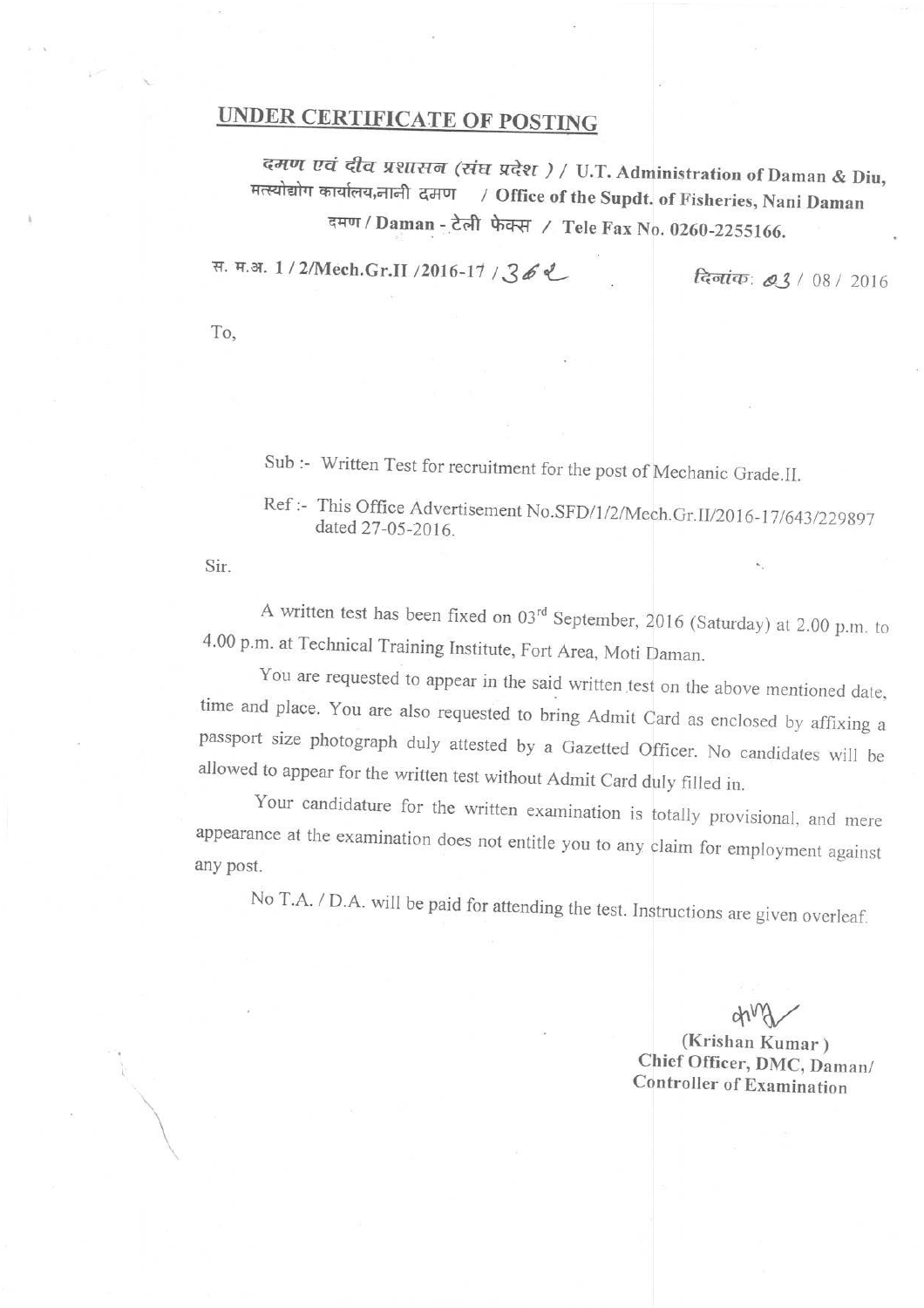#### **INSTRUCTION FOR CANDIDATES**

- 1. You are requested to bring Admit Card by affixing a passport size photograph duly attested by a Gazetted Officer. No admission shall be allowed in the examination hall without the Admit Card.
- 2. All candidates should remain present in the examination hall 30 minutes before commencement of the examination. No candidate will be allowed to enter the examination hall, 15 minutes after commencement of the examination.
- 3. No Mobile Phone, calculator or any other electronic device will be allowed inside the Examination Hall
- 4. Do not write your name or put any sign in any of your Answer Sheet or else the Answer Sheet of the candidate will be declared ineligible for evaluation.
- 5. Write your Roll Number clearly at the place provided in the Answer Sheet.
- 6. Any candidate found doing any kind of malpractice, such as copying from other source / candidate or bringing any type of book or written material into the examination hall or found talking with other candidates will not be allowed to continue in the examination hall and will be declared ineligible.
- 7. a) Answer sheet for multiple choices questions will be OMR format.
	- b) Mark your answer in appropriate space provided with answer sheet for the question, you have to answer by darking the round fully and completely.
	- c) Mark should be darken and completely fill the round as below:

| $W$ rong $(X)$ | Wrong $(X)$ | $W$ rong $(X)$ | $Right(\check{v})$ |
|----------------|-------------|----------------|--------------------|
|                |             |                |                    |
|                |             |                |                    |

- d) Use Blue / Black Ball pen only to darking the round.
- e) There should be no stray marks on the sheet.
- 8. The duration of examination will be of 2 hours.
- 9. The question paper consist of 130 questions with multiple choice answers and each question shall carry 1/2 mark.
- 10. The question paper will be in English and Hindi.
- 11. There will be no negative marking for wrong answer for multiple choices questions.
- 12. You will be treated as in eligible for appearing in the test in case you do not fulfill the eligibility criteria.
- 13. You are also requested to bring any valid photo Id card i.e Epic, Aadhar Card / Driving license etc.

(Krishan Kumar) Chief Officer, DMC, Daman/ **Controller of Examination**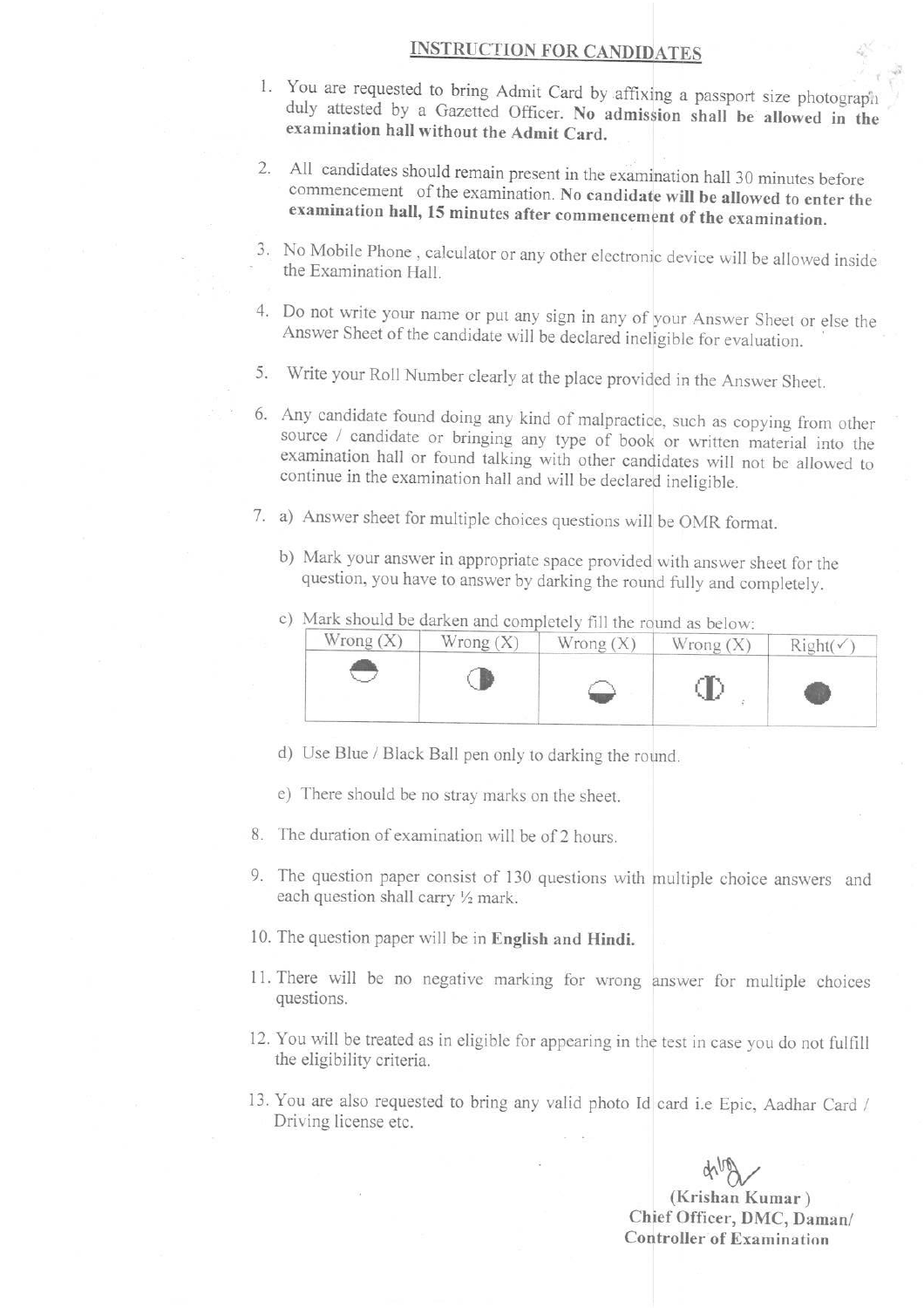**Please affix your latest Photograph.** 

### **ADMIT CARD**

#### **EXAMINATION FOR THE POST OF MECHANIC GRADE –II**

Gazetted officer is requested to attest the photograph in such a manner that half of his stamp and signature comes on the body of Admit card and rest comes on the photograph of candidate.

\_\_\_\_\_\_\_\_\_\_\_\_\_\_\_\_\_\_\_\_\_\_\_\_\_\_\_\_\_\_\_\_\_\_\_ \_\_\_\_\_\_\_\_\_\_\_\_\_\_\_\_\_\_\_\_\_\_\_\_\_\_\_

Roll Number :- **SFD/001**

Date of Examination: 3<sup>rd</sup> September 2016 (Saturday). Time of Examination

02.00 pm. to 4.00 pm.

Name of the Candidate and Address: EXAMINATION CENTERE:

Abhishek Khimji Chauhan H.No.1025,Main Road, Ghandhipara, Diu

Technical Training Institute, Fort Area, Moti Daman.

Signature of Candidate Signature of Invigilator (To be signed in presence of the Invigilator)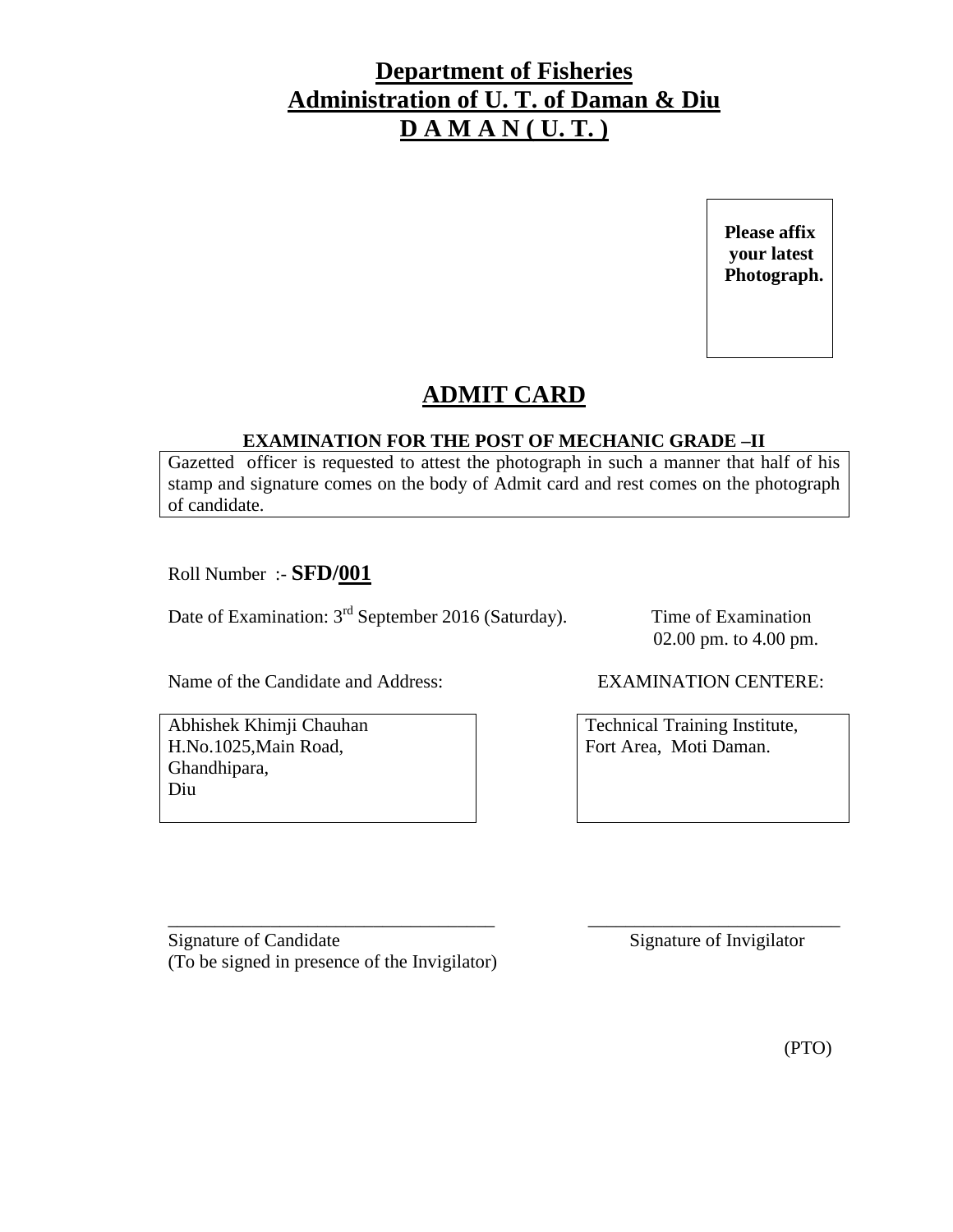**Please affix your latest Photograph.** 

### **ADMIT CARD**

#### **EXAMINATION FOR THE POST OF MECHANIC GRADE –II**

Gazetted officer is requested to attest the photograph in such a manner that half of his stamp and signature comes on the body of Admit card and rest comes on the photograph of candidate.

Roll Number :- **SFD/002**

Date of Examination: 3<sup>rd</sup> September 2016 (Saturday). Time of Examination

02.00 pm. to 4.00 pm.

Name of the Candidate and Address: EXAMINATION CENTERE:

Akash Harish Mishra Ward No.4, Sadar Market,Nawarganj,Unnad

Technical Training Institute, Fort Area, Moti Daman.

Signature of Candidate Signature of Invigilator (To be signed in presence of the Invigilator)

\_\_\_\_\_\_\_\_\_\_\_\_\_\_\_\_\_\_\_\_\_\_\_\_\_\_\_\_\_\_\_\_\_\_\_ \_\_\_\_\_\_\_\_\_\_\_\_\_\_\_\_\_\_\_\_\_\_\_\_\_\_\_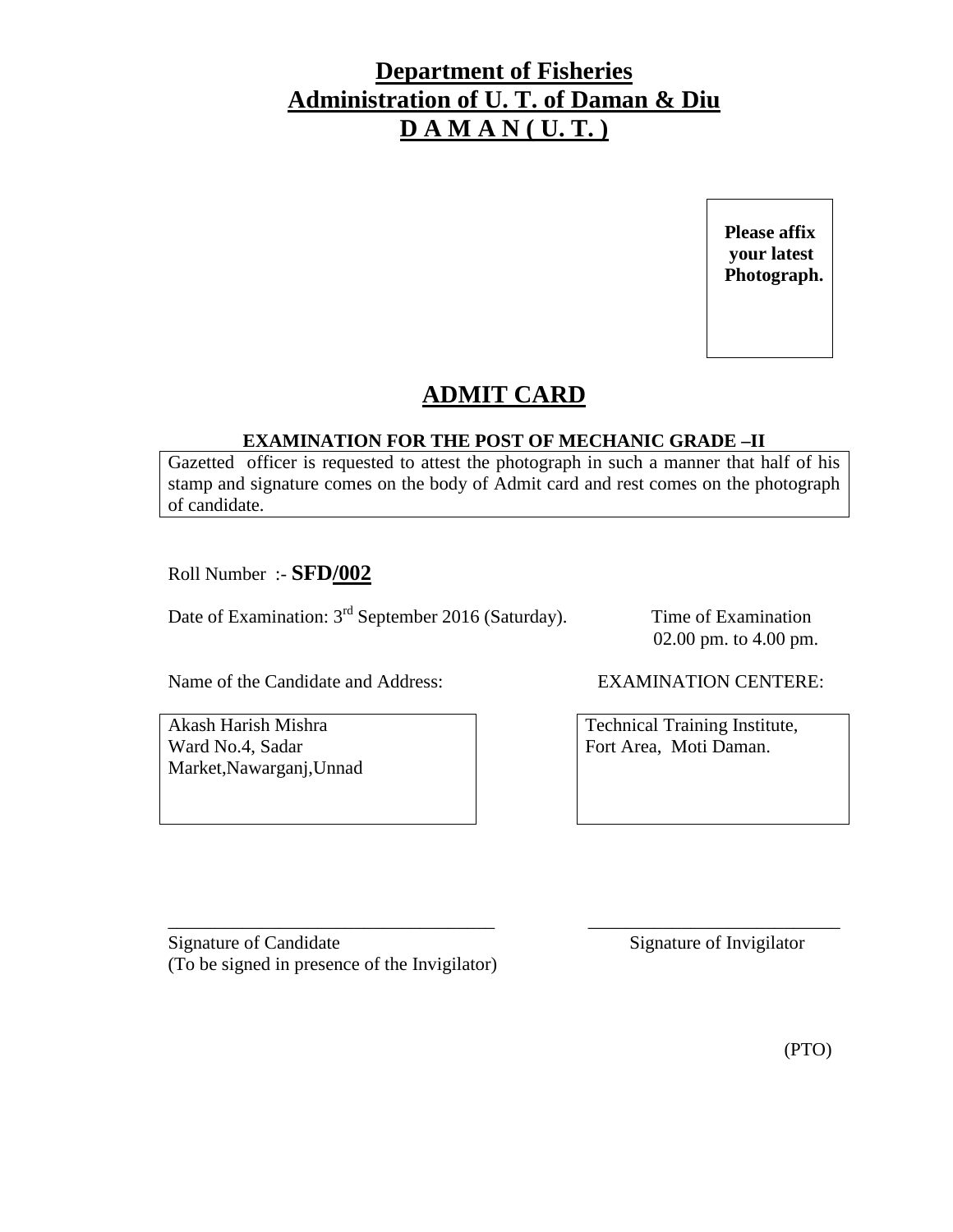**Please affix your latest Photograph.** 

### **ADMIT CARD**

#### **EXAMINATION FOR THE POST OF MECHANIC GRADE –II**

Gazetted officer is requested to attest the photograph in such a manner that half of his stamp and signature comes on the body of Admit card and rest comes on the photograph of candidate.

\_\_\_\_\_\_\_\_\_\_\_\_\_\_\_\_\_\_\_\_\_\_\_\_\_\_\_\_\_\_\_\_\_\_\_ \_\_\_\_\_\_\_\_\_\_\_\_\_\_\_\_\_\_\_\_\_\_\_\_\_\_\_

Roll Number :- **SFD/003** 

Date of Examination: 3<sup>rd</sup> September 2016 (Saturday). Time of Examination

02.00 pm. to 4.00 pm.

Name of the Candidate and Address: EXAMINATION CENTERE:

Akshay Dilip Patel H.No.230/3, Prakash Falia, Dalwada, Nani Daman

Technical Training Institute, Fort Area, Moti Daman.

Signature of Candidate Signature of Invigilator (To be signed in presence of the Invigilator)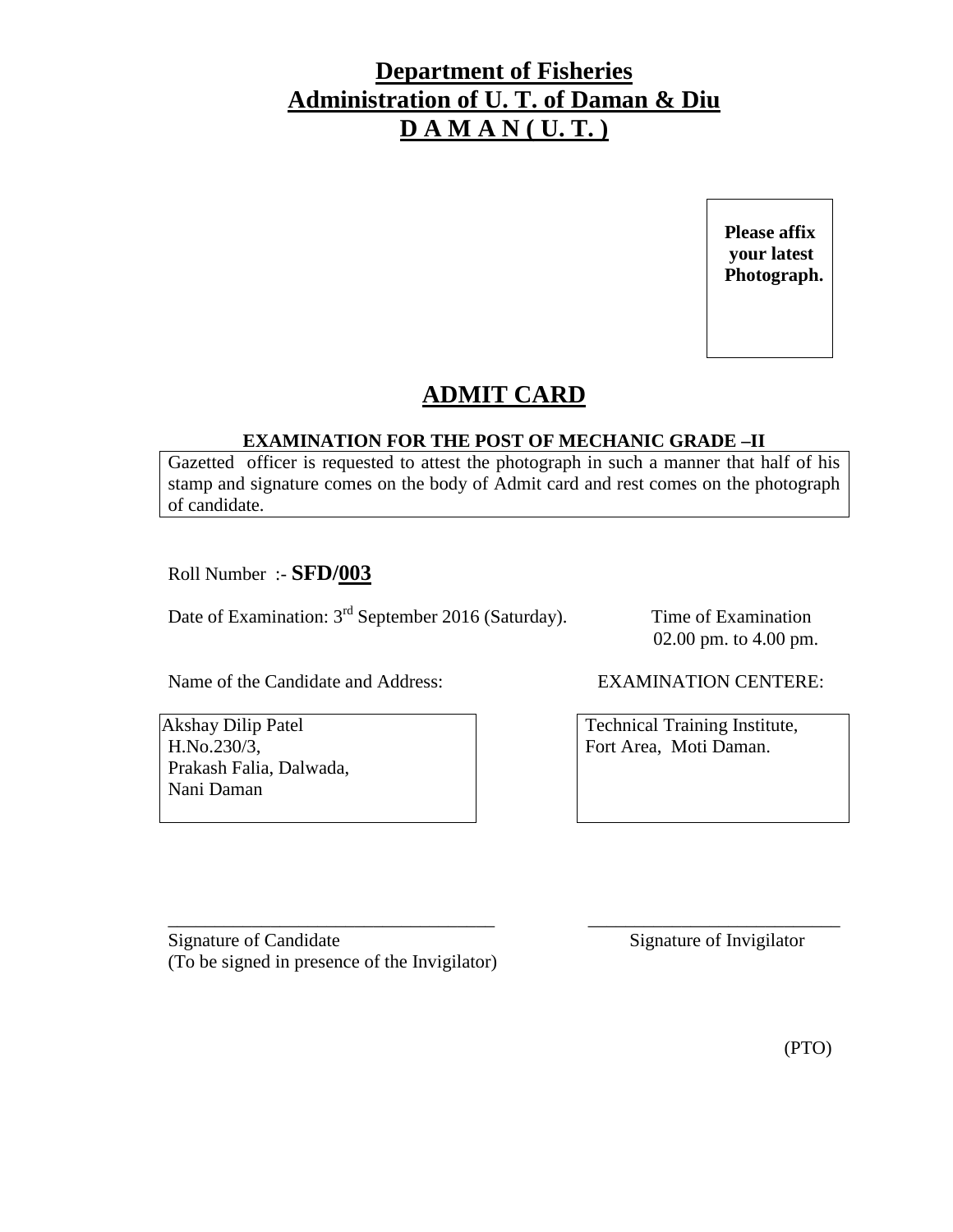**Please affix your latest Photograph.** 

### **ADMIT CARD**

#### **EXAMINATION FOR THE POST OF MECHANIC GRADE –II**

Gazetted officer is requested to attest the photograph in such a manner that half of his stamp and signature comes on the body of Admit card and rest comes on the photograph of candidate.

\_\_\_\_\_\_\_\_\_\_\_\_\_\_\_\_\_\_\_\_\_\_\_\_\_\_\_\_\_\_\_\_\_\_\_ \_\_\_\_\_\_\_\_\_\_\_\_\_\_\_\_\_\_\_\_\_\_\_\_\_\_\_

Roll Number :- **SFD**/004

Date of Examination: 3<sup>rd</sup> September 2016 (Saturday). Time of Examination

02.00 pm. to 4.00 pm.

Name of the Candidate and Address: EXAMINATION CENTERE:

Anandkumar Jayantilal Ahir H.No.50,School Falia,Zari. Moti Daman

Technical Training Institute, Fort Area, Moti Daman.

Signature of Candidate Signature of Invigilator (To be signed in presence of the Invigilator)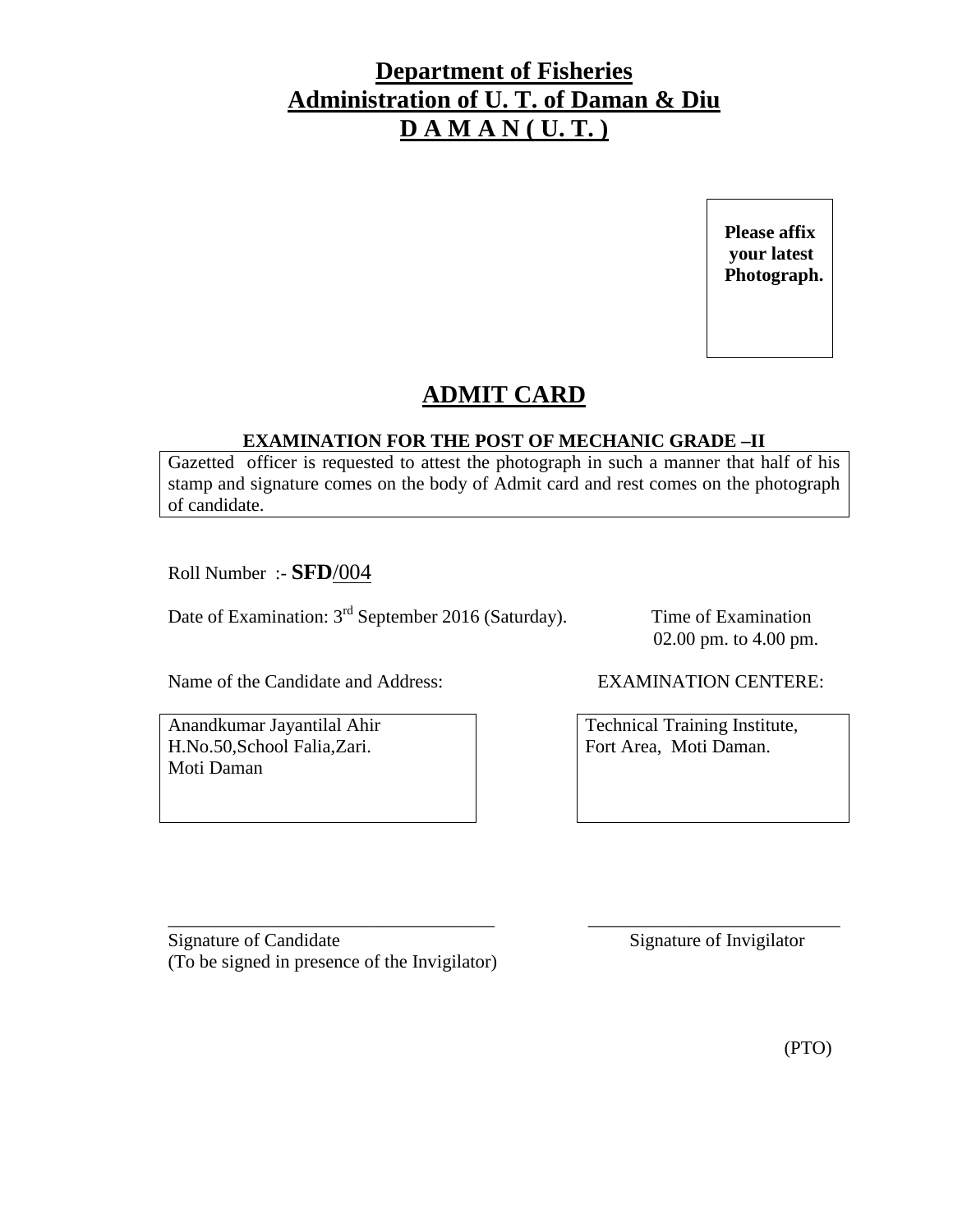**Please affix your latest Photograph.** 

### **ADMIT CARD**

#### **EXAMINATION FOR THE POST OF MECHANIC GRADE –II**

Gazetted officer is requested to attest the photograph in such a manner that half of his stamp and signature comes on the body of Admit card and rest comes on the photograph of candidate.

Roll Number :- **SFD**/005

Date of Examination: 3<sup>rd</sup> September 2016 (Saturday). Time of Examination

02.00 pm. to 4.00 pm.

Name of the Candidate and Address: EXAMINATION CENTERE:

Ashwinkumar Karshanbhai Sondarya 28 A, VrundavanNagar, Near Swaminarayana gate,Madhuram,Area,Timbawadi,Junagadh

Technical Training Institute, Fort Area, Moti Daman.

Signature of Candidate Signature of Invigilator (To be signed in presence of the Invigilator)

(PTO)

**Department of Fisheries**

\_\_\_\_\_\_\_\_\_\_\_\_\_\_\_\_\_\_\_\_\_\_\_\_\_\_\_\_\_\_\_\_\_\_\_ \_\_\_\_\_\_\_\_\_\_\_\_\_\_\_\_\_\_\_\_\_\_\_\_\_\_\_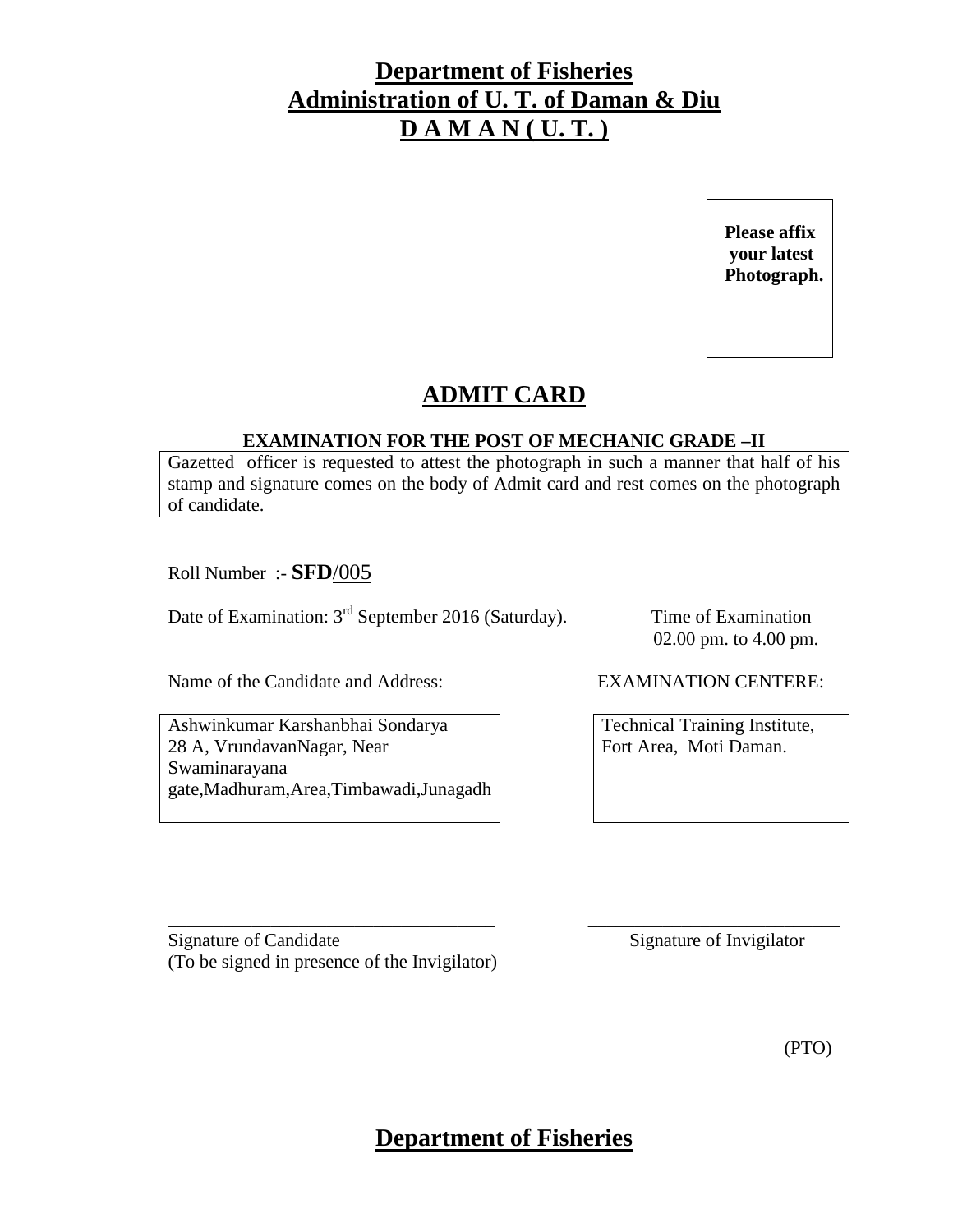## **Administration of U. T. of Daman & Diu D A M A N ( U. T. )**

 **Please affix your latest Photograph.** 

## **ADMIT CARD**

#### **EXAMINATION FOR THE POST OF MECHANIC GRADE –II**

Gazetted officer is requested to attest the photograph in such a manner that half of his stamp and signature comes on the body of Admit card and rest comes on the photograph of candidate.

Roll Number :- **SFD/006** 

Date of Examination: 3<sup>rd</sup> September 2016 (Saturday). Time of Examination

02.00 pm. to 4.00 pm.

Name of the Candidate and Address: EXAMINATION CENTERE:

Avikumar Rameshbhai Patel C-107/15, Khariwad,Main Road,N.D.

Technical Training Institute, Fort Area, Moti Daman.

\_\_\_\_\_\_\_\_\_\_\_\_\_\_\_\_\_\_\_\_\_\_\_\_\_\_\_\_\_\_\_\_\_\_\_ \_\_\_\_\_\_\_\_\_\_\_\_\_\_\_\_\_\_\_\_\_\_\_\_\_\_\_ Signature of Candidate Signature of Invigilator (To be signed in presence of the Invigilator)

(PTO)

## **Department of Fisheries**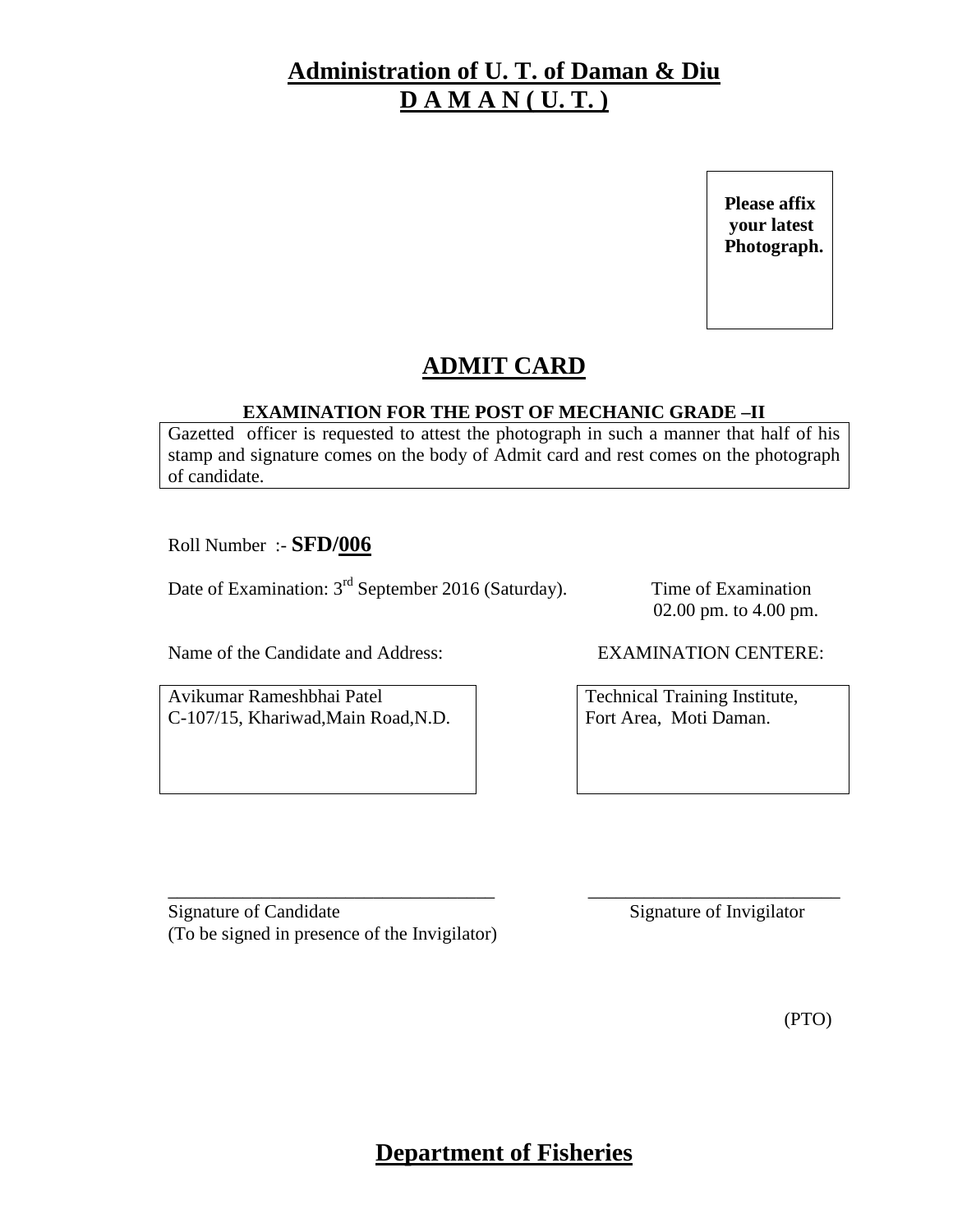## **Administration of U. T. of Daman & Diu D A M A N ( U. T. )**

 **Please affix your latest Photograph.** 

## **ADMIT CARD**

#### **EXAMINATION FOR THE POST OF MECHANIC GRADE –II**

Gazetted officer is requested to attest the photograph in such a manner that half of his stamp and signature comes on the body of Admit card and rest comes on the photograph of candidate.

Roll Number :- **SFD/007**

Date of Examination: 3<sup>rd</sup> September 2016 (Saturday). Time of Examination

02.00 pm. to 4.00 pm.

Name of the Candidate and Address: EXAMINATION CENTERE:

Bariya Jignesh Jentilal, H.No.68, Bandodkar Colony,Ghoghla,Diu.

Technical Training Institute, Fort Area, Moti Daman.

\_\_\_\_\_\_\_\_\_\_\_\_\_\_\_\_\_\_\_\_\_\_\_\_\_\_\_\_\_\_\_\_\_\_\_ \_\_\_\_\_\_\_\_\_\_\_\_\_\_\_\_\_\_\_\_\_\_\_\_\_\_\_ Signature of Candidate Signature of Invigilator (To be signed in presence of the Invigilator)

(PTO)

**Department of Fisheries Administration of U. T. of Daman & Diu**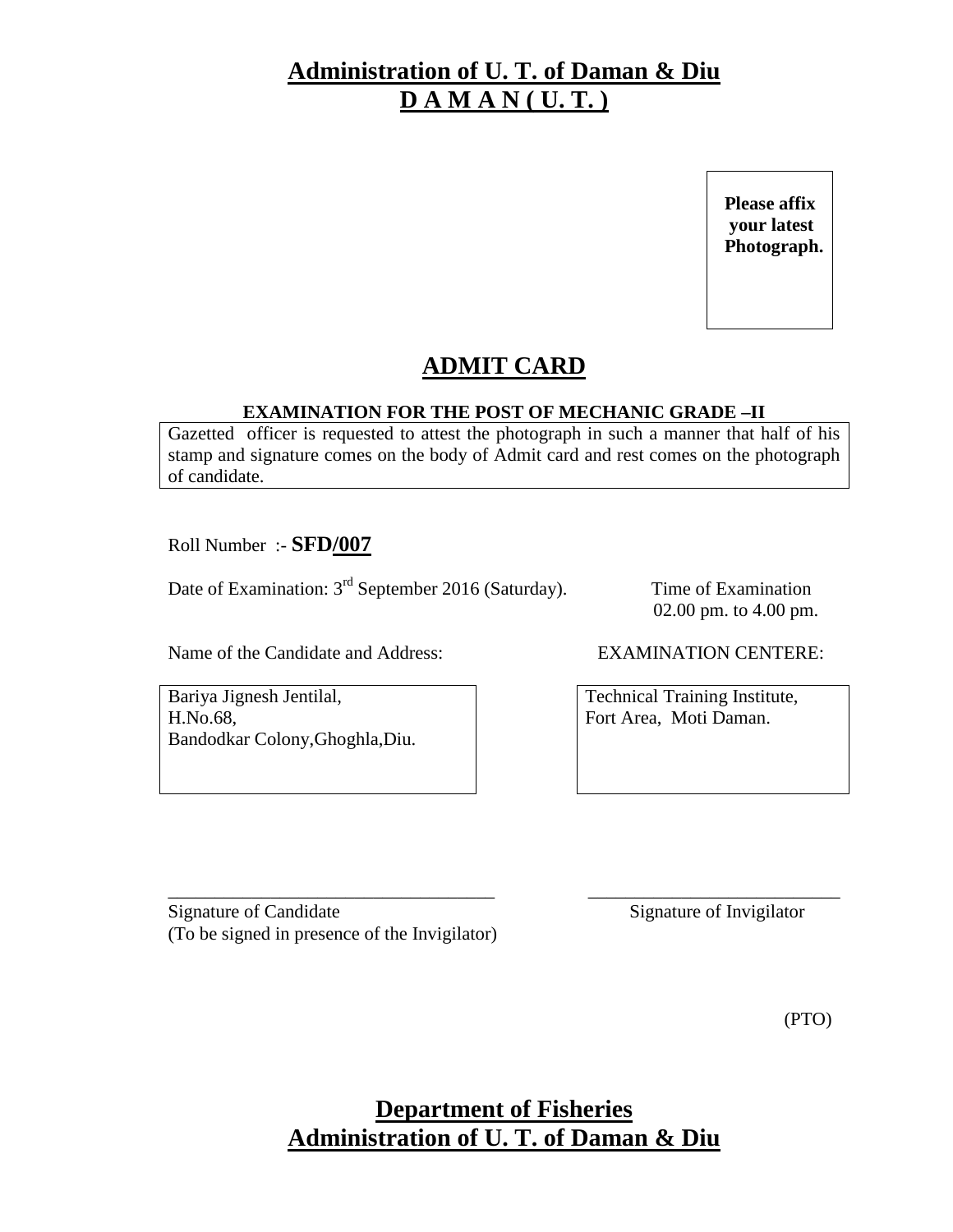## **D A M A N ( U. T. )**

 **Please affix your latest Photograph.** 

## **ADMIT CARD**

#### **EXAMINATION FOR THE POST OF MECHANIC GRADE –II**

Gazetted officer is requested to attest the photograph in such a manner that half of his stamp and signature comes on the body of Admit card and rest comes on the photograph of candidate.

Roll Number :- **SFD/008**

Date of Examination: 3<sup>rd</sup> September 2016 (Saturday). Time of Examination

Bariya Prashant Kanji, H.No.2342, Khajuriya Sheri,Vanakbara,Diu 02.00 pm. to 4.00 pm.

Name of the Candidate and Address: EXAMINATION CENTERE:

Technical Training Institute, Fort Area, Moti Daman.

Signature of Candidate Signature of Invigilator (To be signed in presence of the Invigilator)

\_\_\_\_\_\_\_\_\_\_\_\_\_\_\_\_\_\_\_\_\_\_\_\_\_\_\_\_\_\_\_\_\_\_\_ \_\_\_\_\_\_\_\_\_\_\_\_\_\_\_\_\_\_\_\_\_\_\_\_\_\_\_

(PTO)

## **Department of Fisheries Administration of U. T. of Daman & Diu**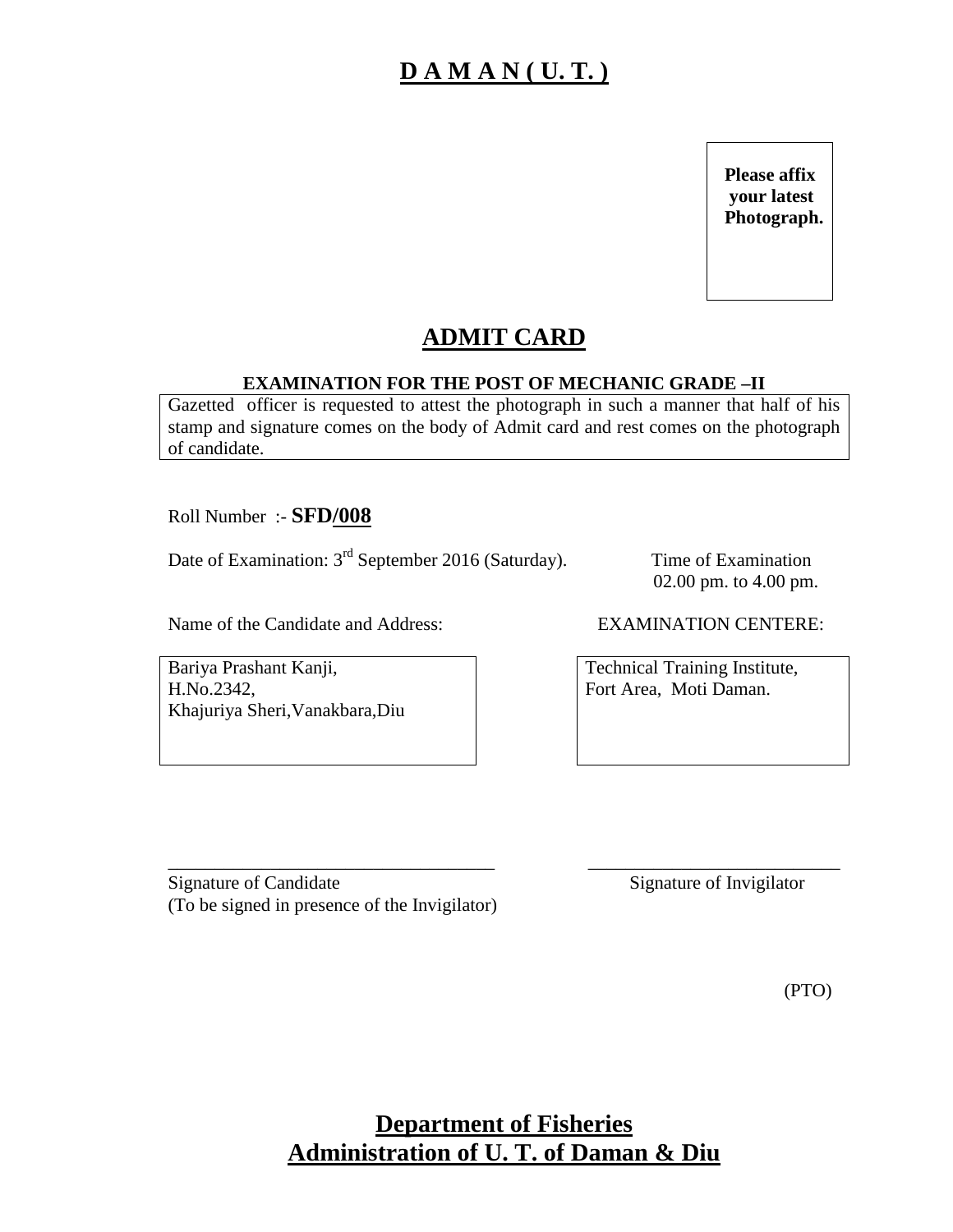## **D A M A N ( U. T. )**

 **Please affix your latest Photograph.** 

## **ADMIT CARD**

#### **EXAMINATION FOR THE POST OF MECHANIC GRADE –II**

Gazetted officer is requested to attest the photograph in such a manner that half of his stamp and signature comes on the body of Admit card and rest comes on the photograph of candidate.

Roll Number :- **SFD/009**

Date of Examination: 3<sup>rd</sup> September 2016 (Saturday). Time of Examination

Bhandari Gauravkumar Rameshchandra H.No.C-3/4,Govt Qtrs.Fort Area,Moti Daman

02.00 pm. to 4.00 pm.

Name of the Candidate and Address: EXAMINATION CENTERE:

Technical Training Institute, Fort Area, Moti Daman.

\_\_\_\_\_\_\_\_\_\_\_\_\_\_\_\_\_\_\_\_\_\_\_\_\_\_\_\_\_\_\_\_\_\_\_ \_\_\_\_\_\_\_\_\_\_\_\_\_\_\_\_\_\_\_\_\_\_\_\_\_\_\_ Signature of Candidate Signature of Invigilator (To be signed in presence of the Invigilator)

(PTO)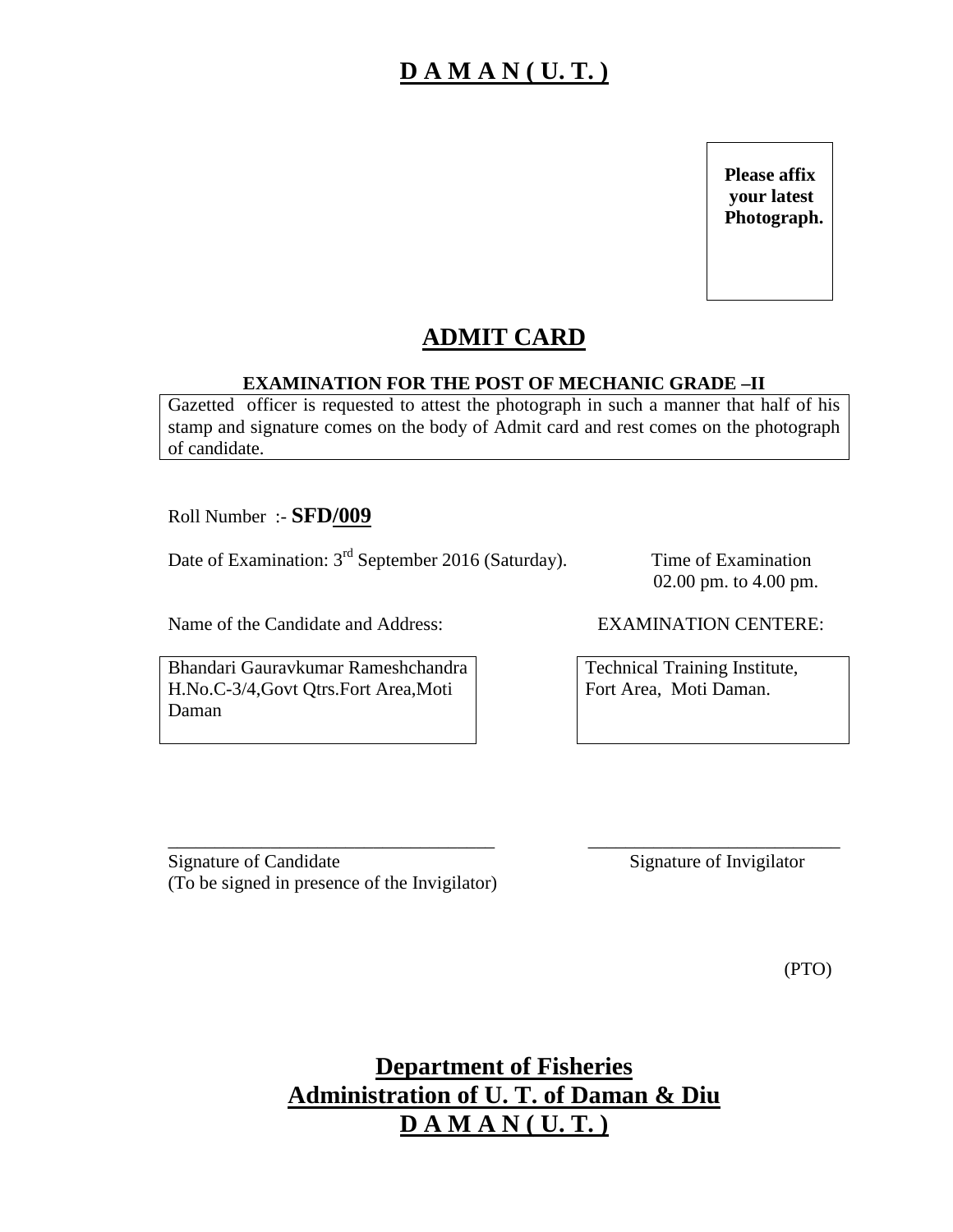## **ADMIT CARD**

#### **EXAMINATION FOR THE POST OF MECHANIC GRADE –II**

Gazetted officer is requested to attest the photograph in such a manner that half of his stamp and signature comes on the body of Admit card and rest comes on the photograph of candidate.

Roll Number :- **SFD/010**

Date of Examination: 3<sup>rd</sup> September 2016 (Saturday). Time of Examination

Name of the Candidate and Address: EXAMINATION CENTERE:

Bhavik Dilipbhai Patel 427,Amaran Falia,Dunetha, Nani Daman

02.00 pm. to 4.00 pm.

Technical Training Institute, Fort Area, Moti Daman.

\_\_\_\_\_\_\_\_\_\_\_\_\_\_\_\_\_\_\_\_\_\_\_\_\_\_\_\_\_\_\_\_\_\_\_ \_\_\_\_\_\_\_\_\_\_\_\_\_\_\_\_\_\_\_\_\_\_\_\_\_\_\_ Signature of Candidate Signature of Invigilator (To be signed in presence of the Invigilator)

(PTO)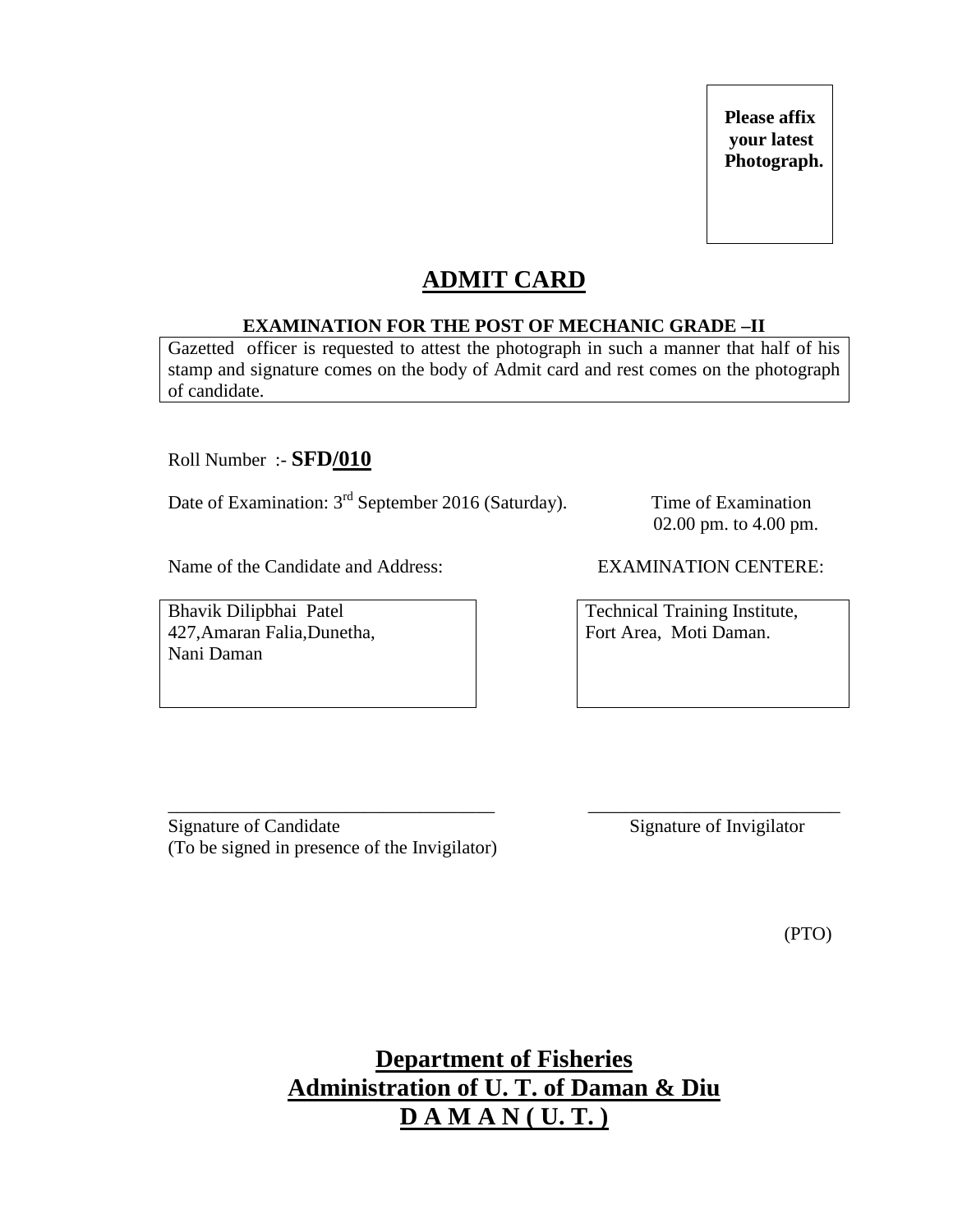## **ADMIT CARD**

#### **EXAMINATION FOR THE POST OF MECHANIC GRADE –II**

Gazetted officer is requested to attest the photograph in such a manner that half of his stamp and signature comes on the body of Admit card and rest comes on the photograph of candidate.

Roll Number :- **SFD/011**

Date of Examination: 3<sup>rd</sup> September 2016 (Saturday). Time of Examination

Name of the Candidate and Address: EXAMINATION CENTERE:

Bhavik Jagdishbhai Patel H.No.150 Bhimpore Bhandarwad, Daman.

02.00 pm. to 4.00 pm.

Technical Training Institute, Fort Area, Moti Daman.

\_\_\_\_\_\_\_\_\_\_\_\_\_\_\_\_\_\_\_\_\_\_\_\_\_\_\_\_\_\_\_\_\_\_\_ \_\_\_\_\_\_\_\_\_\_\_\_\_\_\_\_\_\_\_\_\_\_\_\_\_\_\_ Signature of Candidate Signature of Invigilator (To be signed in presence of the Invigilator)

(PTO)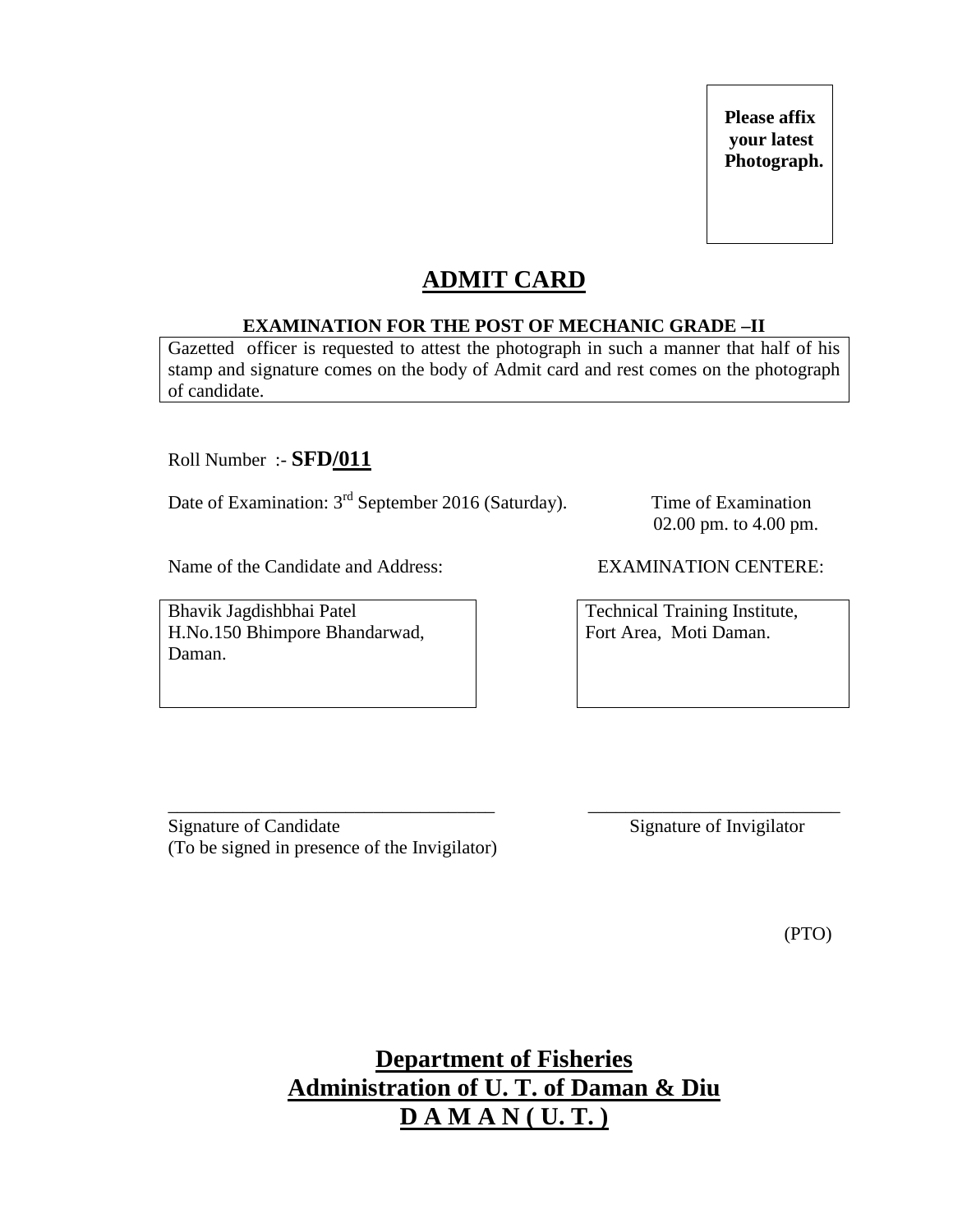### **ADMIT CARD**

#### **EXAMINATION FOR THE POST OF MECHANIC GRADE –II**

Gazetted officer is requested to attest the photograph in such a manner that half of his stamp and signature comes on the body of Admit card and rest comes on the photograph of candidate.

Roll Number :- **SFD/012**

Date of Examination: 3<sup>rd</sup> September 2016 (Saturday). Time of Examination

Name of the Candidate and Address: EXAMINATION CENTERE:

Bhavik Kantilal Damania H.No.8/2,Mahyavanshi Falia, Bhamti,Moti Daman.

02.00 pm. to 4.00 pm.

Technical Training Institute, Fort Area, Moti Daman.

\_\_\_\_\_\_\_\_\_\_\_\_\_\_\_\_\_\_\_\_\_\_\_\_\_\_\_\_\_\_\_\_\_\_\_ \_\_\_\_\_\_\_\_\_\_\_\_\_\_\_\_\_\_\_\_\_\_\_\_\_\_\_ Signature of Candidate Signature of Invigilator (To be signed in presence of the Invigilator)

(PTO)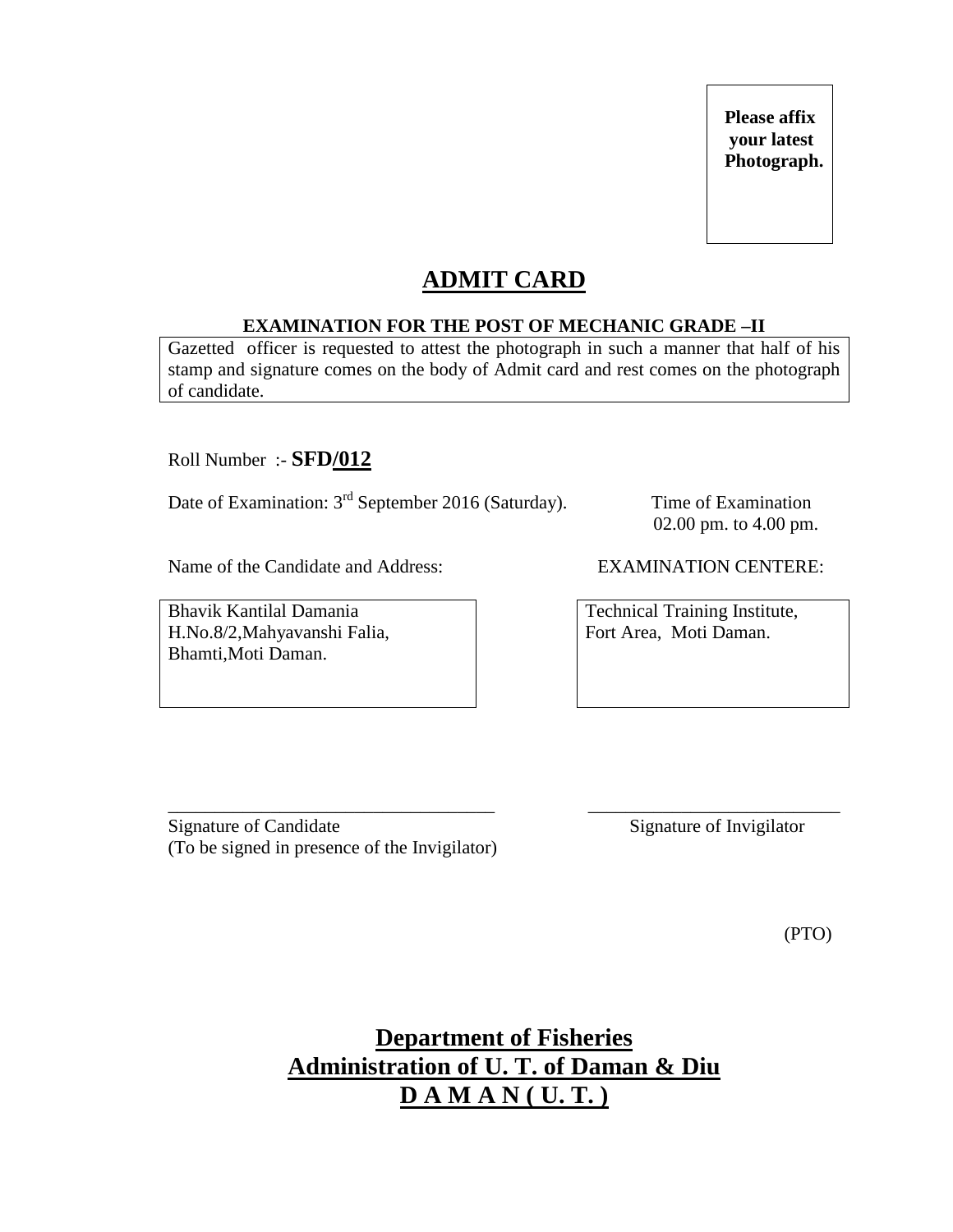### **ADMIT CARD**

#### **EXAMINATION FOR THE POST OF MECHANIC GRADE –II**

Gazetted officer is requested to attest the photograph in such a manner that half of his stamp and signature comes on the body of Admit card and rest comes on the photograph of candidate.

Roll Number :- **SFD/013**

Date of Examination: 3<sup>rd</sup> September 2016 (Saturday). Time of Examination

02.00 pm. to 4.00 pm.

Name of the Candidate and Address: EXAMINATION CENTERE:

Bhavikkumar Jagubhai Patel 109/3,Bhandarwad,Kadaiya, Nani Daman.

Technical Training Institute, Fort Area, Moti Daman.

Signature of Candidate Signature of Invigilator (To be signed in presence of the Invigilator)

(PTO)

## **Department of Fisheries Administration of U. T. of Daman & Diu D A M A N ( U. T. )**

\_\_\_\_\_\_\_\_\_\_\_\_\_\_\_\_\_\_\_\_\_\_\_\_\_\_\_\_\_\_\_\_\_\_\_ \_\_\_\_\_\_\_\_\_\_\_\_\_\_\_\_\_\_\_\_\_\_\_\_\_\_\_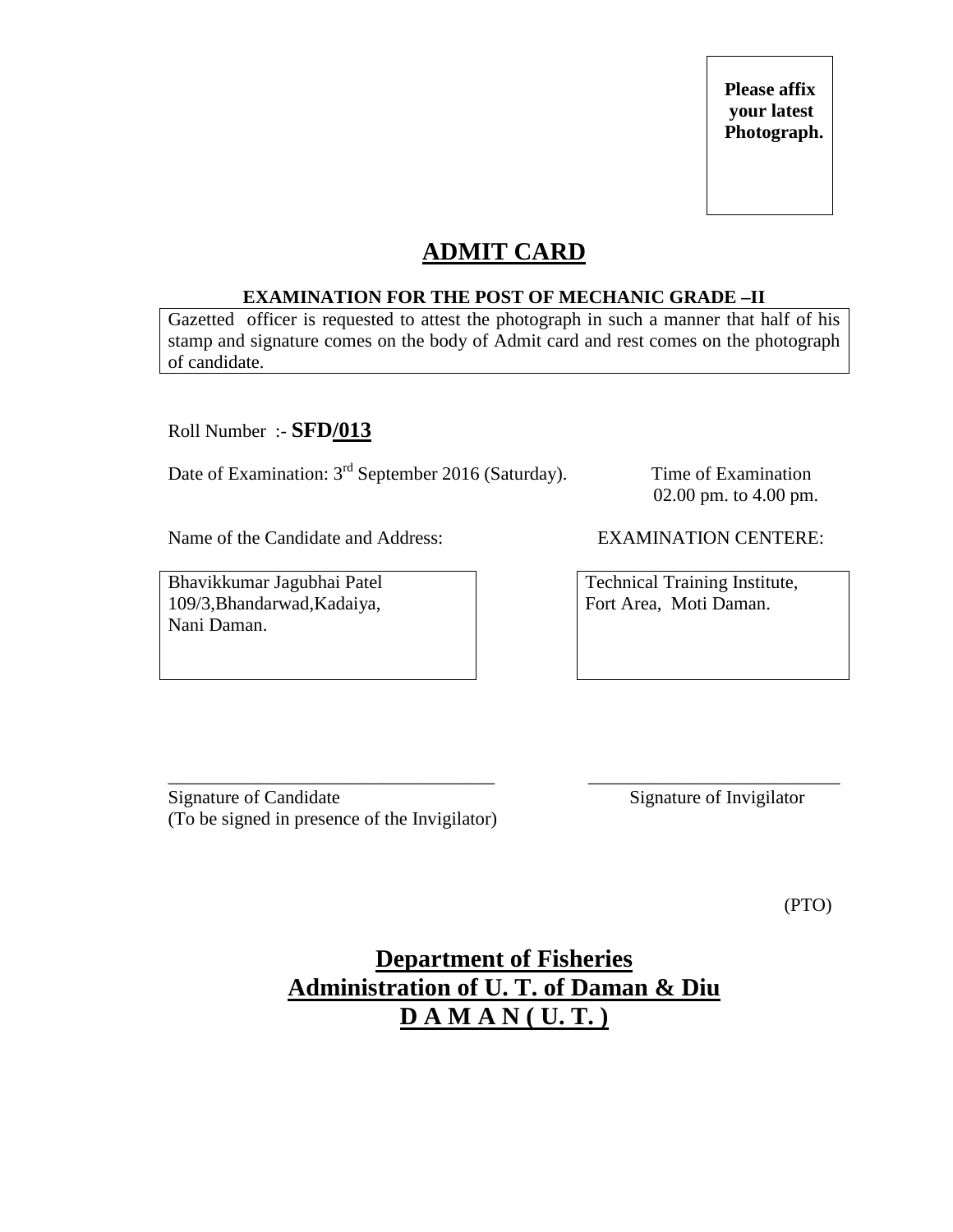### **ADMIT CARD**

#### **EXAMINATION FOR THE POST OF MECHANIC GRADE –II**

Gazetted officer is requested to attest the photograph in such a manner that half of his stamp and signature comes on the body of Admit card and rest comes on the photograph of candidate.

Roll Number :- **SFD/014**

Date of Examination: 3<sup>rd</sup> September 2016 (Saturday). Time of Examination

02.00 pm. to 4.00 pm.

Name of the Candidate and Address: EXAMINATION CENTERE:

Chirag Jayantilal Solanki 1437,B/H Hasmukh Medical Store,Main Road Ghoghla

Technical Training Institute, Fort Area, Moti Daman.

\_\_\_\_\_\_\_\_\_\_\_\_\_\_\_\_\_\_\_\_\_\_\_\_\_\_\_\_\_\_\_\_\_\_\_ \_\_\_\_\_\_\_\_\_\_\_\_\_\_\_\_\_\_\_\_\_\_\_\_\_\_\_ Signature of Candidate Signature of Invigilator (To be signed in presence of the Invigilator)

(PTO)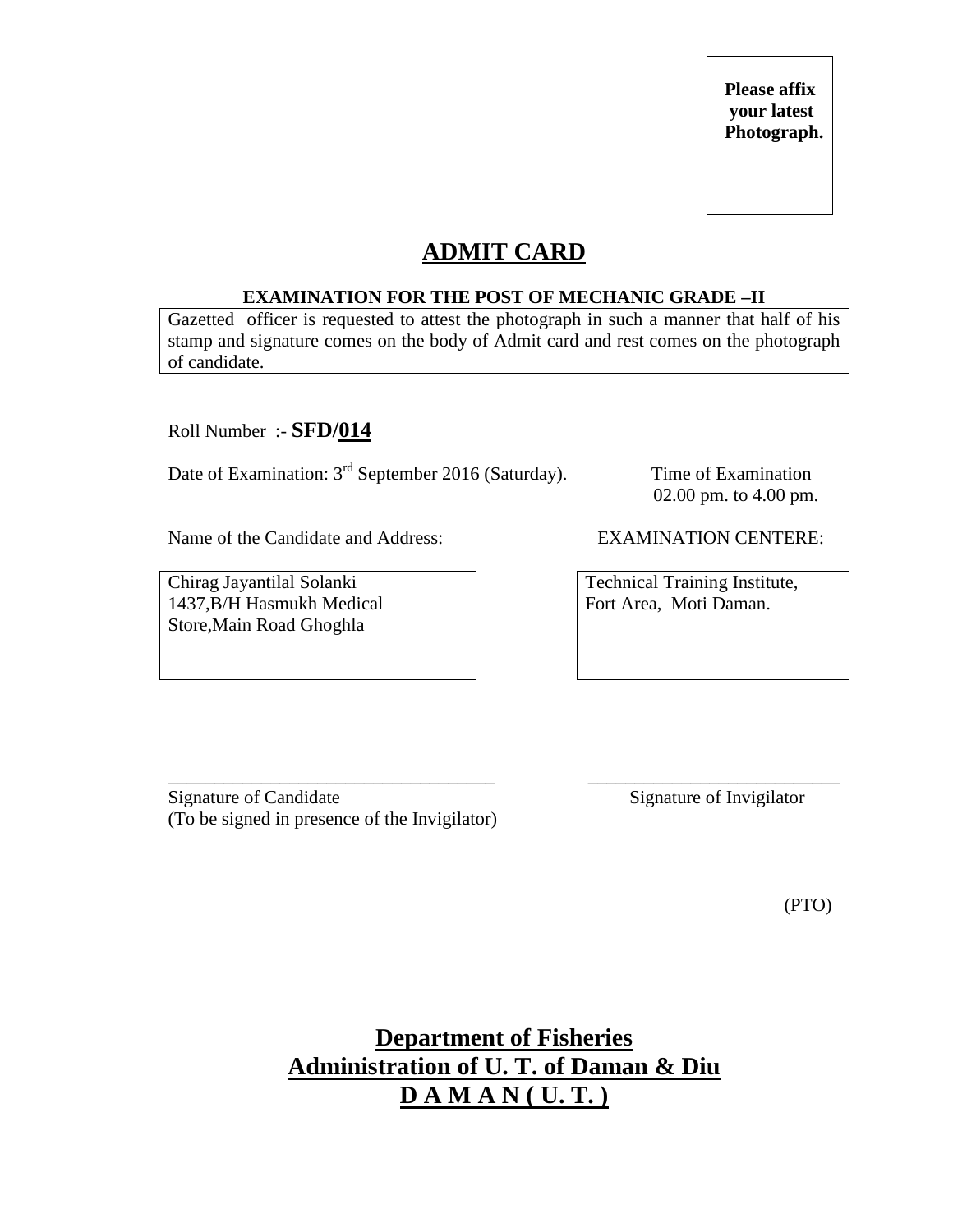### **ADMIT CARD**

#### **EXAMINATION FOR THE POST OF MECHANIC GRADE –II**

Gazetted officer is requested to attest the photograph in such a manner that half of his stamp and signature comes on the body of Admit card and rest comes on the photograph of candidate.

Roll Number :- **SFD/015**

Date of Examination: 3<sup>rd</sup> September 2016 (Saturday). Time of Examination

02.00 pm. to 4.00 pm.

Name of the Candidate and Address: EXAMINATION CENTERE:

Chirag Shashikant Patel H.No.152/3, Bhandarwad, Bhimpore,N.D

Technical Training Institute, Fort Area, Moti Daman.

\_\_\_\_\_\_\_\_\_\_\_\_\_\_\_\_\_\_\_\_\_\_\_\_\_\_\_\_\_\_\_\_\_\_\_ \_\_\_\_\_\_\_\_\_\_\_\_\_\_\_\_\_\_\_\_\_\_\_\_\_\_\_ Signature of Candidate Signature of Invigilator (To be signed in presence of the Invigilator)

(PTO)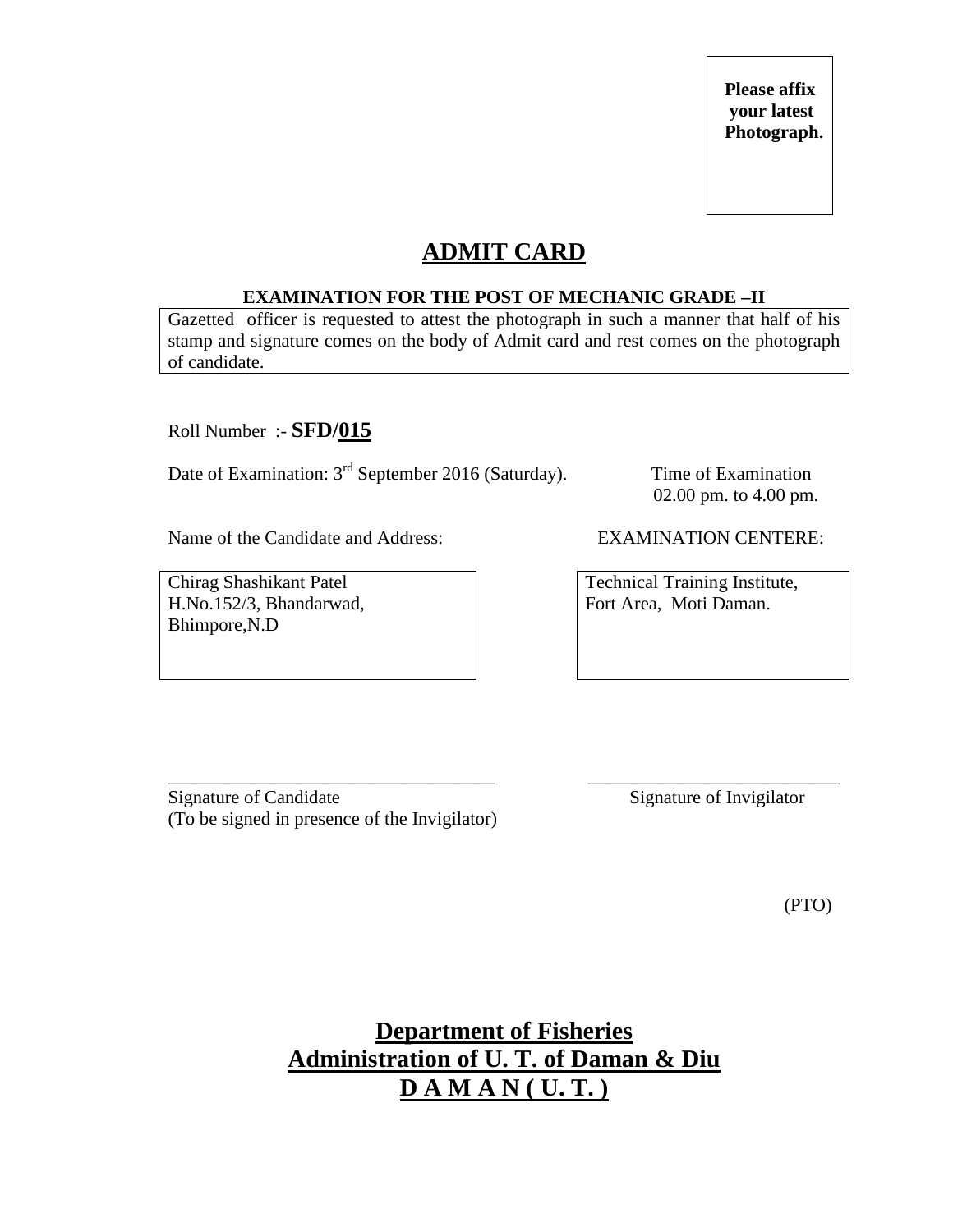### **ADMIT CARD**

#### **EXAMINATION FOR THE POST OF MECHANIC GRADE –II**

Gazetted officer is requested to attest the photograph in such a manner that half of his stamp and signature comes on the body of Admit card and rest comes on the photograph of candidate.

Roll Number :- **SFD/016**

Date of Examination: 3<sup>rd</sup> September 2016 (Saturday). Time of Examination

02.00 pm. to 4.00 pm.

Name of the Candidate and Address: EXAMINATION CENTERE:

Dainik Dhirajlal Baria 50/2, Ashok Nagar Colony Ghoghla Diu

Technical Training Institute, Fort Area, Moti Daman.

\_\_\_\_\_\_\_\_\_\_\_\_\_\_\_\_\_\_\_\_\_\_\_\_\_\_\_\_\_\_\_\_\_\_\_ \_\_\_\_\_\_\_\_\_\_\_\_\_\_\_\_\_\_\_\_\_\_\_\_\_\_\_ Signature of Candidate Signature of Invigilator (To be signed in presence of the Invigilator)

(PTO)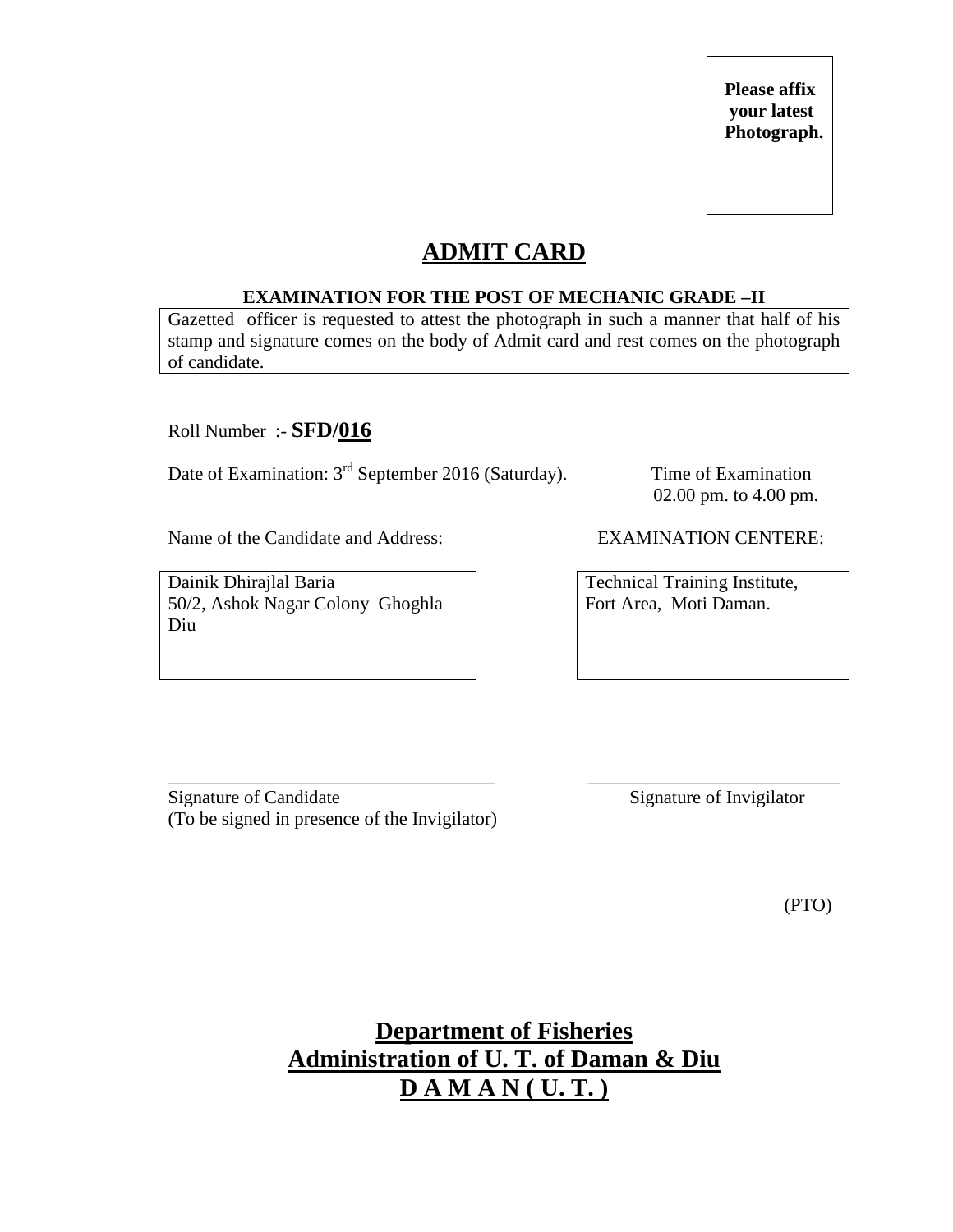### **ADMIT CARD**

#### **EXAMINATION FOR THE POST OF MECHANIC GRADE –II**

Gazetted officer is requested to attest the photograph in such a manner that half of his stamp and signature comes on the body of Admit card and rest comes on the photograph of candidate.

Roll Number :- **SFD/017**

Date of Examination: 3<sup>rd</sup> September 2016 (Saturday). Time of Examination

02.00 pm. to 4.00 pm.

Name of the Candidate and Address: EXAMINATION CENTERE:

Dari Kushal Mahesh H.No.378/2 A,Wadi Falia, Nani Daman

Technical Training Institute, Fort Area, Moti Daman.

\_\_\_\_\_\_\_\_\_\_\_\_\_\_\_\_\_\_\_\_\_\_\_\_\_\_\_\_\_\_\_\_\_\_\_ \_\_\_\_\_\_\_\_\_\_\_\_\_\_\_\_\_\_\_\_\_\_\_\_\_\_\_ Signature of Candidate Signature of Invigilator (To be signed in presence of the Invigilator)

(PTO)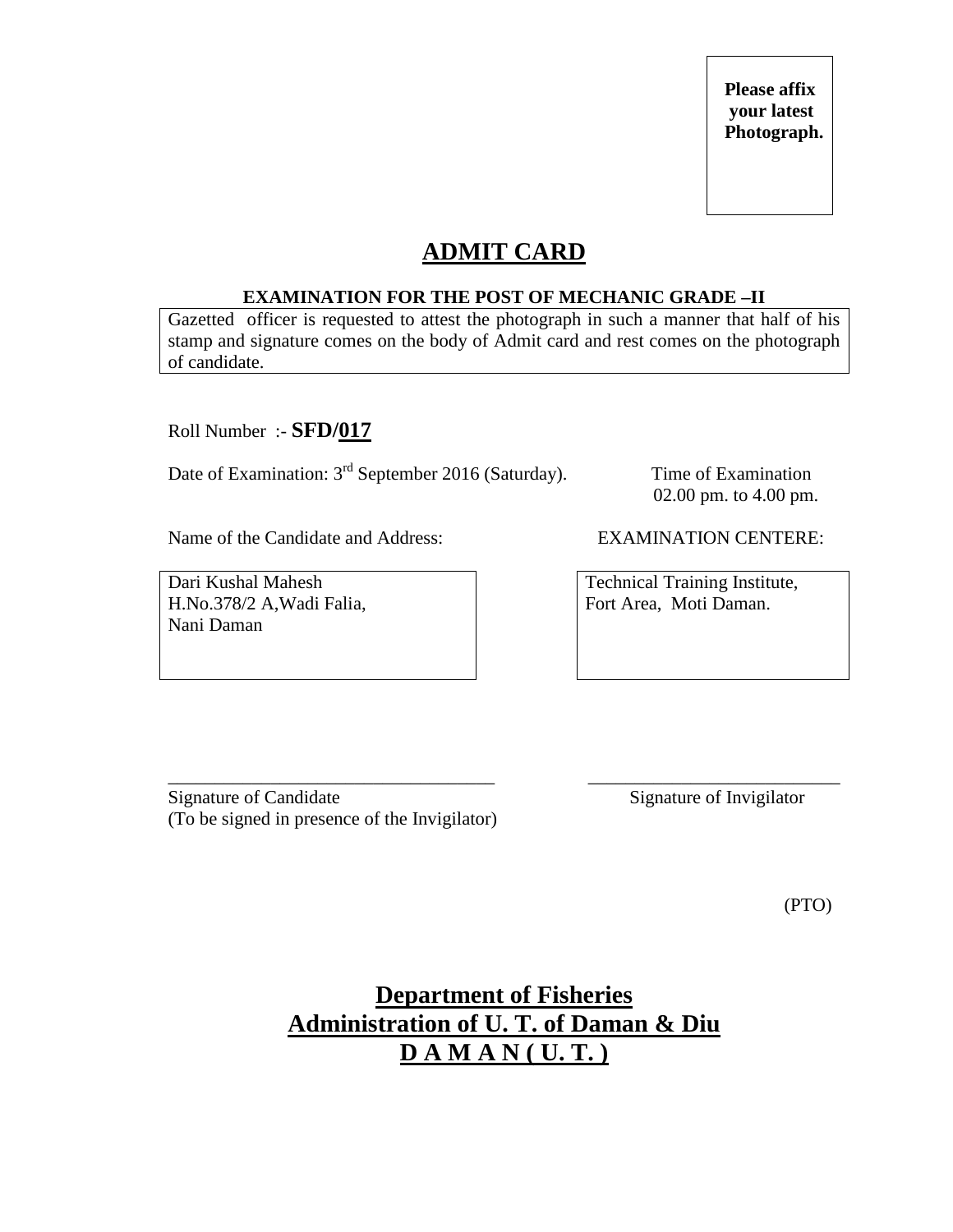### **ADMIT CARD**

#### **EXAMINATION FOR THE POST OF MECHANIC GRADE –II**

Gazetted officer is requested to attest the photograph in such a manner that half of his stamp and signature comes on the body of Admit card and rest comes on the photograph of candidate.

Roll Number :- **SFD/018**

Date of Examination: 3<sup>rd</sup> September 2016 (Saturday). Time of Examination

02.00 pm. to 4.00 pm.

Name of the Candidate and Address: EXAMINATION CENTERE:

Darpan Pranubhai Patel H.No.6/1,School Falia,Moti Vankad,N.D.

Technical Training Institute, Fort Area, Moti Daman.

\_\_\_\_\_\_\_\_\_\_\_\_\_\_\_\_\_\_\_\_\_\_\_\_\_\_\_\_\_\_\_\_\_\_\_ \_\_\_\_\_\_\_\_\_\_\_\_\_\_\_\_\_\_\_\_\_\_\_\_\_\_\_ Signature of Candidate Signature of Invigilator (To be signed in presence of the Invigilator)

(PTO)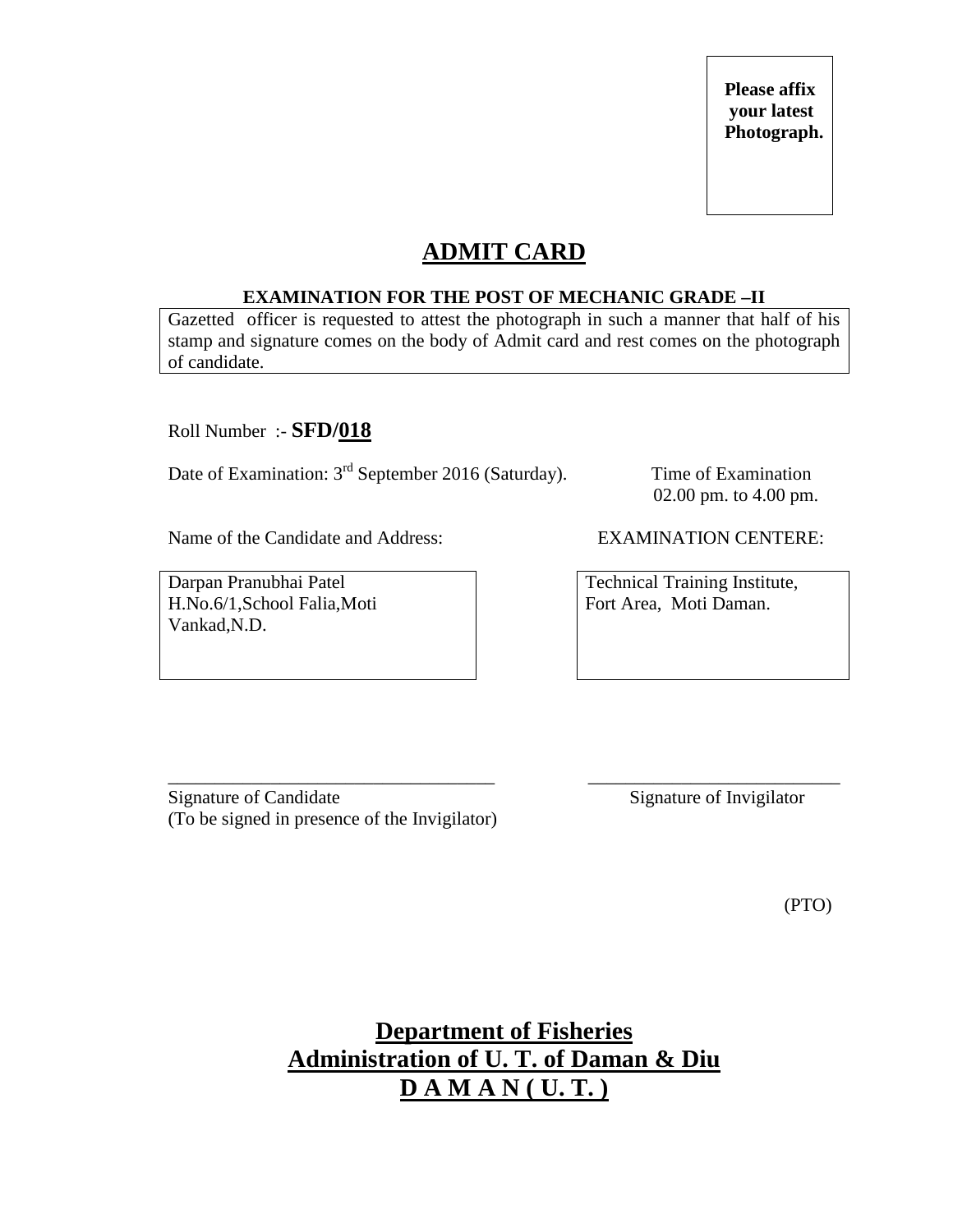### **ADMIT CARD**

#### **EXAMINATION FOR THE POST OF MECHANIC GRADE –II**

Gazetted officer is requested to attest the photograph in such a manner that half of his stamp and signature comes on the body of Admit card and rest comes on the photograph of candidate.

Roll Number :- **SFD/019**

Date of Examination: 3<sup>rd</sup> September 2016 (Saturday). Time of Examination

02.00 pm. to 4.00 pm.

Name of the Candidate and Address: EXAMINATION CENTERE:

Darshitbhai Thakorbhai Patel H.No.1/20, Patel Falia,Moti Vankad,N.D..

Technical Training Institute, Fort Area, Moti Daman.

\_\_\_\_\_\_\_\_\_\_\_\_\_\_\_\_\_\_\_\_\_\_\_\_\_\_\_\_\_\_\_\_\_\_\_ \_\_\_\_\_\_\_\_\_\_\_\_\_\_\_\_\_\_\_\_\_\_\_\_\_\_\_ Signature of Candidate Signature of Invigilator (To be signed in presence of the Invigilator)

(PTO)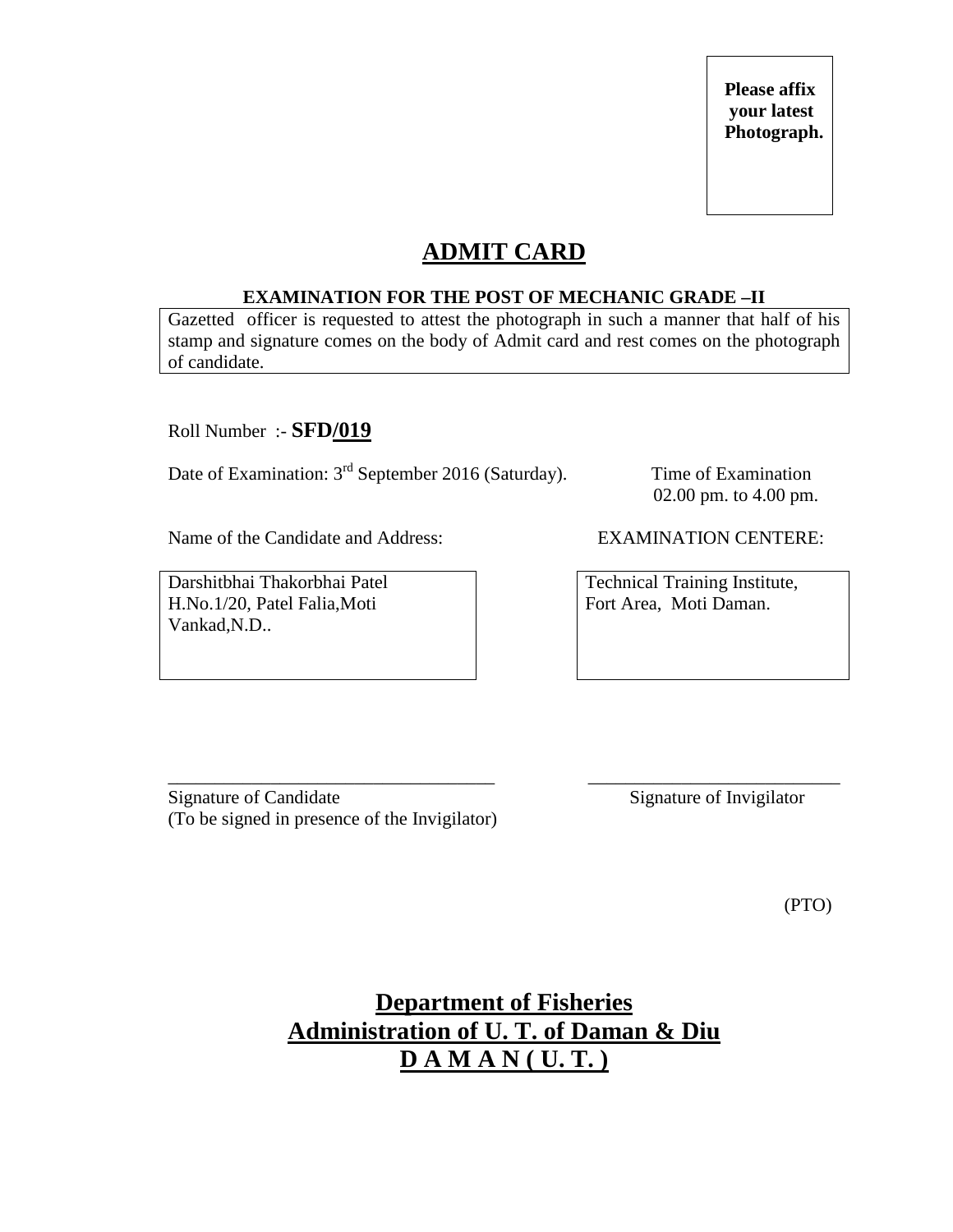### **ADMIT CARD**

#### **EXAMINATION FOR THE POST OF MECHANIC GRADE –II**

Gazetted officer is requested to attest the photograph in such a manner that half of his stamp and signature comes on the body of Admit card and rest comes on the photograph of candidate.

Roll Number :- **SFD/020**

Date of Examination: 3<sup>rd</sup> September 2016 (Saturday). Time of Examination

02.00 pm. to 4.00 pm.

Name of the Candidate and Address: EXAMINATION CENTERE:

Deenadhayalan Manivannan  $4075,219/3$ , South  $4^{\text{th}}$  Street Pudukkottai-622001

Technical Training Institute, Fort Area, Moti Daman.

\_\_\_\_\_\_\_\_\_\_\_\_\_\_\_\_\_\_\_\_\_\_\_\_\_\_\_\_\_\_\_\_\_\_\_ \_\_\_\_\_\_\_\_\_\_\_\_\_\_\_\_\_\_\_\_\_\_\_\_\_\_\_ Signature of Candidate Signature of Invigilator (To be signed in presence of the Invigilator)

(PTO)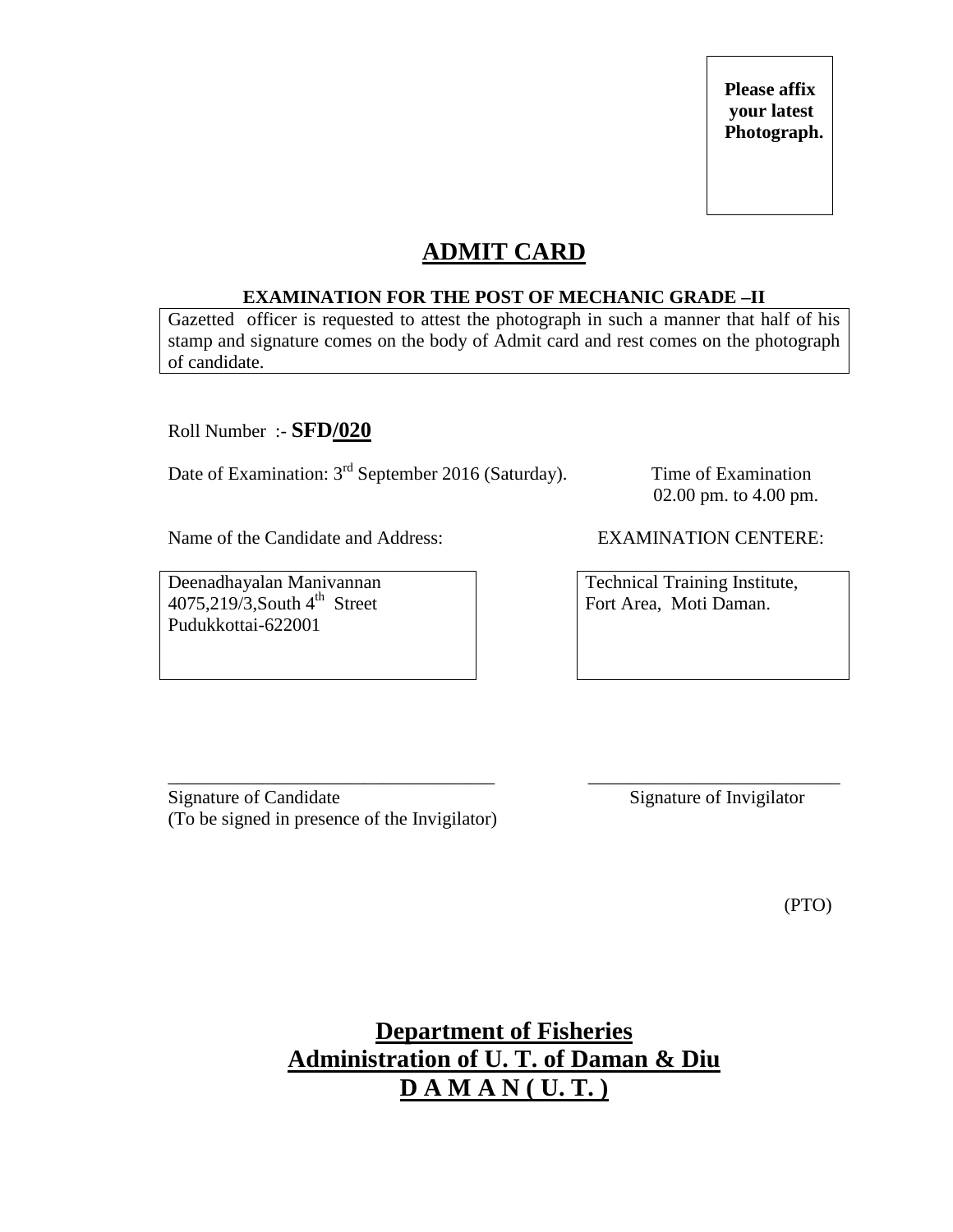### **ADMIT CARD**

#### **EXAMINATION FOR THE POST OF MECHANIC GRADE –II**

Gazetted officer is requested to attest the photograph in such a manner that half of his stamp and signature comes on the body of Admit card and rest comes on the photograph of candidate.

Roll Number :- **SFD/021**

Date of Examination: 3<sup>rd</sup> September 2016 (Saturday). Time of Examination

02.00 pm. to 4.00 pm.

Name of the Candidate and Address: EXAMINATION CENTERE:

Deepak Mangal Prasad Yadav Vadi Falia, In Front of Mamta Novelty,Veg. Market,N.D.

Technical Training Institute, Fort Area, Moti Daman.

\_\_\_\_\_\_\_\_\_\_\_\_\_\_\_\_\_\_\_\_\_\_\_\_\_\_\_\_\_\_\_\_\_\_\_ \_\_\_\_\_\_\_\_\_\_\_\_\_\_\_\_\_\_\_\_\_\_\_\_\_\_\_ Signature of Candidate Signature of Invigilator (To be signed in presence of the Invigilator)

(PTO)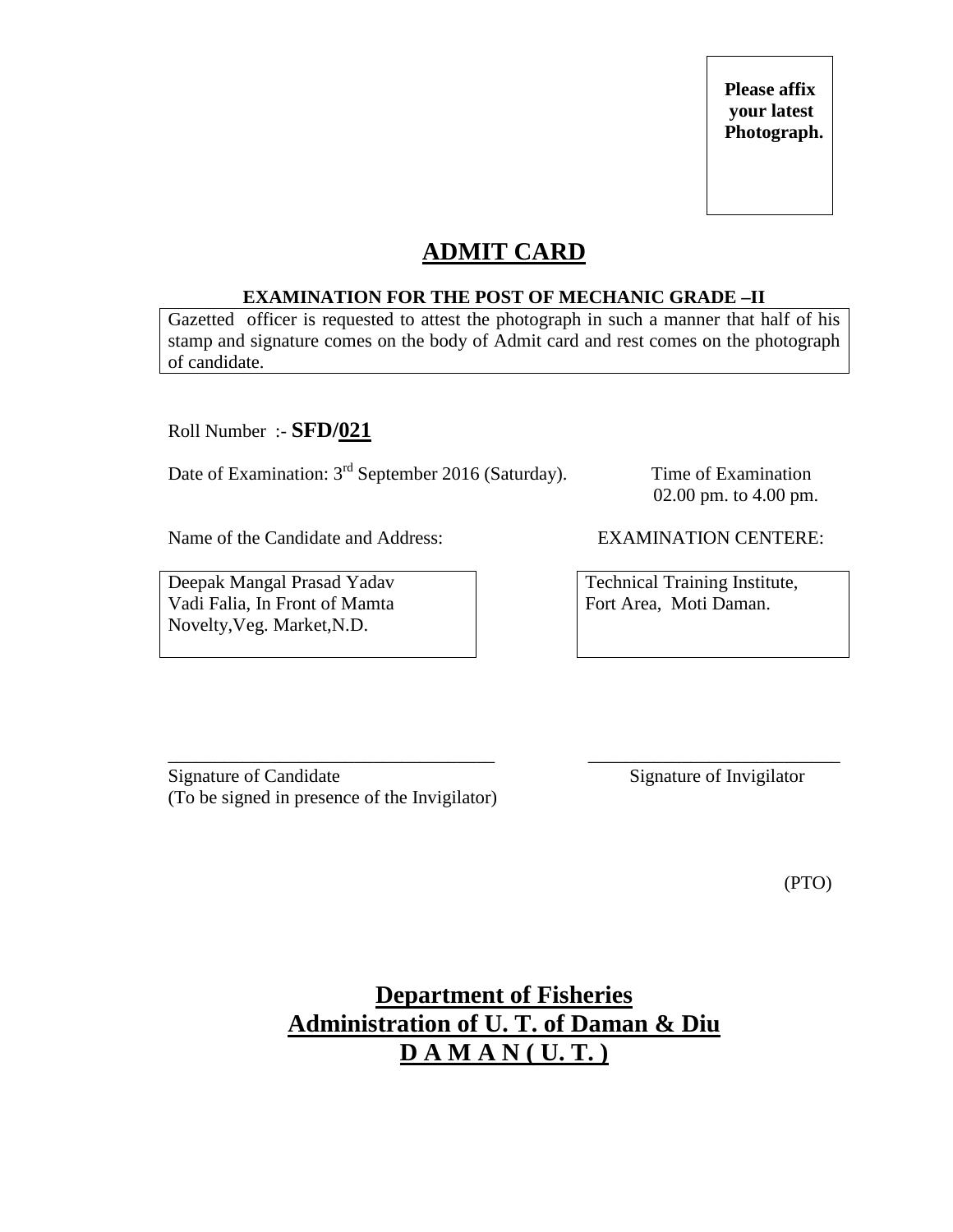### **ADMIT CARD**

#### **EXAMINATION FOR THE POST OF MECHANIC GRADE –II**

Gazetted officer is requested to attest the photograph in such a manner that half of his stamp and signature comes on the body of Admit card and rest comes on the photograph of candidate.

Roll Number :- **SFD/022**

Date of Examination: 3<sup>rd</sup> September 2016 (Saturday). Time of Examination

02.00 pm. to 4.00 pm.

Name of the Candidate and Address: EXAMINATION CENTERE:

DharmeshKumar Devabhai Gadhiya Dolat Press, Street No-613

Technical Training Institute, Fort Area, Moti Daman.

\_\_\_\_\_\_\_\_\_\_\_\_\_\_\_\_\_\_\_\_\_\_\_\_\_\_\_\_\_\_\_\_\_\_\_ \_\_\_\_\_\_\_\_\_\_\_\_\_\_\_\_\_\_\_\_\_\_\_\_\_\_\_ Signature of Candidate Signature of Invigilator (To be signed in presence of the Invigilator)

(PTO)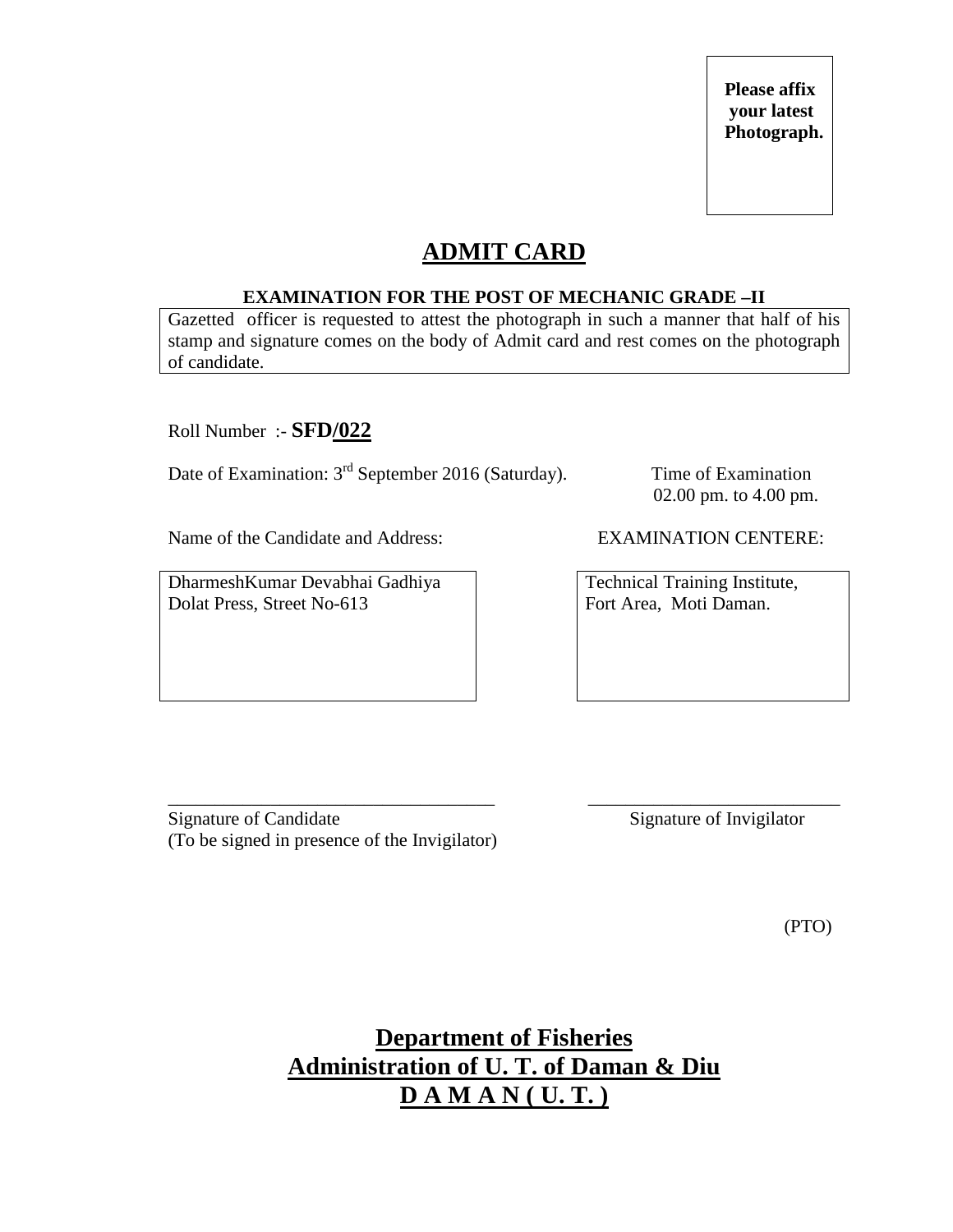### **ADMIT CARD**

#### **EXAMINATION FOR THE POST OF MECHANIC GRADE –II**

Gazetted officer is requested to attest the photograph in such a manner that half of his stamp and signature comes on the body of Admit card and rest comes on the photograph of candidate.

Roll Number :- **SFD/023**

Date of Examination: 3<sup>rd</sup> September 2016 (Saturday). Time of Examination

02.00 pm. to 4.00 pm.

Name of the Candidate and Address: EXAMINATION CENTERE:

Dhodi Nainesh Ramubhai H.No.83,School Falia Zari,M.D

Technical Training Institute, Fort Area, Moti Daman.

\_\_\_\_\_\_\_\_\_\_\_\_\_\_\_\_\_\_\_\_\_\_\_\_\_\_\_\_\_\_\_\_\_\_\_ \_\_\_\_\_\_\_\_\_\_\_\_\_\_\_\_\_\_\_\_\_\_\_\_\_\_\_ Signature of Candidate Signature of Invigilator (To be signed in presence of the Invigilator)

(PTO)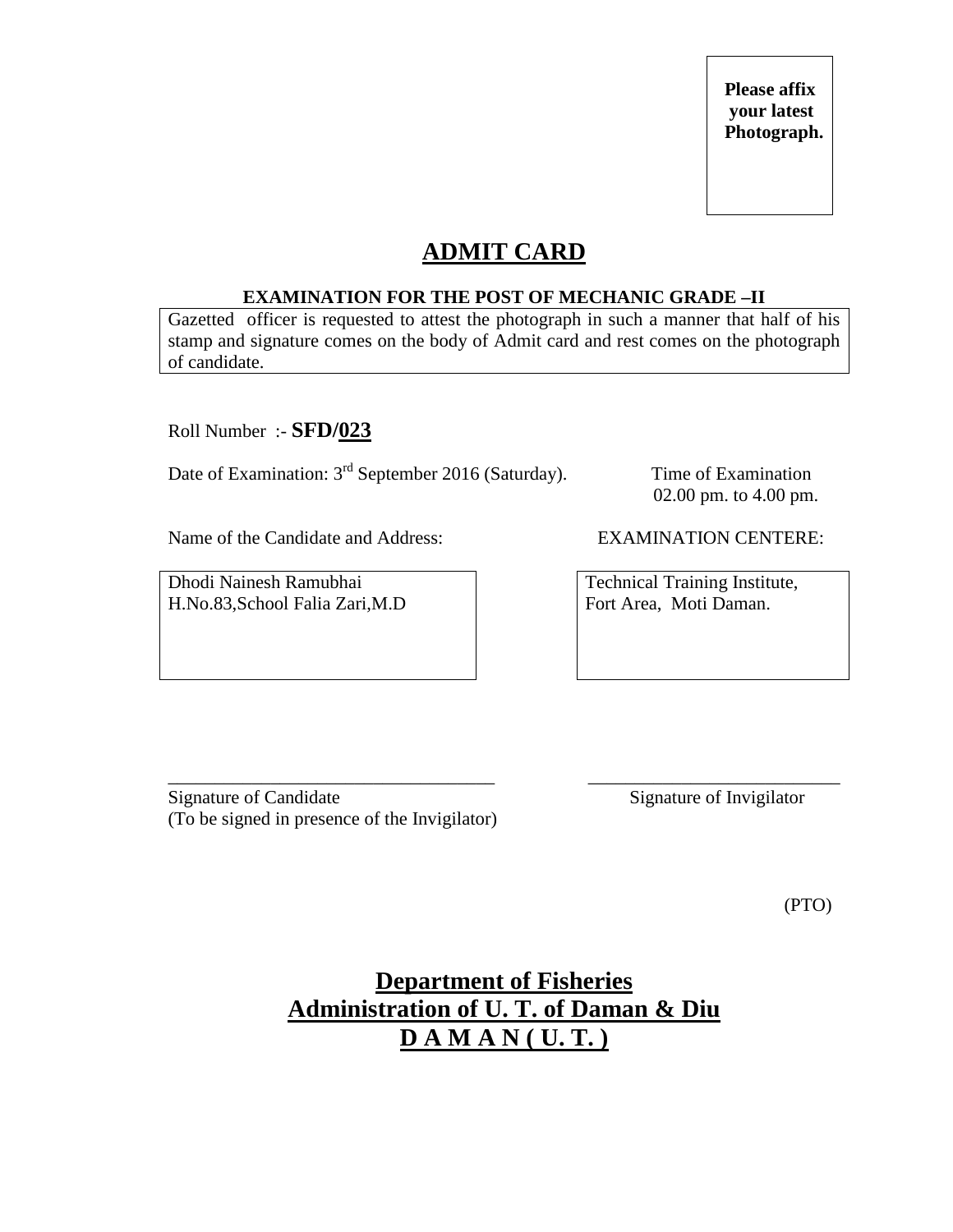### **ADMIT CARD**

#### **EXAMINATION FOR THE POST OF MECHANIC GRADE –II**

Gazetted officer is requested to attest the photograph in such a manner that half of his stamp and signature comes on the body of Admit card and rest comes on the photograph of candidate.

Roll Number :- **SFD/024**

Date of Examination: 3<sup>rd</sup> September 2016 (Saturday). Time of Examination

02.00 pm. to 4.00 pm.

Name of the Candidate and Address: EXAMINATION CENTERE:

Divyesh Bharat Contractor 203,2nd Floor, Dhanson Apt, Near Ashok Hospital Cross Lane-1,Dilip Nagar N.D.

Technical Training Institute, Fort Area, Moti Daman.

\_\_\_\_\_\_\_\_\_\_\_\_\_\_\_\_\_\_\_\_\_\_\_\_\_\_\_\_\_\_\_\_\_\_\_ \_\_\_\_\_\_\_\_\_\_\_\_\_\_\_\_\_\_\_\_\_\_\_\_\_\_\_ Signature of Candidate Signature of Invigilator (To be signed in presence of the Invigilator)

(PTO)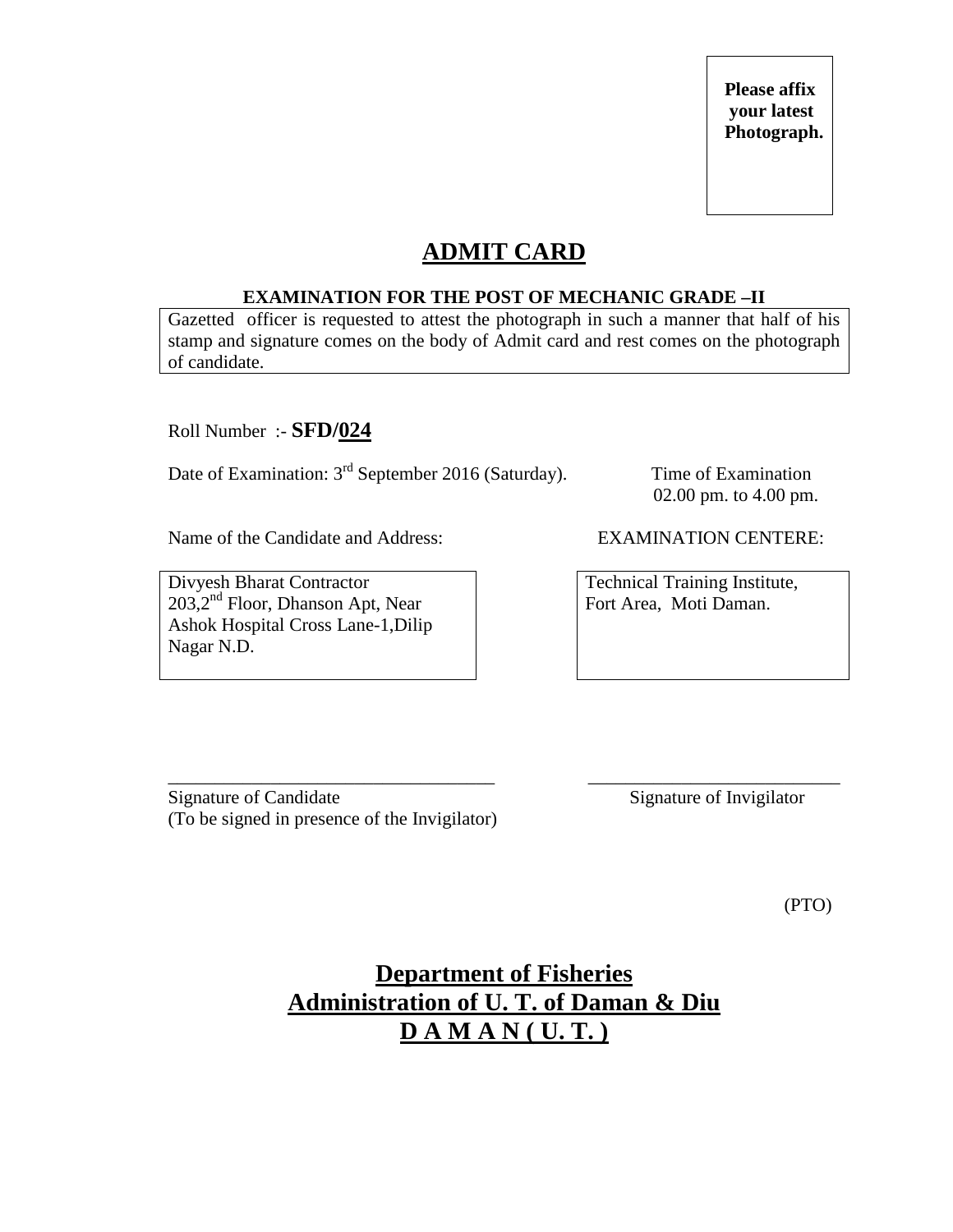### **ADMIT CARD**

#### **EXAMINATION FOR THE POST OF MECHANIC GRADE –II**

Gazetted officer is requested to attest the photograph in such a manner that half of his stamp and signature comes on the body of Admit card and rest comes on the photograph of candidate.

Roll Number :- **SFD/025**

Date of Examination: 3<sup>rd</sup> September 2016 (Saturday). Time of Examination

02.00 pm. to 4.00 pm.

Name of the Candidate and Address: EXAMINATION CENTERE:

Dnyaneshwar Devrao Bilari At-Post: Kesapur TAL-Dist: Buldana,Maharashtra,

Technical Training Institute, Fort Area, Moti Daman.

\_\_\_\_\_\_\_\_\_\_\_\_\_\_\_\_\_\_\_\_\_\_\_\_\_\_\_\_\_\_\_\_\_\_\_ \_\_\_\_\_\_\_\_\_\_\_\_\_\_\_\_\_\_\_\_\_\_\_\_\_\_\_ Signature of Candidate Signature of Invigilator (To be signed in presence of the Invigilator)

(PTO)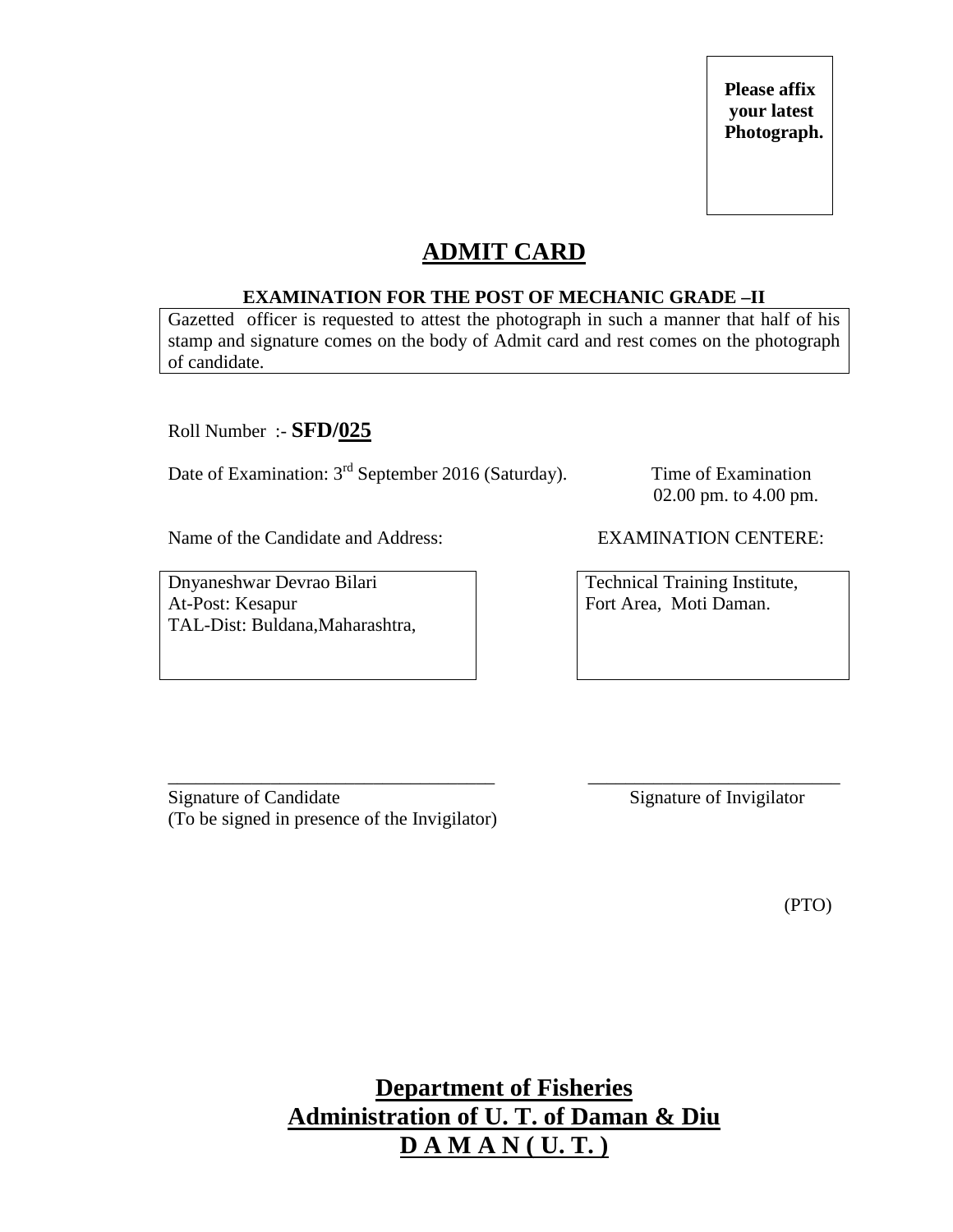### **ADMIT CARD**

#### **EXAMINATION FOR THE POST OF MECHANIC GRADE –II**

Gazetted officer is requested to attest the photograph in such a manner that half of his stamp and signature comes on the body of Admit card and rest comes on the photograph of candidate.

Roll Number :- **SFD/026**

Date of Examination: 3<sup>rd</sup> September 2016 (Saturday). Time of Examination

02.00 pm. to 4.00 pm.

Name of the Candidate and Address: EXAMINATION CENTERE:

Goswami Viralgiri Tushar, H.No.8/95(3),Out of Zampa,Diu

Technical Training Institute, Fort Area, Moti Daman.

Signature of Candidate Signature of Invigilator (To be signed in presence of the Invigilator)

(PTO)

**Department of Fisheries Administration of U. T. of Daman & Diu D A M A N ( U. T. )**

\_\_\_\_\_\_\_\_\_\_\_\_\_\_\_\_\_\_\_\_\_\_\_\_\_\_\_\_\_\_\_\_\_\_\_ \_\_\_\_\_\_\_\_\_\_\_\_\_\_\_\_\_\_\_\_\_\_\_\_\_\_\_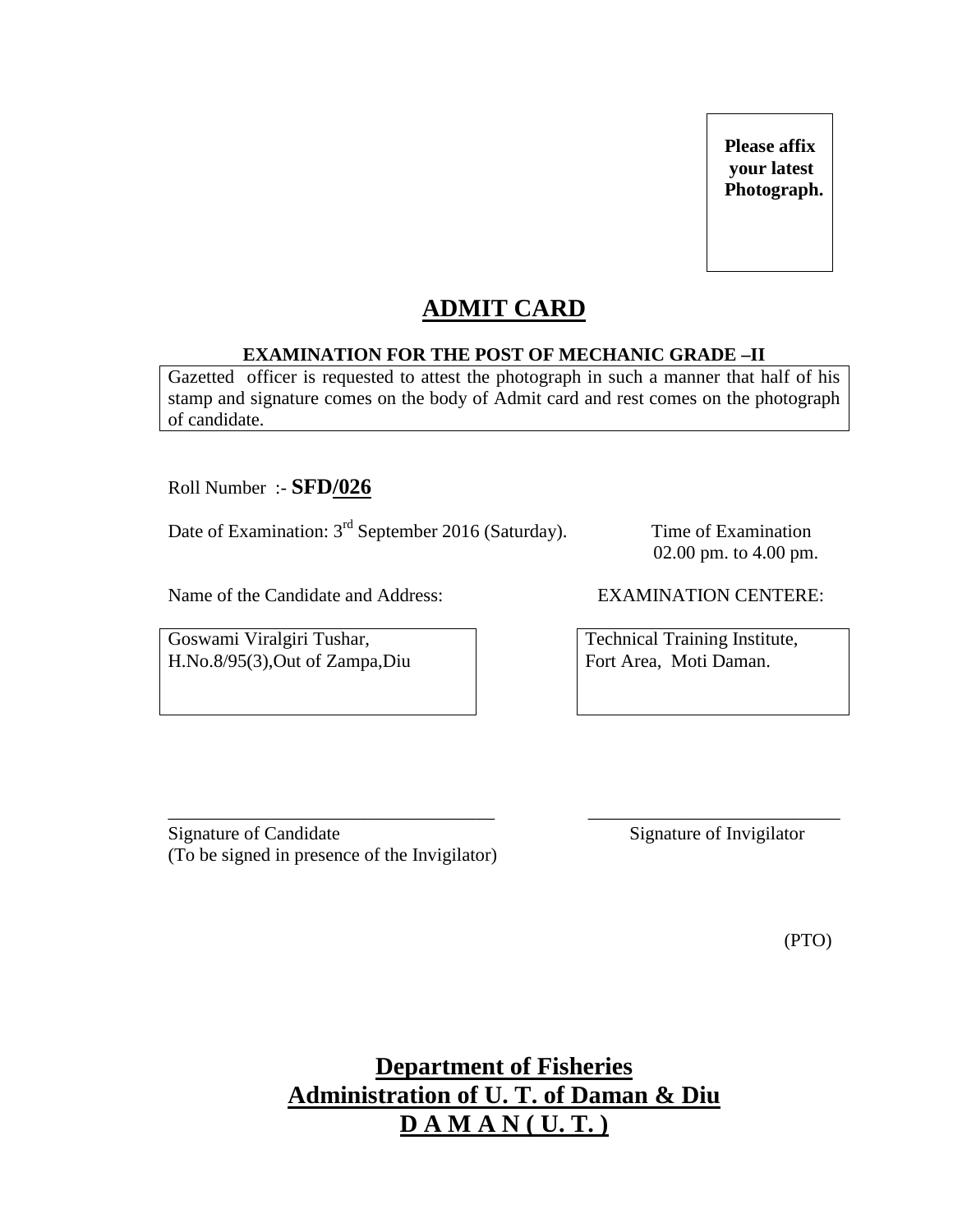### **ADMIT CARD**

#### **EXAMINATION FOR THE POST OF MECHANIC GRADE –II**

Gazetted officer is requested to attest the photograph in such a manner that half of his stamp and signature comes on the body of Admit card and rest comes on the photograph of candidate.

Roll Number :- **SFD/027**

Date of Examination: 3<sup>rd</sup> September 2016 (Saturday). Time of Examination

Name of the Candidate and Address: EXAMINATION CENTERE:

Halpati Dipakkumar Babarbhai Ambawadi,Moti Daman

02.00 pm. to 4.00 pm.

Technical Training Institute, Fort Area, Moti Daman.

\_\_\_\_\_\_\_\_\_\_\_\_\_\_\_\_\_\_\_\_\_\_\_\_\_\_\_\_\_\_\_\_\_\_\_ \_\_\_\_\_\_\_\_\_\_\_\_\_\_\_\_\_\_\_\_\_\_\_\_\_\_\_ Signature of Candidate Signature of Invigilator (To be signed in presence of the Invigilator)

(PTO)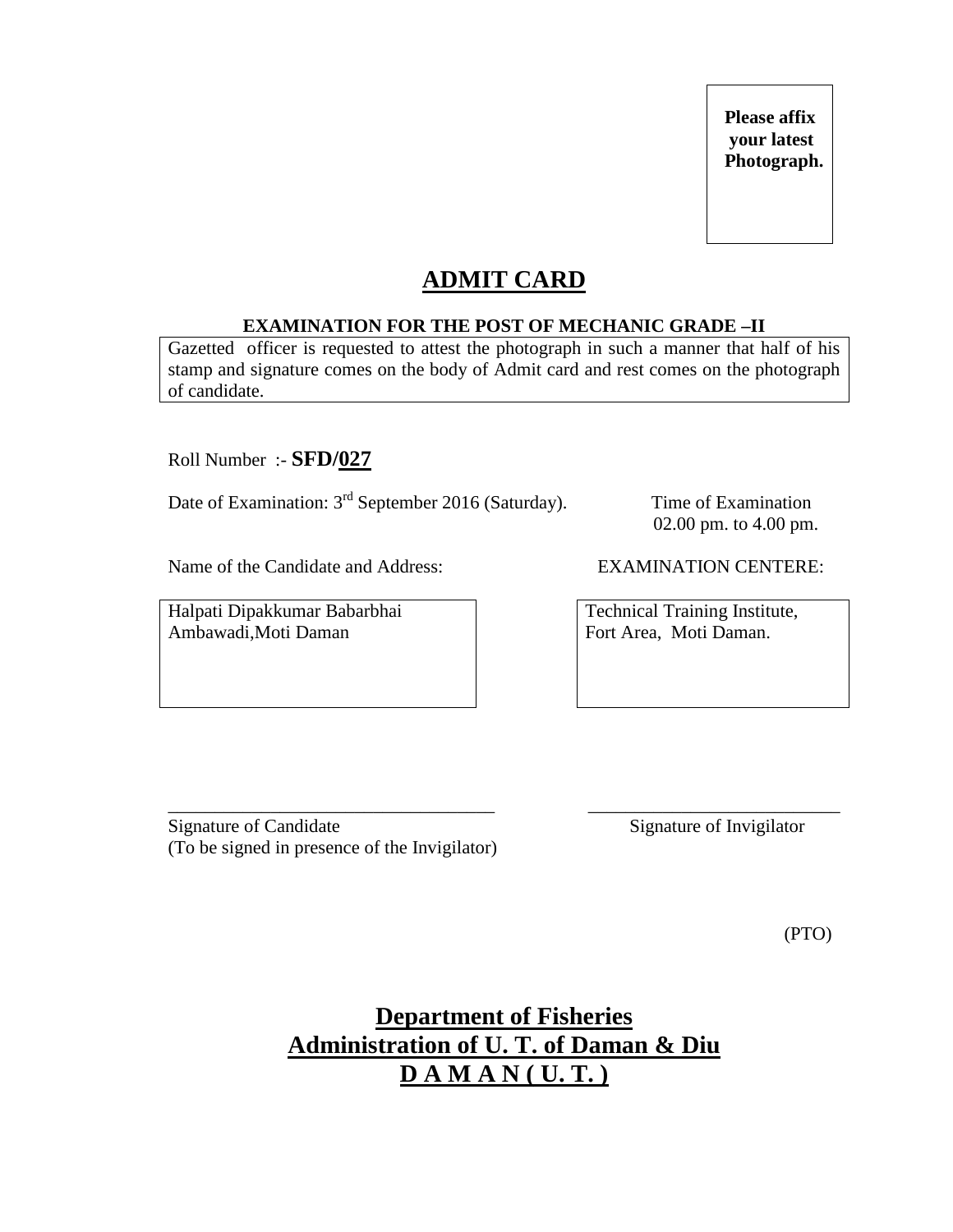### **ADMIT CARD**

#### **EXAMINATION FOR THE POST OF MECHANIC GRADE –II**

Gazetted officer is requested to attest the photograph in such a manner that half of his stamp and signature comes on the body of Admit card and rest comes on the photograph of candidate.

Roll Number :- **SFD/028**

Date of Examination: 3<sup>rd</sup> September 2016 (Saturday). Time of Examination

02.00 pm. to 4.00 pm.

Name of the Candidate and Address: EXAMINATION CENTERE:

Halpati Prakashkumar Dajibhai H.No.58,Magarwada, Moti Daman

Technical Training Institute, Fort Area, Moti Daman.

\_\_\_\_\_\_\_\_\_\_\_\_\_\_\_\_\_\_\_\_\_\_\_\_\_\_\_\_\_\_\_\_\_\_\_ \_\_\_\_\_\_\_\_\_\_\_\_\_\_\_\_\_\_\_\_\_\_\_\_\_\_\_ Signature of Candidate Signature of Invigilator (To be signed in presence of the Invigilator)

(PTO)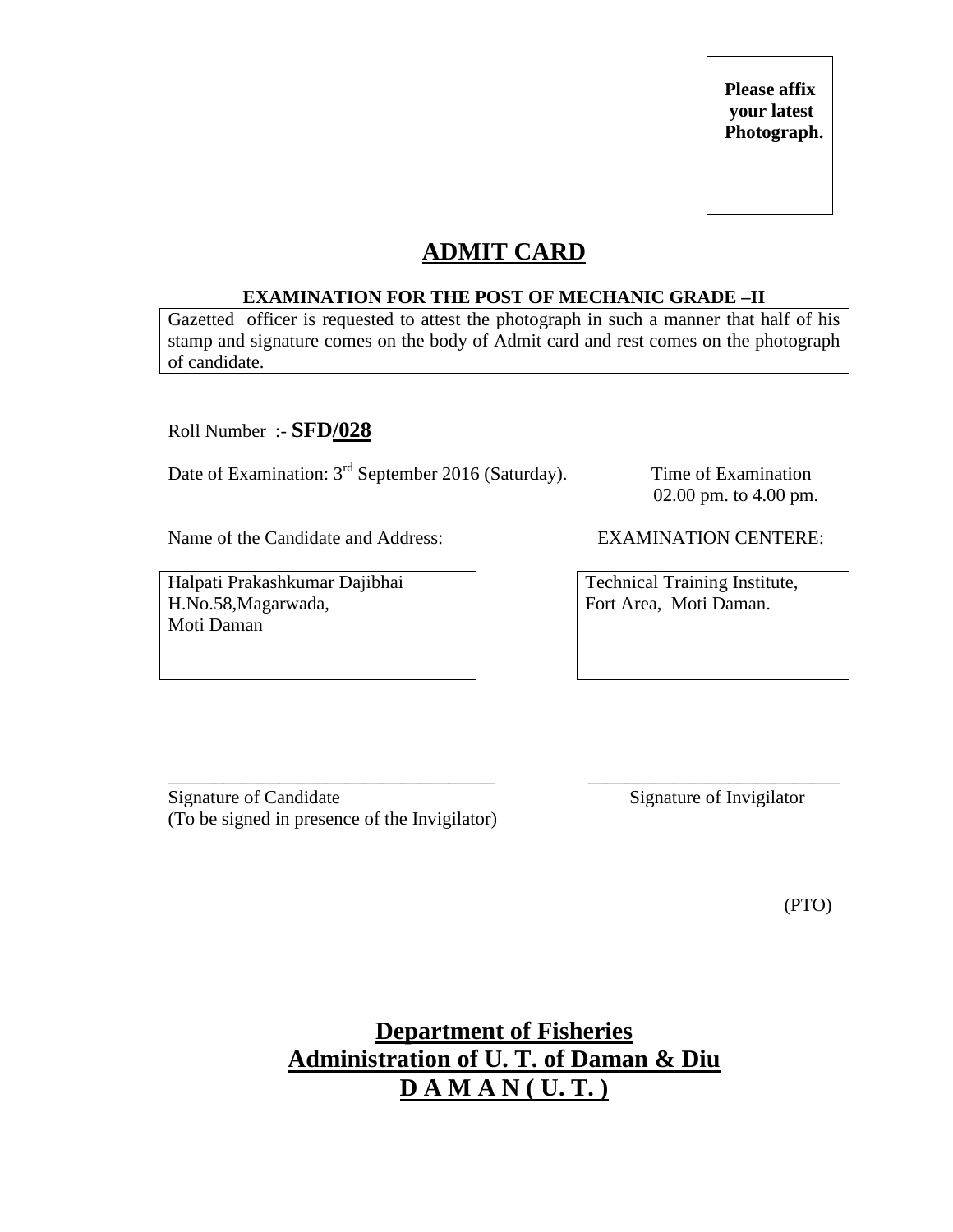### **ADMIT CARD**

#### **EXAMINATION FOR THE POST OF MECHANIC GRADE –II**

Gazetted officer is requested to attest the photograph in such a manner that half of his stamp and signature comes on the body of Admit card and rest comes on the photograph of candidate.

Roll Number :- **SFD/029**

Date of Examination: 3<sup>rd</sup> September 2016 (Saturday). Time of Examination

02.00 pm. to 4.00 pm.

Name of the Candidate and Address: EXAMINATION CENTERE:

Halpati Sudhirkumar Maganlal H.No.103, Rangoli Appt,N.Daman

Technical Training Institute, Fort Area, Moti Daman.

\_\_\_\_\_\_\_\_\_\_\_\_\_\_\_\_\_\_\_\_\_\_\_\_\_\_\_\_\_\_\_\_\_\_\_ \_\_\_\_\_\_\_\_\_\_\_\_\_\_\_\_\_\_\_\_\_\_\_\_\_\_\_ Signature of Candidate Signature of Invigilator (To be signed in presence of the Invigilator)

(PTO)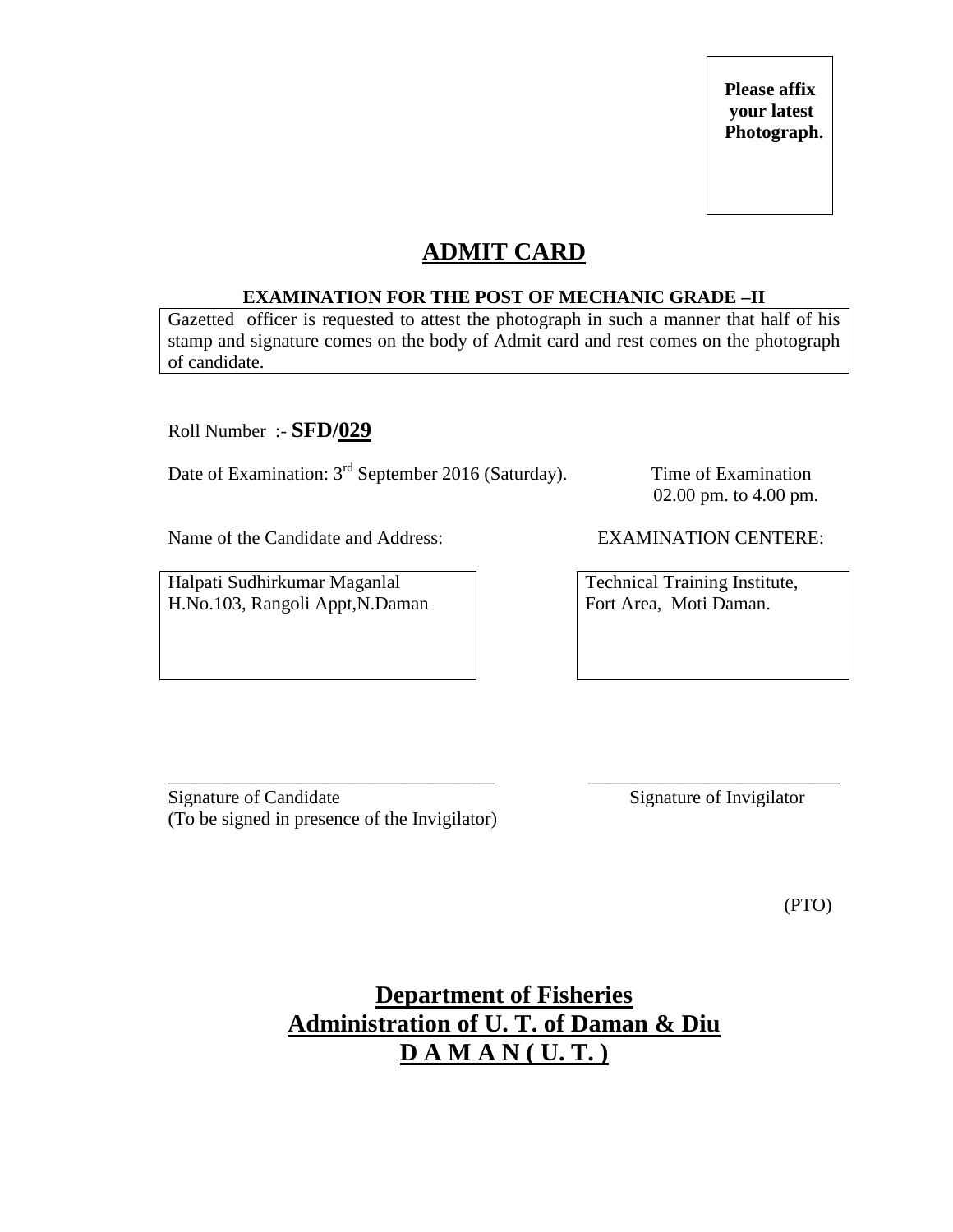### **ADMIT CARD**

#### **EXAMINATION FOR THE POST OF MECHANIC GRADE –II**

Gazetted officer is requested to attest the photograph in such a manner that half of his stamp and signature comes on the body of Admit card and rest comes on the photograph of candidate.

Roll Number :- **SFD/030**

Date of Examination: 3<sup>rd</sup> September 2016 (Saturday). Time of Examination

02.00 pm. to 4.00 pm.

Name of the Candidate and Address: EXAMINATION CENTERE:

Hardikkumar Dipakbhai Patel Flat.No.B-304, Rameshwari Apartment,Masal-Chowk,N.D.

Technical Training Institute, Fort Area, Moti Daman.

\_\_\_\_\_\_\_\_\_\_\_\_\_\_\_\_\_\_\_\_\_\_\_\_\_\_\_\_\_\_\_\_\_\_\_ \_\_\_\_\_\_\_\_\_\_\_\_\_\_\_\_\_\_\_\_\_\_\_\_\_\_\_ Signature of Candidate Signature of Invigilator (To be signed in presence of the Invigilator)

(PTO)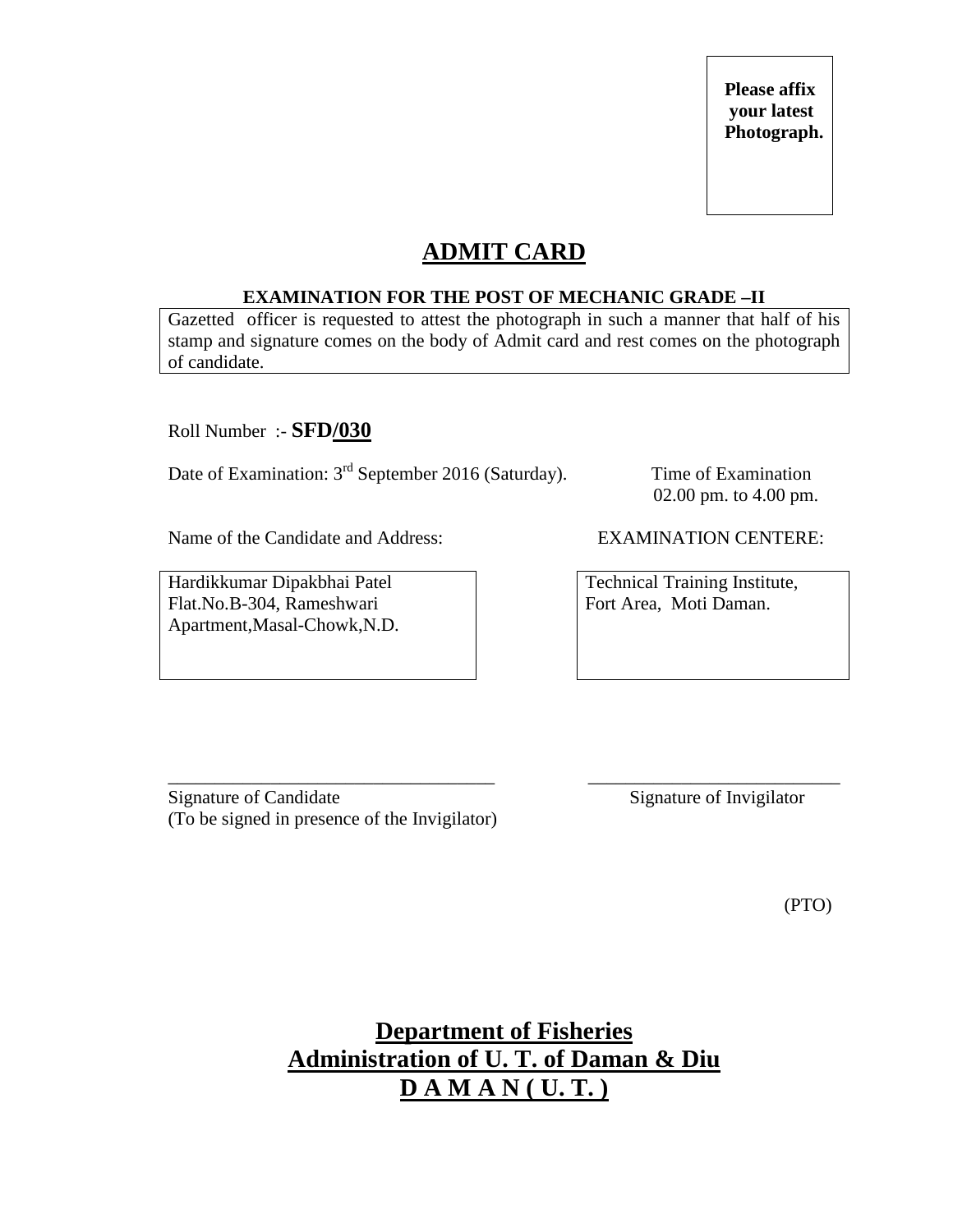### **ADMIT CARD**

#### **EXAMINATION FOR THE POST OF MECHANIC GRADE –II**

Gazetted officer is requested to attest the photograph in such a manner that half of his stamp and signature comes on the body of Admit card and rest comes on the photograph of candidate.

Roll Number :- **SFD/031**

Date of Examination: 3<sup>rd</sup> September 2016 (Saturday). Time of Examination

02.00 pm. to 4.00 pm.

Name of the Candidate and Address: EXAMINATION CENTERE:

Hevinkumar Rohitbhai Bhandari H.No.50/12, Ringnwada,Bhandarwad,N.D.

Technical Training Institute, Fort Area, Moti Daman.

\_\_\_\_\_\_\_\_\_\_\_\_\_\_\_\_\_\_\_\_\_\_\_\_\_\_\_\_\_\_\_\_\_\_\_ \_\_\_\_\_\_\_\_\_\_\_\_\_\_\_\_\_\_\_\_\_\_\_\_\_\_\_ Signature of Candidate Signature of Invigilator (To be signed in presence of the Invigilator)

(PTO)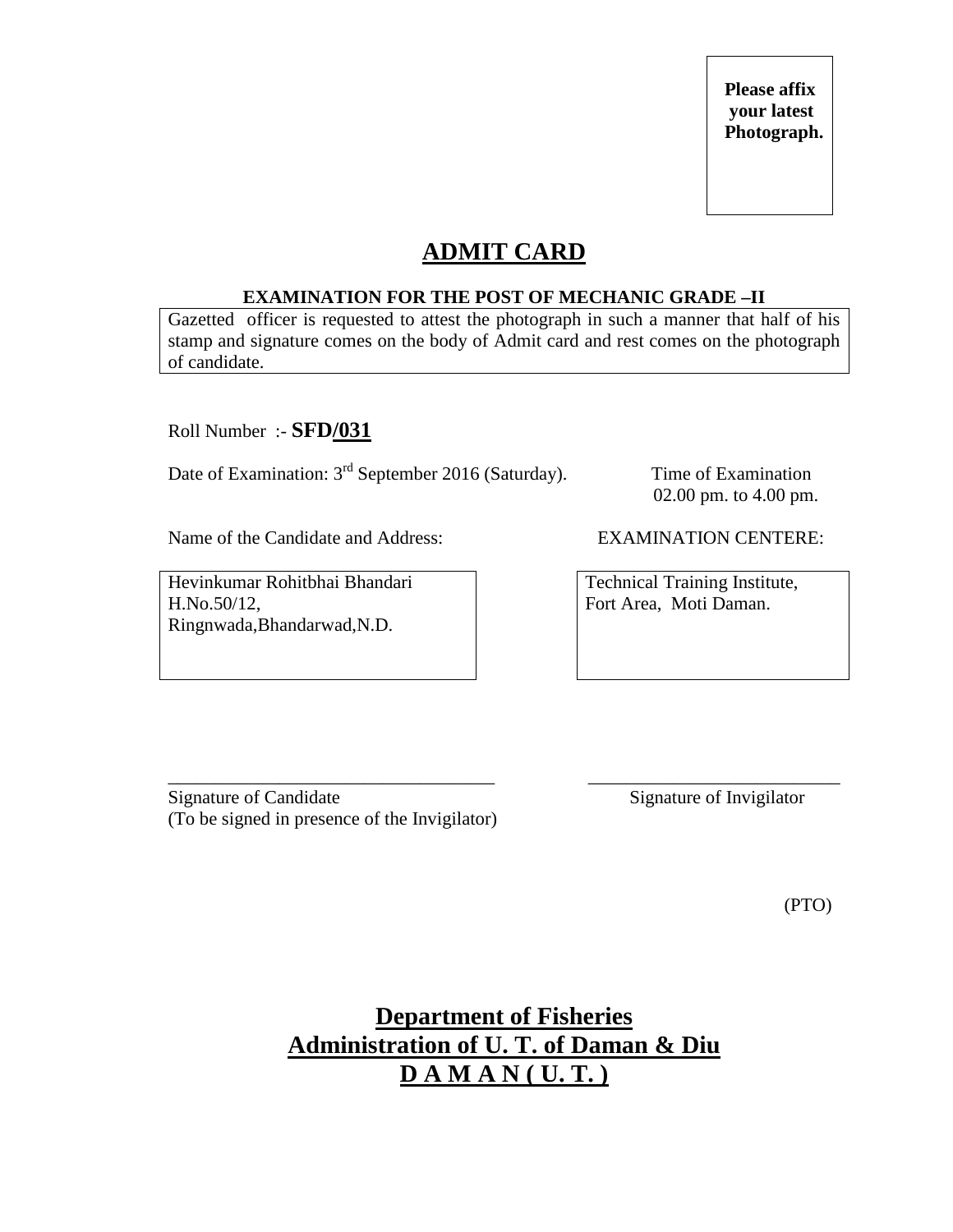### **ADMIT CARD**

#### **EXAMINATION FOR THE POST OF MECHANIC GRADE –II**

Gazetted officer is requested to attest the photograph in such a manner that half of his stamp and signature comes on the body of Admit card and rest comes on the photograph of candidate.

Roll Number :- **SFD/032**

Date of Examination: 3<sup>rd</sup> September 2016 (Saturday). Time of Examination

02.00 pm. to 4.00 pm.

Name of the Candidate and Address: EXAMINATION CENTERE:

Hiral Uttam Patel H.No.39/2/KH, Patel Falia Bhimpore,N.D.

Technical Training Institute, Fort Area, Moti Daman.

\_\_\_\_\_\_\_\_\_\_\_\_\_\_\_\_\_\_\_\_\_\_\_\_\_\_\_\_\_\_\_\_\_\_\_ \_\_\_\_\_\_\_\_\_\_\_\_\_\_\_\_\_\_\_\_\_\_\_\_\_\_\_ Signature of Candidate Signature of Invigilator (To be signed in presence of the Invigilator)

(PTO)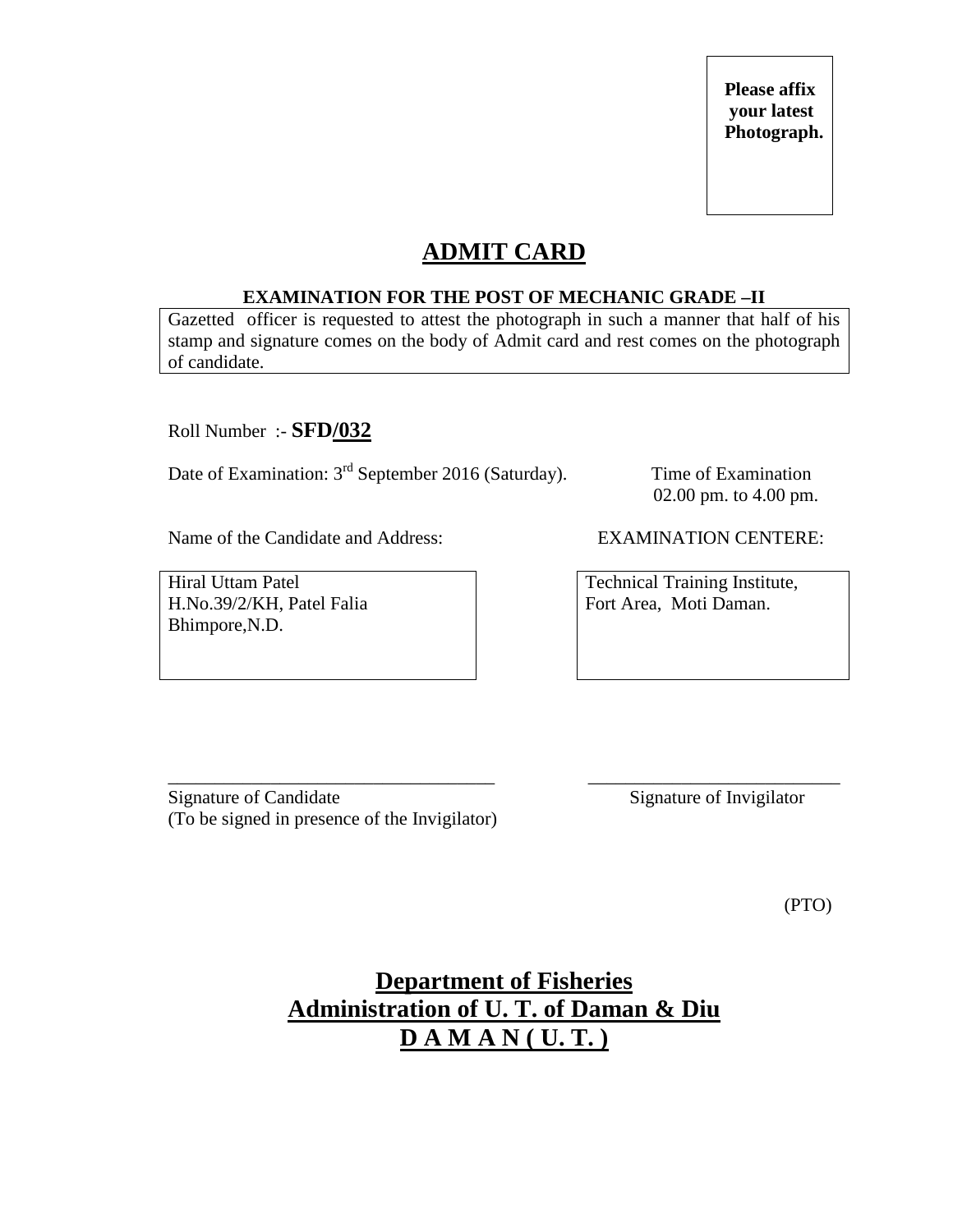### **ADMIT CARD**

#### **EXAMINATION FOR THE POST OF MECHANIC GRADE –II**

Gazetted officer is requested to attest the photograph in such a manner that half of his stamp and signature comes on the body of Admit card and rest comes on the photograph of candidate.

Roll Number :- **SFD/033**

Date of Examination: 3<sup>rd</sup> September 2016 (Saturday). Time of Examination

02.00 pm. to 4.00 pm.

Name of the Candidate and Address: EXAMINATION CENTERE:

Hirenkumar Premji Sikotariya H.No.2672,Kharvawada, Vanakbara,Diu

Technical Training Institute, Fort Area, Moti Daman.

\_\_\_\_\_\_\_\_\_\_\_\_\_\_\_\_\_\_\_\_\_\_\_\_\_\_\_\_\_\_\_\_\_\_\_ \_\_\_\_\_\_\_\_\_\_\_\_\_\_\_\_\_\_\_\_\_\_\_\_\_\_\_ Signature of Candidate Signature of Invigilator (To be signed in presence of the Invigilator)

(PTO)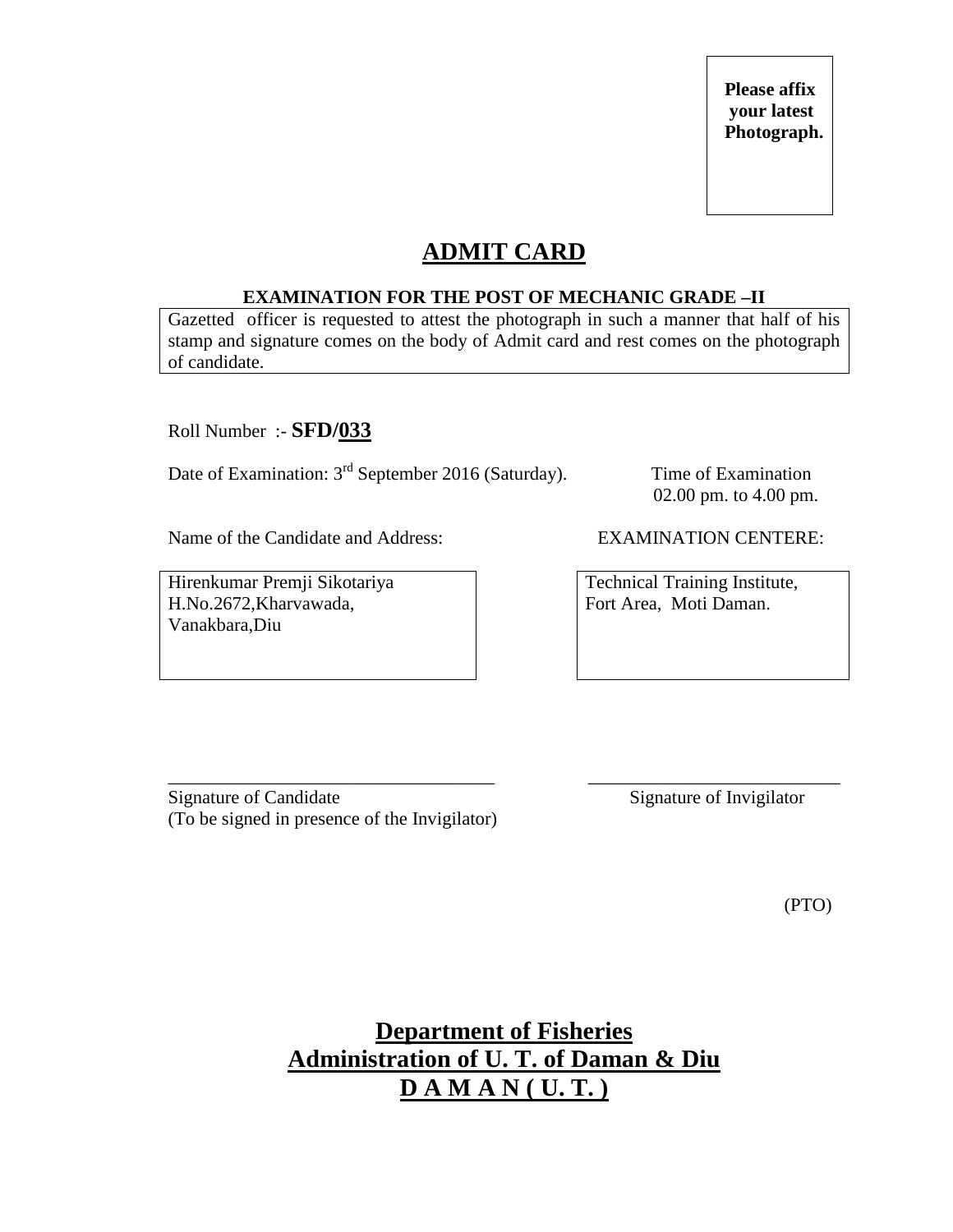### **ADMIT CARD**

#### **EXAMINATION FOR THE POST OF MECHANIC GRADE –II**

Gazetted officer is requested to attest the photograph in such a manner that half of his stamp and signature comes on the body of Admit card and rest comes on the photograph of candidate.

Roll Number :- **SFD/034**

Date of Examination: 3<sup>rd</sup> September 2016 (Saturday). Time of Examination

02.00 pm. to 4.00 pm.

Name of the Candidate and Address: EXAMINATION CENTERE:

Hites Parshotambhai Patoliya D-63,Matrushakti Society Punagam Surat,Gujrat

Technical Training Institute, Fort Area, Moti Daman.

\_\_\_\_\_\_\_\_\_\_\_\_\_\_\_\_\_\_\_\_\_\_\_\_\_\_\_\_\_\_\_\_\_\_\_ \_\_\_\_\_\_\_\_\_\_\_\_\_\_\_\_\_\_\_\_\_\_\_\_\_\_\_ Signature of Candidate Signature of Invigilator (To be signed in presence of the Invigilator)

(PTO)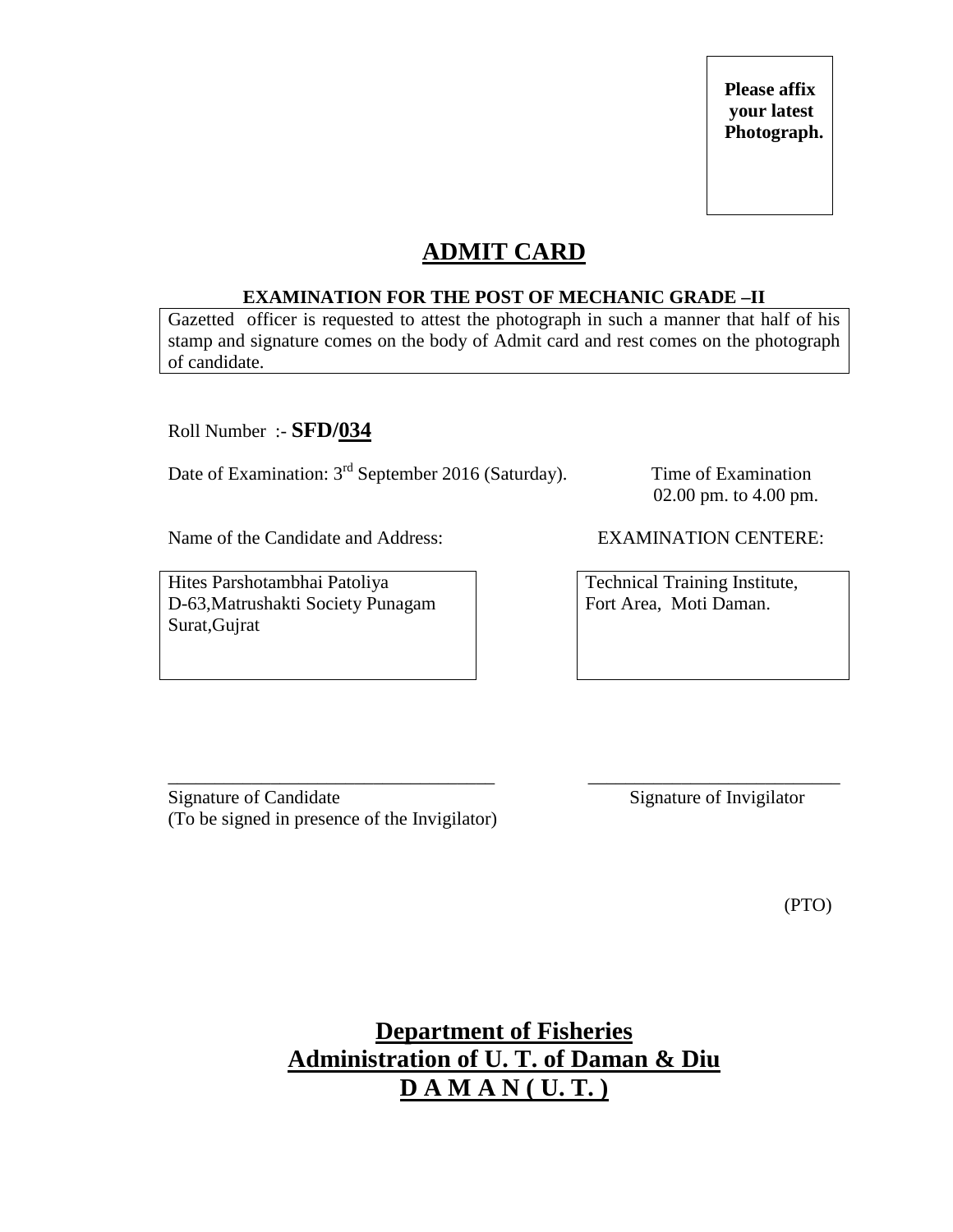# **ADMIT CARD**

### **EXAMINATION FOR THE POST OF MECHANIC GRADE –II**

Gazetted officer is requested to attest the photograph in such a manner that half of his stamp and signature comes on the body of Admit card and rest comes on the photograph of candidate.

Roll Number :- **SFD/035**

Date of Examination: 3<sup>rd</sup> September 2016 (Saturday). Time of Examination

02.00 pm. to 4.00 pm.

Name of the Candidate and Address: EXAMINATION CENTERE:

Hiteshkumar Ganeshbhai Halpati H.No.42, Pariyari,Halpati Falia,M.D.

Technical Training Institute, Fort Area, Moti Daman.

\_\_\_\_\_\_\_\_\_\_\_\_\_\_\_\_\_\_\_\_\_\_\_\_\_\_\_\_\_\_\_\_\_\_\_ \_\_\_\_\_\_\_\_\_\_\_\_\_\_\_\_\_\_\_\_\_\_\_\_\_\_\_ Signature of Candidate Signature of Invigilator (To be signed in presence of the Invigilator)

(PTO)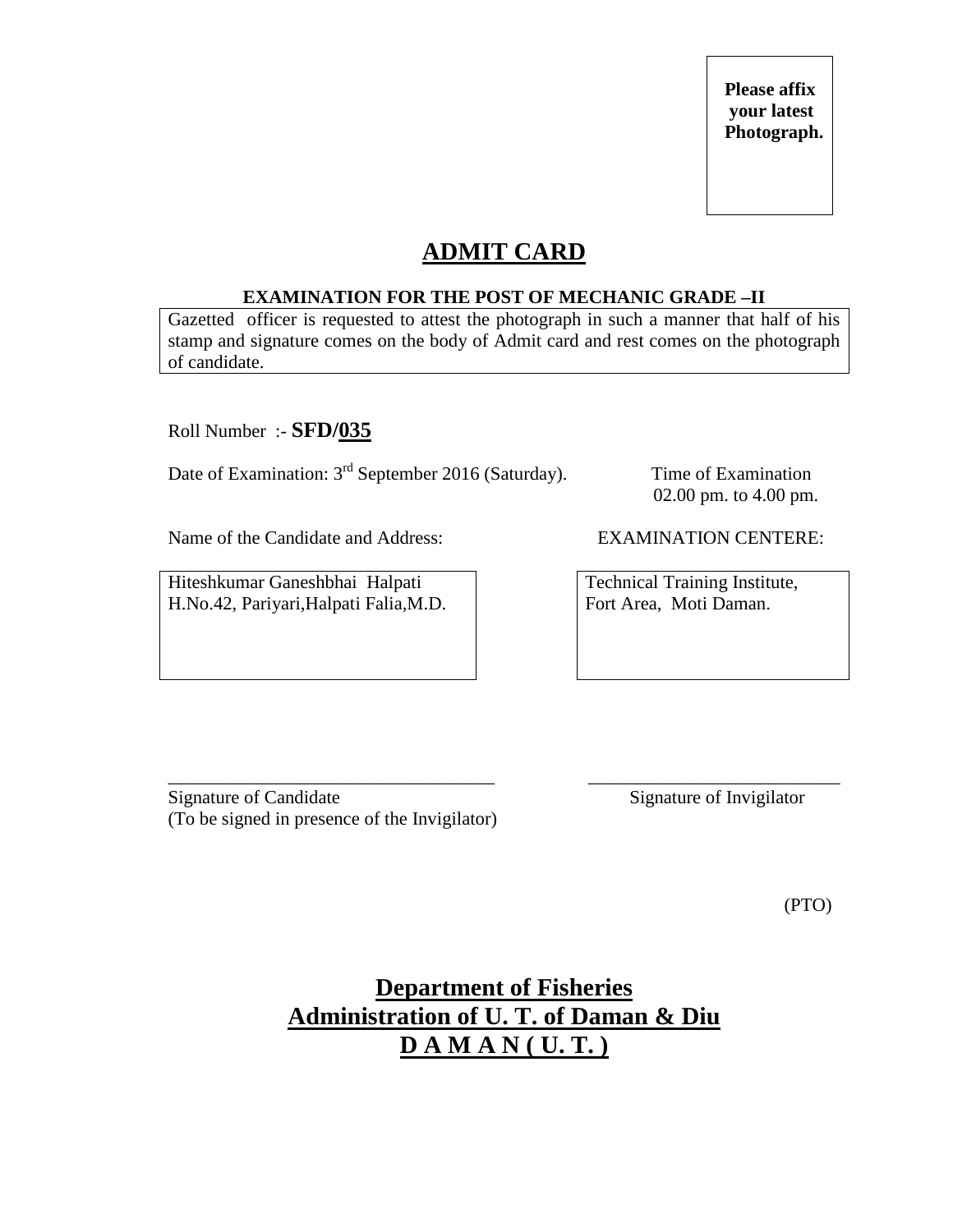# **ADMIT CARD**

### **EXAMINATION FOR THE POST OF MECHANIC GRADE –II**

Gazetted officer is requested to attest the photograph in such a manner that half of his stamp and signature comes on the body of Admit card and rest comes on the photograph of candidate.

Roll Number :- **SFD/036**

Date of Examination: 3<sup>rd</sup> September 2016 (Saturday). Time of Examination

02.00 pm. to 4.00 pm.

Name of the Candidate and Address: EXAMINATION CENTERE:

Hussain Saifuddin Bohra 2<sup>nd</sup> floor Tasneem Villa Alkapuri Soc,Plot No. 1477 B/H Kummar Shala resume Moti Villa Vapi.

Technical Training Institute, Fort Area, Moti Daman.

\_\_\_\_\_\_\_\_\_\_\_\_\_\_\_\_\_\_\_\_\_\_\_\_\_\_\_\_\_\_\_\_\_\_\_ \_\_\_\_\_\_\_\_\_\_\_\_\_\_\_\_\_\_\_\_\_\_\_\_\_\_\_ Signature of Candidate Signature of Invigilator (To be signed in presence of the Invigilator)

(PTO)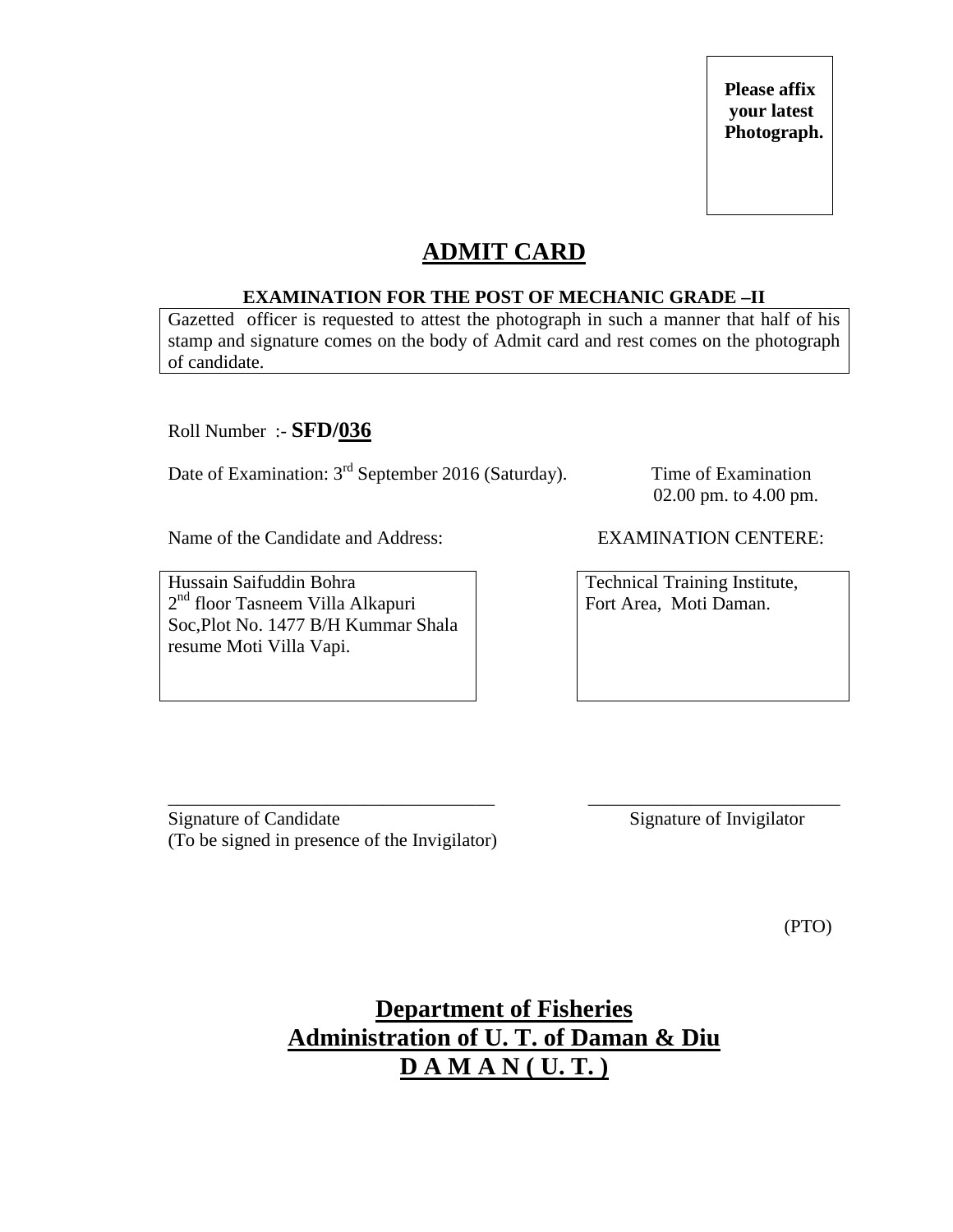# **ADMIT CARD**

### **EXAMINATION FOR THE POST OF MECHANIC GRADE –II**

Gazetted officer is requested to attest the photograph in such a manner that half of his stamp and signature comes on the body of Admit card and rest comes on the photograph of candidate.

Roll Number :- **SFD/037**

Date of Examination: 3<sup>rd</sup> September 2016 (Saturday). Time of Examination

02.00 pm. to 4.00 pm.

Name of the Candidate and Address: EXAMINATION CENTERE:

Jaykumar Bipinchandra Gamit D172,Ayodhyatoenship,Opp, Motinagar-3,Tarasali, Vadodara

Technical Training Institute, Fort Area, Moti Daman.

\_\_\_\_\_\_\_\_\_\_\_\_\_\_\_\_\_\_\_\_\_\_\_\_\_\_\_\_\_\_\_\_\_\_\_ \_\_\_\_\_\_\_\_\_\_\_\_\_\_\_\_\_\_\_\_\_\_\_\_\_\_\_ Signature of Candidate Signature of Invigilator (To be signed in presence of the Invigilator)

(PTO)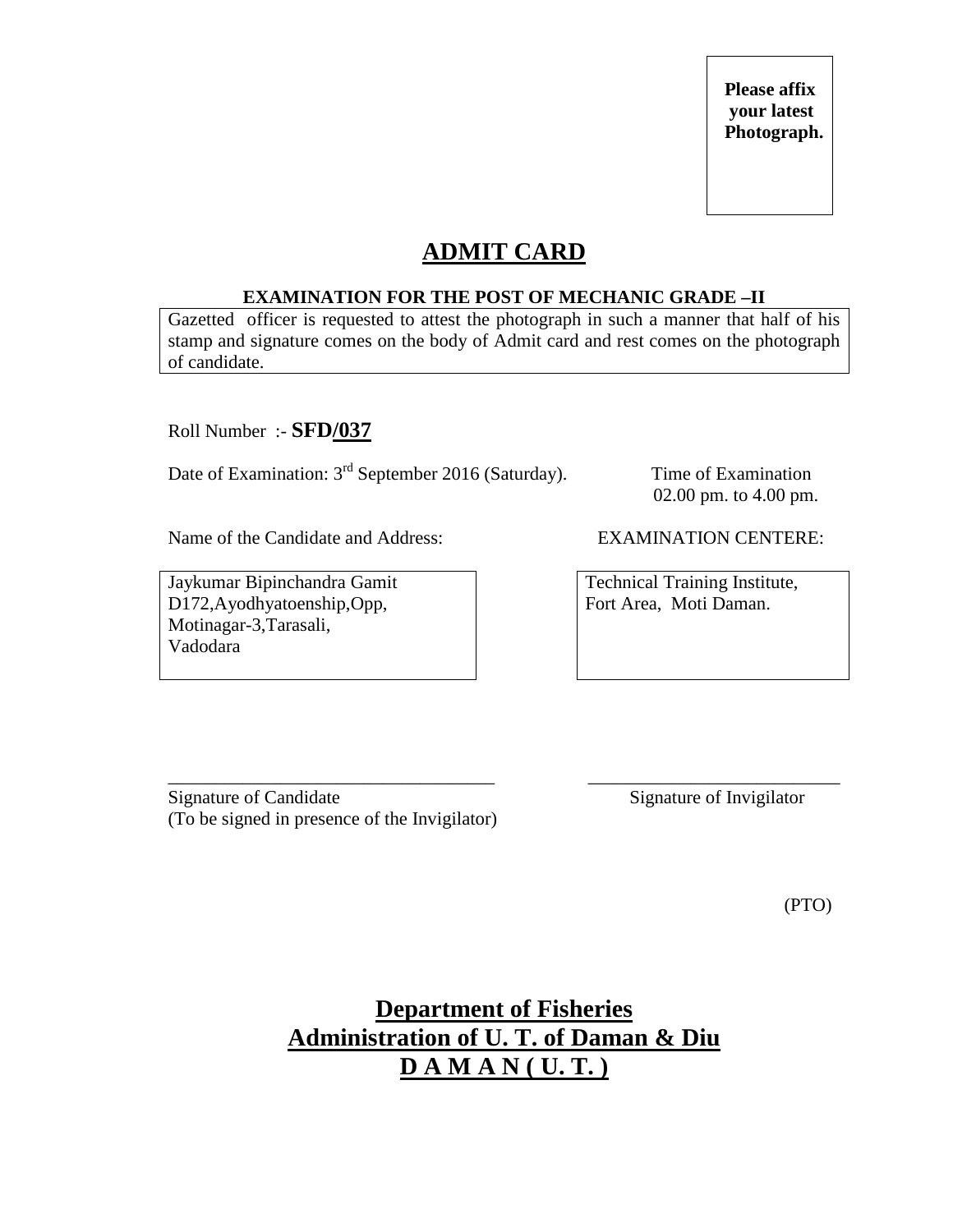# **ADMIT CARD**

### **EXAMINATION FOR THE POST OF MECHANIC GRADE –II**

Gazetted officer is requested to attest the photograph in such a manner that half of his stamp and signature comes on the body of Admit card and rest comes on the photograph of candidate.

Roll Number :- **SFD/ 038**

Date of Examination: 3<sup>rd</sup> September 2016 (Saturday). Time of Examination

02.00 pm. to 4.00 pm.

Name of the Candidate and Address: EXAMINATION CENTERE:

Jepalkumar Vinodbhai Patel A2/202,Avdhut Nagar,pardi Chival Road,Dist-Valsad.

Technical Training Institute, Fort Area, Moti Daman.

\_\_\_\_\_\_\_\_\_\_\_\_\_\_\_\_\_\_\_\_\_\_\_\_\_\_\_\_\_\_\_\_\_\_\_ \_\_\_\_\_\_\_\_\_\_\_\_\_\_\_\_\_\_\_\_\_\_\_\_\_\_\_ Signature of Candidate Signature of Invigilator (To be signed in presence of the Invigilator)

(PTO)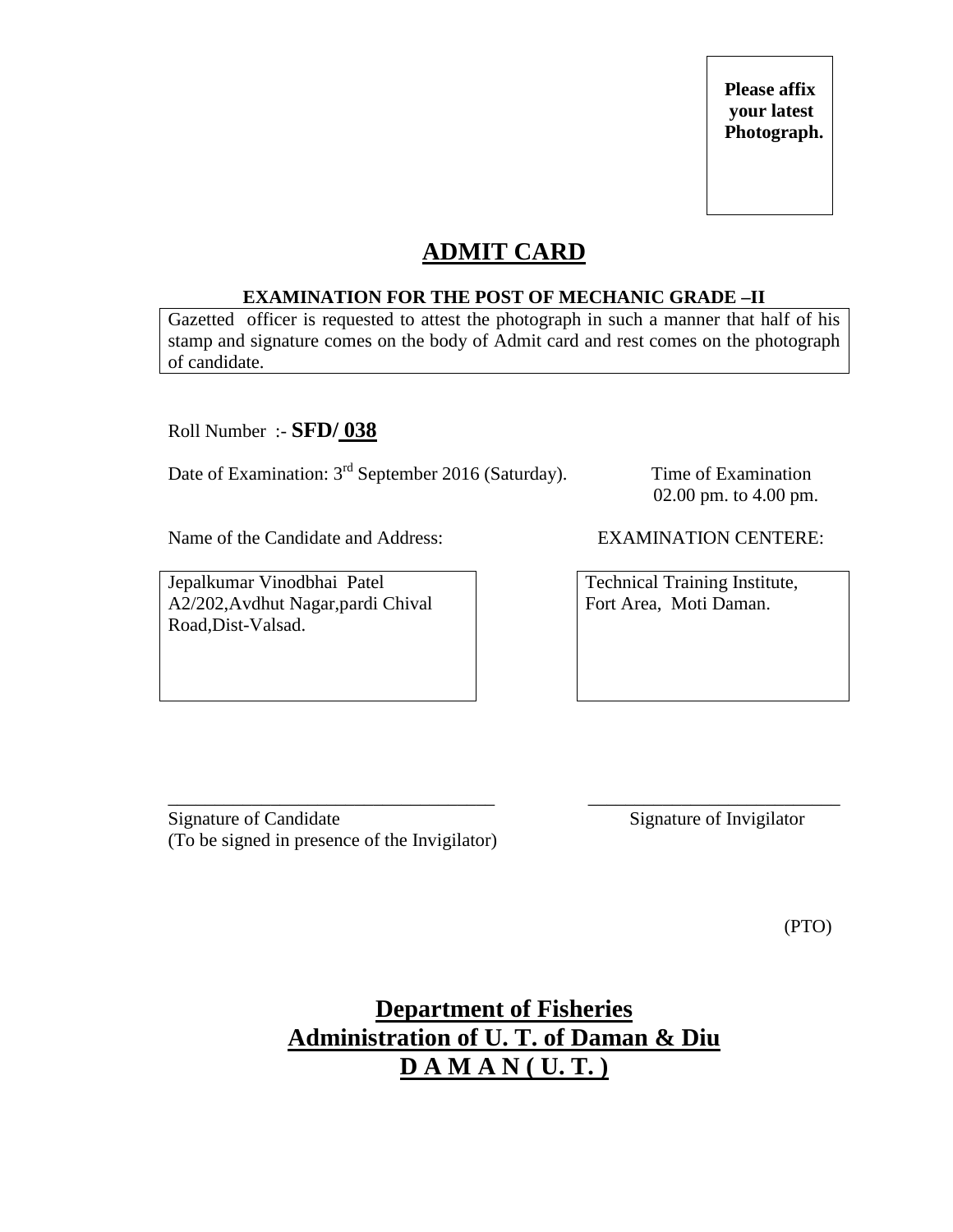# **ADMIT CARD**

### **EXAMINATION FOR THE POST OF MECHANIC GRADE –II**

Gazetted officer is requested to attest the photograph in such a manner that half of his stamp and signature comes on the body of Admit card and rest comes on the photograph of candidate.

Roll Number :- **SFD/039**

Date of Examination: 3<sup>rd</sup> September 2016 (Saturday). Time of Examination

02.00 pm. to 4.00 pm.

Name of the Candidate and Address: EXAMINATION CENTERE:

Jignesh Ashok Patel H.No.36/5,Ghandhi Falia,Moti Vankad,N.D.

Technical Training Institute, Fort Area, Moti Daman.

\_\_\_\_\_\_\_\_\_\_\_\_\_\_\_\_\_\_\_\_\_\_\_\_\_\_\_\_\_\_\_\_\_\_\_ \_\_\_\_\_\_\_\_\_\_\_\_\_\_\_\_\_\_\_\_\_\_\_\_\_\_\_ Signature of Candidate Signature of Invigilator (To be signed in presence of the Invigilator)

(PTO)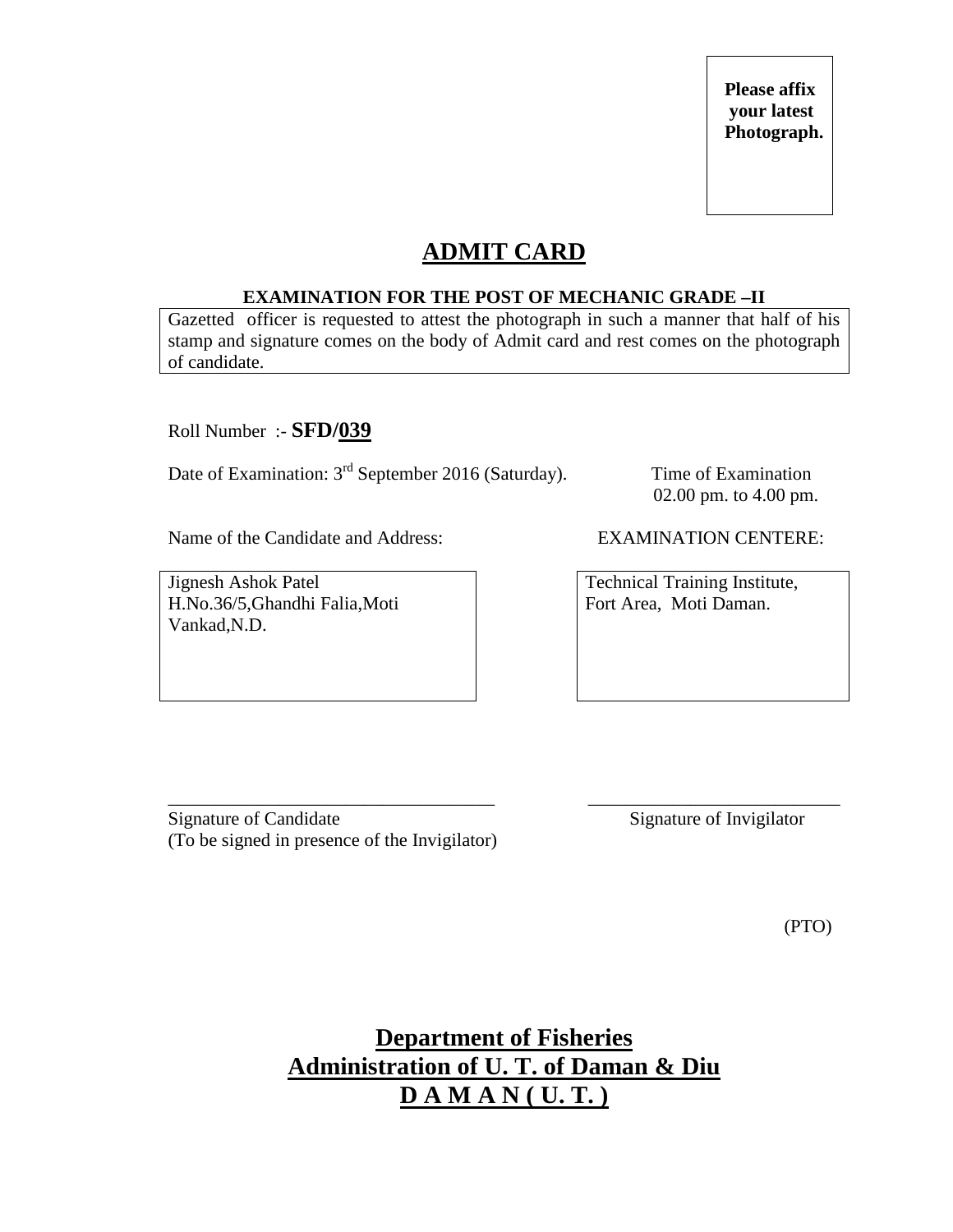# **ADMIT CARD**

### **EXAMINATION FOR THE POST OF MECHANIC GRADE –II**

Gazetted officer is requested to attest the photograph in such a manner that half of his stamp and signature comes on the body of Admit card and rest comes on the photograph of candidate.

Roll Number :- **SFD/040**

Date of Examination: 3<sup>rd</sup> September 2016 (Saturday). Time of Examination

02.00 pm. to 4.00 pm.

Name of the Candidate and Address: EXAMINATION CENTERE:

Jigneshkumar Rameshbhai Patel H.No.193/1, Kevdi Falia,Dabhel,N.D

Technical Training Institute, Fort Area, Moti Daman.

\_\_\_\_\_\_\_\_\_\_\_\_\_\_\_\_\_\_\_\_\_\_\_\_\_\_\_\_\_\_\_\_\_\_\_ \_\_\_\_\_\_\_\_\_\_\_\_\_\_\_\_\_\_\_\_\_\_\_\_\_\_\_ Signature of Candidate Signature of Invigilator (To be signed in presence of the Invigilator)

(PTO)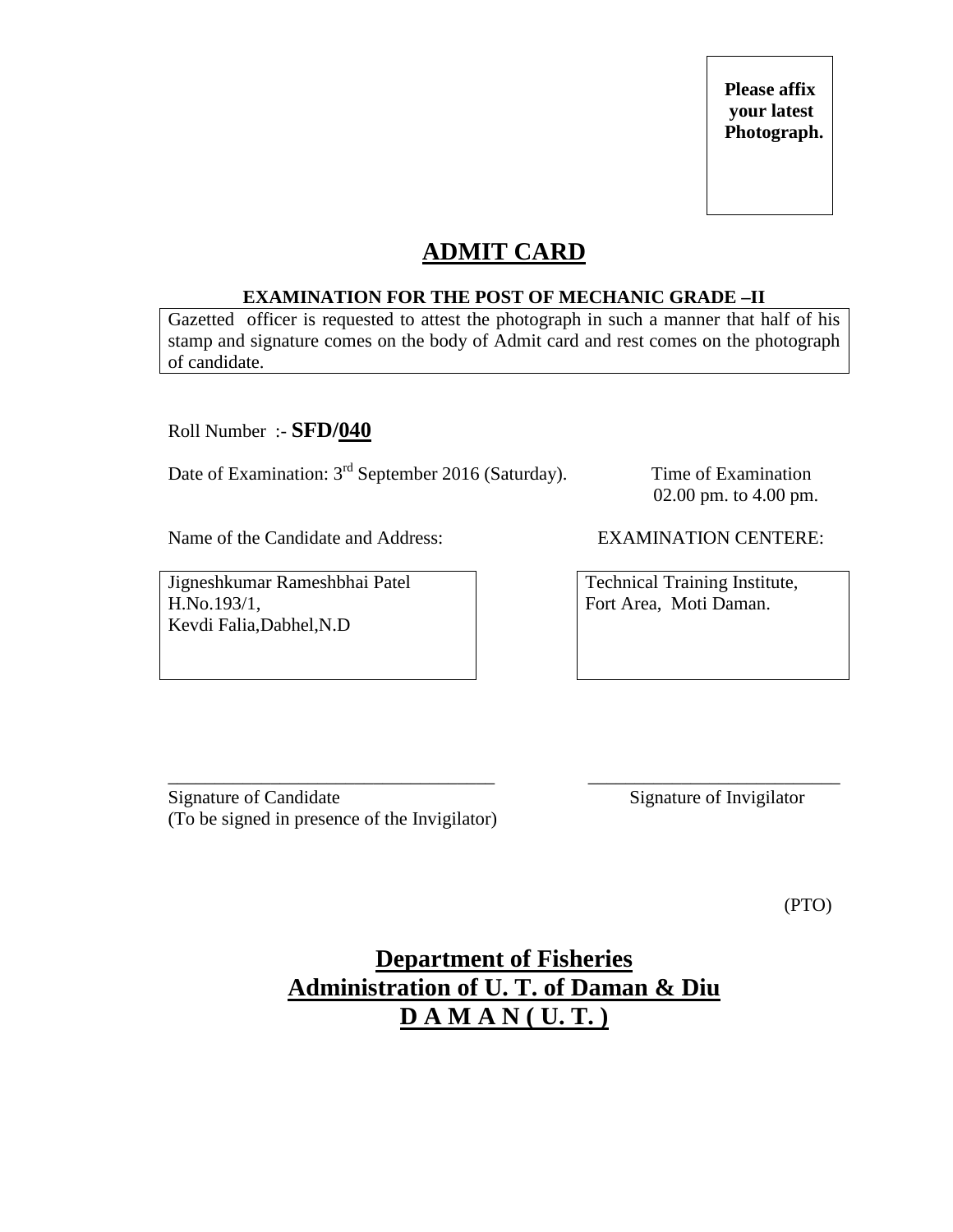# **ADMIT CARD**

### **EXAMINATION FOR THE POST OF MECHANIC GRADE –II**

Gazetted officer is requested to attest the photograph in such a manner that half of his stamp and signature comes on the body of Admit card and rest comes on the photograph of candidate.

Roll Number :- **SFD/041**

Date of Examination: 3<sup>rd</sup> September 2016 (Saturday). Time of Examination

02.00 pm. to 4.00 pm.

Name of the Candidate and Address: EXAMINATION CENTERE:

Jugal Manubhai Patel H.NO.28 Patel Falia,Jampore, M.D.

Technical Training Institute, Fort Area, Moti Daman.

\_\_\_\_\_\_\_\_\_\_\_\_\_\_\_\_\_\_\_\_\_\_\_\_\_\_\_\_\_\_\_\_\_\_\_ \_\_\_\_\_\_\_\_\_\_\_\_\_\_\_\_\_\_\_\_\_\_\_\_\_\_\_ Signature of Candidate Signature of Invigilator (To be signed in presence of the Invigilator)

(PTO)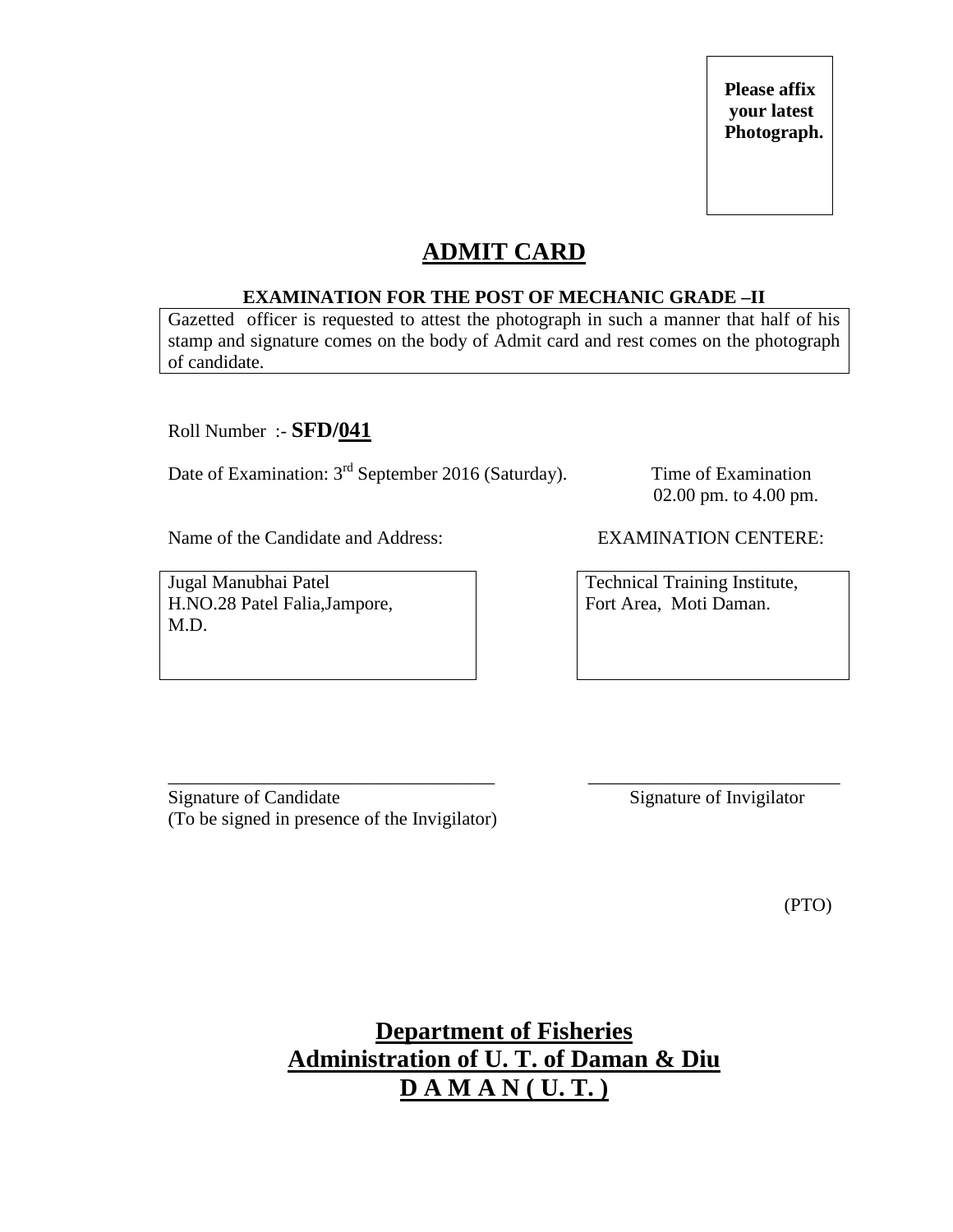# **ADMIT CARD**

### **EXAMINATION FOR THE POST OF MECHANIC GRADE –II**

Gazetted officer is requested to attest the photograph in such a manner that half of his stamp and signature comes on the body of Admit card and rest comes on the photograph of candidate.

Roll Number :- **SFD/042**

Date of Examination: 3<sup>rd</sup> September 2016 (Saturday). Time of Examination

02.00 pm. to 4.00 pm.

Name of the Candidate and Address: EXAMINATION CENTERE:

Kailash Vinod Vansh H.NO.-967,Zinku Wadi,Vanakbara-Diu

Technical Training Institute, Fort Area, Moti Daman.

\_\_\_\_\_\_\_\_\_\_\_\_\_\_\_\_\_\_\_\_\_\_\_\_\_\_\_\_\_\_\_\_\_\_\_ \_\_\_\_\_\_\_\_\_\_\_\_\_\_\_\_\_\_\_\_\_\_\_\_\_\_\_ Signature of Candidate Signature of Invigilator (To be signed in presence of the Invigilator)

(PTO)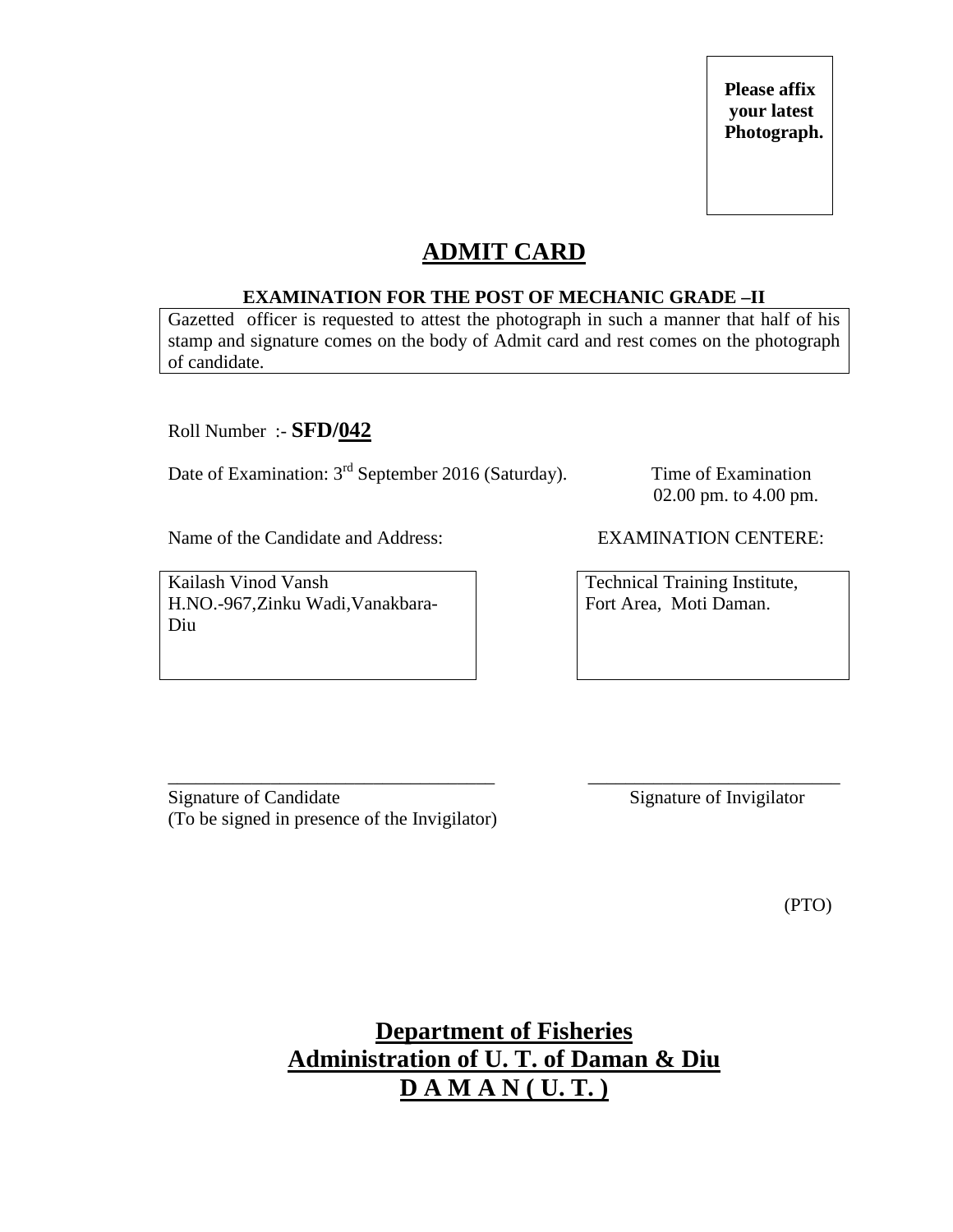# **ADMIT CARD**

### **EXAMINATION FOR THE POST OF MECHANIC GRADE –II**

Gazetted officer is requested to attest the photograph in such a manner that half of his stamp and signature comes on the body of Admit card and rest comes on the photograph of candidate.

Roll Number :- **SFD/043**

Date of Examination: 3<sup>rd</sup> September 2016 (Saturday). Time of Examination

02.00 pm. to 4.00 pm.

Name of the Candidate and Address: EXAMINATION CENTERE:

Kartik Chhibubhai Patel H.No.20/4,Patel Falia,Moti Vankad,N.D.

Technical Training Institute, Fort Area, Moti Daman.

\_\_\_\_\_\_\_\_\_\_\_\_\_\_\_\_\_\_\_\_\_\_\_\_\_\_\_\_\_\_\_\_\_\_\_ \_\_\_\_\_\_\_\_\_\_\_\_\_\_\_\_\_\_\_\_\_\_\_\_\_\_\_ Signature of Candidate Signature of Invigilator (To be signed in presence of the Invigilator)

(PTO)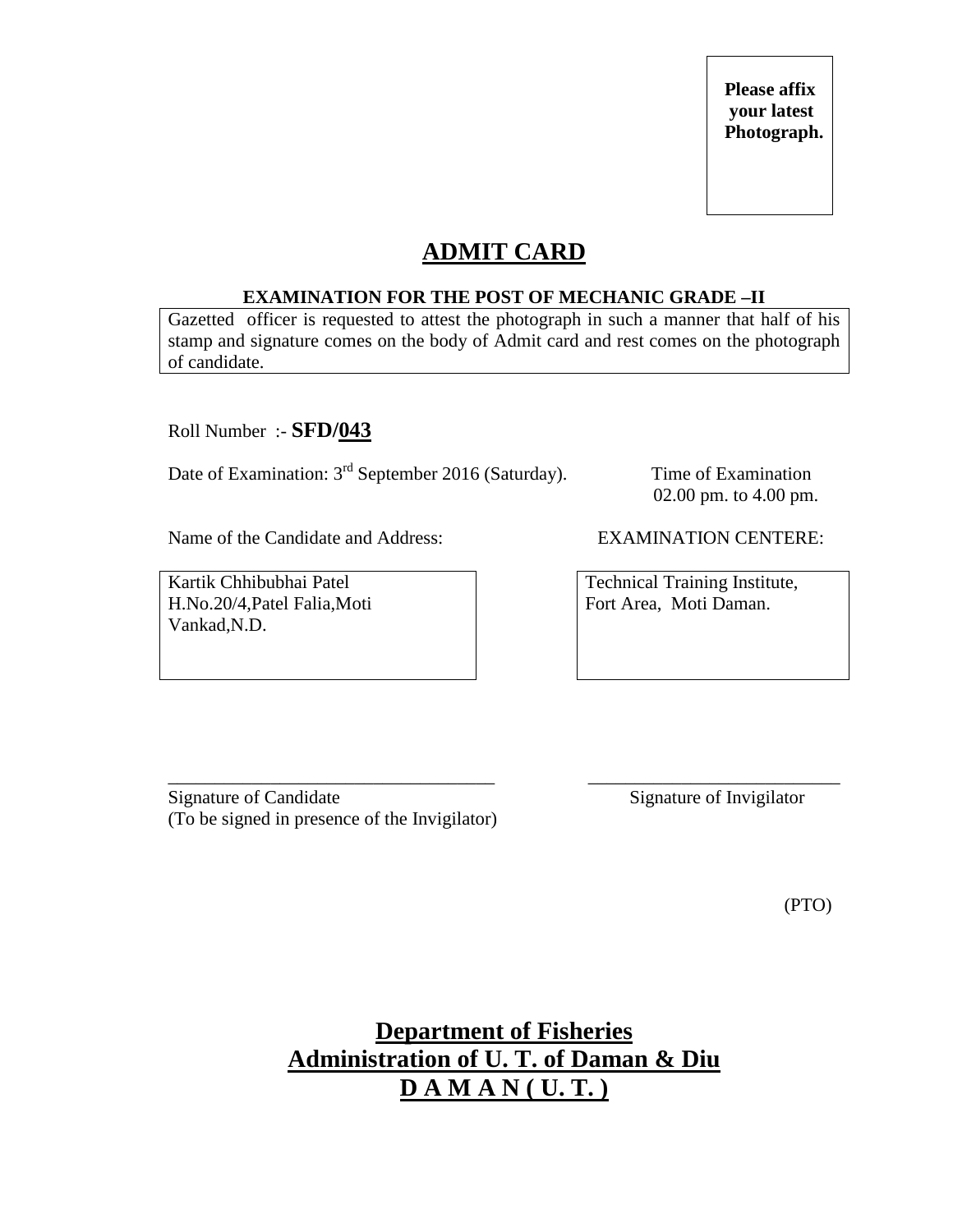# **ADMIT CARD**

### **EXAMINATION FOR THE POST OF MECHANIC GRADE –II**

Gazetted officer is requested to attest the photograph in such a manner that half of his stamp and signature comes on the body of Admit card and rest comes on the photograph of candidate.

Roll Number :- **SFD/044**

Date of Examination: 3<sup>rd</sup> September 2016 (Saturday). Time of Examination

02.00 pm. to 4.00 pm.

Name of the Candidate and Address: EXAMINATION CENTERE:

Kazi Mohamad Hanif Abbasbhai H.No.3/30, Chattawad,Khariwad,N.D.

Technical Training Institute, Fort Area, Moti Daman.

\_\_\_\_\_\_\_\_\_\_\_\_\_\_\_\_\_\_\_\_\_\_\_\_\_\_\_\_\_\_\_\_\_\_\_ \_\_\_\_\_\_\_\_\_\_\_\_\_\_\_\_\_\_\_\_\_\_\_\_\_\_\_ Signature of Candidate Signature of Invigilator (To be signed in presence of the Invigilator)

(PTO)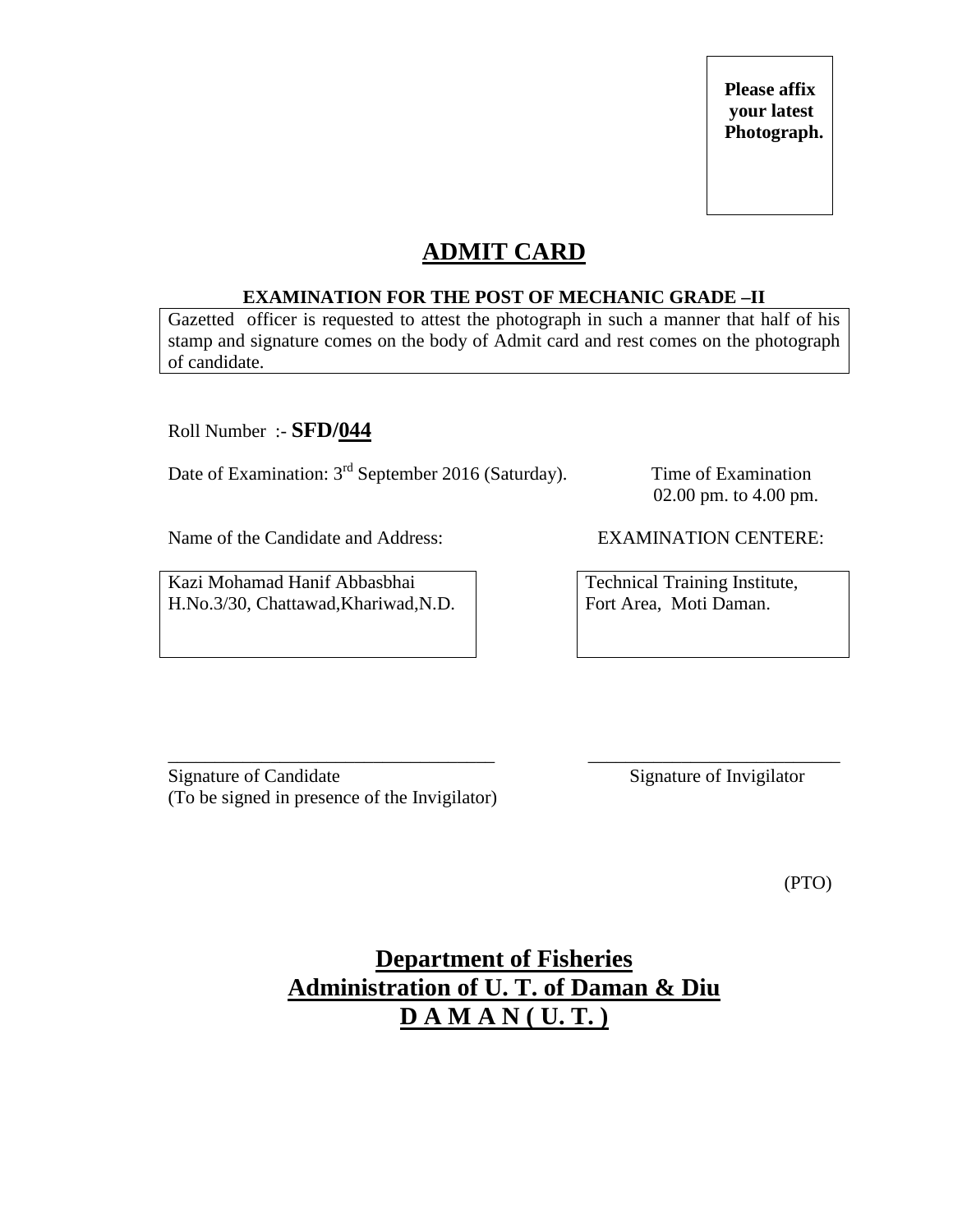# **ADMIT CARD**

### **EXAMINATION FOR THE POST OF MECHANIC GRADE –II**

Gazetted officer is requested to attest the photograph in such a manner that half of his stamp and signature comes on the body of Admit card and rest comes on the photograph of candidate.

Roll Number :- **SFD/045**

Date of Examination: 3<sup>rd</sup> September 2016 (Saturday). Time of Examination

02.00 pm. to 4.00 pm.

Name of the Candidate and Address: EXAMINATION CENTERE:

Kotiya Nileshkuma laxman, H.No.2722,Chogan Faliu-Vanakbara,Diu

Technical Training Institute, Fort Area, Moti Daman.

Signature of Candidate Signature of Invigilator (To be signed in presence of the Invigilator)

(PTO)

**Department of Fisheries Administration of U. T. of Daman & Diu D A M A N ( U. T. )**

\_\_\_\_\_\_\_\_\_\_\_\_\_\_\_\_\_\_\_\_\_\_\_\_\_\_\_\_\_\_\_\_\_\_\_ \_\_\_\_\_\_\_\_\_\_\_\_\_\_\_\_\_\_\_\_\_\_\_\_\_\_\_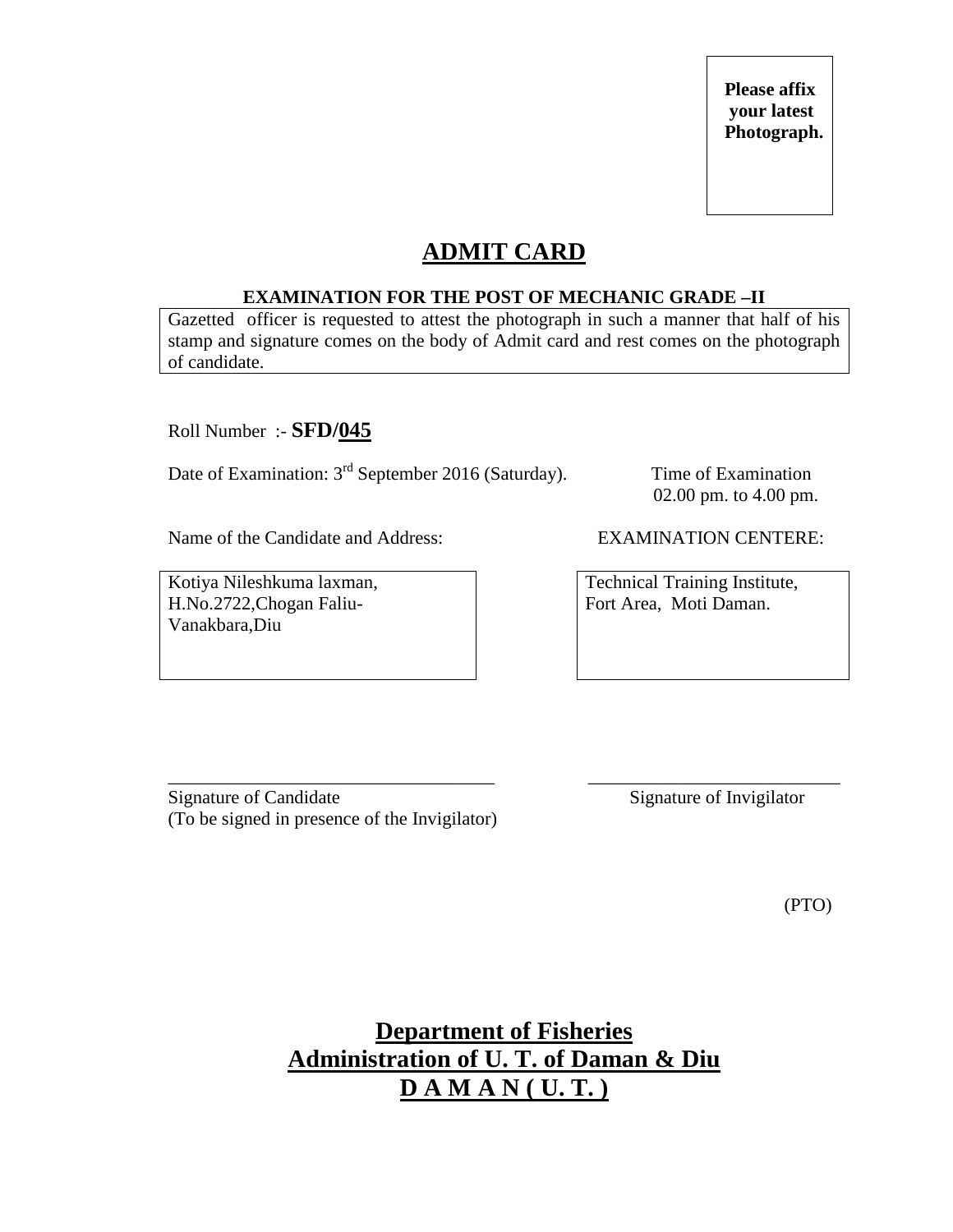# **ADMIT CARD**

#### **EXAMINATION FOR THE POST OF MECHANIC GRADE –II**

Gazetted officer is requested to attest the photograph in such a manner that half of his stamp and signature comes on the body of Admit card and rest comes on the photograph of candidate.

Roll Number :- **SFD/046**

Date of Examination: 3<sup>rd</sup> September 2016 (Saturday). Time of Examination

02.00 pm. to 4.00 pm.

Name of the Candidate and Address: EXAMINATION CENTERE:

Krinal Pramod Patel H.No.123- 3A,Bhandarwad,Marwad,N.D

Technical Training Institute, Fort Area, Moti Daman.

\_\_\_\_\_\_\_\_\_\_\_\_\_\_\_\_\_\_\_\_\_\_\_\_\_\_\_\_\_\_\_\_\_\_\_ \_\_\_\_\_\_\_\_\_\_\_\_\_\_\_\_\_\_\_\_\_\_\_\_\_\_\_ Signature of Candidate Signature of Invigilator (To be signed in presence of the Invigilator)

(PTO)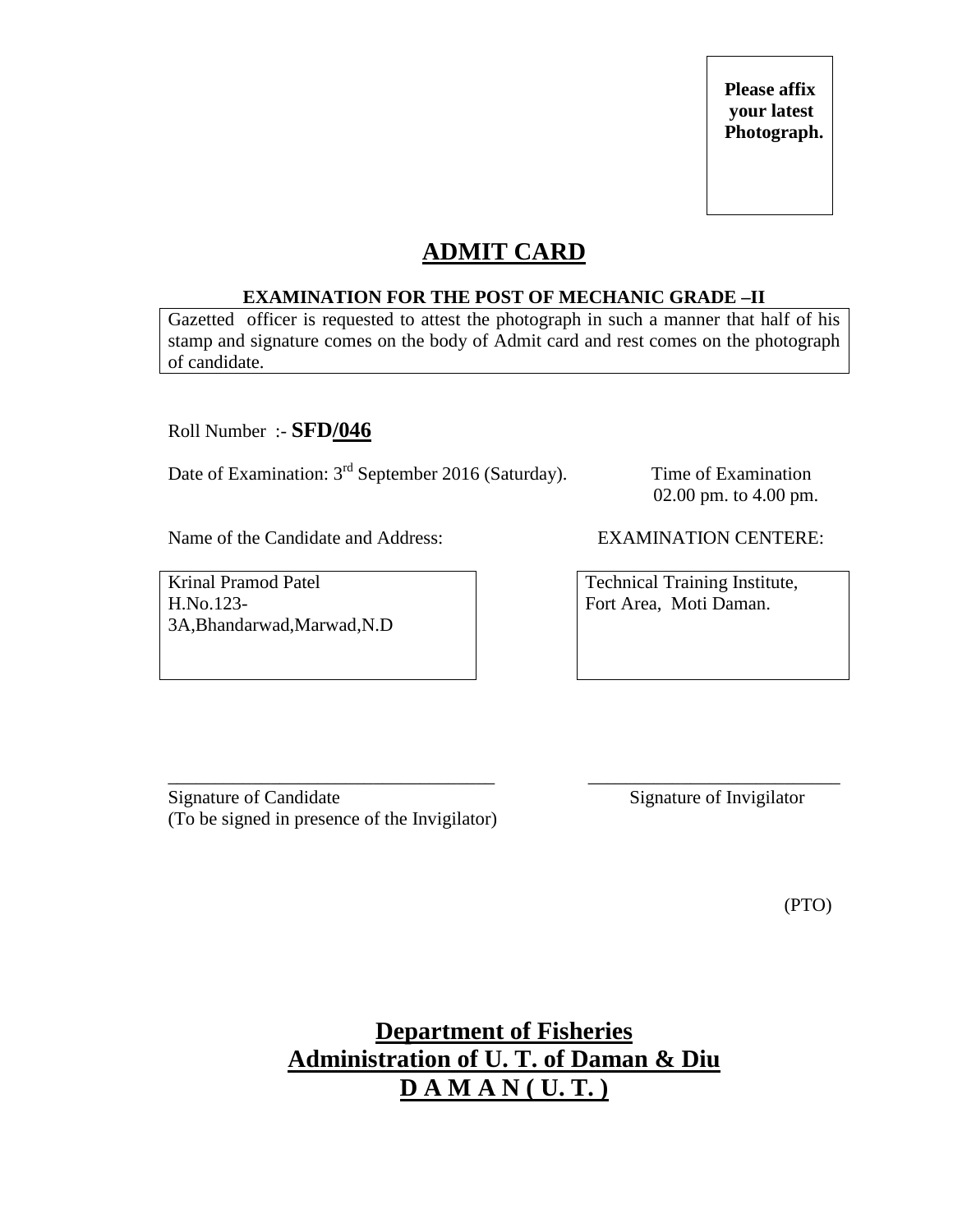# **ADMIT CARD**

### **EXAMINATION FOR THE POST OF MECHANIC GRADE –II**

Gazetted officer is requested to attest the photograph in such a manner that half of his stamp and signature comes on the body of Admit card and rest comes on the photograph of candidate.

Roll Number :- **SFD/047**

Date of Examination: 3<sup>rd</sup> September 2016 (Saturday). Time of Examination

02.00 pm. to 4.00 pm.

Name of the Candidate and Address: EXAMINATION CENTERE:

Krunalkumar Subhashbhai Ingle, 24,Bharatmata soc.P.D.Pandya College Road ghodashar vatva ahmedabad.

Technical Training Institute, Fort Area, Moti Daman.

Signature of Candidate Signature of Invigilator (To be signed in presence of the Invigilator)

(PTO)

# **Department of Fisheries Administration of U. T. of Daman & Diu D A M A N ( U. T. )**

\_\_\_\_\_\_\_\_\_\_\_\_\_\_\_\_\_\_\_\_\_\_\_\_\_\_\_\_\_\_\_\_\_\_\_ \_\_\_\_\_\_\_\_\_\_\_\_\_\_\_\_\_\_\_\_\_\_\_\_\_\_\_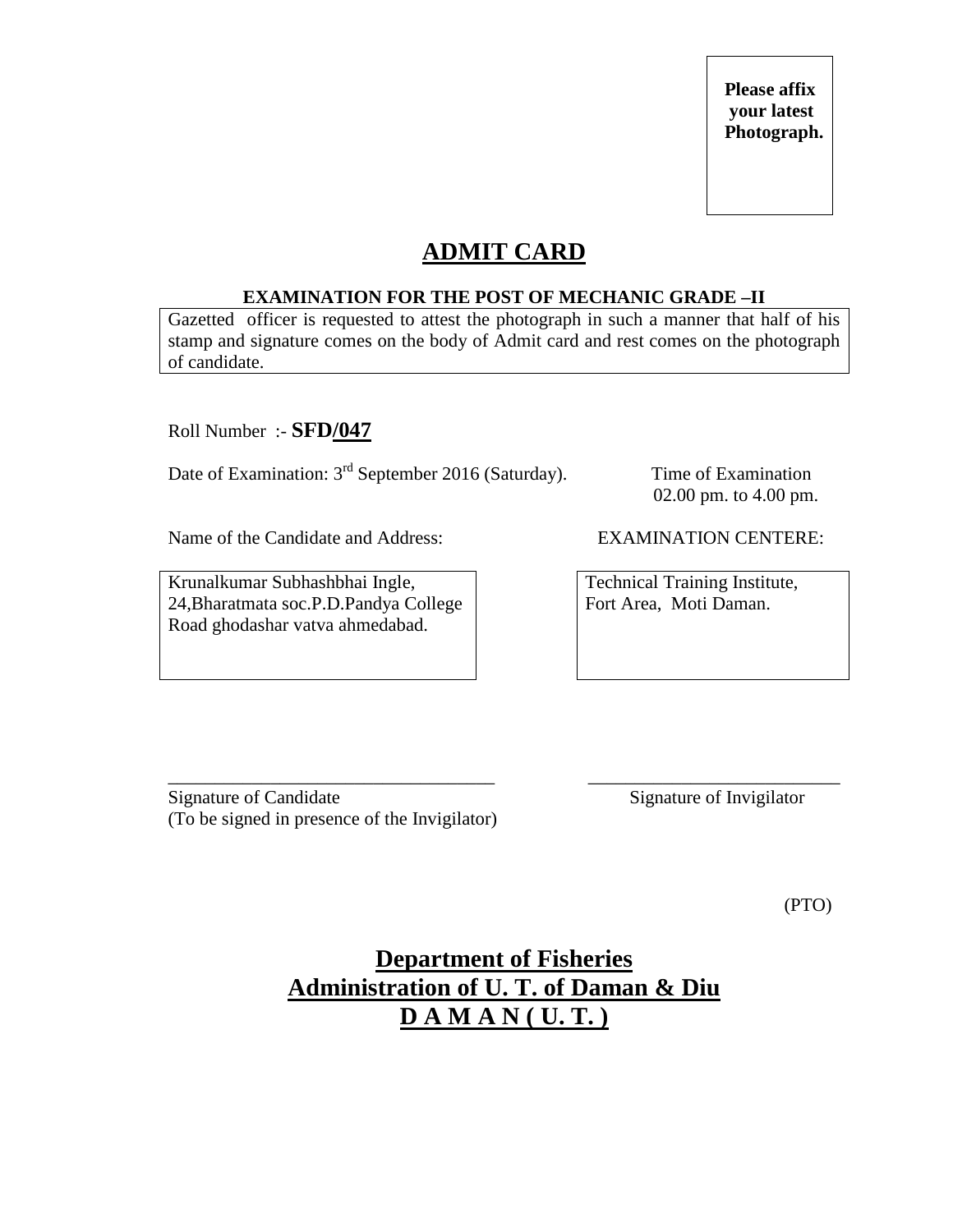# **ADMIT CARD**

### **EXAMINATION FOR THE POST OF MECHANIC GRADE –II**

Gazetted officer is requested to attest the photograph in such a manner that half of his stamp and signature comes on the body of Admit card and rest comes on the photograph of candidate.

Roll Number :- **SFD/048**

Date of Examination: 3<sup>rd</sup> September 2016 (Saturday). Time of Examination

02.00 pm. to 4.00 pm.

Name of the Candidate and Address: EXAMINATION CENTERE:

Manish Bhikha Baraiya H.No.3236,Kala Street, Vanakbara,Diu

Technical Training Institute, Fort Area, Moti Daman.

\_\_\_\_\_\_\_\_\_\_\_\_\_\_\_\_\_\_\_\_\_\_\_\_\_\_\_\_\_\_\_\_\_\_\_ \_\_\_\_\_\_\_\_\_\_\_\_\_\_\_\_\_\_\_\_\_\_\_\_\_\_\_ Signature of Candidate Signature of Invigilator (To be signed in presence of the Invigilator)

(PTO)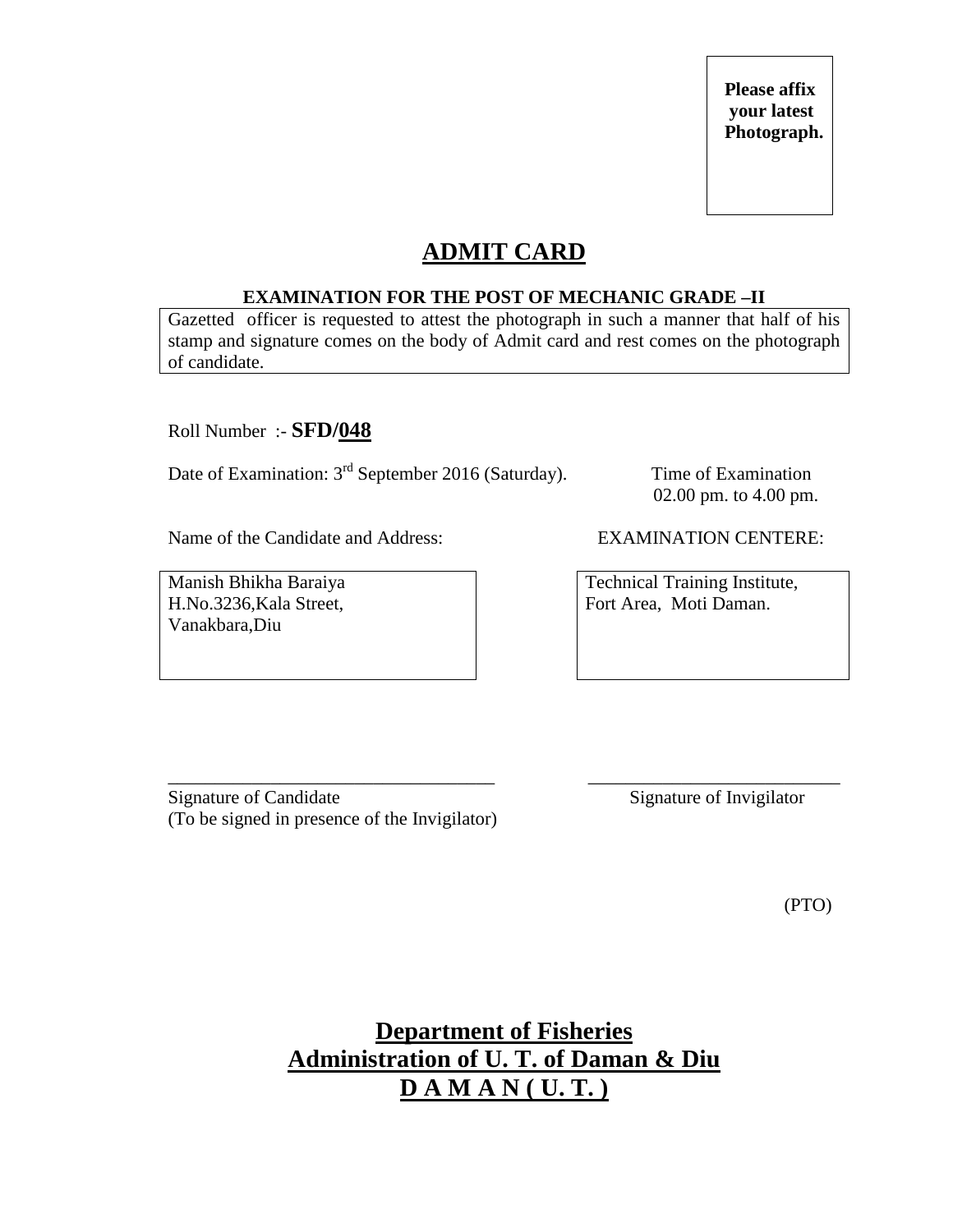# **ADMIT CARD**

### **EXAMINATION FOR THE POST OF MECHANIC GRADE –II**

Gazetted officer is requested to attest the photograph in such a manner that half of his stamp and signature comes on the body of Admit card and rest comes on the photograph of candidate.

Roll Number :- **SFD/049**

Date of Examination: 3<sup>rd</sup> September 2016 (Saturday). Time of Examination

02.00 pm. to 4.00 pm.

Name of the Candidate and Address: EXAMINATION CENTERE:

Manojkumar Chhagan Solanki H.No.1902-2,Chadikawadi, Vanakbara Diu

Technical Training Institute, Fort Area, Moti Daman.

\_\_\_\_\_\_\_\_\_\_\_\_\_\_\_\_\_\_\_\_\_\_\_\_\_\_\_\_\_\_\_\_\_\_\_ \_\_\_\_\_\_\_\_\_\_\_\_\_\_\_\_\_\_\_\_\_\_\_\_\_\_\_ Signature of Candidate Signature of Invigilator (To be signed in presence of the Invigilator)

(PTO)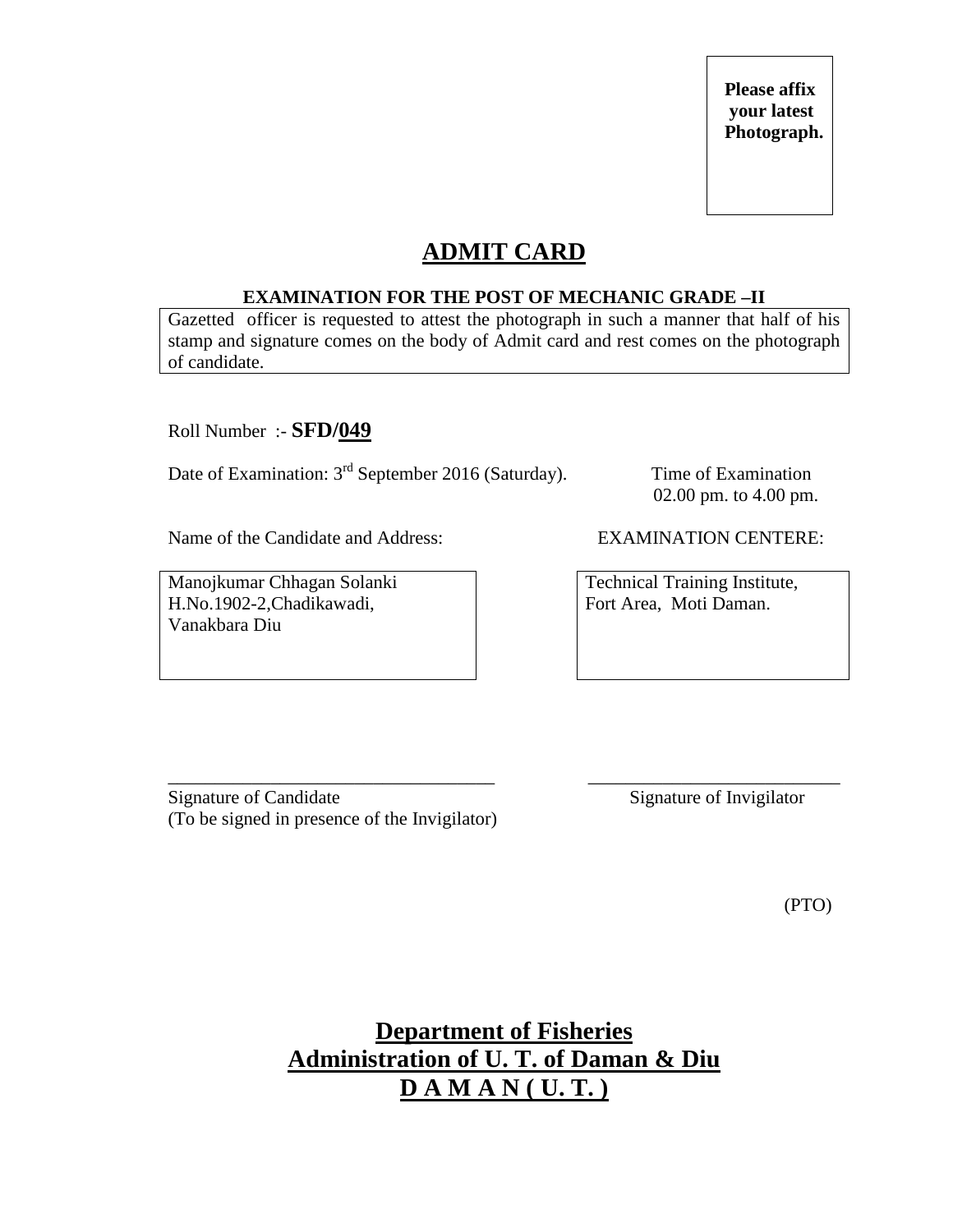# **ADMIT CARD**

### **EXAMINATION FOR THE POST OF MECHANIC GRADE –II**

Gazetted officer is requested to attest the photograph in such a manner that half of his stamp and signature comes on the body of Admit card and rest comes on the photograph of candidate.

Roll Number :- **SFD/050**

Date of Examination: 3<sup>rd</sup> September 2016 (Saturday). Time of Examination

02.00 pm. to 4.00 pm.

Name of the Candidate and Address: EXAMINATION CENTERE:

Maulik Sikeshbhai Khalashi 538,Dhanasath Street, Moti Bazar,At & Post-Dumas.

Technical Training Institute, Fort Area, Moti Daman.

\_\_\_\_\_\_\_\_\_\_\_\_\_\_\_\_\_\_\_\_\_\_\_\_\_\_\_\_\_\_\_\_\_\_\_ \_\_\_\_\_\_\_\_\_\_\_\_\_\_\_\_\_\_\_\_\_\_\_\_\_\_\_ Signature of Candidate Signature of Invigilator (To be signed in presence of the Invigilator)

(PTO)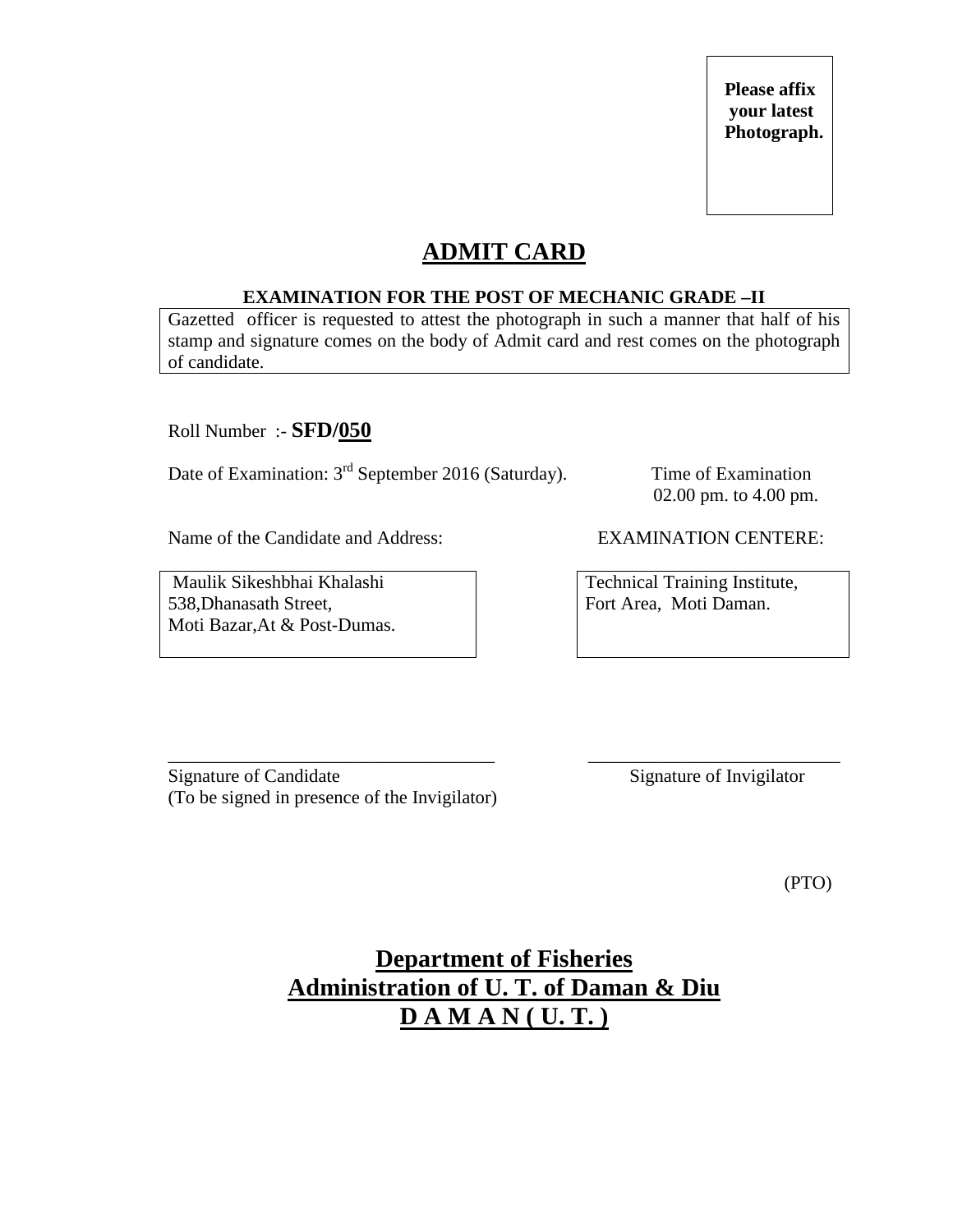# **ADMIT CARD**

### **EXAMINATION FOR THE POST OF MECHANIC GRADE –II**

Gazetted officer is requested to attest the photograph in such a manner that half of his stamp and signature comes on the body of Admit card and rest comes on the photograph of candidate.

Roll Number :- **SFD/051**

Date of Examination: 3<sup>rd</sup> September 2016 (Saturday). Time of Examination

02.00 pm. to 4.00 pm.

Name of the Candidate and Address: EXAMINATION CENTERE:

Mayankkumar Dhirubhai Ahir 49,Brahmin Falia Bhimpore,N.D.

Technical Training Institute, Fort Area, Moti Daman.

Signature of Candidate Signature of Invigilator (To be signed in presence of the Invigilator)

(PTO)

**Department of Fisheries Administration of U. T. of Daman & Diu D A M A N ( U. T. )**

\_\_\_\_\_\_\_\_\_\_\_\_\_\_\_\_\_\_\_\_\_\_\_\_\_\_\_\_\_\_\_\_\_\_\_ \_\_\_\_\_\_\_\_\_\_\_\_\_\_\_\_\_\_\_\_\_\_\_\_\_\_\_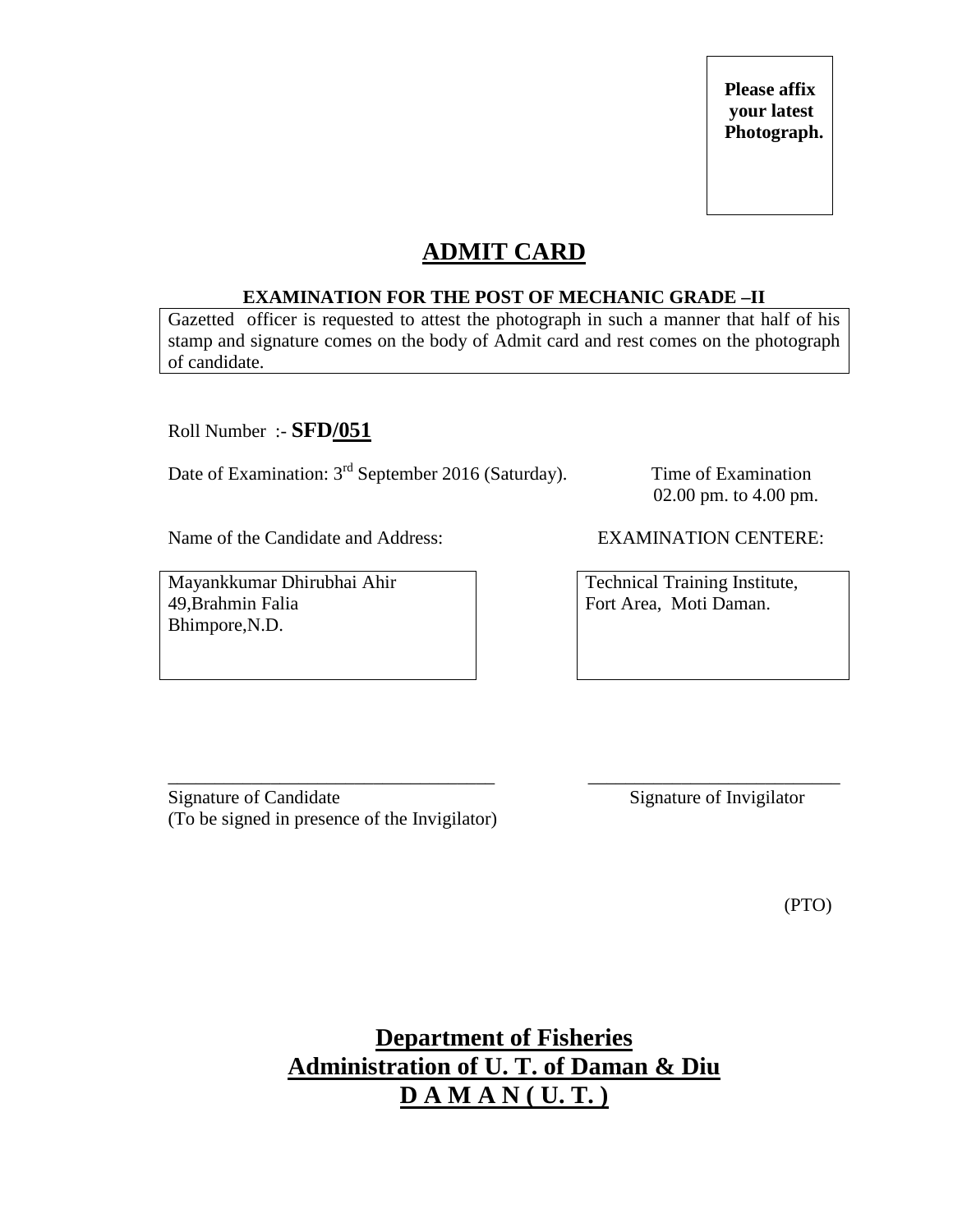# **ADMIT CARD**

### **EXAMINATION FOR THE POST OF MECHANIC GRADE –II**

Gazetted officer is requested to attest the photograph in such a manner that half of his stamp and signature comes on the body of Admit card and rest comes on the photograph of candidate.

Roll Number :- **SFD/052**

Date of Examination: 3<sup>rd</sup> September 2016 (Saturday). Time of Examination

02.00 pm. to 4.00 pm.

Name of the Candidate and Address: EXAMINATION CENTERE:

Mehul Bhana Patel Bhathaiya,Moti Daman.

Technical Training Institute, Fort Area, Moti Daman.

\_\_\_\_\_\_\_\_\_\_\_\_\_\_\_\_\_\_\_\_\_\_\_\_\_\_\_\_\_\_\_\_\_\_\_ \_\_\_\_\_\_\_\_\_\_\_\_\_\_\_\_\_\_\_\_\_\_\_\_\_\_\_ Signature of Candidate Signature of Invigilator (To be signed in presence of the Invigilator)

(PTO)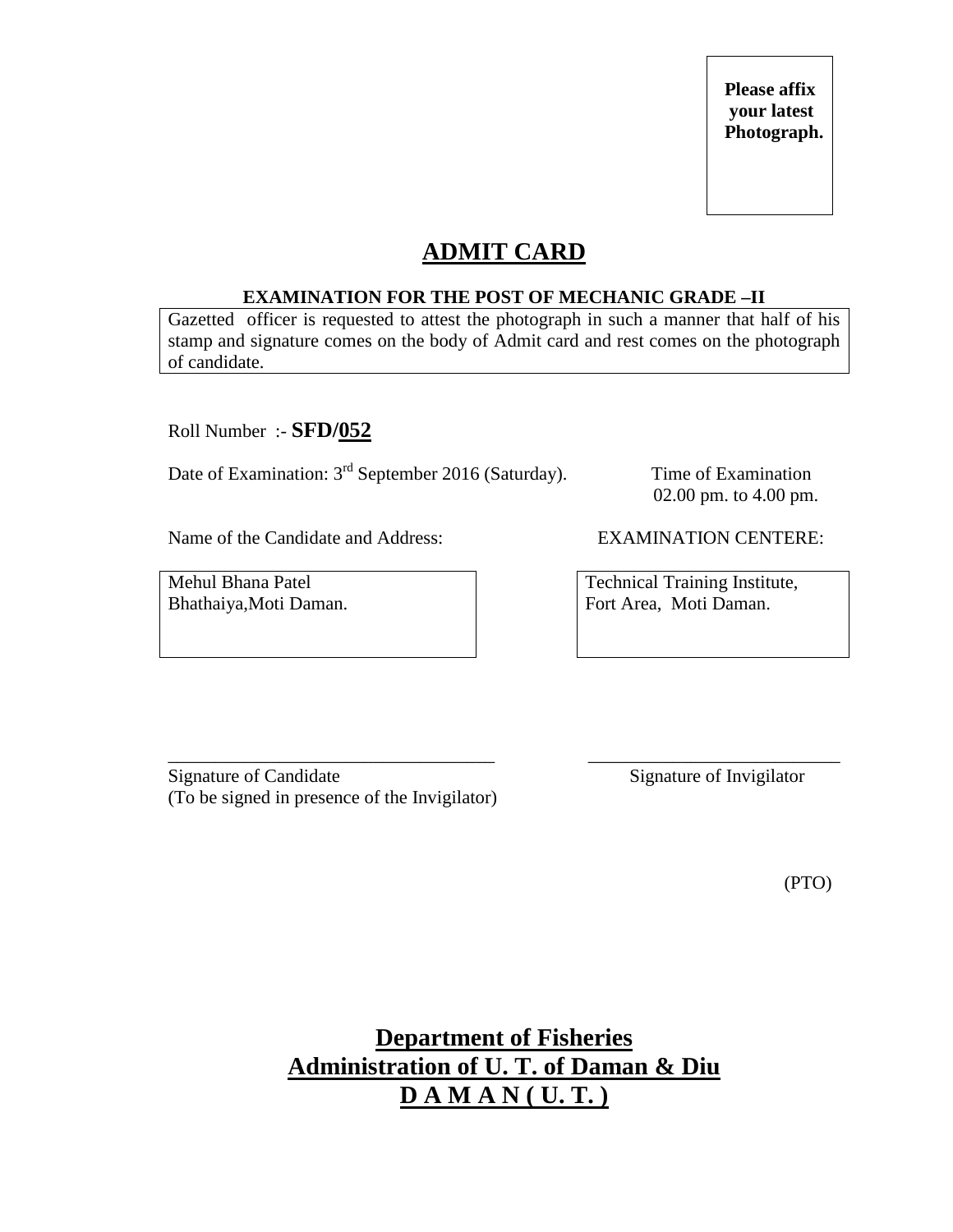# **ADMIT CARD**

### **EXAMINATION FOR THE POST OF MECHANIC GRADE –II**

Gazetted officer is requested to attest the photograph in such a manner that half of his stamp and signature comes on the body of Admit card and rest comes on the photograph of candidate.

Roll Number :- **SFD/053**

Date of Examination: 3<sup>rd</sup> September 2016 (Saturday). Time of Examination

02.00 pm. to 4.00 pm.

Name of the Candidate and Address: EXAMINATION CENTERE:

Mitesh Bhagvan Baraiya H.No.943/1, Zinzuwadi, Vanakbara,Diu,

Technical Training Institute, Fort Area, Moti Daman.

\_\_\_\_\_\_\_\_\_\_\_\_\_\_\_\_\_\_\_\_\_\_\_\_\_\_\_\_\_\_\_\_\_\_\_ \_\_\_\_\_\_\_\_\_\_\_\_\_\_\_\_\_\_\_\_\_\_\_\_\_\_\_ Signature of Candidate Signature of Invigilator (To be signed in presence of the Invigilator)

(PTO)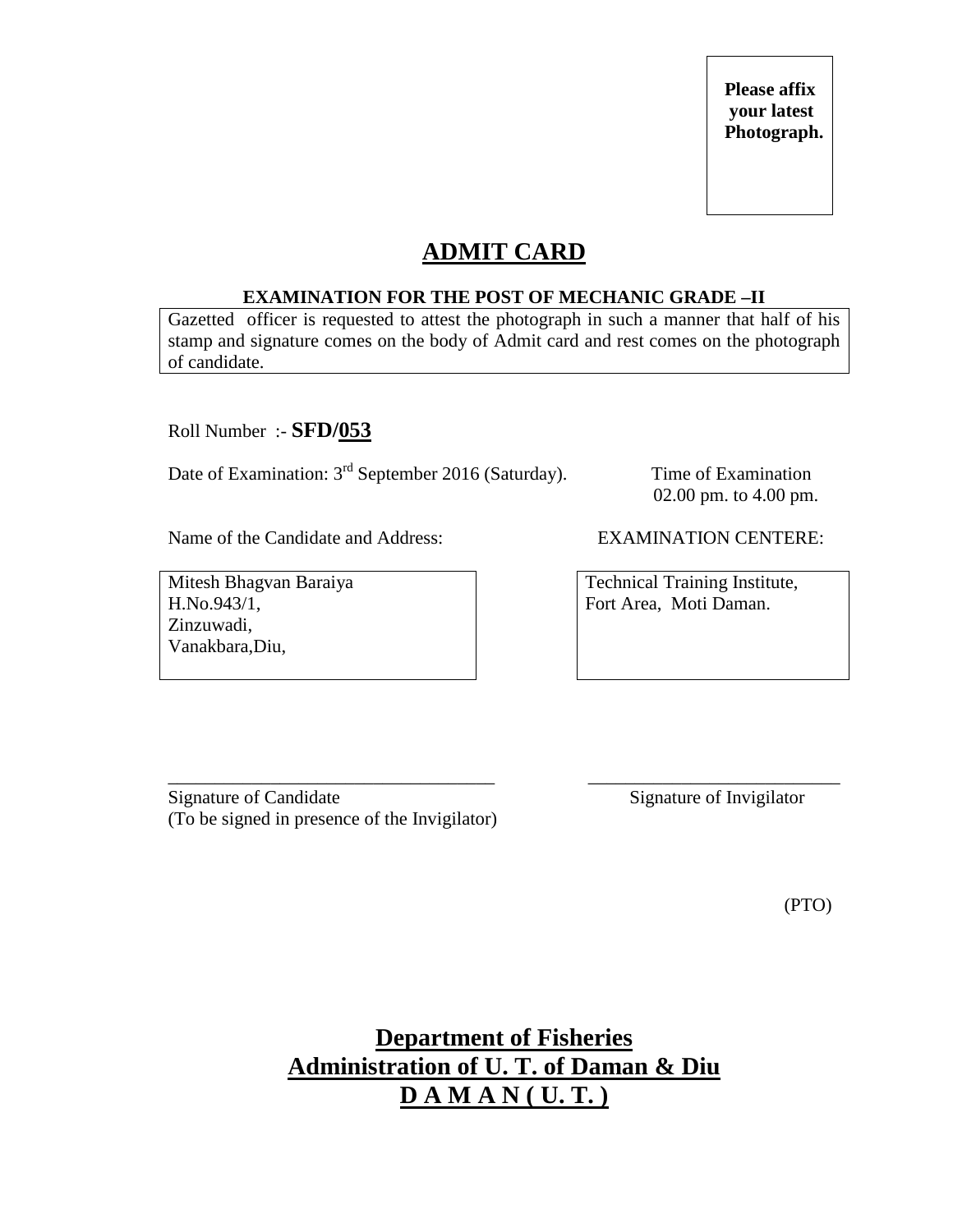# **ADMIT CARD**

### **EXAMINATION FOR THE POST OF MECHANIC GRADE –II**

Gazetted officer is requested to attest the photograph in such a manner that half of his stamp and signature comes on the body of Admit card and rest comes on the photograph of candidate.

Roll Number :- **SFD/054**

Date of Examination: 3<sup>rd</sup> September 2016 (Saturday). Time of Examination

02.00 pm. to 4.00 pm.

Name of the Candidate and Address: EXAMINATION CENTERE:

Mukesh Lallu Halpati, Machhiwad,Vachli Sheri, Moti Daman

Technical Training Institute, Fort Area, Moti Daman.

\_\_\_\_\_\_\_\_\_\_\_\_\_\_\_\_\_\_\_\_\_\_\_\_\_\_\_\_\_\_\_\_\_\_\_ \_\_\_\_\_\_\_\_\_\_\_\_\_\_\_\_\_\_\_\_\_\_\_\_\_\_\_ Signature of Candidate Signature of Invigilator (To be signed in presence of the Invigilator)

(PTO)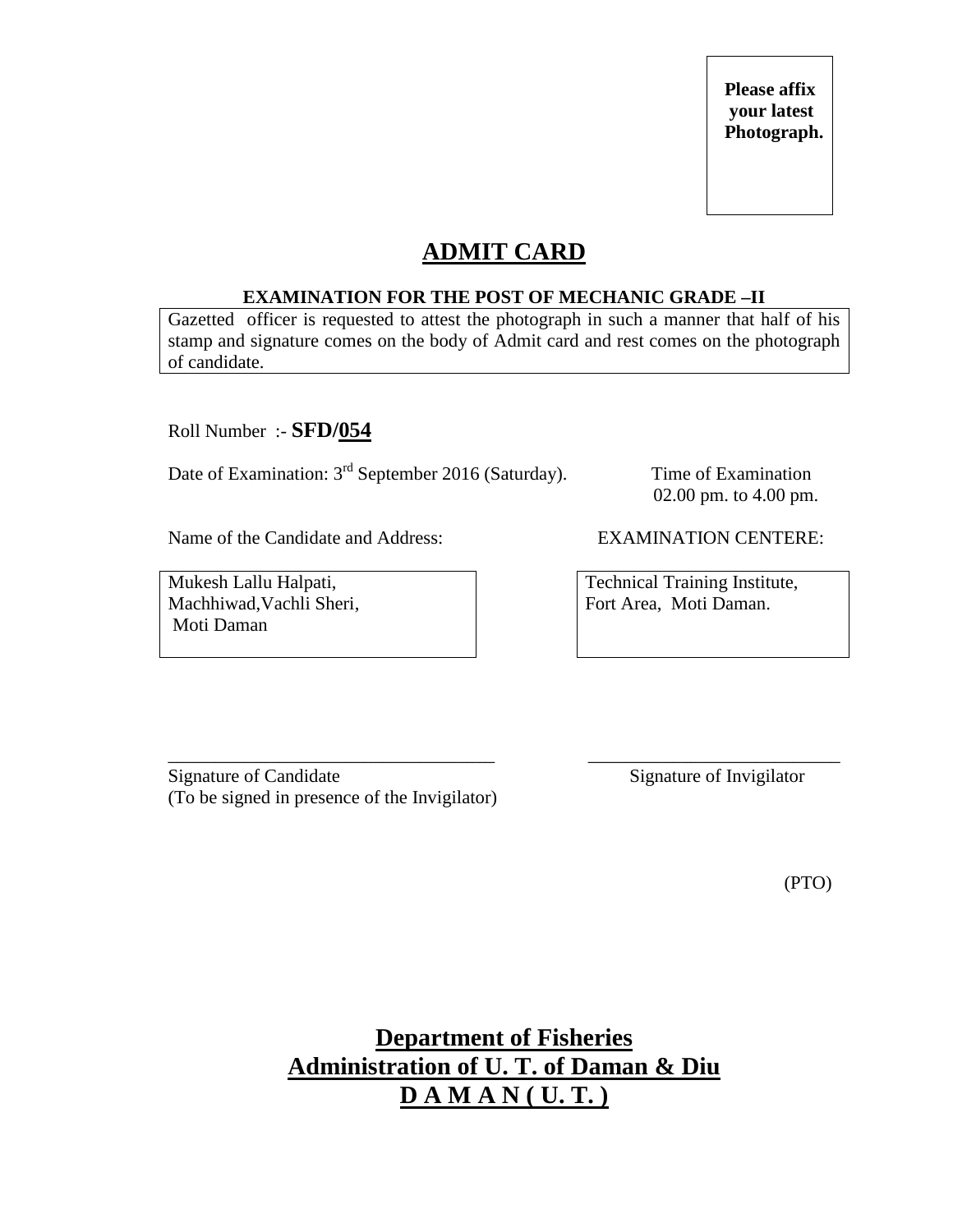# **ADMIT CARD**

### **EXAMINATION FOR THE POST OF MECHANIC GRADE –II**

Gazetted officer is requested to attest the photograph in such a manner that half of his stamp and signature comes on the body of Admit card and rest comes on the photograph of candidate.

Roll Number :- **SFD/055**

Date of Examination: 3<sup>rd</sup> September 2016 (Saturday). Time of Examination

02.00 pm. to 4.00 pm.

Name of the Candidate and Address: EXAMINATION CENTERE:

NaineshKumar Ashokbhai Patel At Post, Dadra,Vadhdhara Road,D & NH, Silvassa.

Technical Training Institute, Fort Area, Moti Daman.

\_\_\_\_\_\_\_\_\_\_\_\_\_\_\_\_\_\_\_\_\_\_\_\_\_\_\_\_\_\_\_\_\_\_\_ \_\_\_\_\_\_\_\_\_\_\_\_\_\_\_\_\_\_\_\_\_\_\_\_\_\_\_ Signature of Candidate Signature of Invigilator (To be signed in presence of the Invigilator)

(PTO)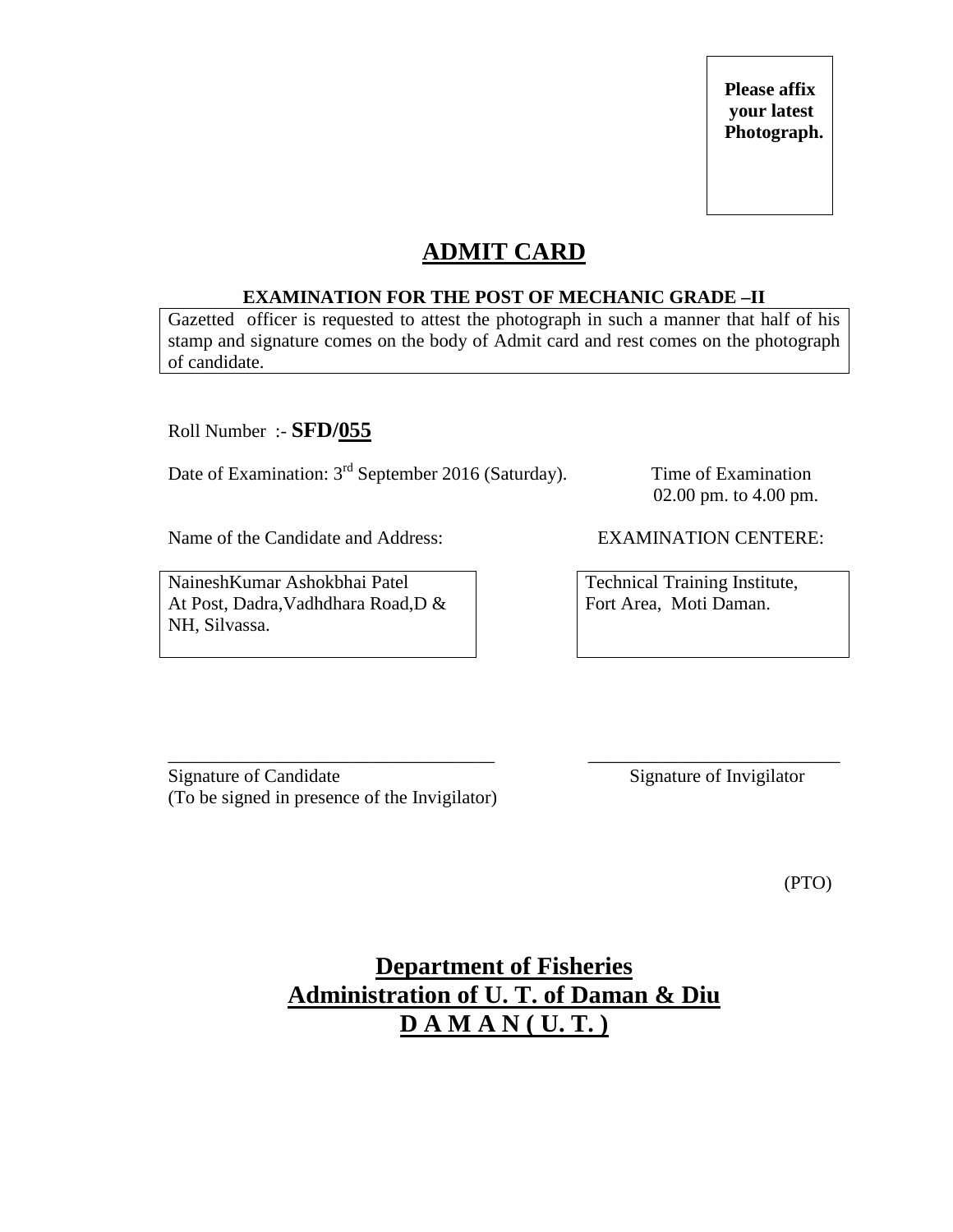# **ADMIT CARD**

### **EXAMINATION FOR THE POST OF MECHANIC GRADE –II**

Gazetted officer is requested to attest the photograph in such a manner that half of his stamp and signature comes on the body of Admit card and rest comes on the photograph of candidate.

Roll Number :- **SFD/056**

Date of Examination: 3<sup>rd</sup> September 2016 (Saturday). Time of Examination

02.00 pm. to 4.00 pm.

Name of the Candidate and Address: EXAMINATION CENTERE:

Nikunj Manhar Patel 14-72-F2,First floor, Hrishikesh Appt,Cross lane 4, Dilipnagar,Nani Daman.

Technical Training Institute, Fort Area, Moti Daman.

\_\_\_\_\_\_\_\_\_\_\_\_\_\_\_\_\_\_\_\_\_\_\_\_\_\_\_\_\_\_\_\_\_\_\_ \_\_\_\_\_\_\_\_\_\_\_\_\_\_\_\_\_\_\_\_\_\_\_\_\_\_\_ Signature of Candidate Signature of Invigilator (To be signed in presence of the Invigilator)

(PTO)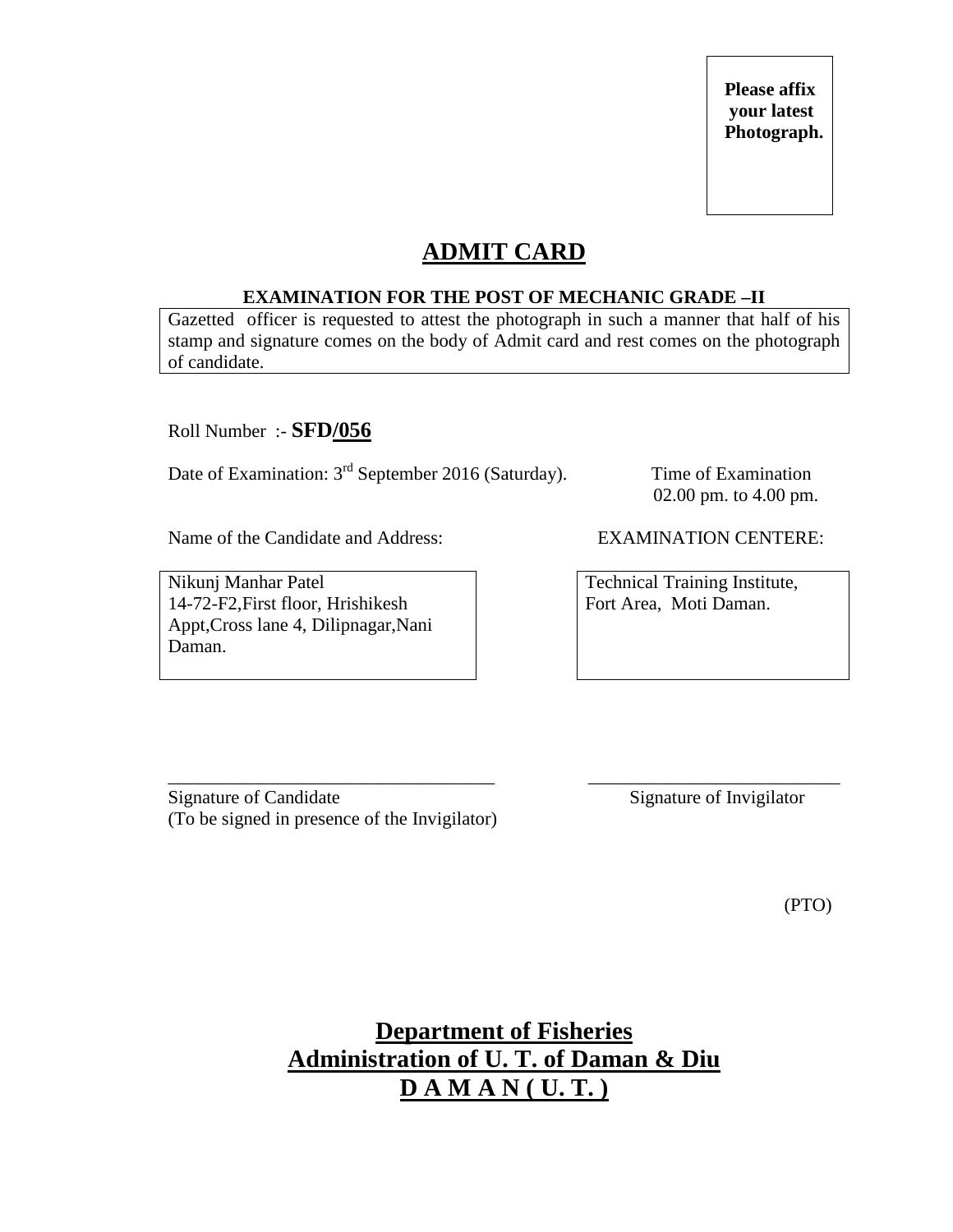# **ADMIT CARD**

### **EXAMINATION FOR THE POST OF MECHANIC GRADE –II**

Gazetted officer is requested to attest the photograph in such a manner that half of his stamp and signature comes on the body of Admit card and rest comes on the photograph of candidate.

Roll Number :- **SFD/057**

Date of Examination: 3<sup>rd</sup> September 2016 (Saturday). Time of Examination

02.00 pm. to 4.00 pm.

Name of the Candidate and Address: EXAMINATION CENTERE:

Nikunjkumar Dilipbhai Sharma ,G-72,Nayayanpark Society,Opp.SRP. camp kapadvanj road nadiyad

Technical Training Institute, Fort Area, Moti Daman.

\_\_\_\_\_\_\_\_\_\_\_\_\_\_\_\_\_\_\_\_\_\_\_\_\_\_\_\_\_\_\_\_\_\_\_ \_\_\_\_\_\_\_\_\_\_\_\_\_\_\_\_\_\_\_\_\_\_\_\_\_\_\_ Signature of Candidate Signature of Invigilator (To be signed in presence of the Invigilator)

(PTO)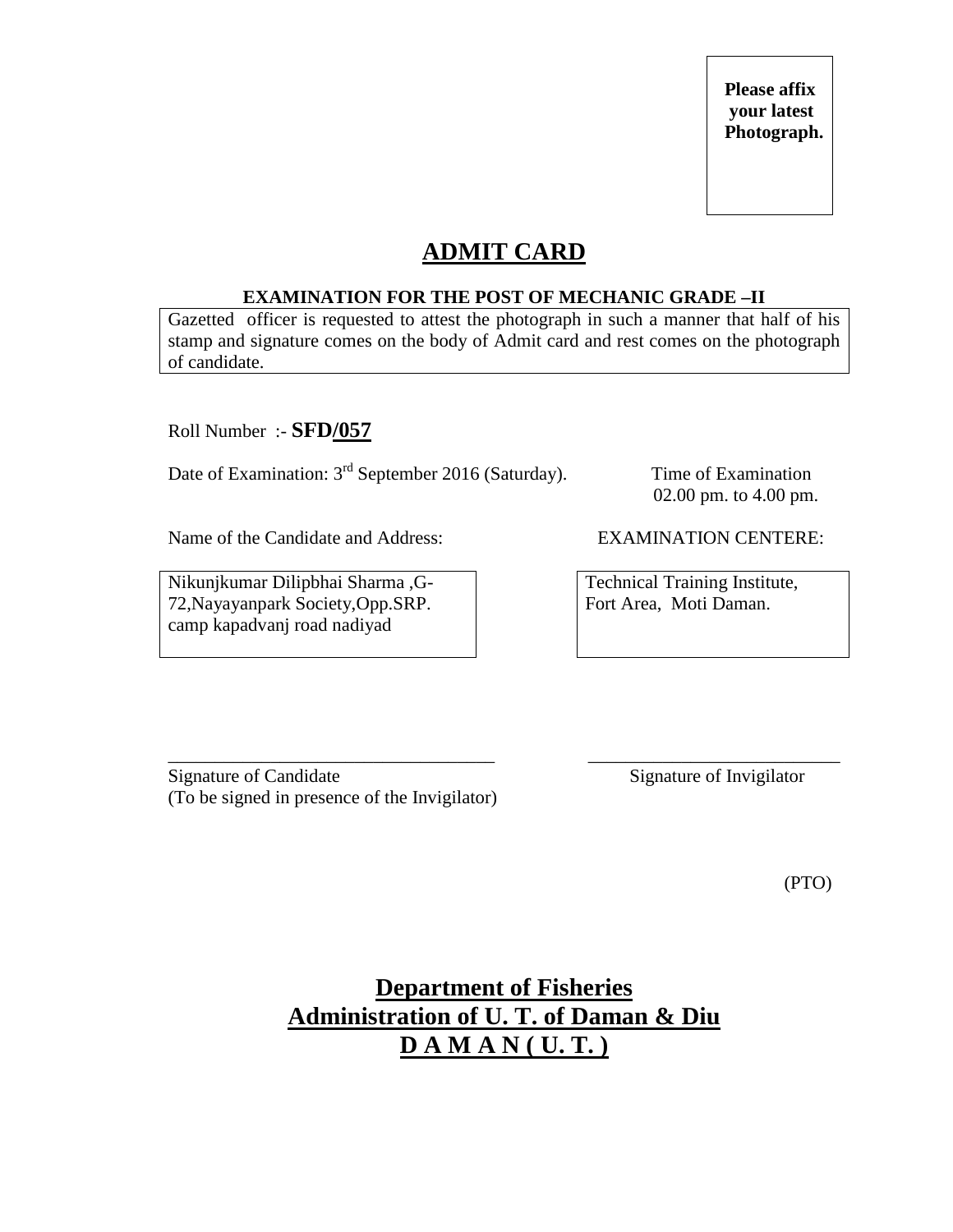# **ADMIT CARD**

### **EXAMINATION FOR THE POST OF MECHANIC GRADE –II**

Gazetted officer is requested to attest the photograph in such a manner that half of his stamp and signature comes on the body of Admit card and rest comes on the photograph of candidate.

Roll Number :- **SFD/058**

Date of Examination: 3<sup>rd</sup> September 2016 (Saturday). Time of Examination

02.00 pm. to 4.00 pm.

Name of the Candidate and Address: EXAMINATION CENTERE:

Nimesh Amrutlal Patel H.No.628,Talav Falia Patlara Moti Daman.

Technical Training Institute, Fort Area, Moti Daman.

\_\_\_\_\_\_\_\_\_\_\_\_\_\_\_\_\_\_\_\_\_\_\_\_\_\_\_\_\_\_\_\_\_\_\_ \_\_\_\_\_\_\_\_\_\_\_\_\_\_\_\_\_\_\_\_\_\_\_\_\_\_\_ Signature of Candidate Signature of Invigilator (To be signed in presence of the Invigilator)

(PTO)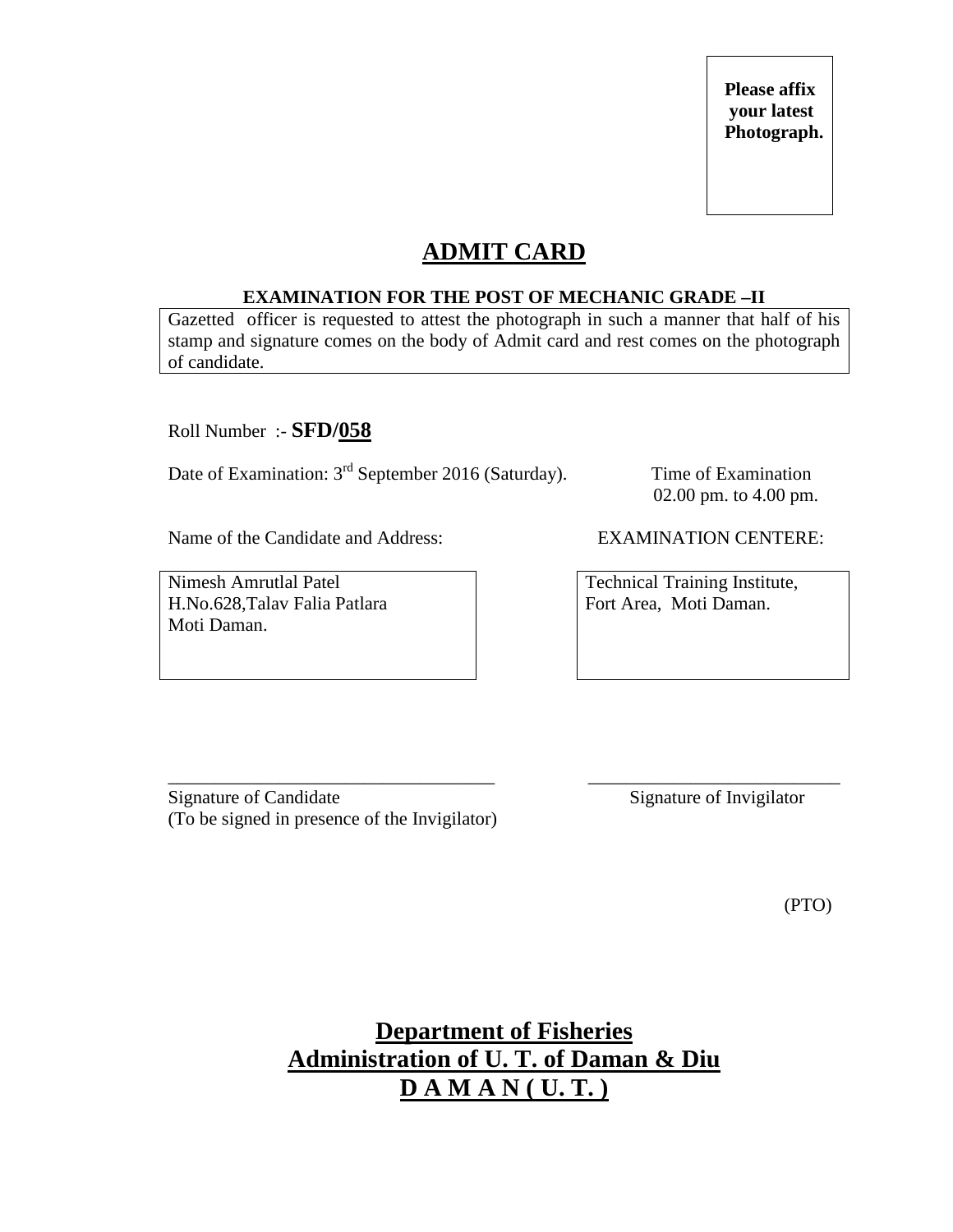# **ADMIT CARD**

### **EXAMINATION FOR THE POST OF MECHANIC GRADE –II**

Gazetted officer is requested to attest the photograph in such a manner that half of his stamp and signature comes on the body of Admit card and rest comes on the photograph of candidate.

Roll Number :- **SFD/059**

Date of Examination: 3<sup>rd</sup> September 2016 (Saturday). Time of Examination

02.00 pm. to 4.00 pm.

Name of the Candidate and Address: EXAMINATION CENTERE:

Nirenkumar Shamji Solanki H.No.499.Vadisheri, Vanakbara-Diu.

Technical Training Institute, Fort Area, Moti Daman.

\_\_\_\_\_\_\_\_\_\_\_\_\_\_\_\_\_\_\_\_\_\_\_\_\_\_\_\_\_\_\_\_\_\_\_ \_\_\_\_\_\_\_\_\_\_\_\_\_\_\_\_\_\_\_\_\_\_\_\_\_\_\_ Signature of Candidate Signature of Invigilator (To be signed in presence of the Invigilator)

(PTO)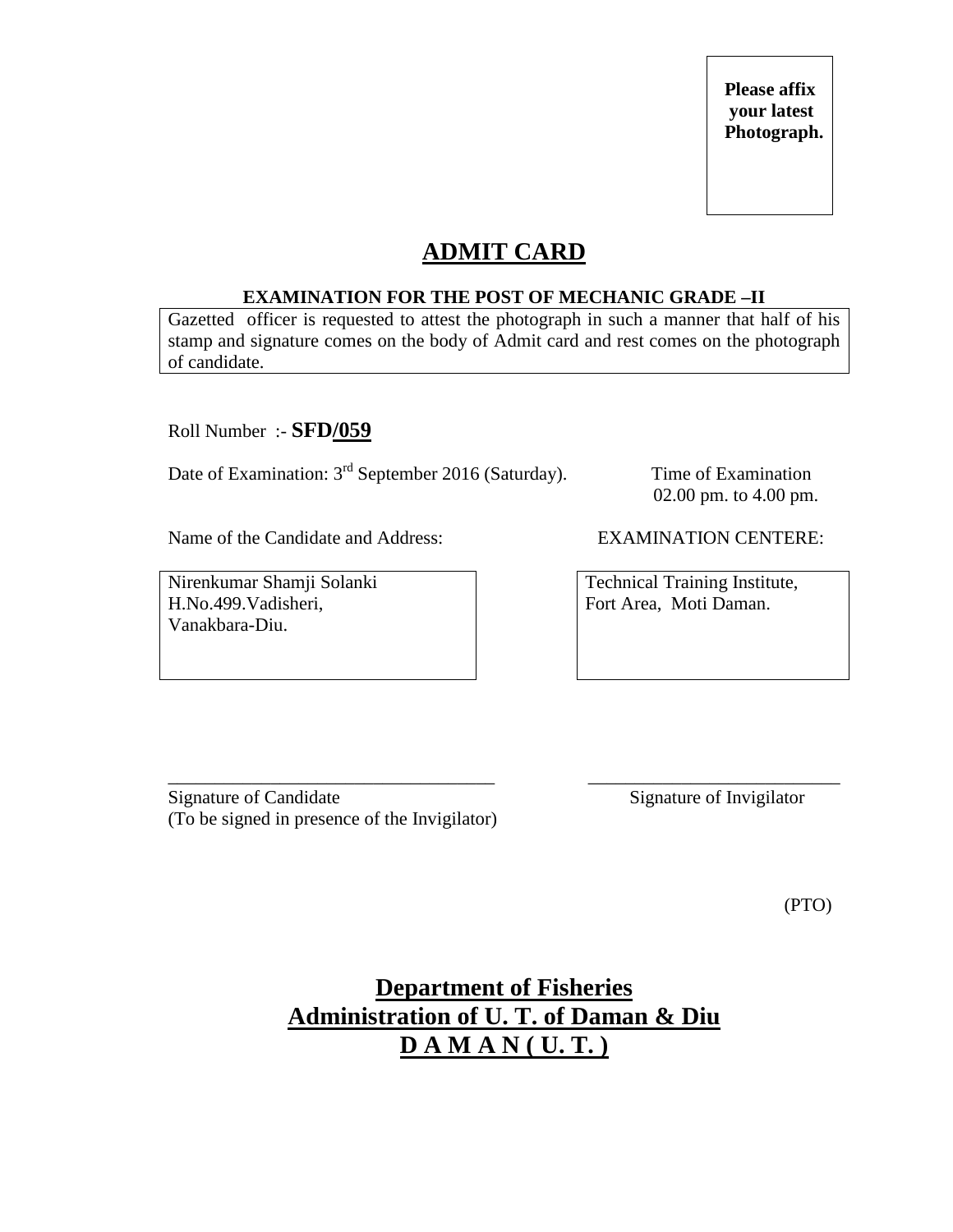# **ADMIT CARD**

### **EXAMINATION FOR THE POST OF MECHANIC GRADE –II**

Gazetted officer is requested to attest the photograph in such a manner that half of his stamp and signature comes on the body of Admit card and rest comes on the photograph of candidate.

Roll Number :- **SFD/060**

Date of Examination: 3<sup>rd</sup> September 2016 (Saturday). Time of Examination

02.00 pm. to 4.00 pm.

Name of the Candidate and Address: EXAMINATION CENTERE:

Nital Ramji Solanki H.No.220, Vaniya Sheri,Azad Chowk, Vanakbara Diu,

Technical Training Institute, Fort Area, Moti Daman.

\_\_\_\_\_\_\_\_\_\_\_\_\_\_\_\_\_\_\_\_\_\_\_\_\_\_\_\_\_\_\_\_\_\_\_ \_\_\_\_\_\_\_\_\_\_\_\_\_\_\_\_\_\_\_\_\_\_\_\_\_\_\_ Signature of Candidate Signature of Invigilator (To be signed in presence of the Invigilator)

(PTO)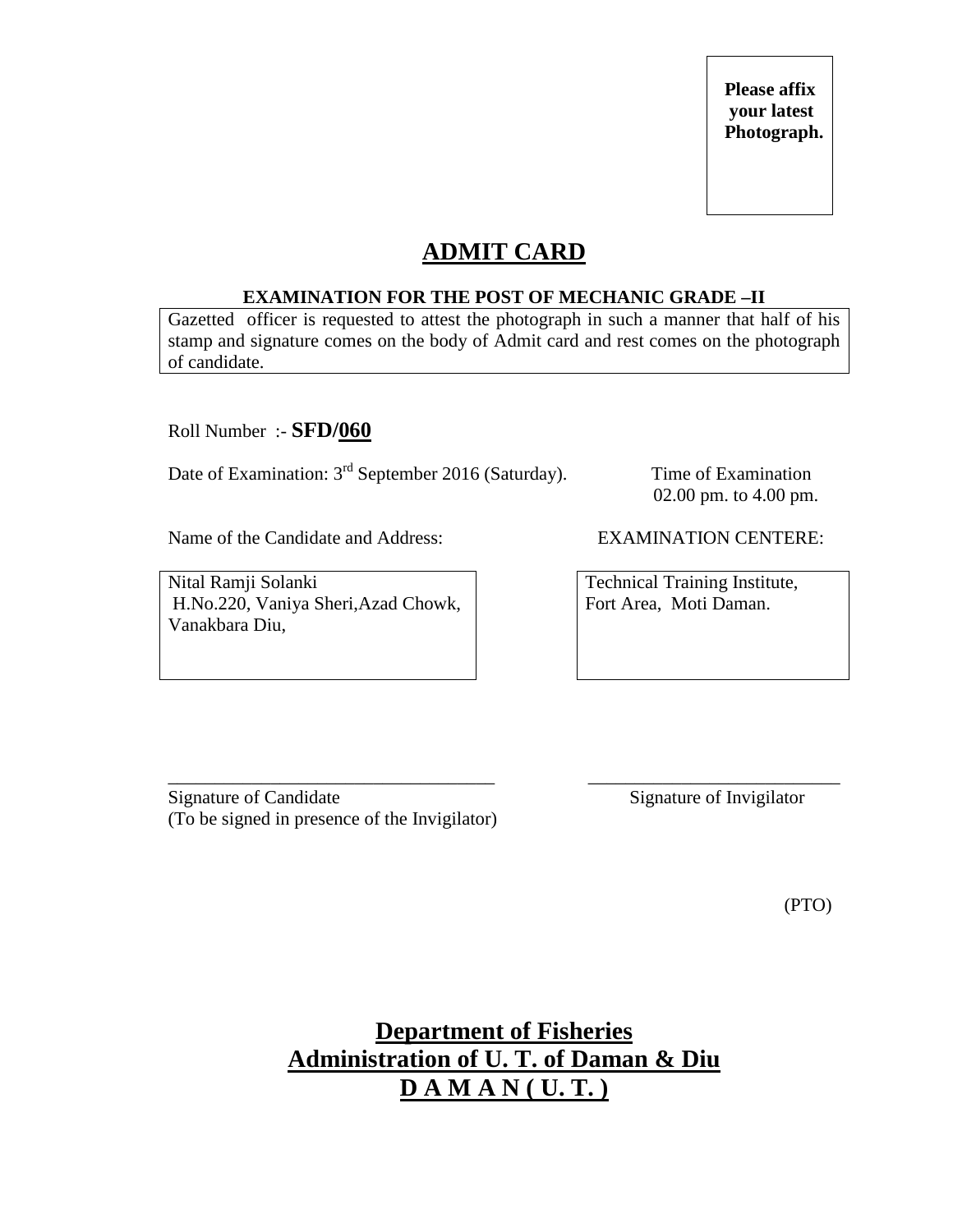# **ADMIT CARD**

### **EXAMINATION FOR THE POST OF MECHANIC GRADE –II**

Gazetted officer is requested to attest the photograph in such a manner that half of his stamp and signature comes on the body of Admit card and rest comes on the photograph of candidate.

Roll Number :- **SFD/061**

Date of Examination: 3<sup>rd</sup> September 2016 (Saturday). Time of Examination

02.00 pm. to 4.00 pm.

Name of the Candidate and Address: EXAMINATION CENTERE:

Niteshkumar Dolatbhai Patel H.No.66,Patel Falia,Moti Vankad, Nani Daman.

Technical Training Institute, Fort Area, Moti Daman.

\_\_\_\_\_\_\_\_\_\_\_\_\_\_\_\_\_\_\_\_\_\_\_\_\_\_\_\_\_\_\_\_\_\_\_ \_\_\_\_\_\_\_\_\_\_\_\_\_\_\_\_\_\_\_\_\_\_\_\_\_\_\_ Signature of Candidate Signature of Invigilator (To be signed in presence of the Invigilator)

(PTO)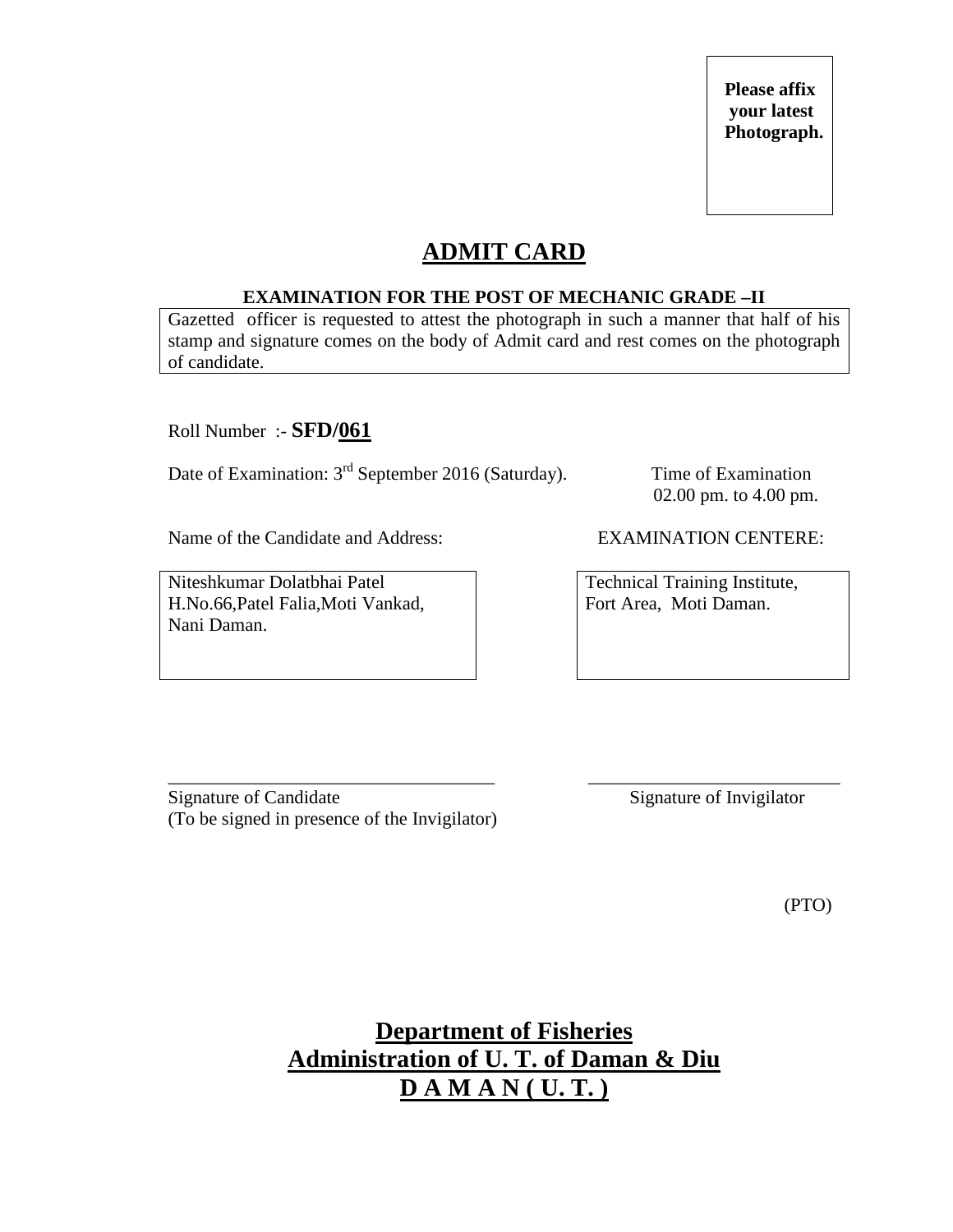# **ADMIT CARD**

### **EXAMINATION FOR THE POST OF MECHANIC GRADE –II**

Gazetted officer is requested to attest the photograph in such a manner that half of his stamp and signature comes on the body of Admit card and rest comes on the photograph of candidate.

Roll Number :- **SFD/062**

Date of Examination: 3<sup>rd</sup> September 2016 (Saturday). Time of Examination

02.00 pm. to 4.00 pm.

Name of the Candidate and Address: EXAMINATION CENTERE:

NitinKumar Ghusabhai Katariya C-564,Sitaram Society,Bombay Market to Punagam Road,Surat.

Technical Training Institute, Fort Area, Moti Daman.

\_\_\_\_\_\_\_\_\_\_\_\_\_\_\_\_\_\_\_\_\_\_\_\_\_\_\_\_\_\_\_\_\_\_\_ \_\_\_\_\_\_\_\_\_\_\_\_\_\_\_\_\_\_\_\_\_\_\_\_\_\_\_ Signature of Candidate Signature of Invigilator (To be signed in presence of the Invigilator)

(PTO)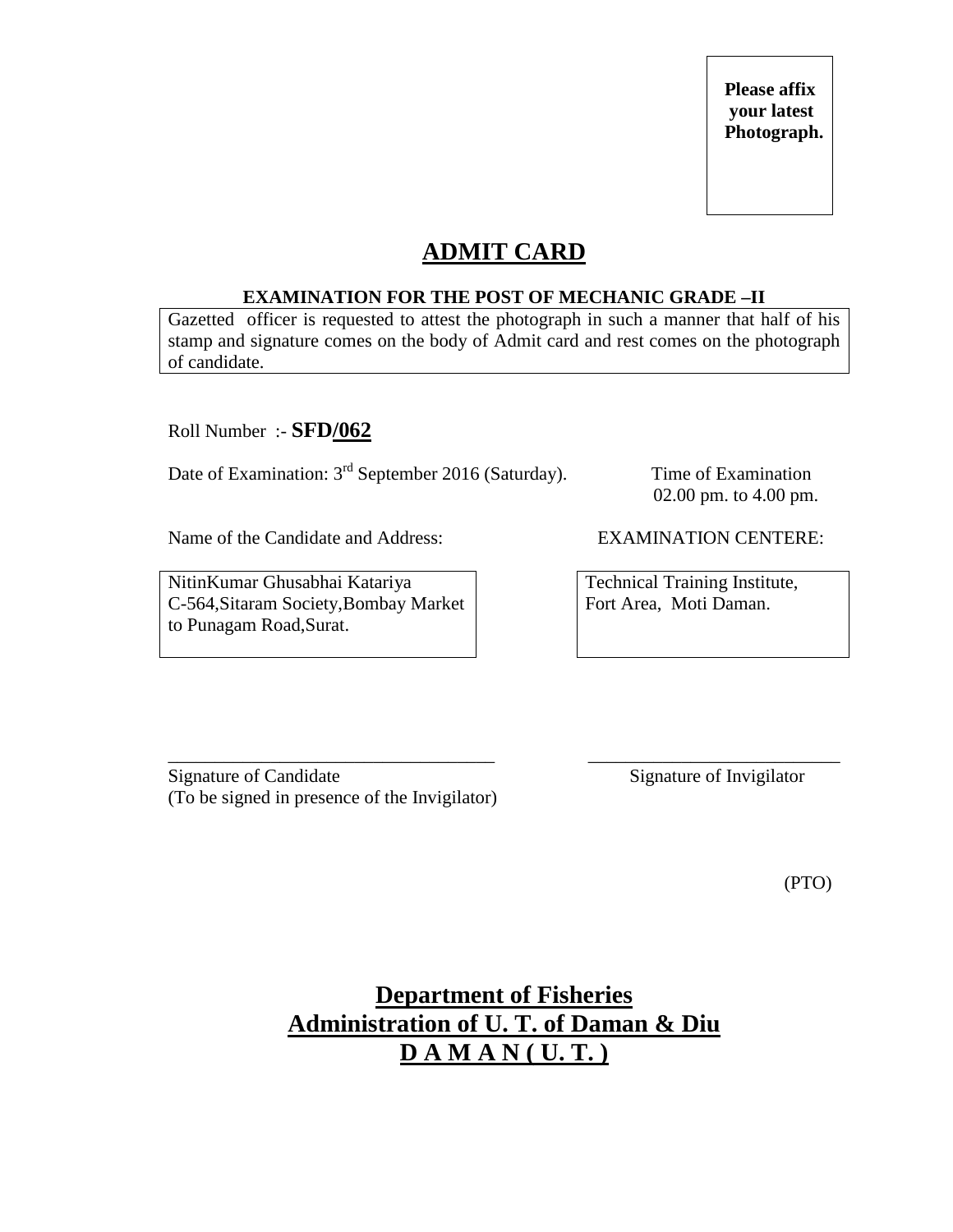# **ADMIT CARD**

### **EXAMINATION FOR THE POST OF MECHANIC GRADE –II**

Gazetted officer is requested to attest the photograph in such a manner that half of his stamp and signature comes on the body of Admit card and rest comes on the photograph of candidate.

Roll Number :- **SFD/063**

Date of Examination: 3<sup>rd</sup> September 2016 (Saturday). Time of Examination

02.00 pm. to 4.00 pm.

Name of the Candidate and Address: EXAMINATION CENTERE:

PareshKumar Balubhai Vanza Near Primary School Malgam, At Malgam Ta.Kodinar,Dist Girsomnath, Gujrat

Technical Training Institute, Fort Area, Moti Daman.

\_\_\_\_\_\_\_\_\_\_\_\_\_\_\_\_\_\_\_\_\_\_\_\_\_\_\_\_\_\_\_\_\_\_\_ \_\_\_\_\_\_\_\_\_\_\_\_\_\_\_\_\_\_\_\_\_\_\_\_\_\_\_ Signature of Candidate Signature of Invigilator (To be signed in presence of the Invigilator)

(PTO)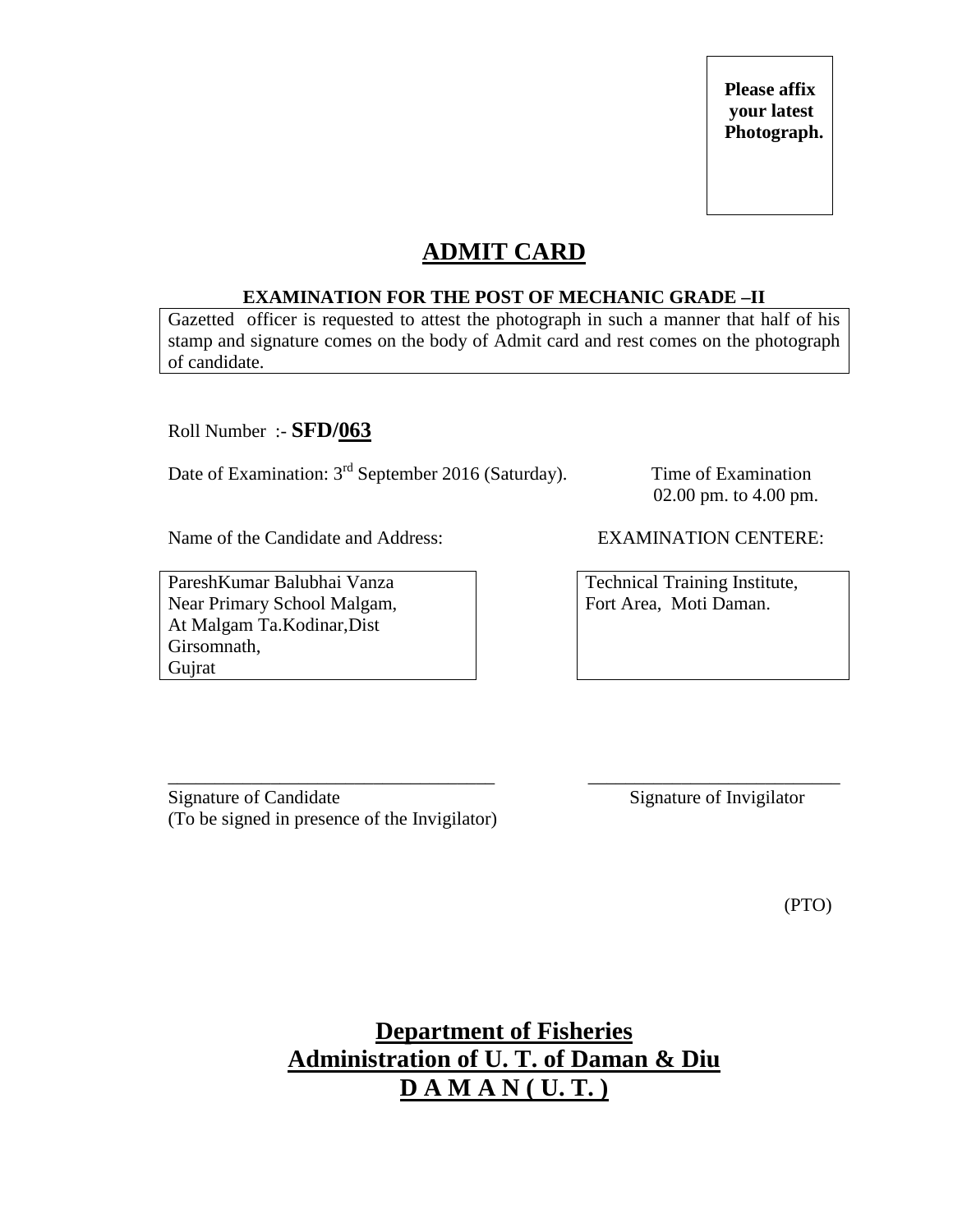# **ADMIT CARD**

### **EXAMINATION FOR THE POST OF MECHANIC GRADE –II**

Gazetted officer is requested to attest the photograph in such a manner that half of his stamp and signature comes on the body of Admit card and rest comes on the photograph of candidate.

Roll Number :- **SFD/064**

Date of Examination: 3<sup>rd</sup> September 2016 (Saturday). Time of Examination

02.00 pm. to 4.00 pm.

Name of the Candidate and Address: EXAMINATION CENTERE:

Parmar Bhavesh Narotam H.No.1134, Mahyavanshi Falia , Dunetha,N.D.

Technical Training Institute, Fort Area, Moti Daman.

\_\_\_\_\_\_\_\_\_\_\_\_\_\_\_\_\_\_\_\_\_\_\_\_\_\_\_\_\_\_\_\_\_\_\_ \_\_\_\_\_\_\_\_\_\_\_\_\_\_\_\_\_\_\_\_\_\_\_\_\_\_\_ Signature of Candidate Signature of Invigilator (To be signed in presence of the Invigilator)

(PTO)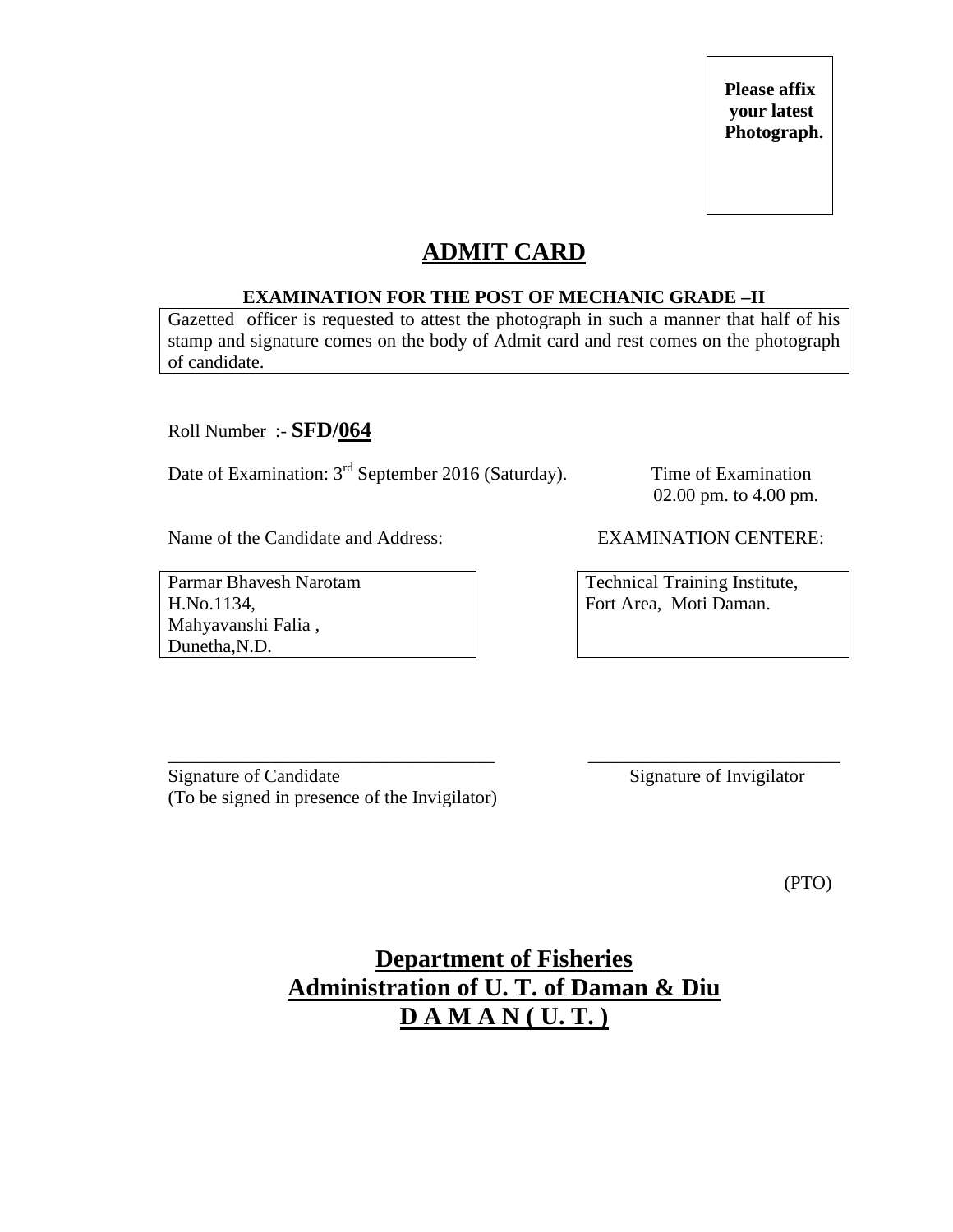# **ADMIT CARD**

### **EXAMINATION FOR THE POST OF MECHANIC GRADE –II**

Gazetted officer is requested to attest the photograph in such a manner that half of his stamp and signature comes on the body of Admit card and rest comes on the photograph of candidate.

Roll Number :- **SFD/065**

Date of Examination: 3<sup>rd</sup> September 2016 (Saturday). Time of Examination

02.00 pm. to 4.00 pm.

Name of the Candidate and Address: EXAMINATION CENTERE:

Patel Bhavesh Ranjitbhai H.No.204,Bhandarwad,Bhimpore , Nani Daman

Technical Training Institute, Fort Area, Moti Daman.

\_\_\_\_\_\_\_\_\_\_\_\_\_\_\_\_\_\_\_\_\_\_\_\_\_\_\_\_\_\_\_\_\_\_\_ \_\_\_\_\_\_\_\_\_\_\_\_\_\_\_\_\_\_\_\_\_\_\_\_\_\_\_ Signature of Candidate Signature of Invigilator (To be signed in presence of the Invigilator)

(PTO)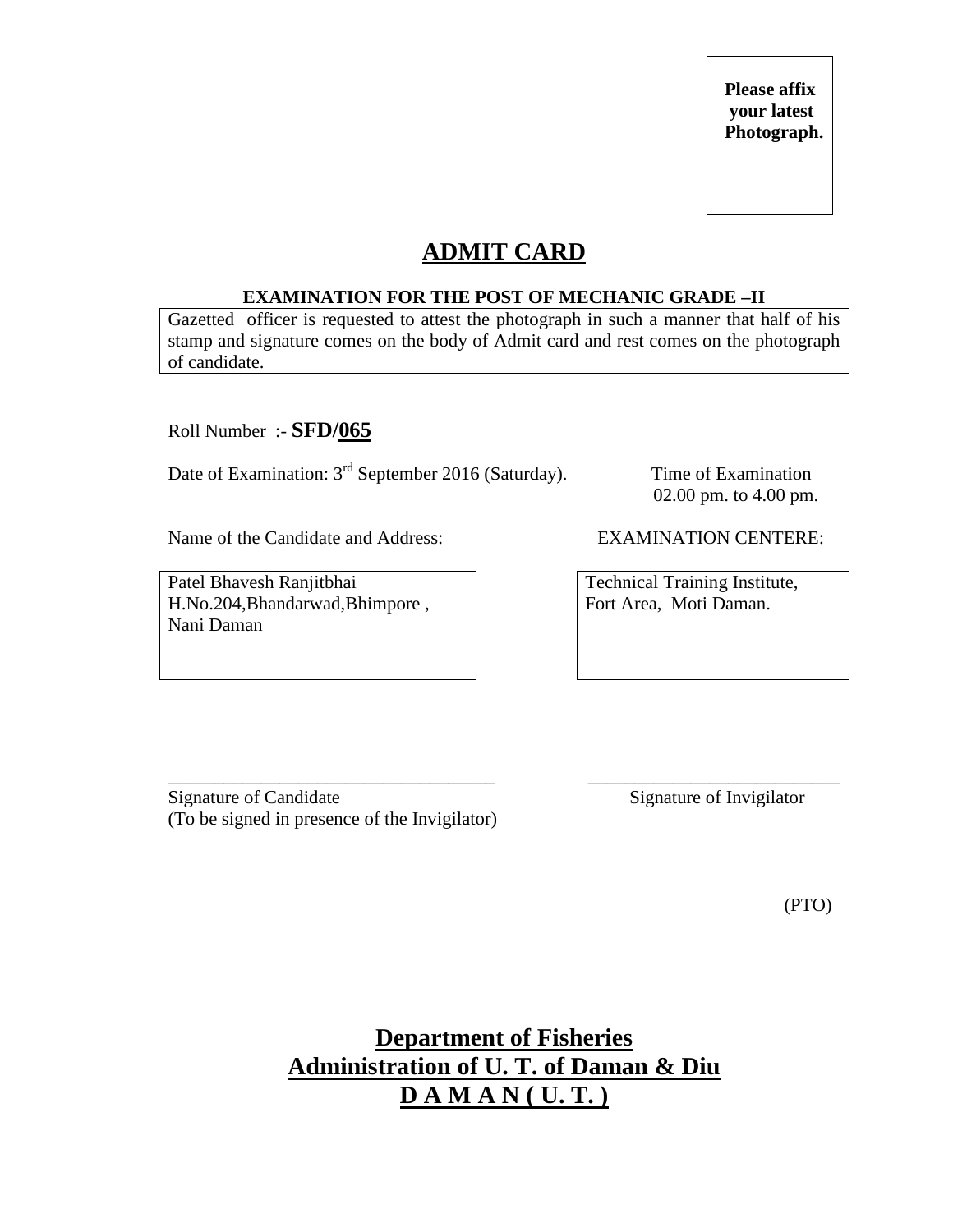# **ADMIT CARD**

### **EXAMINATION FOR THE POST OF MECHANIC GRADE –II**

Gazetted officer is requested to attest the photograph in such a manner that half of his stamp and signature comes on the body of Admit card and rest comes on the photograph of candidate.

Roll Number :- **SFD/066**

Date of Examination: 3<sup>rd</sup> September 2016 (Saturday). Time of Examination

02.00 pm. to 4.00 pm.

Name of the Candidate and Address: EXAMINATION CENTERE:

Patel Deepakkumar Babubhai H.No.227, Bhesrod,Koliwad Nani Daman.

Technical Training Institute, Fort Area, Moti Daman.

\_\_\_\_\_\_\_\_\_\_\_\_\_\_\_\_\_\_\_\_\_\_\_\_\_\_\_\_\_\_\_\_\_\_\_ \_\_\_\_\_\_\_\_\_\_\_\_\_\_\_\_\_\_\_\_\_\_\_\_\_\_\_ Signature of Candidate Signature of Invigilator (To be signed in presence of the Invigilator)

(PTO)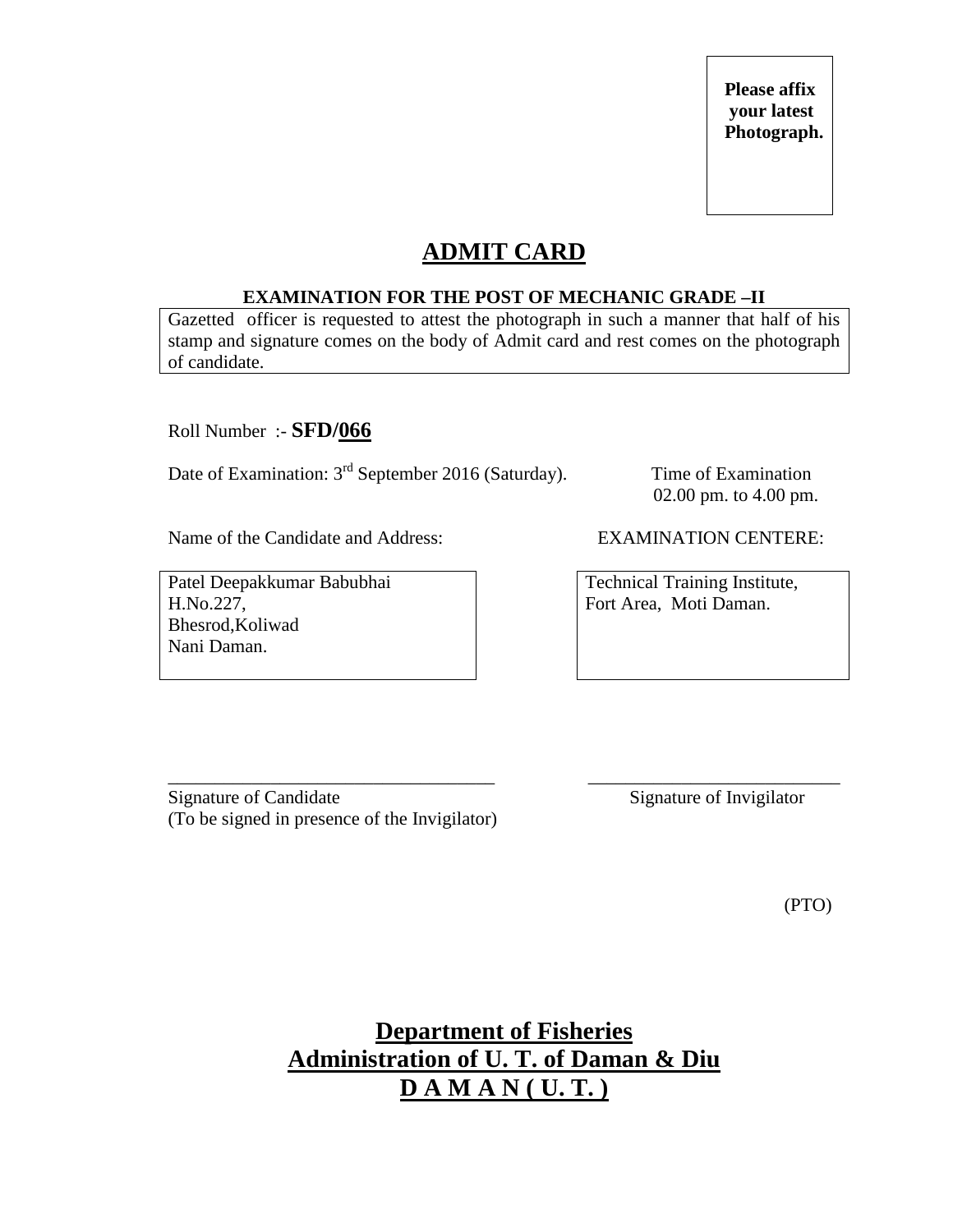# **ADMIT CARD**

### **EXAMINATION FOR THE POST OF MECHANIC GRADE –II**

Gazetted officer is requested to attest the photograph in such a manner that half of his stamp and signature comes on the body of Admit card and rest comes on the photograph of candidate.

Roll Number :- **SFD/067**

Date of Examination: 3<sup>rd</sup> September 2016 (Saturday). Time of Examination

02.00 pm. to 4.00 pm.

Name of the Candidate and Address: EXAMINATION CENTERE:

Patel Jitendrakumar Maganbhai Palhit Bhathaiya, Moti Daman.

Technical Training Institute, Fort Area, Moti Daman.

\_\_\_\_\_\_\_\_\_\_\_\_\_\_\_\_\_\_\_\_\_\_\_\_\_\_\_\_\_\_\_\_\_\_\_ \_\_\_\_\_\_\_\_\_\_\_\_\_\_\_\_\_\_\_\_\_\_\_\_\_\_\_ Signature of Candidate Signature of Invigilator (To be signed in presence of the Invigilator)

(PTO)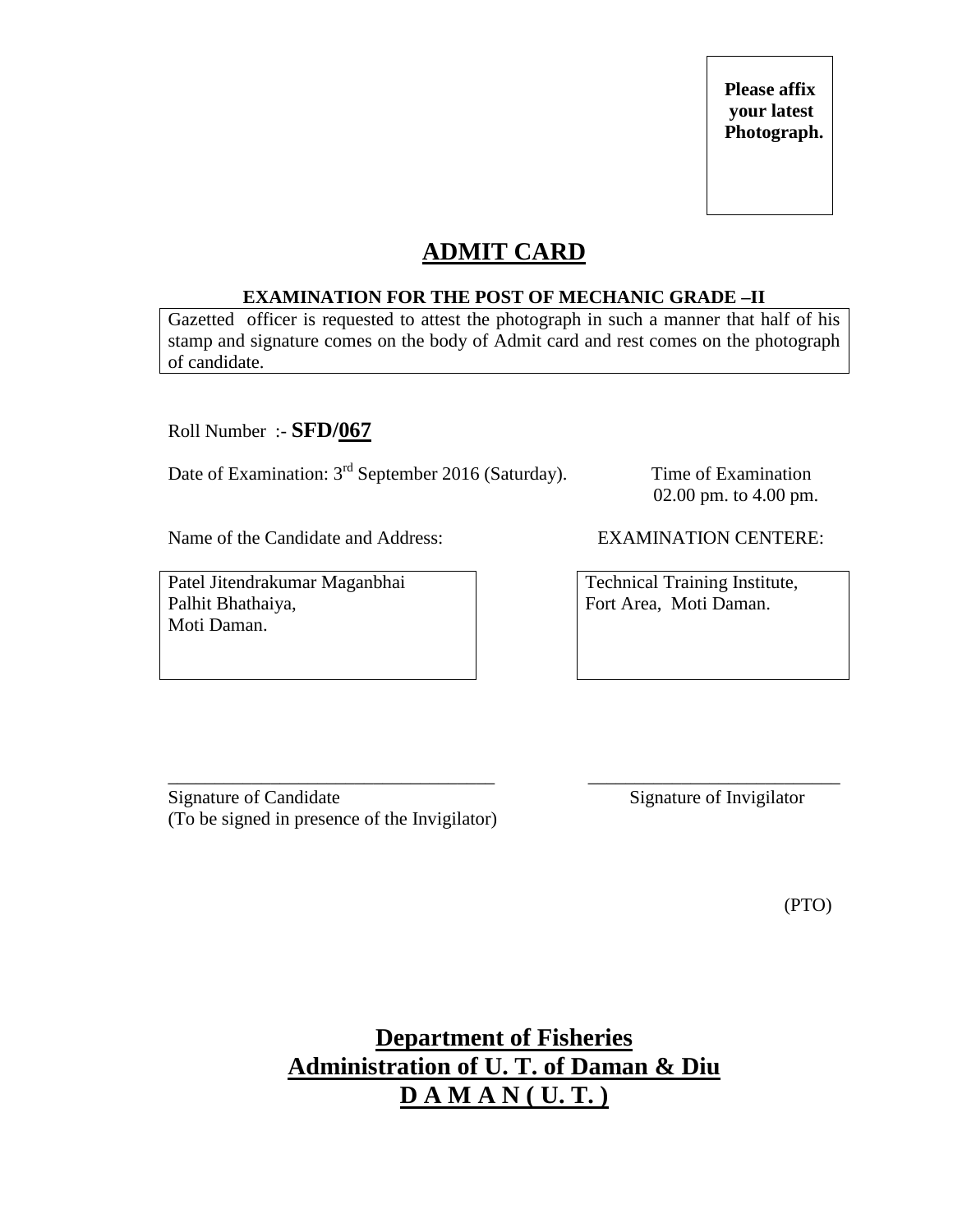# **ADMIT CARD**

### **EXAMINATION FOR THE POST OF MECHANIC GRADE –II**

Gazetted officer is requested to attest the photograph in such a manner that half of his stamp and signature comes on the body of Admit card and rest comes on the photograph of candidate.

Roll Number :- **SFD/068**

Date of Examination: 3<sup>rd</sup> September 2016 (Saturday). Time of Examination

02.00 pm. to 4.00 pm.

Name of the Candidate and Address: EXAMINATION CENTERE:

Patel Kamlesh Natu H.No.374,Patlara, Chheda Falia Moti Daman

Technical Training Institute, Fort Area, Moti Daman.

\_\_\_\_\_\_\_\_\_\_\_\_\_\_\_\_\_\_\_\_\_\_\_\_\_\_\_\_\_\_\_\_\_\_\_ \_\_\_\_\_\_\_\_\_\_\_\_\_\_\_\_\_\_\_\_\_\_\_\_\_\_\_ Signature of Candidate Signature of Invigilator (To be signed in presence of the Invigilator)

(PTO)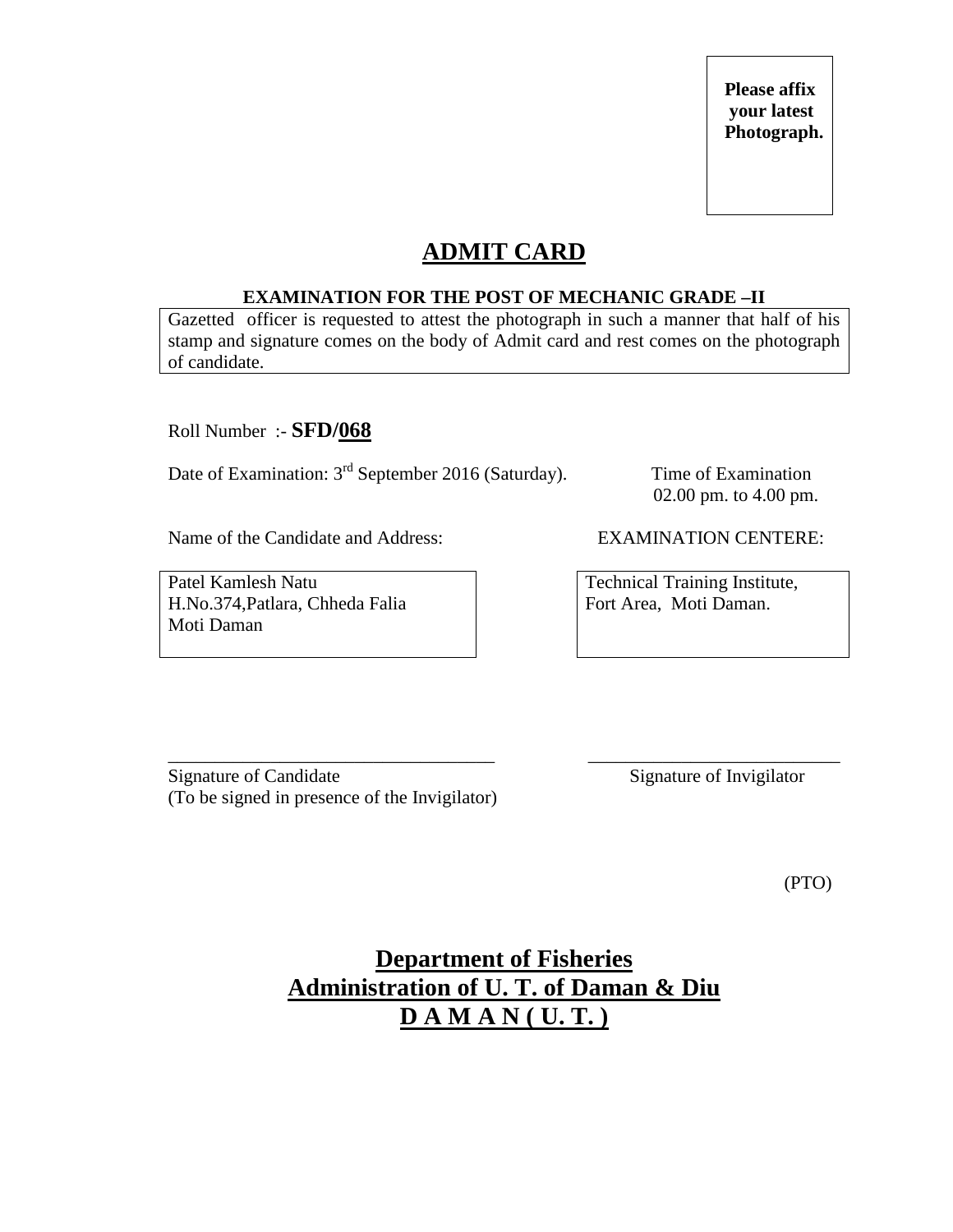# **ADMIT CARD**

### **EXAMINATION FOR THE POST OF MECHANIC GRADE –II**

Gazetted officer is requested to attest the photograph in such a manner that half of his stamp and signature comes on the body of Admit card and rest comes on the photograph of candidate.

Roll Number :- **SFD/069**

Date of Examination: 3<sup>rd</sup> September 2016 (Saturday). Time of Examination

02.00 pm. to 4.00 pm.

Name of the Candidate and Address: EXAMINATION CENTERE:

Patel Keyurkumar Thakorbhai Bhandarwad, Bhimpore Nani Daman

Technical Training Institute, Fort Area, Moti Daman.

\_\_\_\_\_\_\_\_\_\_\_\_\_\_\_\_\_\_\_\_\_\_\_\_\_\_\_\_\_\_\_\_\_\_\_ \_\_\_\_\_\_\_\_\_\_\_\_\_\_\_\_\_\_\_\_\_\_\_\_\_\_\_ Signature of Candidate Signature of Invigilator (To be signed in presence of the Invigilator)

(PTO)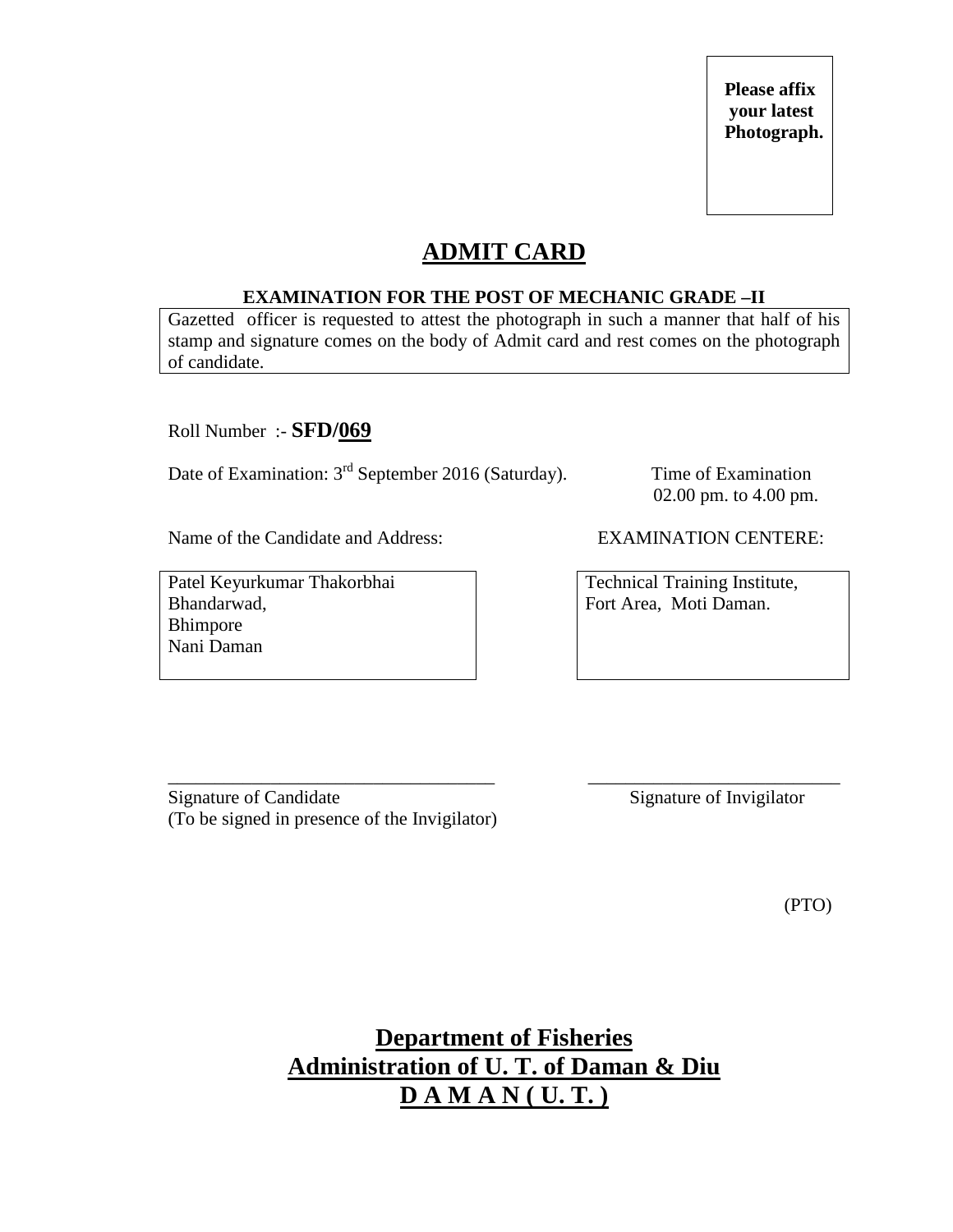# **ADMIT CARD**

### **EXAMINATION FOR THE POST OF MECHANIC GRADE –II**

Gazetted officer is requested to attest the photograph in such a manner that half of his stamp and signature comes on the body of Admit card and rest comes on the photograph of candidate.

Roll Number :- **SFD/070**

Date of Examination: 3<sup>rd</sup> September 2016 (Saturday). Time of Examination

02.00 pm. to 4.00 pm.

Name of the Candidate and Address: EXAMINATION CENTERE:

Patel Paresh Arvindbhai H.No.154/1, Kadaiya Nani Daman

Technical Training Institute, Fort Area, Moti Daman.

\_\_\_\_\_\_\_\_\_\_\_\_\_\_\_\_\_\_\_\_\_\_\_\_\_\_\_\_\_\_\_\_\_\_\_ \_\_\_\_\_\_\_\_\_\_\_\_\_\_\_\_\_\_\_\_\_\_\_\_\_\_\_ Signature of Candidate Signature of Invigilator (To be signed in presence of the Invigilator)

(PTO)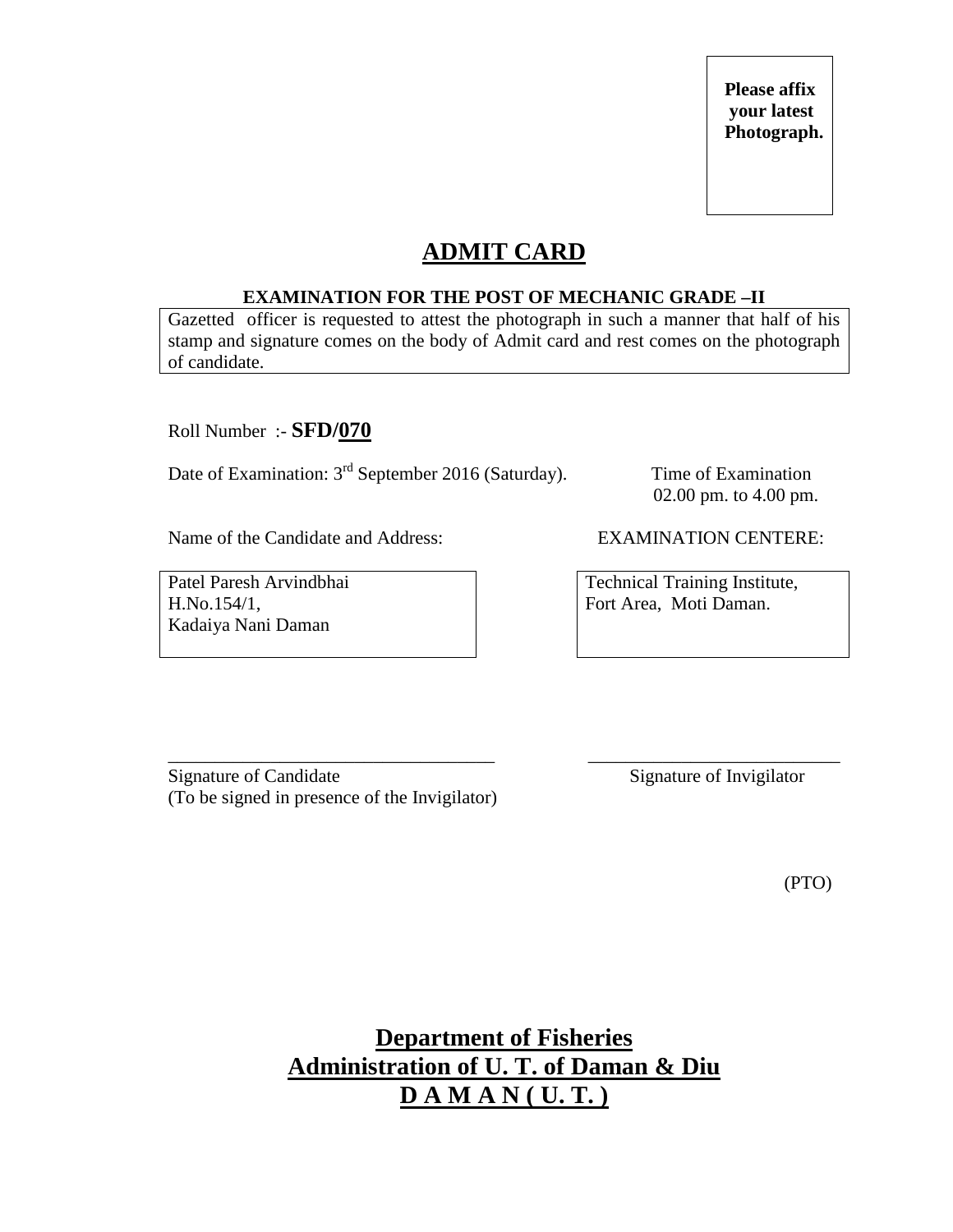## **ADMIT CARD**

#### **EXAMINATION FOR THE POST OF MECHANIC GRADE –II**

Gazetted officer is requested to attest the photograph in such a manner that half of his stamp and signature comes on the body of Admit card and rest comes on the photograph of candidate.

Roll Number :- **SFD/071**

Date of Examination: 3<sup>rd</sup> September 2016 (Saturday). Time of Examination

02.00 pm. to 4.00 pm.

Name of the Candidate and Address: EXAMINATION CENTERE:

Piyush Dhirubhai Italiya 108,Kalidas Nagar,Near Trikam Nagar-1,L.H. Road Surat

Technical Training Institute, Fort Area, Moti Daman.

\_\_\_\_\_\_\_\_\_\_\_\_\_\_\_\_\_\_\_\_\_\_\_\_\_\_\_\_\_\_\_\_\_\_\_ \_\_\_\_\_\_\_\_\_\_\_\_\_\_\_\_\_\_\_\_\_\_\_\_\_\_\_ Signature of Candidate Signature of Invigilator (To be signed in presence of the Invigilator)

(PTO)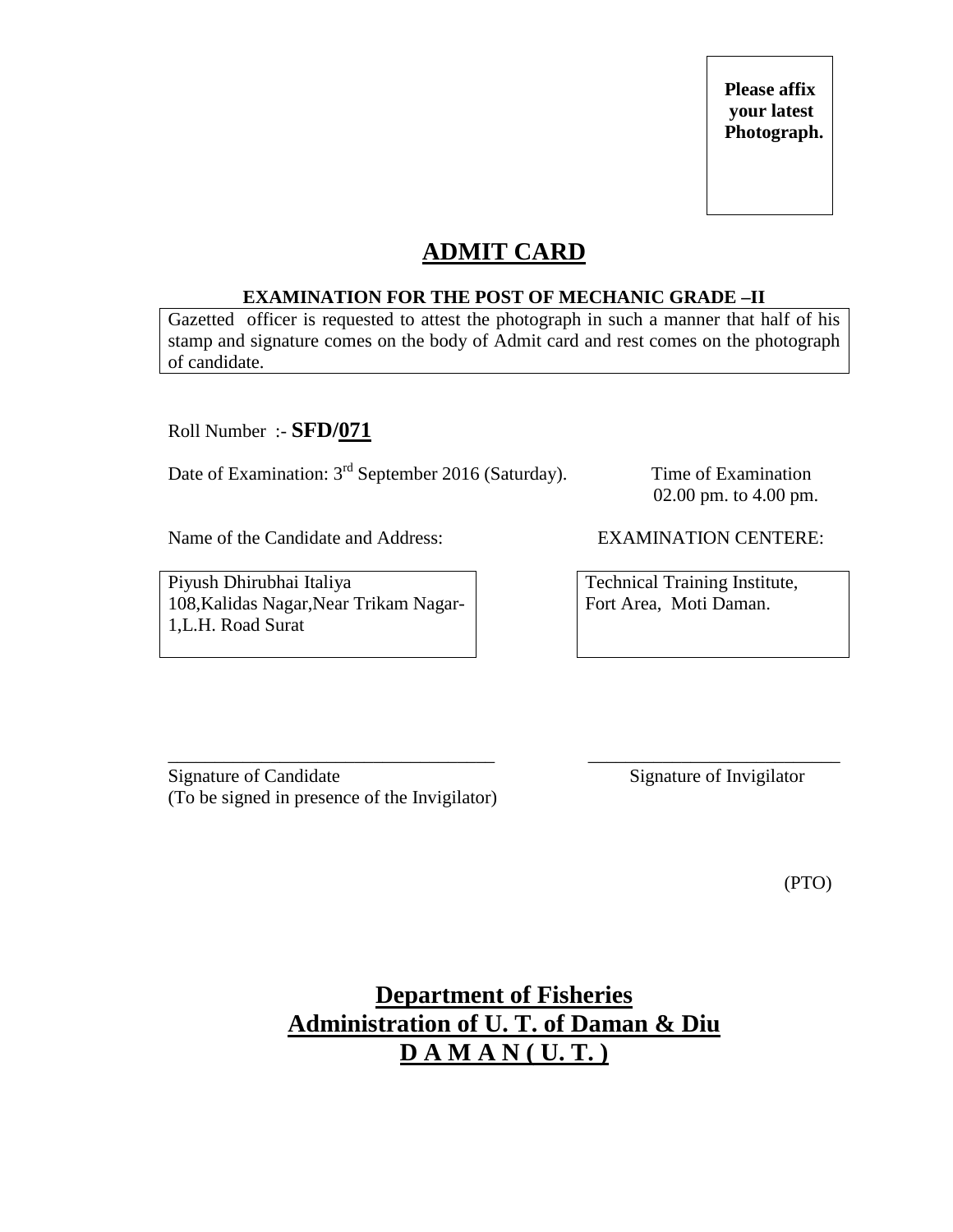## **ADMIT CARD**

#### **EXAMINATION FOR THE POST OF MECHANIC GRADE –II**

Gazetted officer is requested to attest the photograph in such a manner that half of his stamp and signature comes on the body of Admit card and rest comes on the photograph of candidate.

Roll Number :- **SFD/072**

Date of Examination: 3<sup>rd</sup> September 2016 (Saturday). Time of Examination

02.00 pm. to 4.00 pm.

Name of the Candidate and Address: EXAMINATION CENTERE:

PragneshKumar Jentilal Solanki H.No.-856, Vachharadev no choro,Ghoghla, Diu

Technical Training Institute, Fort Area, Moti Daman.

\_\_\_\_\_\_\_\_\_\_\_\_\_\_\_\_\_\_\_\_\_\_\_\_\_\_\_\_\_\_\_\_\_\_\_ \_\_\_\_\_\_\_\_\_\_\_\_\_\_\_\_\_\_\_\_\_\_\_\_\_\_\_ Signature of Candidate Signature of Invigilator (To be signed in presence of the Invigilator)

(PTO)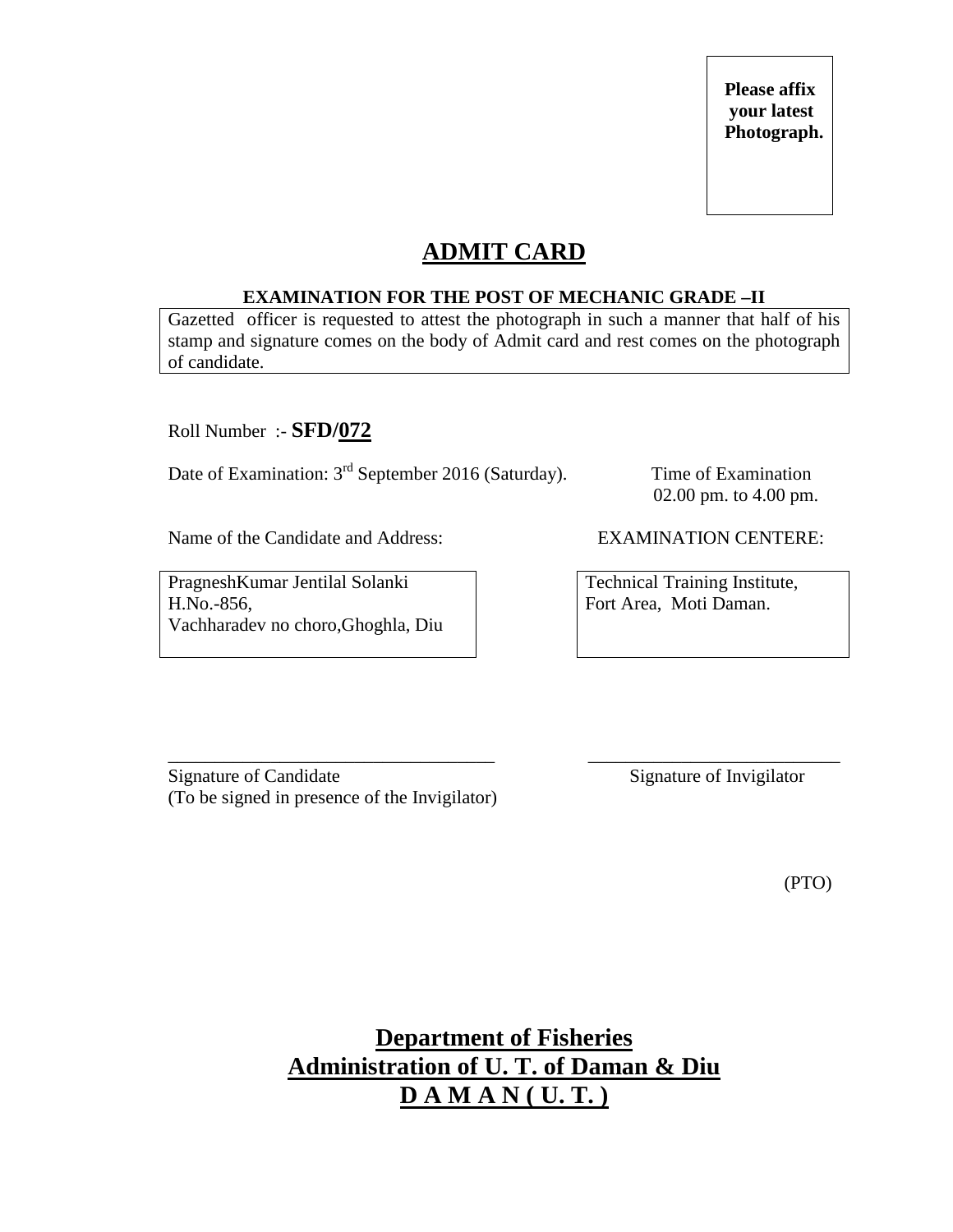## **ADMIT CARD**

#### **EXAMINATION FOR THE POST OF MECHANIC GRADE –II**

Gazetted officer is requested to attest the photograph in such a manner that half of his stamp and signature comes on the body of Admit card and rest comes on the photograph of candidate.

Roll Number :- **SFD/073**

Date of Examination: 3<sup>rd</sup> September 2016 (Saturday). Time of Examination

02.00 pm. to 4.00 pm.

Name of the Candidate and Address: EXAMINATION CENTERE:

Prajapati Mandar Bharat H.No.1075, Luhar Falia Kathiria,Nani Daman

Technical Training Institute, Fort Area, Moti Daman.

\_\_\_\_\_\_\_\_\_\_\_\_\_\_\_\_\_\_\_\_\_\_\_\_\_\_\_\_\_\_\_\_\_\_\_ \_\_\_\_\_\_\_\_\_\_\_\_\_\_\_\_\_\_\_\_\_\_\_\_\_\_\_ Signature of Candidate Signature of Invigilator (To be signed in presence of the Invigilator)

(PTO)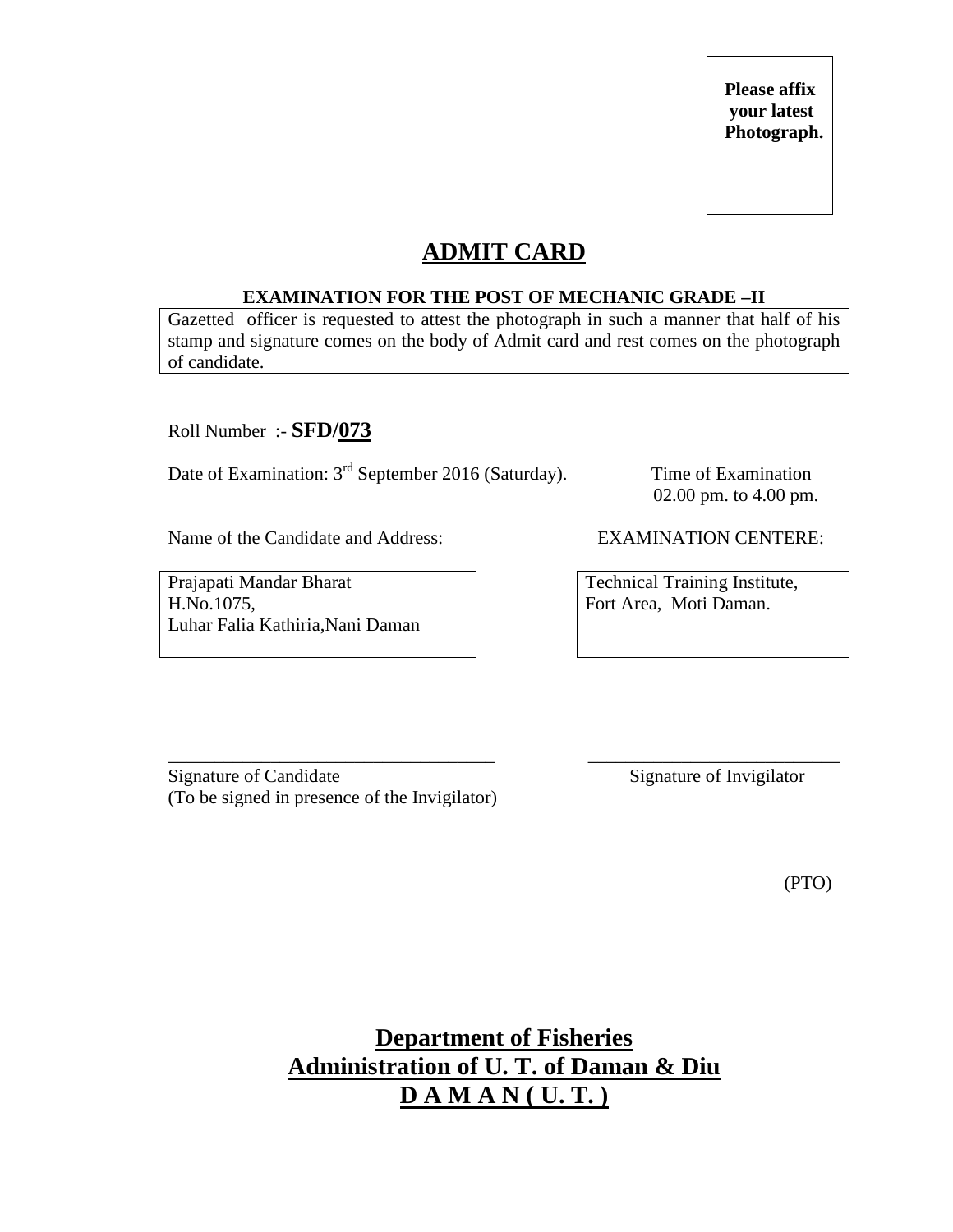## **ADMIT CARD**

#### **EXAMINATION FOR THE POST OF MECHANIC GRADE –II**

Gazetted officer is requested to attest the photograph in such a manner that half of his stamp and signature comes on the body of Admit card and rest comes on the photograph of candidate.

Roll Number :- **SFD/074**

Date of Examination: 3<sup>rd</sup> September 2016 (Saturday). Time of Examination

02.00 pm. to 4.00 pm.

Name of the Candidate and Address: EXAMINATION CENTERE:

Pratikkumar Nanjibhai Solanki H.No.2141,Near Khodiyar Mandir,Meghawadi,Vanakbara-Diu,

Technical Training Institute, Fort Area, Moti Daman.

\_\_\_\_\_\_\_\_\_\_\_\_\_\_\_\_\_\_\_\_\_\_\_\_\_\_\_\_\_\_\_\_\_\_\_ \_\_\_\_\_\_\_\_\_\_\_\_\_\_\_\_\_\_\_\_\_\_\_\_\_\_\_ Signature of Candidate Signature of Invigilator (To be signed in presence of the Invigilator)

(PTO)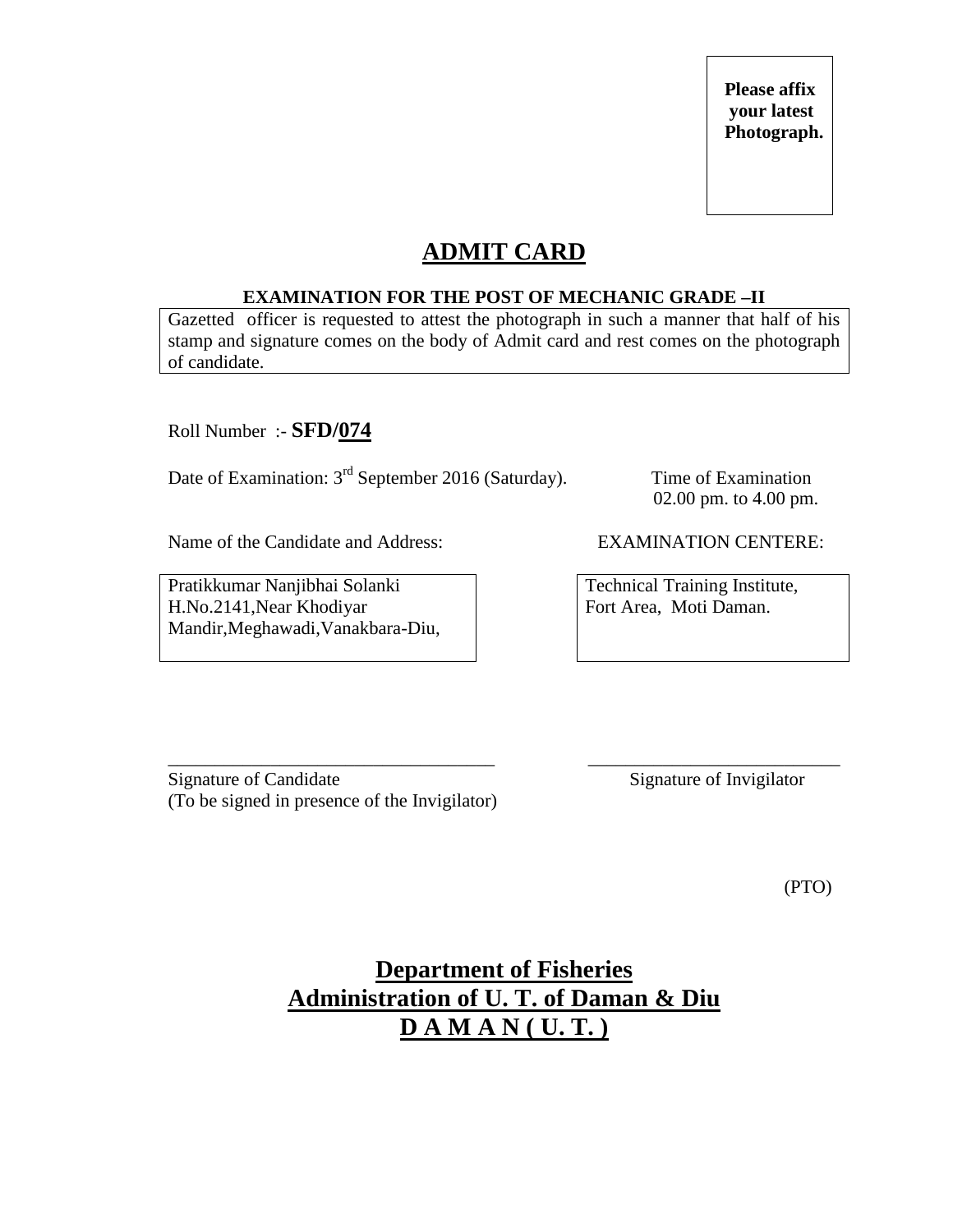## **ADMIT CARD**

#### **EXAMINATION FOR THE POST OF MECHANIC GRADE –II**

Gazetted officer is requested to attest the photograph in such a manner that half of his stamp and signature comes on the body of Admit card and rest comes on the photograph of candidate.

Roll Number :- **SFD/075**

Date of Examination: 3<sup>rd</sup> September 2016 (Saturday). Time of Examination

02.00 pm. to 4.00 pm.

Name of the Candidate and Address: EXAMINATION CENTERE:

Pritesh Shankar Patel H-841, Bhensroad,wadchoki, N.D.

Technical Training Institute, Fort Area, Moti Daman.

\_\_\_\_\_\_\_\_\_\_\_\_\_\_\_\_\_\_\_\_\_\_\_\_\_\_\_\_\_\_\_\_\_\_\_ \_\_\_\_\_\_\_\_\_\_\_\_\_\_\_\_\_\_\_\_\_\_\_\_\_\_\_ Signature of Candidate Signature of Invigilator (To be signed in presence of the Invigilator)

(PTO)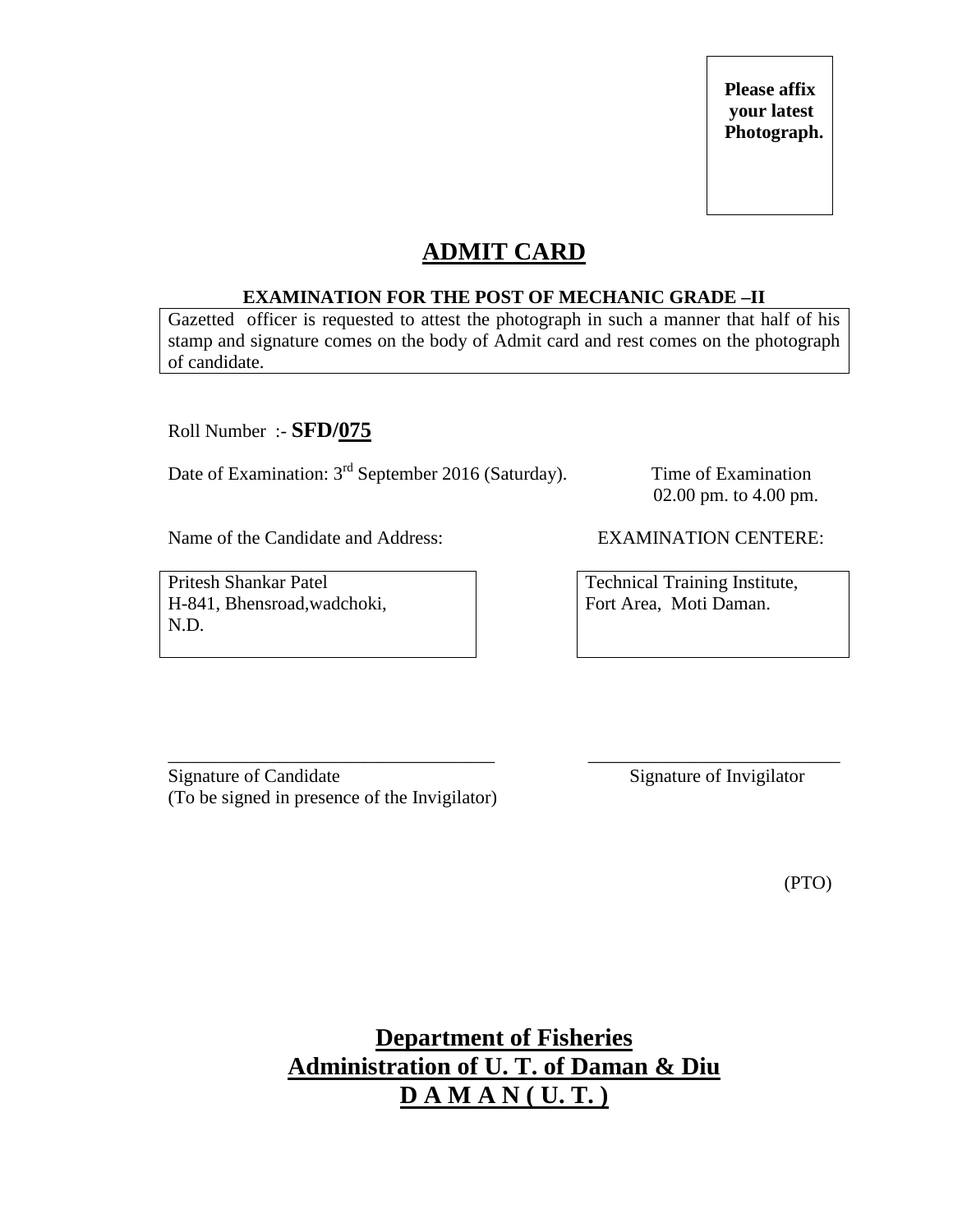## **ADMIT CARD**

#### **EXAMINATION FOR THE POST OF MECHANIC GRADE –II**

Gazetted officer is requested to attest the photograph in such a manner that half of his stamp and signature comes on the body of Admit card and rest comes on the photograph of candidate.

Roll Number :- **SFD/076**

Date of Examination: 3<sup>rd</sup> September 2016 (Saturday). Time of Examination

02.00 pm. to 4.00 pm.

Name of the Candidate and Address: EXAMINATION CENTERE:

Priyank Gunvantrai Patel 219, Patel Street, Bhenslore, Koliwad,Nani Daman

Technical Training Institute, Fort Area, Moti Daman.

\_\_\_\_\_\_\_\_\_\_\_\_\_\_\_\_\_\_\_\_\_\_\_\_\_\_\_\_\_\_\_\_\_\_\_ \_\_\_\_\_\_\_\_\_\_\_\_\_\_\_\_\_\_\_\_\_\_\_\_\_\_\_ Signature of Candidate Signature of Invigilator (To be signed in presence of the Invigilator)

(PTO)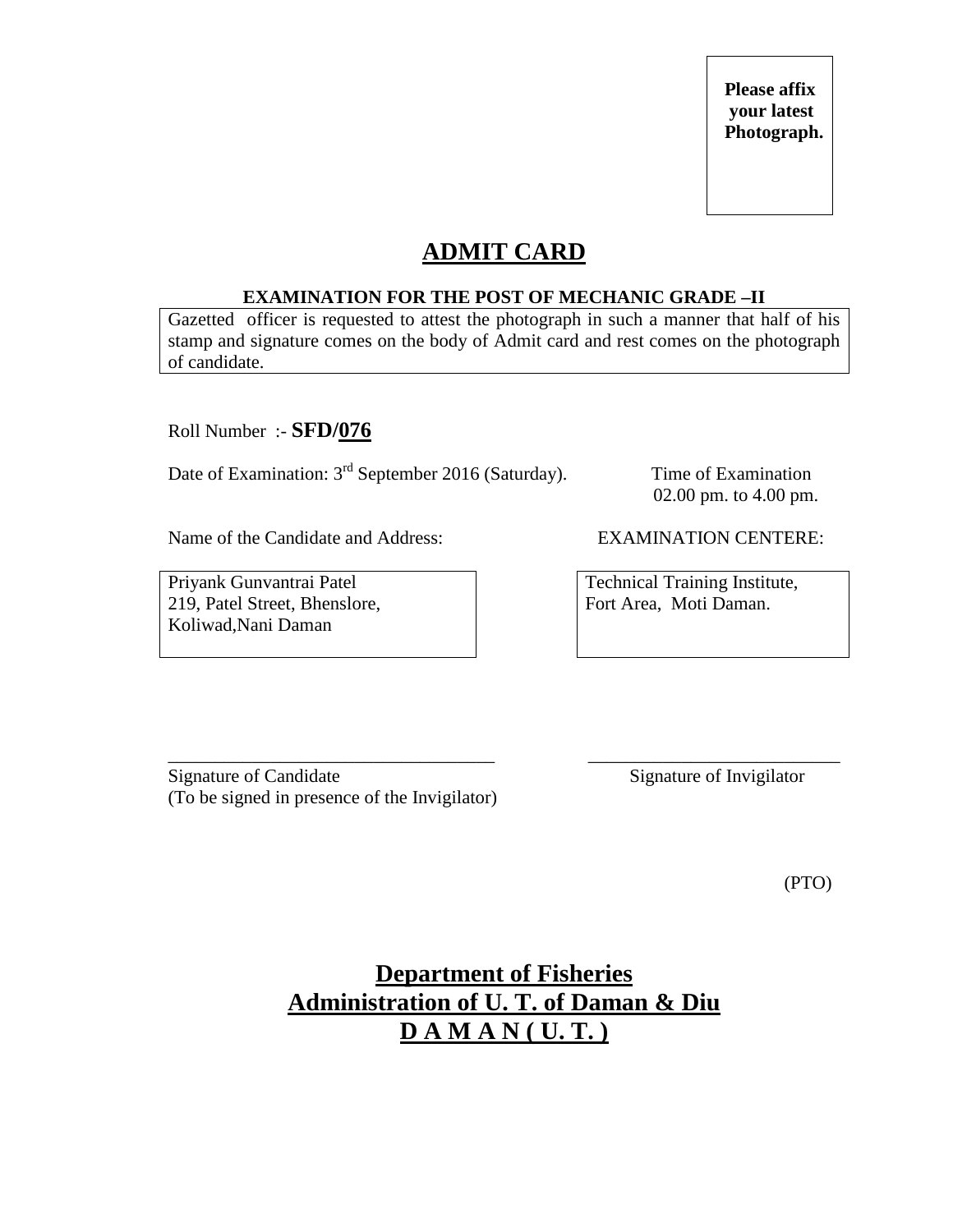## **ADMIT CARD**

#### **EXAMINATION FOR THE POST OF MECHANIC GRADE –II**

Gazetted officer is requested to attest the photograph in such a manner that half of his stamp and signature comes on the body of Admit card and rest comes on the photograph of candidate.

Roll Number :- **SFD/077**

Date of Examination: 3<sup>rd</sup> September 2016 (Saturday). Time of Examination

02.00 pm. to 4.00 pm.

Name of the Candidate and Address: EXAMINATION CENTERE:

Punit Manilal Patel H-35,Thana Pardi,Near Primary School,Moti Daman.

Technical Training Institute, Fort Area, Moti Daman.

\_\_\_\_\_\_\_\_\_\_\_\_\_\_\_\_\_\_\_\_\_\_\_\_\_\_\_\_\_\_\_\_\_\_\_ \_\_\_\_\_\_\_\_\_\_\_\_\_\_\_\_\_\_\_\_\_\_\_\_\_\_\_ Signature of Candidate Signature of Invigilator (To be signed in presence of the Invigilator)

(PTO)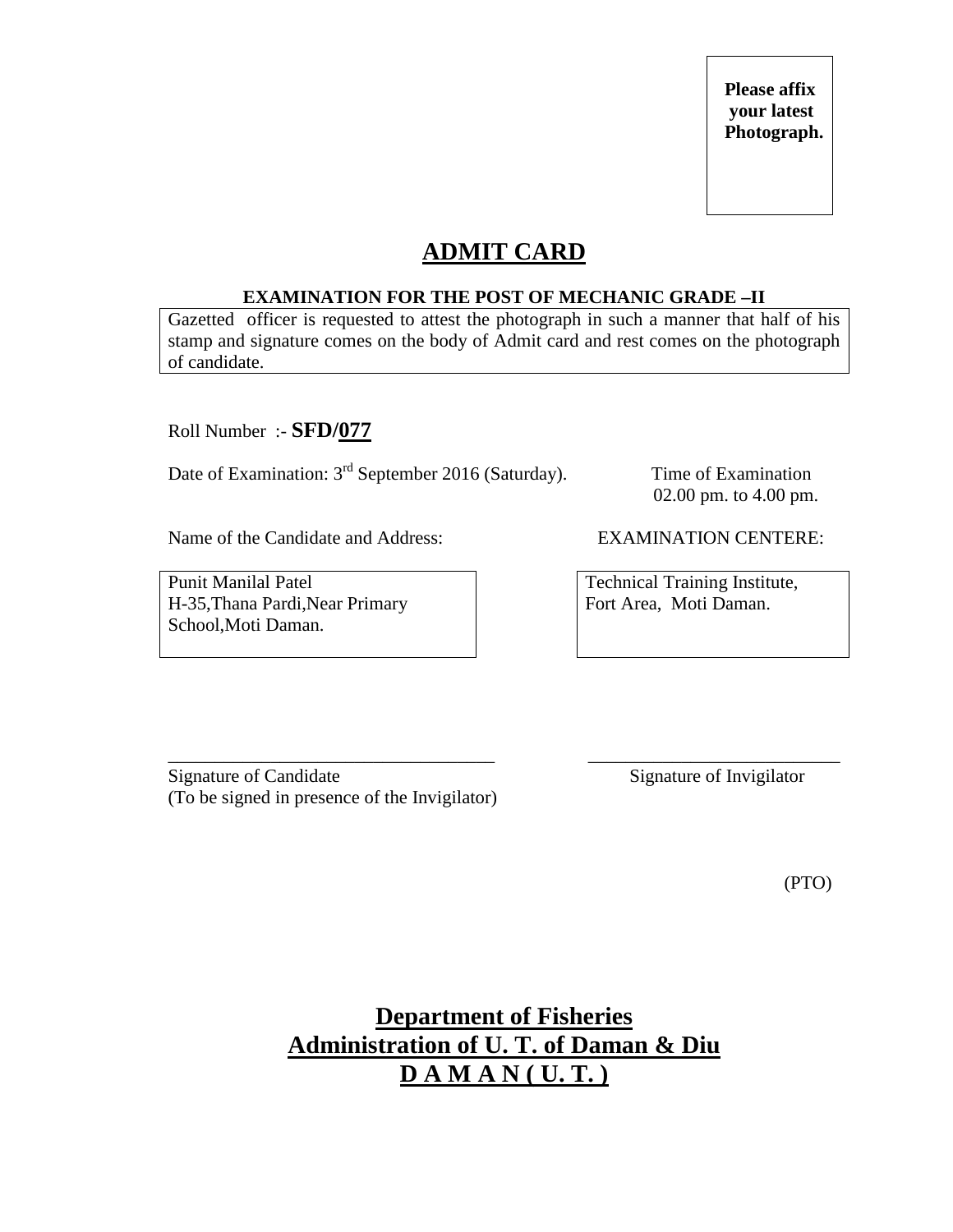## **ADMIT CARD**

#### **EXAMINATION FOR THE POST OF MECHANIC GRADE –II**

Gazetted officer is requested to attest the photograph in such a manner that half of his stamp and signature comes on the body of Admit card and rest comes on the photograph of candidate.

Roll Number :- **SFD/078**

Date of Examination: 3<sup>rd</sup> September 2016 (Saturday). Time of Examination

02.00 pm. to 4.00 pm.

Name of the Candidate and Address: EXAMINATION CENTERE:

Rahul Premjibhai Kapadiya H.No.1628,Choro Lakha Parmarn No,Ghoghla-Diu

Technical Training Institute, Fort Area, Moti Daman.

\_\_\_\_\_\_\_\_\_\_\_\_\_\_\_\_\_\_\_\_\_\_\_\_\_\_\_\_\_\_\_\_\_\_\_ \_\_\_\_\_\_\_\_\_\_\_\_\_\_\_\_\_\_\_\_\_\_\_\_\_\_\_ Signature of Candidate Signature of Invigilator (To be signed in presence of the Invigilator)

(PTO)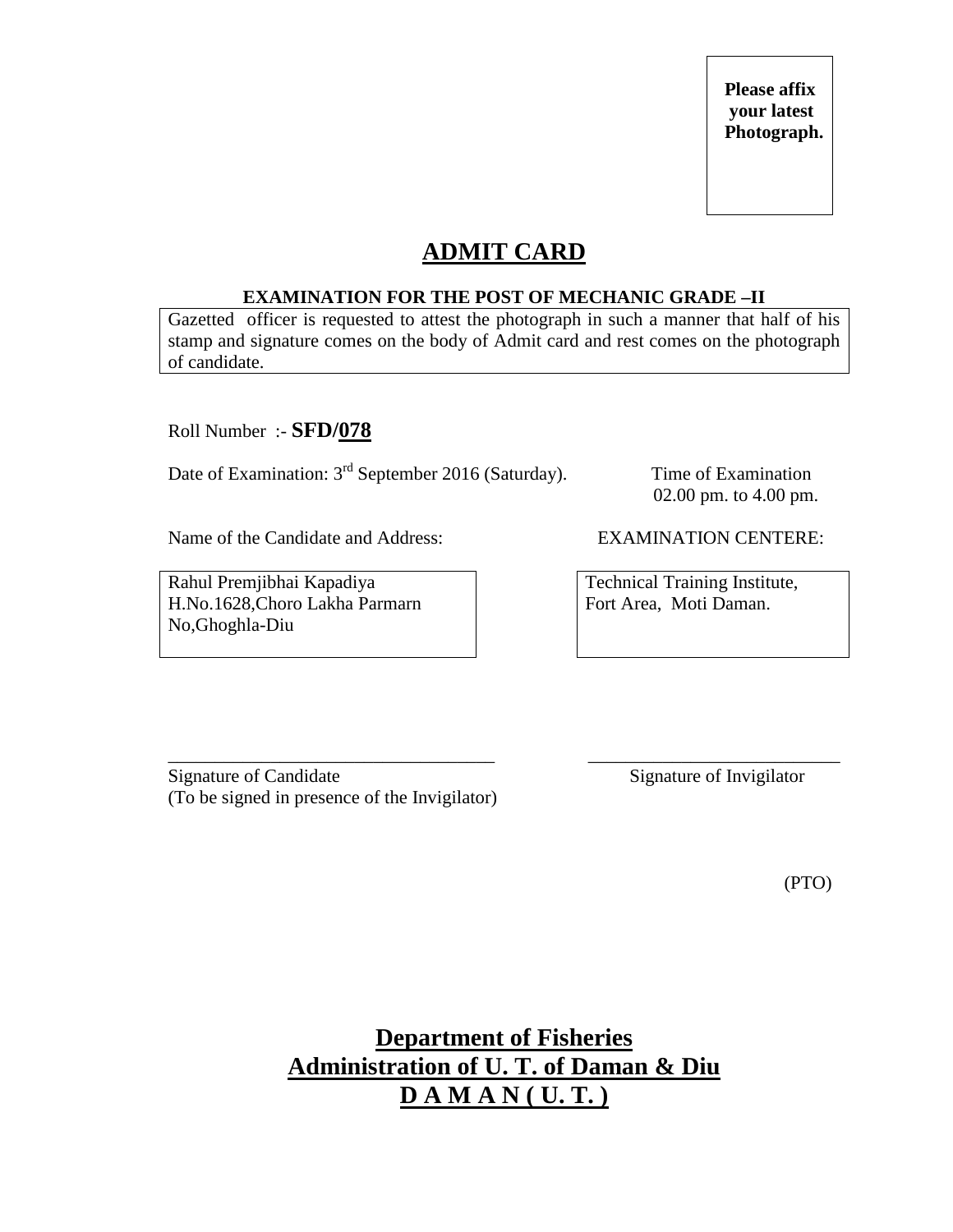## **ADMIT CARD**

#### **EXAMINATION FOR THE POST OF MECHANIC GRADE –II**

Gazetted officer is requested to attest the photograph in such a manner that half of his stamp and signature comes on the body of Admit card and rest comes on the photograph of candidate.

Roll Number :- **SFD/079**

Date of Examination: 3<sup>rd</sup> September 2016 (Saturday). Time of Examination

02.00 pm. to 4.00 pm.

Name of the Candidate and Address: EXAMINATION CENTERE:

Rakesh Soma Solanki H.No.3086,Vadla Street Near Santibhavan, Vanakbara-Diu

Technical Training Institute, Fort Area, Moti Daman.

\_\_\_\_\_\_\_\_\_\_\_\_\_\_\_\_\_\_\_\_\_\_\_\_\_\_\_\_\_\_\_\_\_\_\_ \_\_\_\_\_\_\_\_\_\_\_\_\_\_\_\_\_\_\_\_\_\_\_\_\_\_\_ Signature of Candidate Signature of Invigilator (To be signed in presence of the Invigilator)

(PTO)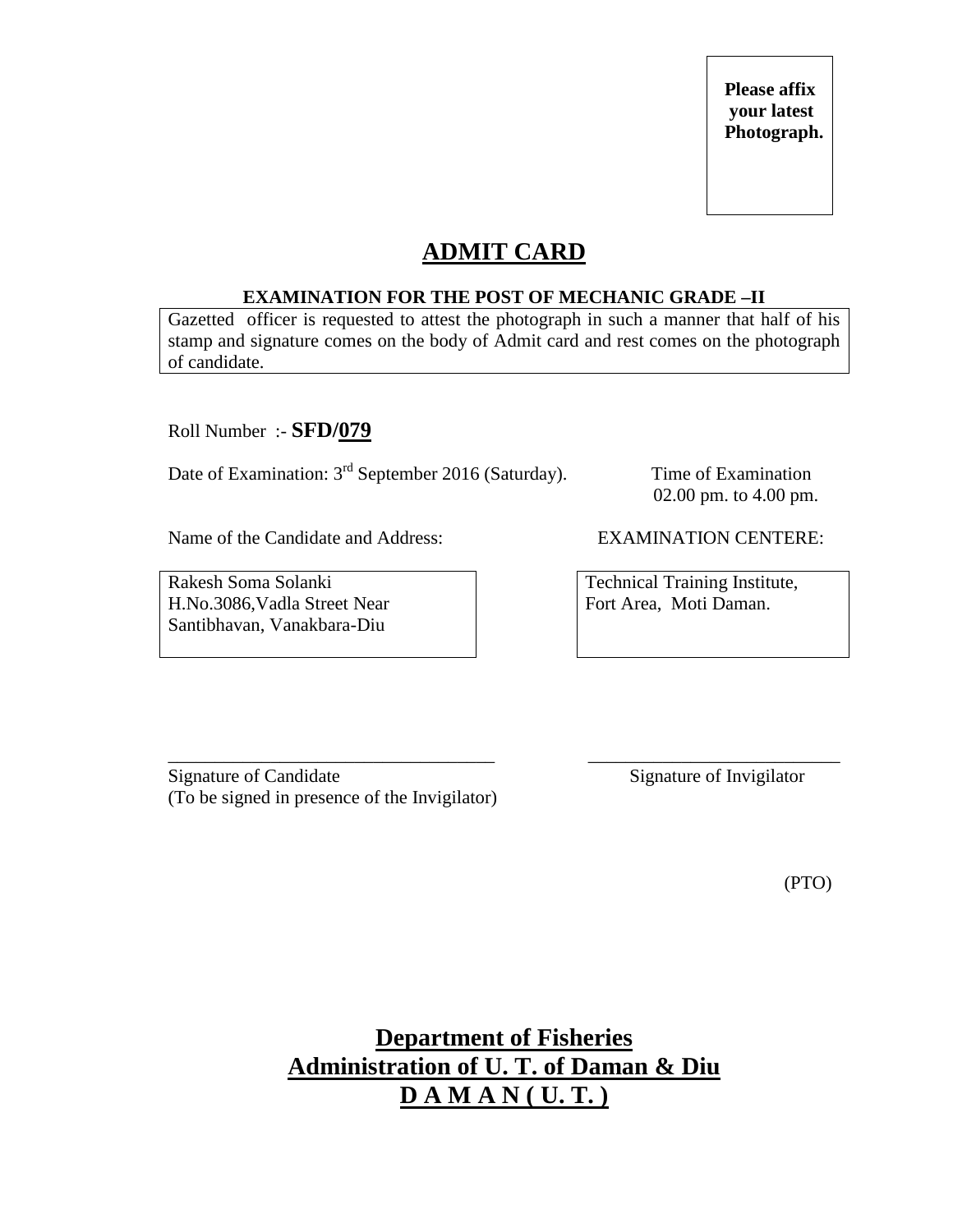## **ADMIT CARD**

#### **EXAMINATION FOR THE POST OF MECHANIC GRADE –II**

Gazetted officer is requested to attest the photograph in such a manner that half of his stamp and signature comes on the body of Admit card and rest comes on the photograph of candidate.

Roll Number :- **SFD/080**

Date of Examination: 3<sup>rd</sup> September 2016 (Saturday). Time of Examination

02.00 pm. to 4.00 pm.

Name of the Candidate and Address: EXAMINATION CENTERE:

Rakeshkumar Chhagan Solanki 216G,Meghawadi,Vanakbara, Diu

Technical Training Institute, Fort Area, Moti Daman.

\_\_\_\_\_\_\_\_\_\_\_\_\_\_\_\_\_\_\_\_\_\_\_\_\_\_\_\_\_\_\_\_\_\_\_ \_\_\_\_\_\_\_\_\_\_\_\_\_\_\_\_\_\_\_\_\_\_\_\_\_\_\_ Signature of Candidate Signature of Invigilator (To be signed in presence of the Invigilator)

(PTO)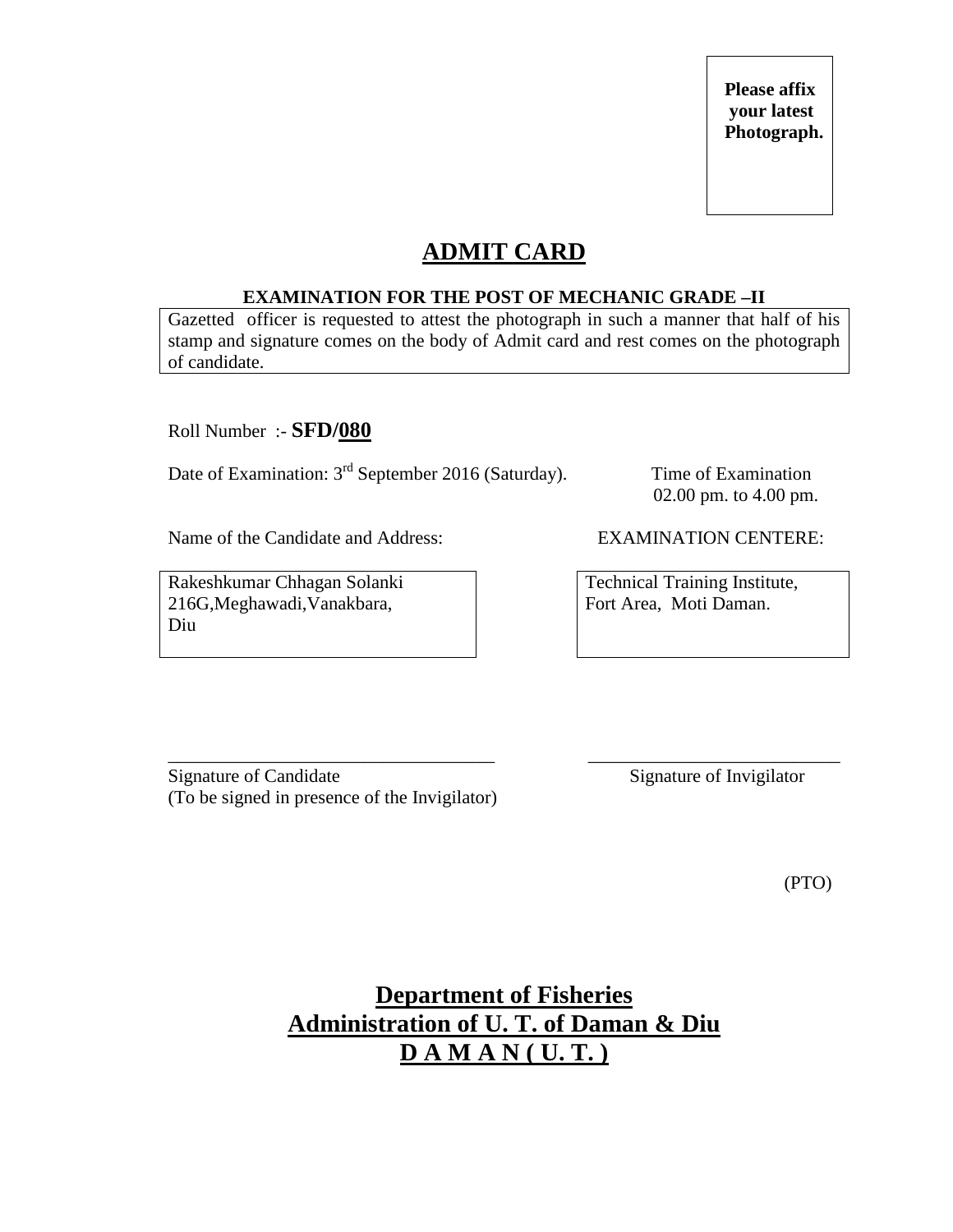## **ADMIT CARD**

#### **EXAMINATION FOR THE POST OF MECHANIC GRADE –II**

Gazetted officer is requested to attest the photograph in such a manner that half of his stamp and signature comes on the body of Admit card and rest comes on the photograph of candidate.

Roll Number :- **SFD/081**

Date of Examination: 3<sup>rd</sup> September 2016 (Saturday). Time of Examination

02.00 pm. to 4.00 pm.

Name of the Candidate and Address: EXAMINATION CENTERE:

Rathod Pranaykumar Shankerbhai H.No.208, Mahyavanshi Falia Devka Nani Daman

Technical Training Institute, Fort Area, Moti Daman.

\_\_\_\_\_\_\_\_\_\_\_\_\_\_\_\_\_\_\_\_\_\_\_\_\_\_\_\_\_\_\_\_\_\_\_ \_\_\_\_\_\_\_\_\_\_\_\_\_\_\_\_\_\_\_\_\_\_\_\_\_\_\_ Signature of Candidate Signature of Invigilator (To be signed in presence of the Invigilator)

(PTO)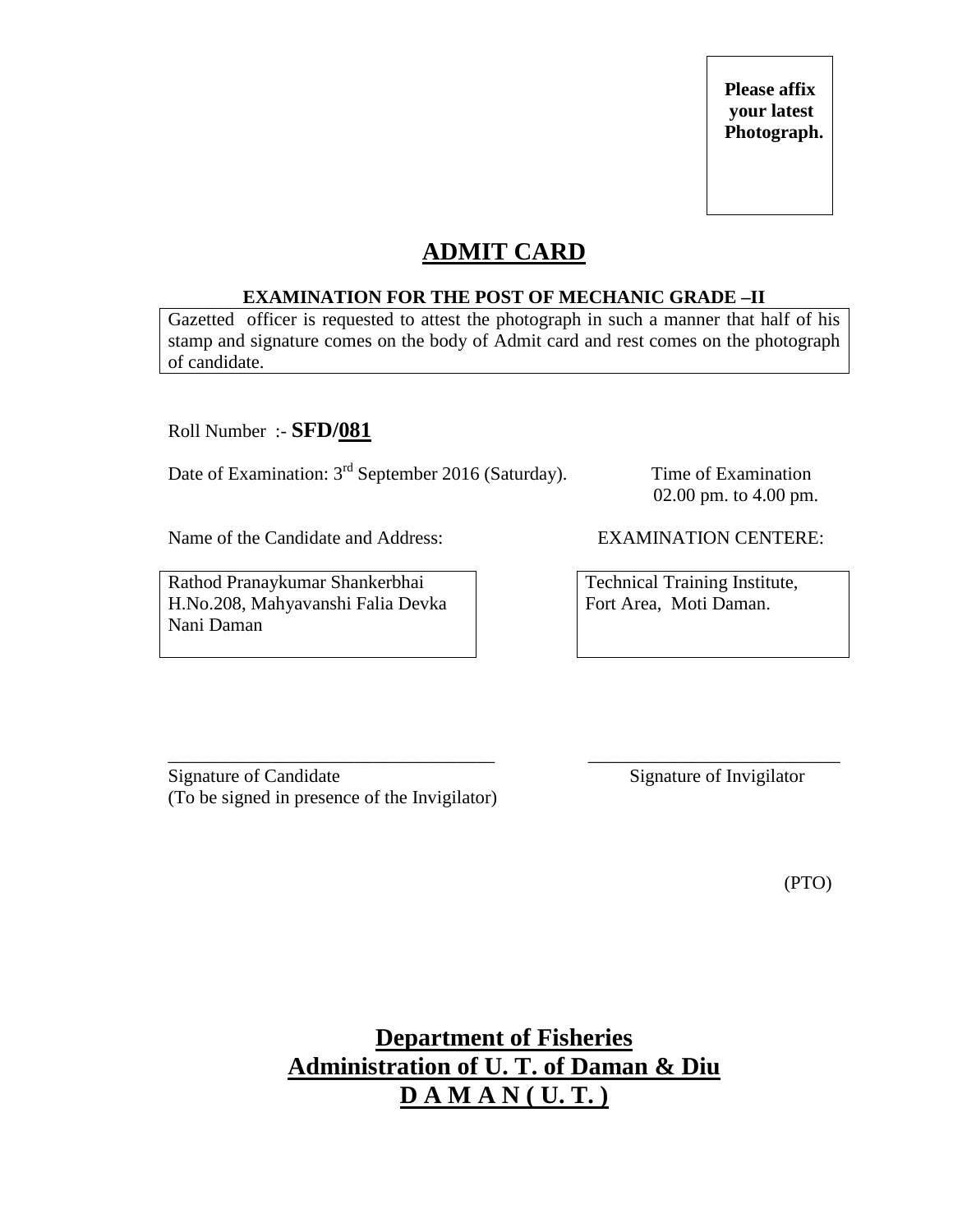## **ADMIT CARD**

#### **EXAMINATION FOR THE POST OF MECHANIC GRADE –II**

Gazetted officer is requested to attest the photograph in such a manner that half of his stamp and signature comes on the body of Admit card and rest comes on the photograph of candidate.

Roll Number :- **SFD/082**

Date of Examination: 3<sup>rd</sup> September 2016 (Saturday). Time of Examination

02.00 pm. to 4.00 pm.

Name of the Candidate and Address: EXAMINATION CENTERE:

Sagar Dhanji Jethva Zapa Gate Near Ambe Maa Temple ,Anukool Travels Ghoghla,Diu

Technical Training Institute, Fort Area, Moti Daman.

\_\_\_\_\_\_\_\_\_\_\_\_\_\_\_\_\_\_\_\_\_\_\_\_\_\_\_\_\_\_\_\_\_\_\_ \_\_\_\_\_\_\_\_\_\_\_\_\_\_\_\_\_\_\_\_\_\_\_\_\_\_\_ Signature of Candidate Signature of Invigilator (To be signed in presence of the Invigilator)

(PTO)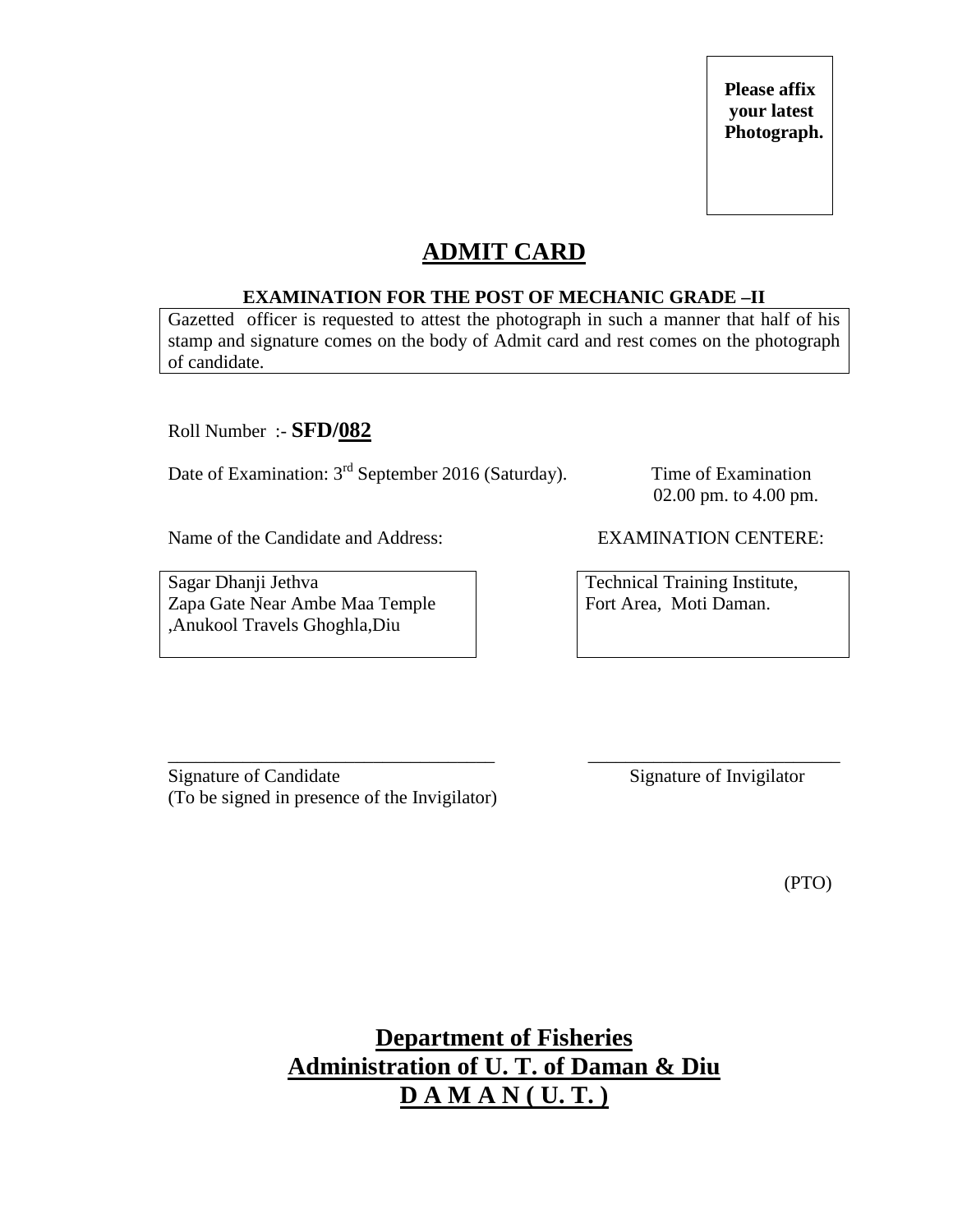## **ADMIT CARD**

#### **EXAMINATION FOR THE POST OF MECHANIC GRADE –II**

Gazetted officer is requested to attest the photograph in such a manner that half of his stamp and signature comes on the body of Admit card and rest comes on the photograph of candidate.

Roll Number :- **SFD/083**

Date of Examination: 3<sup>rd</sup> September 2016 (Saturday). Time of Examination

02.00 pm. to 4.00 pm.

Name of the Candidate and Address: EXAMINATION CENTERE:

Saurabh Babubhai Patel A-62,O.I.D.C Society, Near Krishna Park,Diu.

Technical Training Institute, Fort Area, Moti Daman.

\_\_\_\_\_\_\_\_\_\_\_\_\_\_\_\_\_\_\_\_\_\_\_\_\_\_\_\_\_\_\_\_\_\_\_ \_\_\_\_\_\_\_\_\_\_\_\_\_\_\_\_\_\_\_\_\_\_\_\_\_\_\_ Signature of Candidate Signature of Invigilator (To be signed in presence of the Invigilator)

(PTO)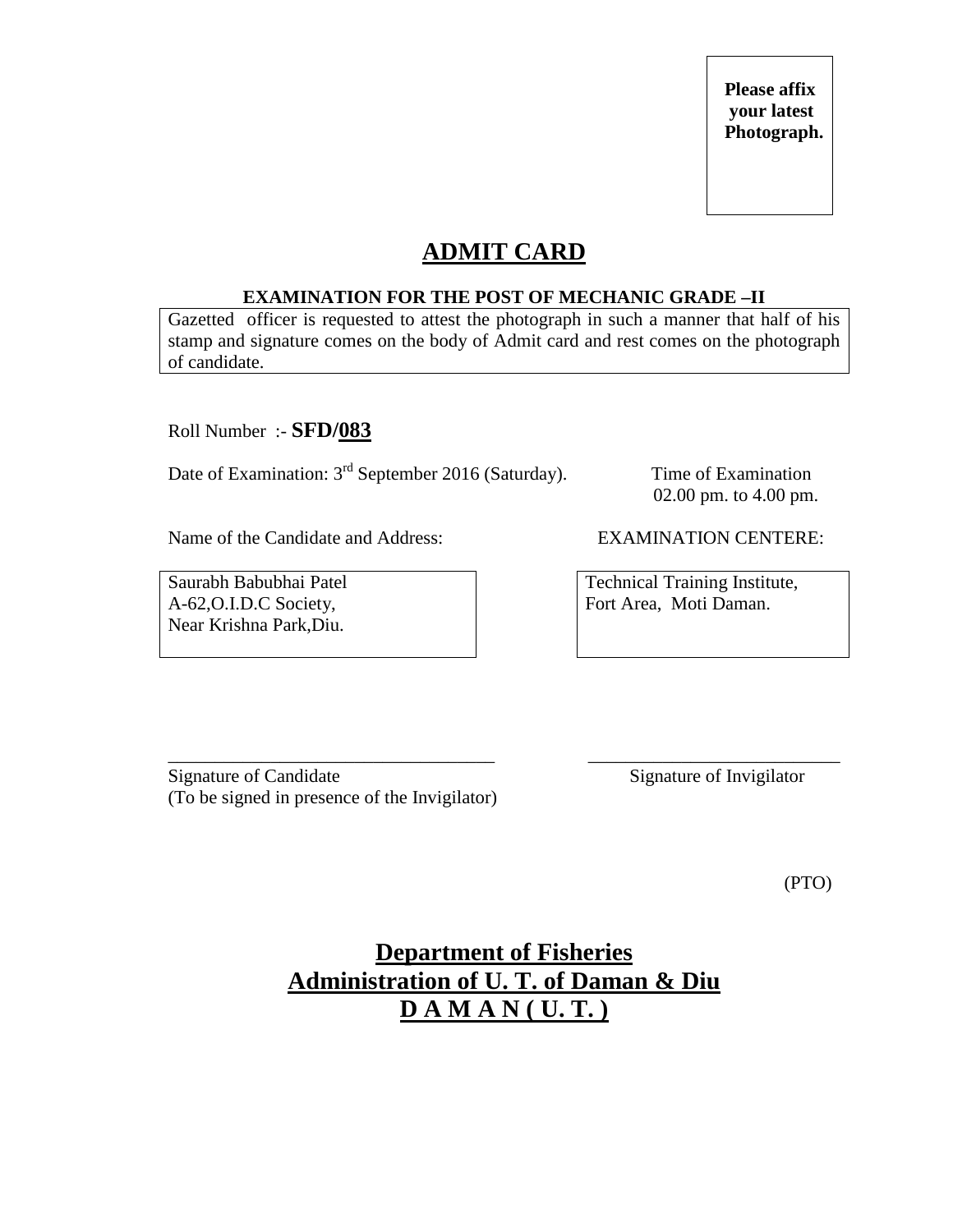## **ADMIT CARD**

#### **EXAMINATION FOR THE POST OF MECHANIC GRADE –II**

Gazetted officer is requested to attest the photograph in such a manner that half of his stamp and signature comes on the body of Admit card and rest comes on the photograph of candidate.

Roll Number :- **SFD/084**

Date of Examination: 3<sup>rd</sup> September 2016 (Saturday). Time of Examination

02.00 pm. to 4.00 pm.

Name of the Candidate and Address: EXAMINATION CENTERE:

Savankumar Chandrakant Parmar 11,Indirapark Society Kansa,N.A.Vishnagar,Dist-Mehsana,Gujrat

Technical Training Institute, Fort Area, Moti Daman.

\_\_\_\_\_\_\_\_\_\_\_\_\_\_\_\_\_\_\_\_\_\_\_\_\_\_\_\_\_\_\_\_\_\_\_ \_\_\_\_\_\_\_\_\_\_\_\_\_\_\_\_\_\_\_\_\_\_\_\_\_\_\_ Signature of Candidate Signature of Invigilator (To be signed in presence of the Invigilator)

(PTO)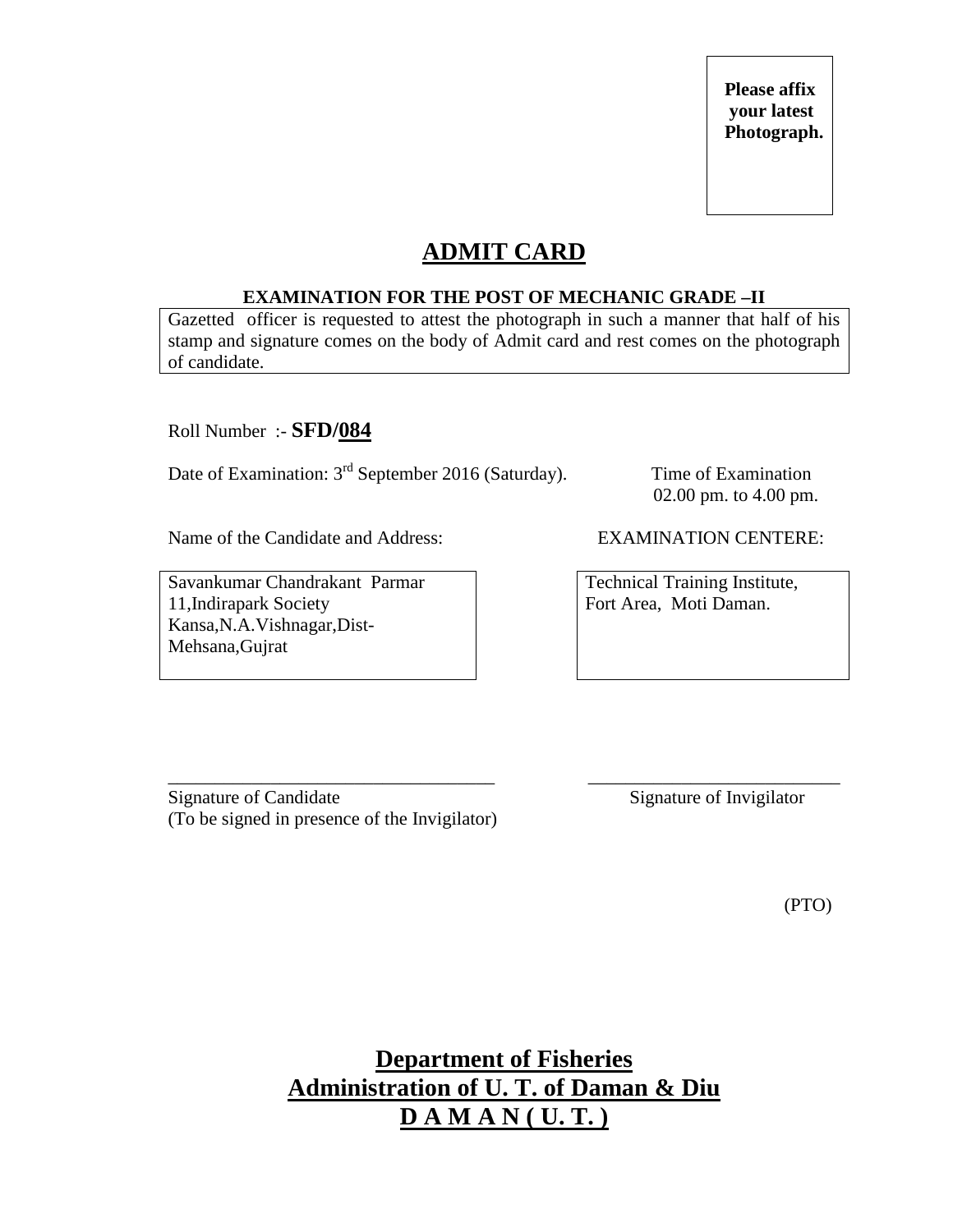## **ADMIT CARD**

#### **EXAMINATION FOR THE POST OF MECHANIC GRADE –II**

Gazetted officer is requested to attest the photograph in such a manner that half of his stamp and signature comes on the body of Admit card and rest comes on the photograph of candidate.

Roll Number :- **SFD/085**

Date of Examination: 3<sup>rd</sup> September 2016 (Saturday). Time of Examination

Name of the Candidate and Address: EXAMINATION CENTERE:

Shaileshkumar Sureshbhai Chudadiya H.No.1756. Mangal No Choro,Ghoghla, Diu.

02.00 pm. to 4.00 pm.

Technical Training Institute, Fort Area, Moti Daman.

\_\_\_\_\_\_\_\_\_\_\_\_\_\_\_\_\_\_\_\_\_\_\_\_\_\_\_\_\_\_\_\_\_\_\_ \_\_\_\_\_\_\_\_\_\_\_\_\_\_\_\_\_\_\_\_\_\_\_\_\_\_\_ Signature of Candidate Signature of Invigilator (To be signed in presence of the Invigilator)

(PTO)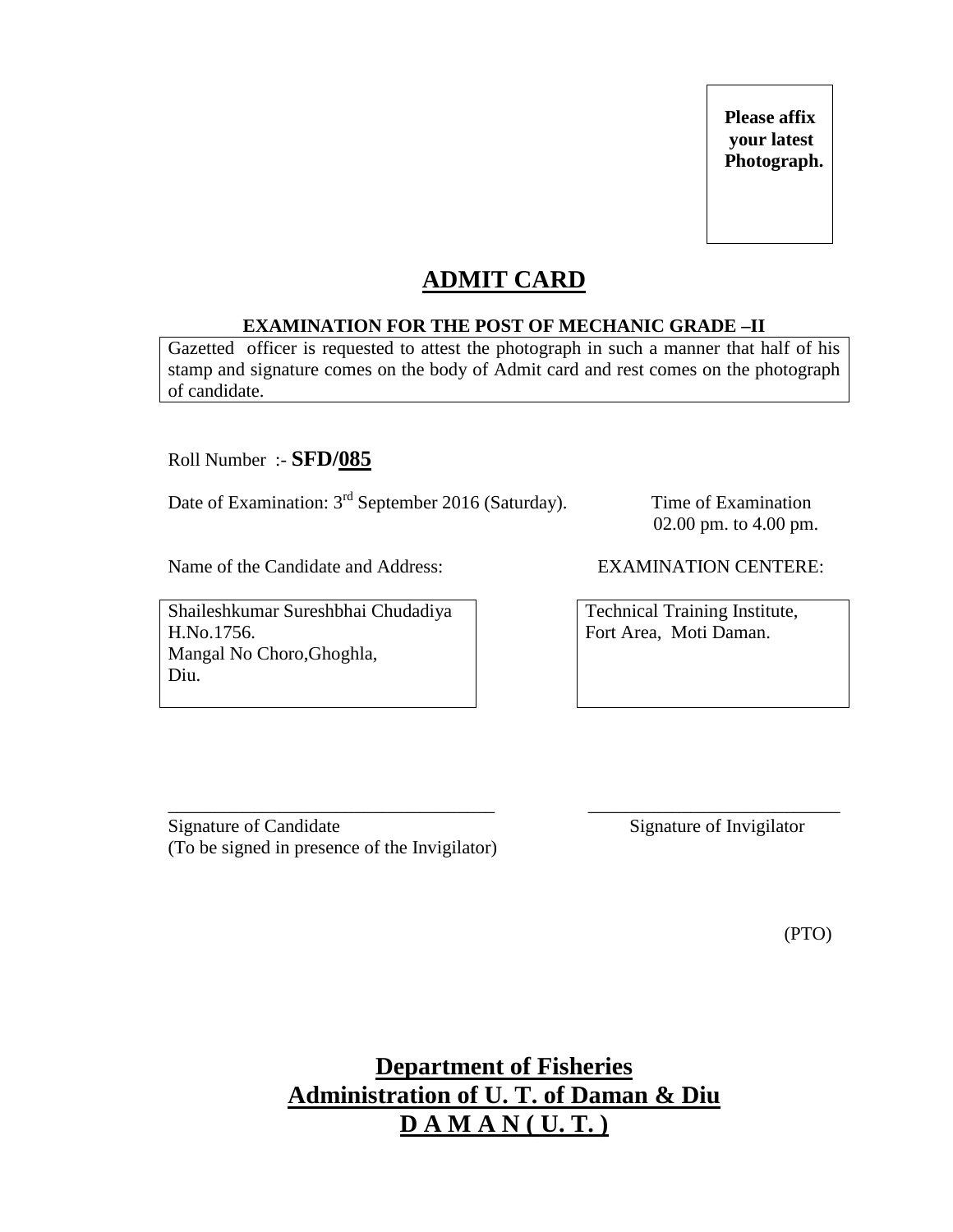## **ADMIT CARD**

#### **EXAMINATION FOR THE POST OF MECHANIC GRADE –II**

Gazetted officer is requested to attest the photograph in such a manner that half of his stamp and signature comes on the body of Admit card and rest comes on the photograph of candidate.

Roll Number :- **SFD/086**

Date of Examination: 3<sup>rd</sup> September 2016 (Saturday). Time of Examination

Name of the Candidate and Address: EXAMINATION CENTERE:

Shivang Kantilal Patel H.No.59/5,Patel Falia,Marwad Nani Daman.

02.00 pm. to 4.00 pm.

Technical Training Institute, Fort Area, Moti Daman.

\_\_\_\_\_\_\_\_\_\_\_\_\_\_\_\_\_\_\_\_\_\_\_\_\_\_\_\_\_\_\_\_\_\_\_ \_\_\_\_\_\_\_\_\_\_\_\_\_\_\_\_\_\_\_\_\_\_\_\_\_\_\_ Signature of Candidate Signature of Invigilator (To be signed in presence of the Invigilator)

(PTO)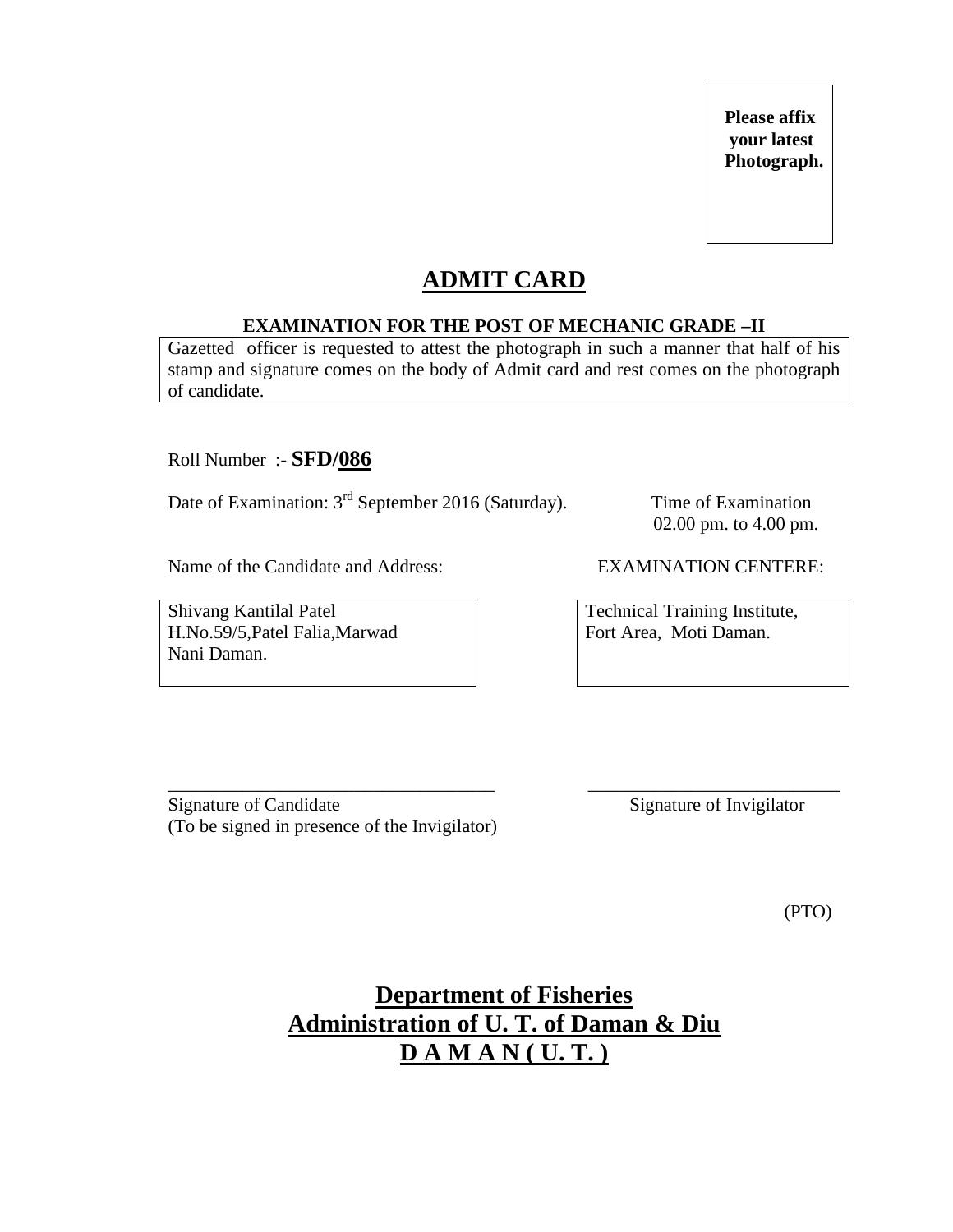## **ADMIT CARD**

#### **EXAMINATION FOR THE POST OF MECHANIC GRADE –II**

Gazetted officer is requested to attest the photograph in such a manner that half of his stamp and signature comes on the body of Admit card and rest comes on the photograph of candidate.

Roll Number :- **SFD/087**

Date of Examination: 3<sup>rd</sup> September 2016 (Saturday). Time of Examination

02.00 pm. to 4.00 pm.

Name of the Candidate and Address: EXAMINATION CENTERE:

Solanki Akshaykumar Chandulal, H.No.1059,Choro Patelno, Ghoghla

Technical Training Institute, Fort Area, Moti Daman.

\_\_\_\_\_\_\_\_\_\_\_\_\_\_\_\_\_\_\_\_\_\_\_\_\_\_\_\_\_\_\_\_\_\_\_ \_\_\_\_\_\_\_\_\_\_\_\_\_\_\_\_\_\_\_\_\_\_\_\_\_\_\_ Signature of Candidate Signature of Invigilator (To be signed in presence of the Invigilator)

(PTO)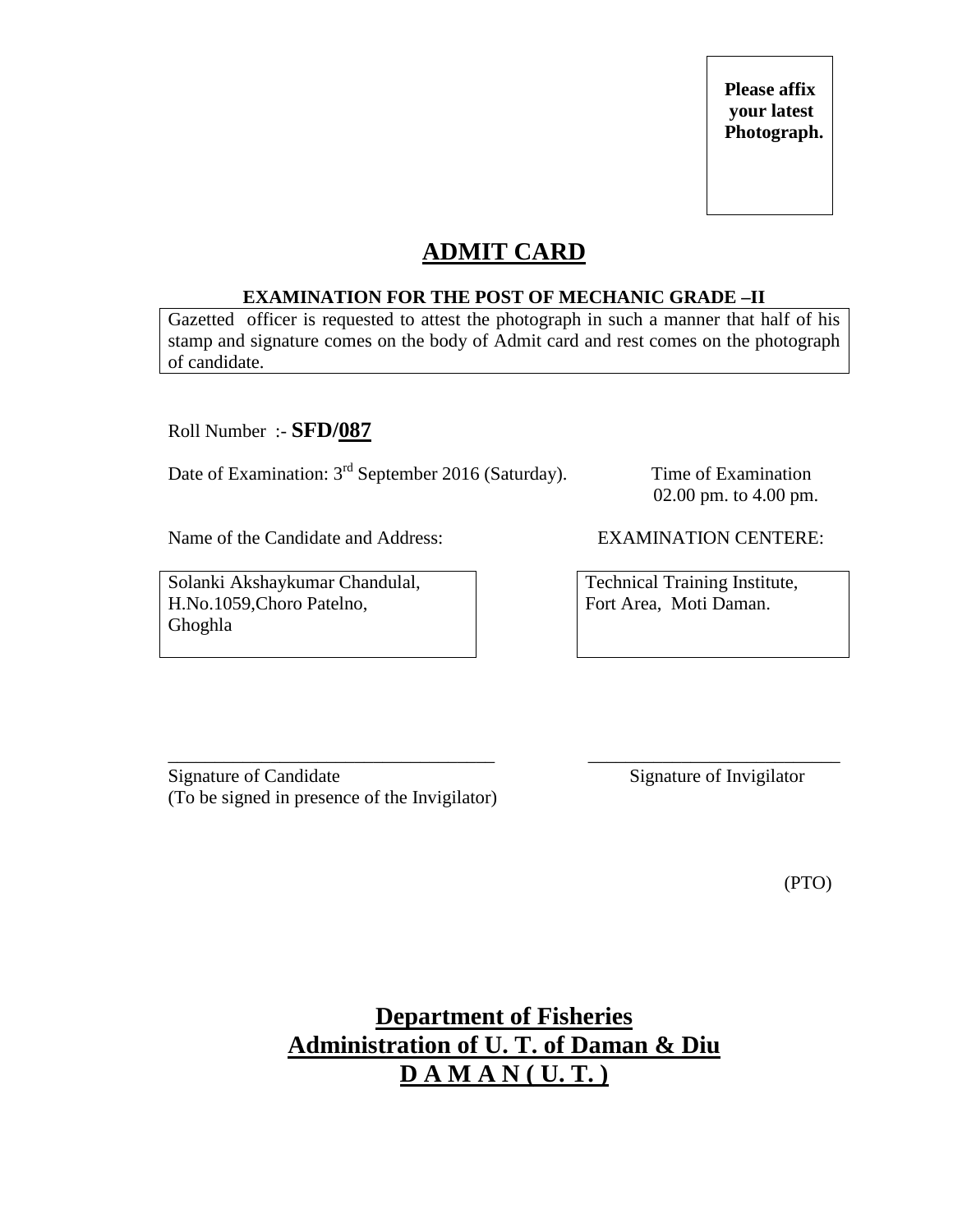## **ADMIT CARD**

#### **EXAMINATION FOR THE POST OF MECHANIC GRADE –II**

Gazetted officer is requested to attest the photograph in such a manner that half of his stamp and signature comes on the body of Admit card and rest comes on the photograph of candidate.

Roll Number :- **SFD/088**

Date of Examination: 3<sup>rd</sup> September 2016 (Saturday). Time of Examination

02.00 pm. to 4.00 pm.

Name of the Candidate and Address: EXAMINATION CENTERE:

Sugneshkumar Ashok Chauhan 741,Choro Vachharadev,Ghoghla, Diu.

Technical Training Institute, Fort Area, Moti Daman.

\_\_\_\_\_\_\_\_\_\_\_\_\_\_\_\_\_\_\_\_\_\_\_\_\_\_\_\_\_\_\_\_\_\_\_ \_\_\_\_\_\_\_\_\_\_\_\_\_\_\_\_\_\_\_\_\_\_\_\_\_\_\_ Signature of Candidate Signature of Invigilator (To be signed in presence of the Invigilator)

(PTO)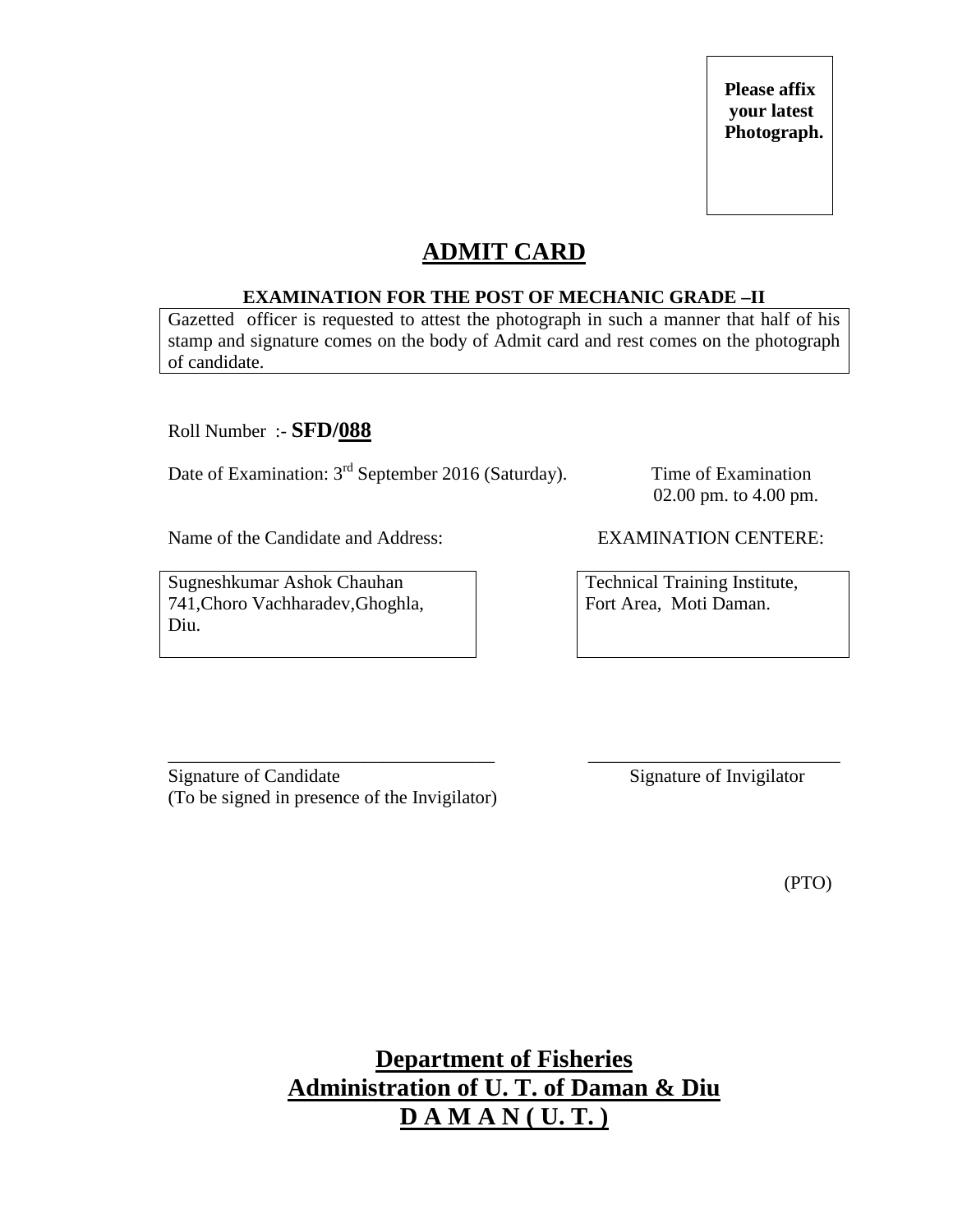## **ADMIT CARD**

#### **EXAMINATION FOR THE POST OF MECHANIC GRADE –II**

Gazetted officer is requested to attest the photograph in such a manner that half of his stamp and signature comes on the body of Admit card and rest comes on the photograph of candidate.

Roll Number :- **SFD/089**

Date of Examination: 3<sup>rd</sup> September 2016 (Saturday). Time of Examination

Name of the Candidate and Address: EXAMINATION CENTERE:

Tandel Jekvinkumar Gajanand H.No.11-204,Barudia Sheri,Nani Daman.

02.00 pm. to 4.00 pm.

Technical Training Institute, Fort Area, Moti Daman.

\_\_\_\_\_\_\_\_\_\_\_\_\_\_\_\_\_\_\_\_\_\_\_\_\_\_\_\_\_\_\_\_\_\_\_ \_\_\_\_\_\_\_\_\_\_\_\_\_\_\_\_\_\_\_\_\_\_\_\_\_\_\_ Signature of Candidate Signature of Invigilator (To be signed in presence of the Invigilator)

(PTO)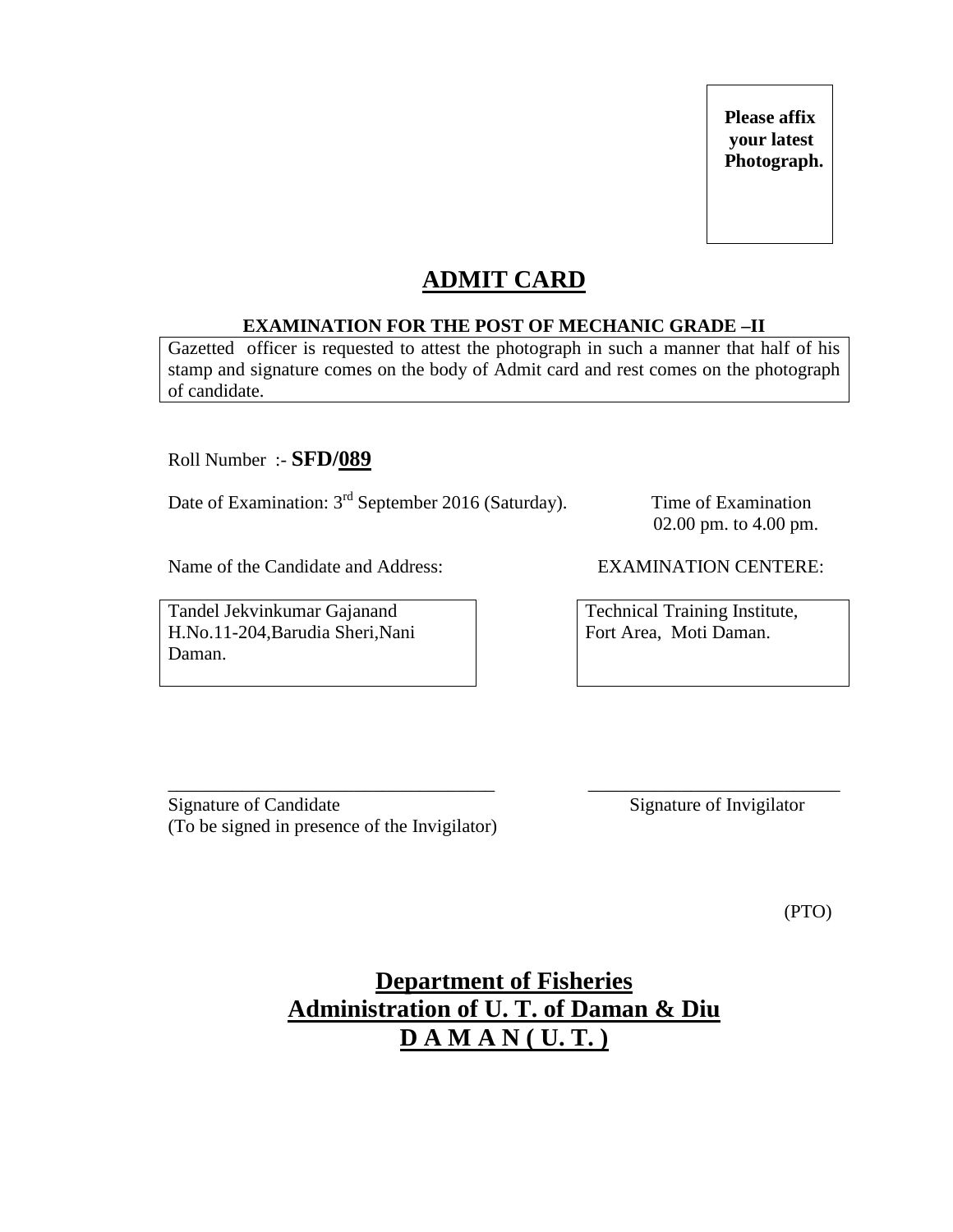## **ADMIT CARD**

#### **EXAMINATION FOR THE POST OF MECHANIC GRADE –II**

Gazetted officer is requested to attest the photograph in such a manner that half of his stamp and signature comes on the body of Admit card and rest comes on the photograph of candidate.

Roll Number :- **SFD/090**

Date of Examination: 3<sup>rd</sup> September 2016 (Saturday). Time of Examination

02.00 pm. to 4.00 pm.

Name of the Candidate and Address: EXAMINATION CENTERE:

Tandel Sohil Hareshbhai H.No.8/215, Parkota Sheri,N.D.

Technical Training Institute, Fort Area, Moti Daman.

\_\_\_\_\_\_\_\_\_\_\_\_\_\_\_\_\_\_\_\_\_\_\_\_\_\_\_\_\_\_\_\_\_\_\_ \_\_\_\_\_\_\_\_\_\_\_\_\_\_\_\_\_\_\_\_\_\_\_\_\_\_\_ Signature of Candidate Signature of Invigilator (To be signed in presence of the Invigilator)

(PTO)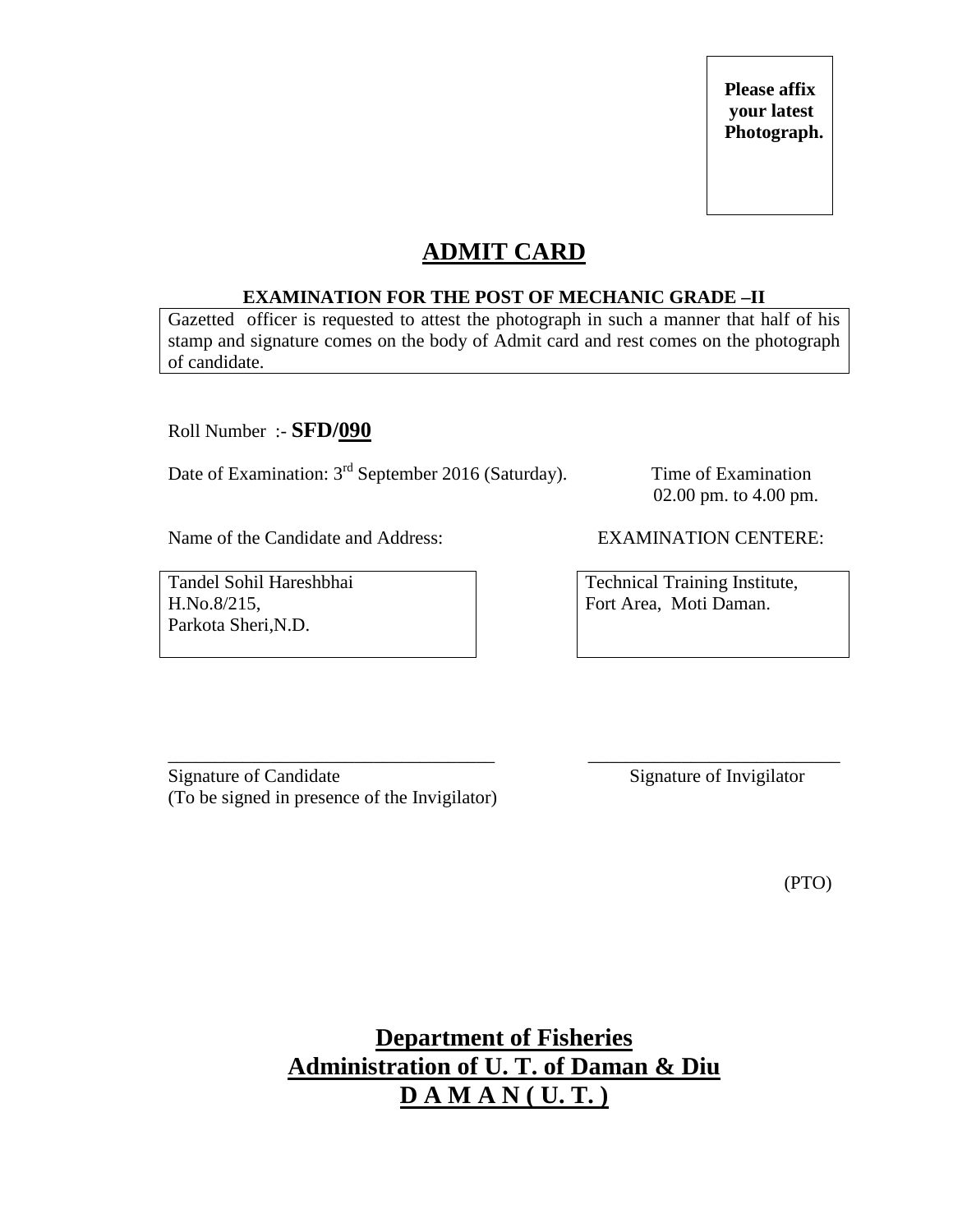## **ADMIT CARD**

#### **EXAMINATION FOR THE POST OF MECHANIC GRADE –II**

Gazetted officer is requested to attest the photograph in such a manner that half of his stamp and signature comes on the body of Admit card and rest comes on the photograph of candidate.

Roll Number :- **SFD/091**

Date of Examination: 3<sup>rd</sup> September 2016 (Saturday). Time of Examination

02.00 pm. to 4.00 pm.

Name of the Candidate and Address: EXAMINATION CENTERE:

Tanvir Sirajbhai Zeriya Apollo Bulding,  $2<sup>nd</sup>$  Floor, Khatkiwadi,N.D.

Technical Training Institute, Fort Area, Moti Daman.

\_\_\_\_\_\_\_\_\_\_\_\_\_\_\_\_\_\_\_\_\_\_\_\_\_\_\_\_\_\_\_\_\_\_\_ \_\_\_\_\_\_\_\_\_\_\_\_\_\_\_\_\_\_\_\_\_\_\_\_\_\_\_ Signature of Candidate Signature of Invigilator (To be signed in presence of the Invigilator)

(PTO)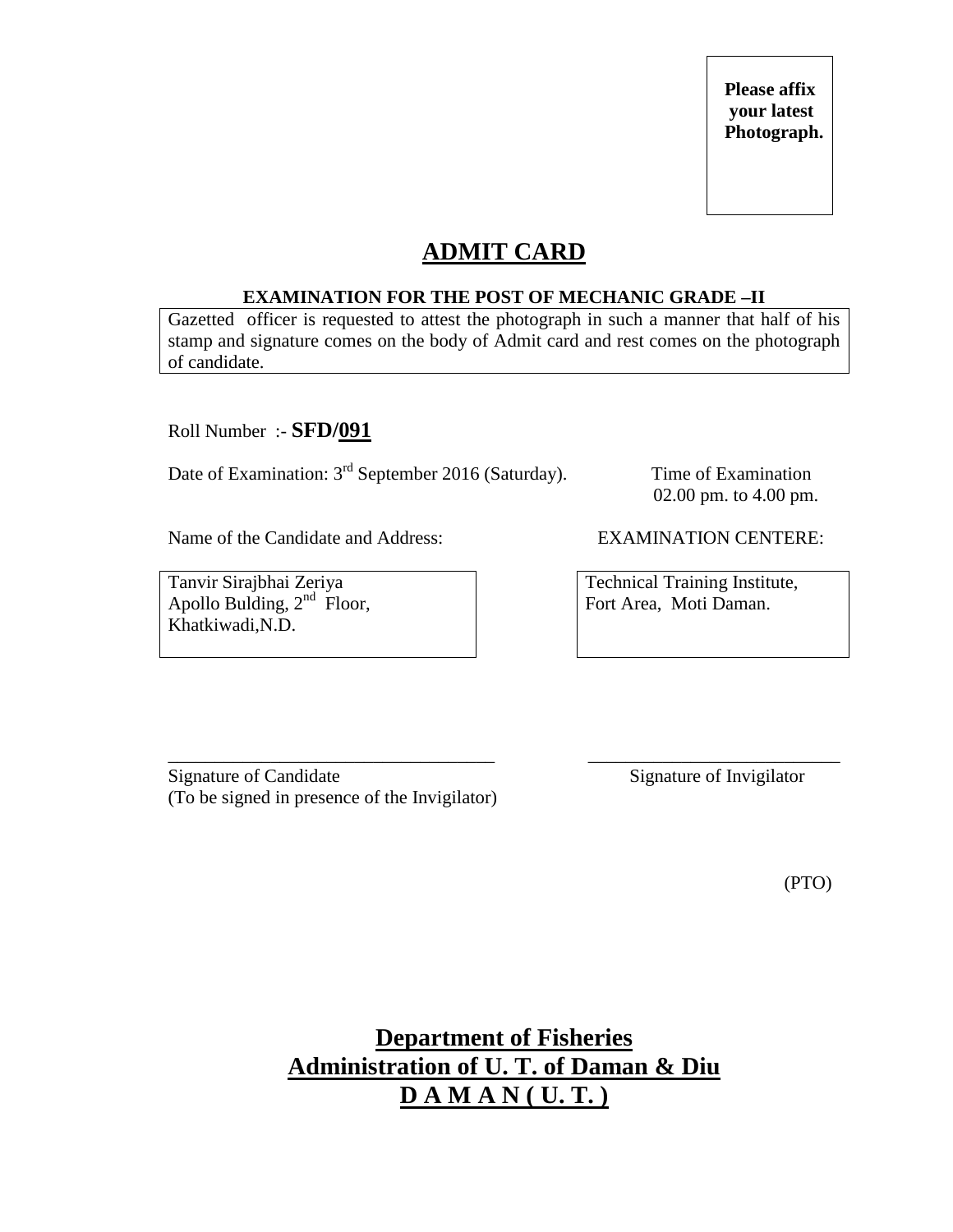## **ADMIT CARD**

#### **EXAMINATION FOR THE POST OF MECHANIC GRADE –II**

Gazetted officer is requested to attest the photograph in such a manner that half of his stamp and signature comes on the body of Admit card and rest comes on the photograph of candidate.

Roll Number :- **SFD/092**

Date of Examination: 3<sup>rd</sup> September 2016 (Saturday). Time of Examination

02.00 pm. to 4.00 pm.

Name of the Candidate and Address: EXAMINATION CENTERE:

Tesham Ramnikbhai Dave 56, Sanskardham Society Bombay Market To Punagam Road,Surat

Technical Training Institute, Fort Area, Moti Daman.

\_\_\_\_\_\_\_\_\_\_\_\_\_\_\_\_\_\_\_\_\_\_\_\_\_\_\_\_\_\_\_\_\_\_\_ \_\_\_\_\_\_\_\_\_\_\_\_\_\_\_\_\_\_\_\_\_\_\_\_\_\_\_ Signature of Candidate Signature of Invigilator (To be signed in presence of the Invigilator)

(PTO)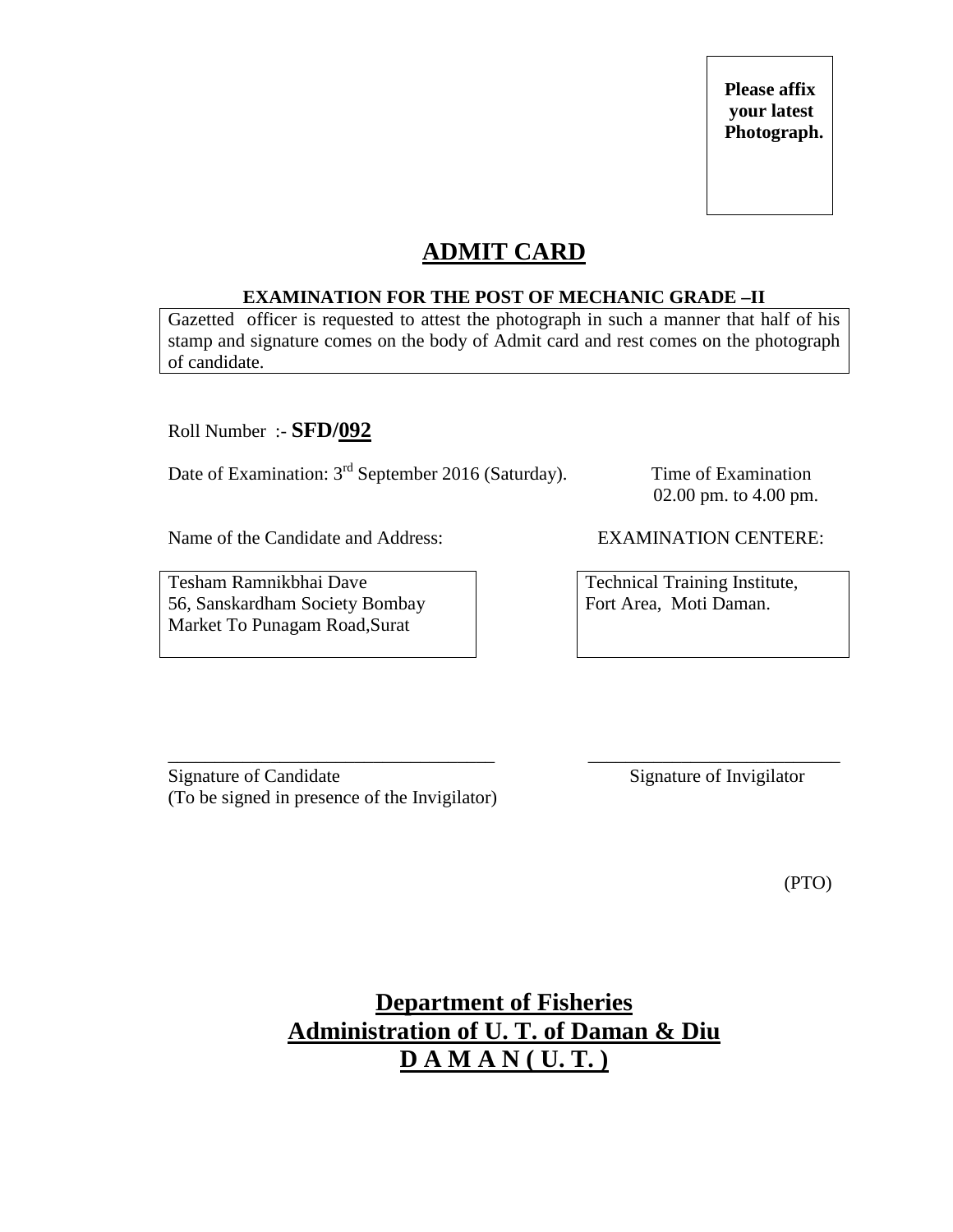## **ADMIT CARD**

#### **EXAMINATION FOR THE POST OF MECHANIC GRADE –II**

Gazetted officer is requested to attest the photograph in such a manner that half of his stamp and signature comes on the body of Admit card and rest comes on the photograph of candidate.

Roll Number :- **SFD/093**

Date of Examination: 3<sup>rd</sup> September 2016 (Saturday). Time of Examination

02.00 pm. to 4.00 pm.

Name of the Candidate and Address: EXAMINATION CENTERE:

Vadhel Nareshkumar KanjibhaI, Vijaychowk, Diu

Technical Training Institute, Fort Area, Moti Daman.

\_\_\_\_\_\_\_\_\_\_\_\_\_\_\_\_\_\_\_\_\_\_\_\_\_\_\_\_\_\_\_\_\_\_\_ \_\_\_\_\_\_\_\_\_\_\_\_\_\_\_\_\_\_\_\_\_\_\_\_\_\_\_ Signature of Candidate Signature of Invigilator (To be signed in presence of the Invigilator)

(PTO)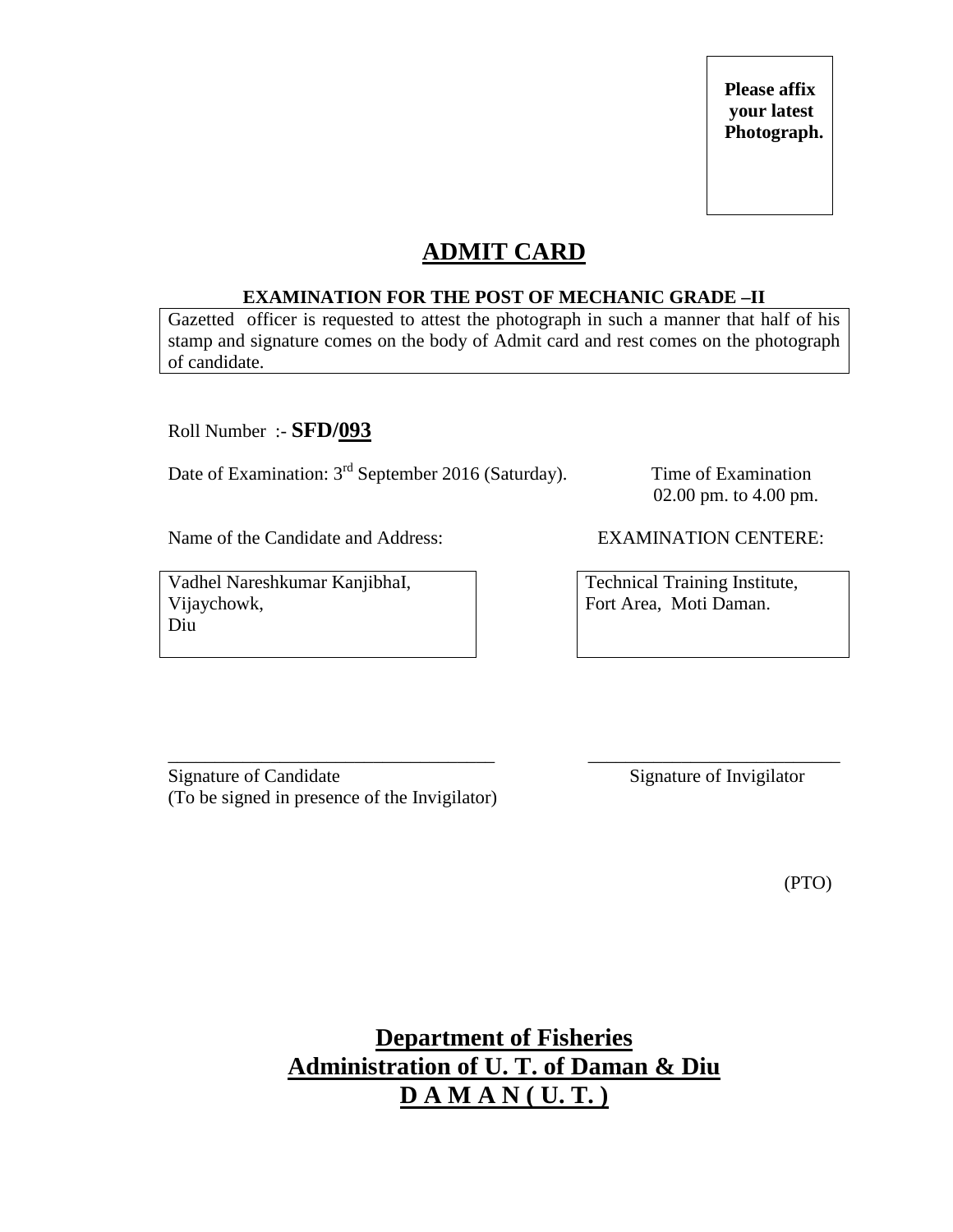## **ADMIT CARD**

#### **EXAMINATION FOR THE POST OF MECHANIC GRADE –II**

Gazetted officer is requested to attest the photograph in such a manner that half of his stamp and signature comes on the body of Admit card and rest comes on the photograph of candidate.

Roll Number :- **SFD/094**

Date of Examination: 3<sup>rd</sup> September 2016 (Saturday). Time of Examination

02.00 pm. to 4.00 pm.

Name of the Candidate and Address: EXAMINATION CENTERE:

Verma Gauravkumar Shivlal H.No.11/373,Kolimar Sheri, Nani Daman

Technical Training Institute, Fort Area, Moti Daman.

\_\_\_\_\_\_\_\_\_\_\_\_\_\_\_\_\_\_\_\_\_\_\_\_\_\_\_\_\_\_\_\_\_\_\_ \_\_\_\_\_\_\_\_\_\_\_\_\_\_\_\_\_\_\_\_\_\_\_\_\_\_\_ Signature of Candidate Signature of Invigilator (To be signed in presence of the Invigilator)

(PTO)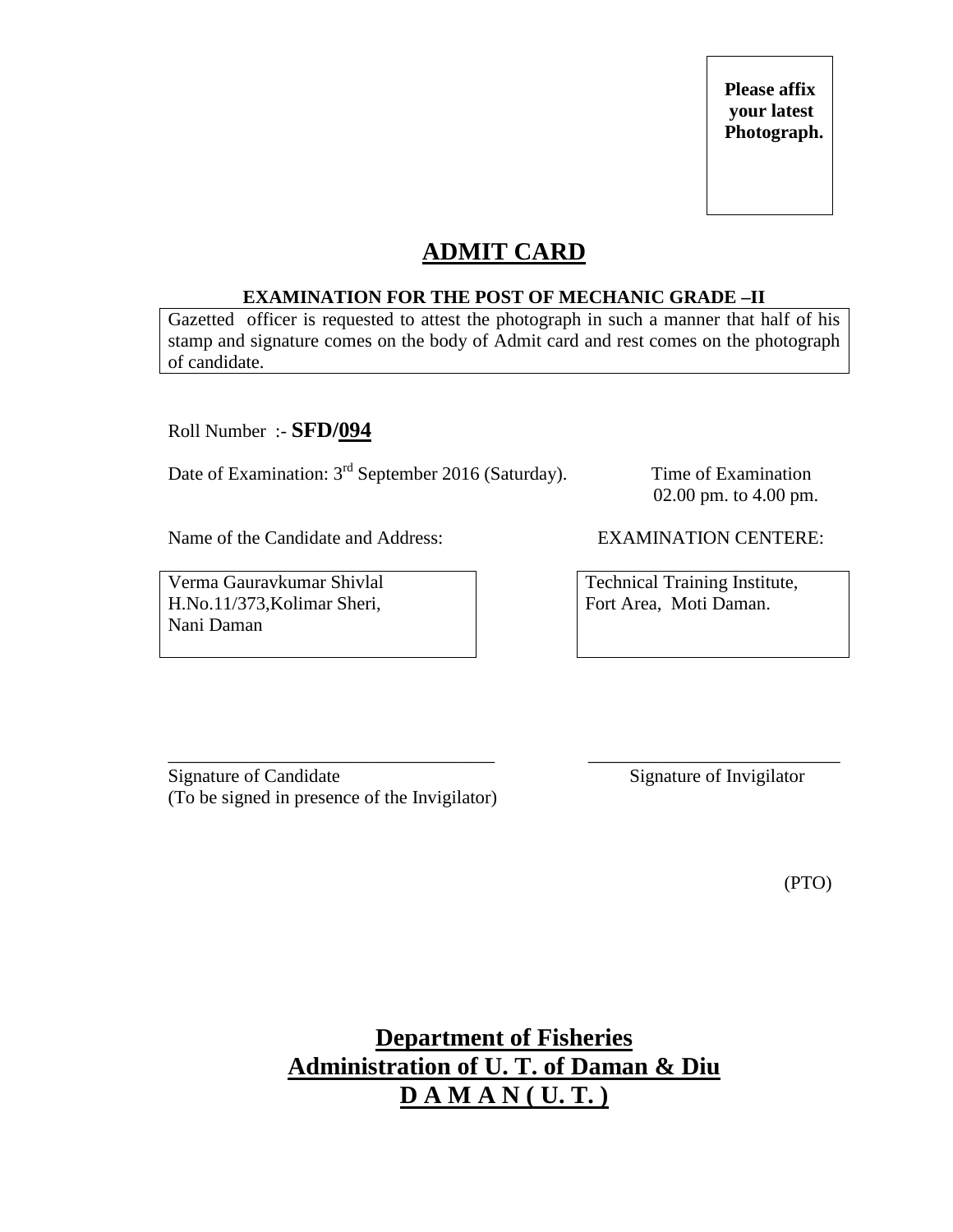## **ADMIT CARD**

#### **EXAMINATION FOR THE POST OF MECHANIC GRADE –II**

Gazetted officer is requested to attest the photograph in such a manner that half of his stamp and signature comes on the body of Admit card and rest comes on the photograph of candidate.

Roll Number :- **SFD/095**

Date of Examination: 3<sup>rd</sup> September 2016 (Saturday). Time of Examination

02.00 pm. to 4.00 pm.

Name of the Candidate and Address: EXAMINATION CENTERE:

Vishal Ashok Patel H.No.16/4-c,Kamli Falia,Ringnwada,Nani Daman.

Technical Training Institute, Fort Area, Moti Daman.

\_\_\_\_\_\_\_\_\_\_\_\_\_\_\_\_\_\_\_\_\_\_\_\_\_\_\_\_\_\_\_\_\_\_\_ \_\_\_\_\_\_\_\_\_\_\_\_\_\_\_\_\_\_\_\_\_\_\_\_\_\_\_ Signature of Candidate Signature of Invigilator (To be signed in presence of the Invigilator)

(PTO)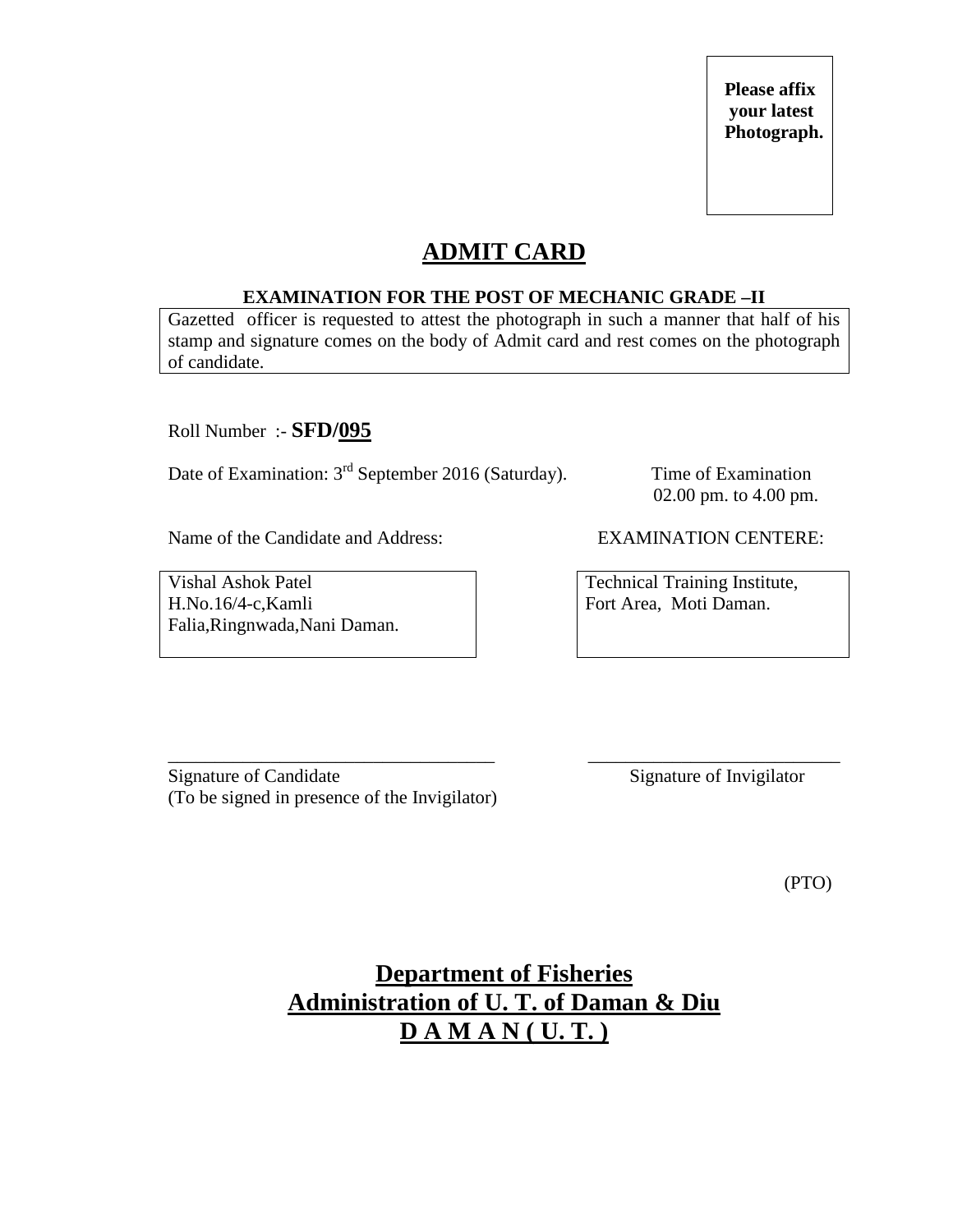## **ADMIT CARD**

#### **EXAMINATION FOR THE POST OF MECHANIC GRADE –II**

Gazetted officer is requested to attest the photograph in such a manner that half of his stamp and signature comes on the body of Admit card and rest comes on the photograph of candidate.

Roll Number :- **SFD/096**

Date of Examination: 3<sup>rd</sup> September 2016 (Saturday). Time of Examination

02.00 pm. to 4.00 pm.

Name of the Candidate and Address: EXAMINATION CENTERE:

Vishal Maganbhai Patel H.No.147, Mayhavanshi Falia,Dalawada, N.D.

Technical Training Institute, Fort Area, Moti Daman.

\_\_\_\_\_\_\_\_\_\_\_\_\_\_\_\_\_\_\_\_\_\_\_\_\_\_\_\_\_\_\_\_\_\_\_ \_\_\_\_\_\_\_\_\_\_\_\_\_\_\_\_\_\_\_\_\_\_\_\_\_\_\_ Signature of Candidate Signature of Invigilator (To be signed in presence of the Invigilator)

(PTO)